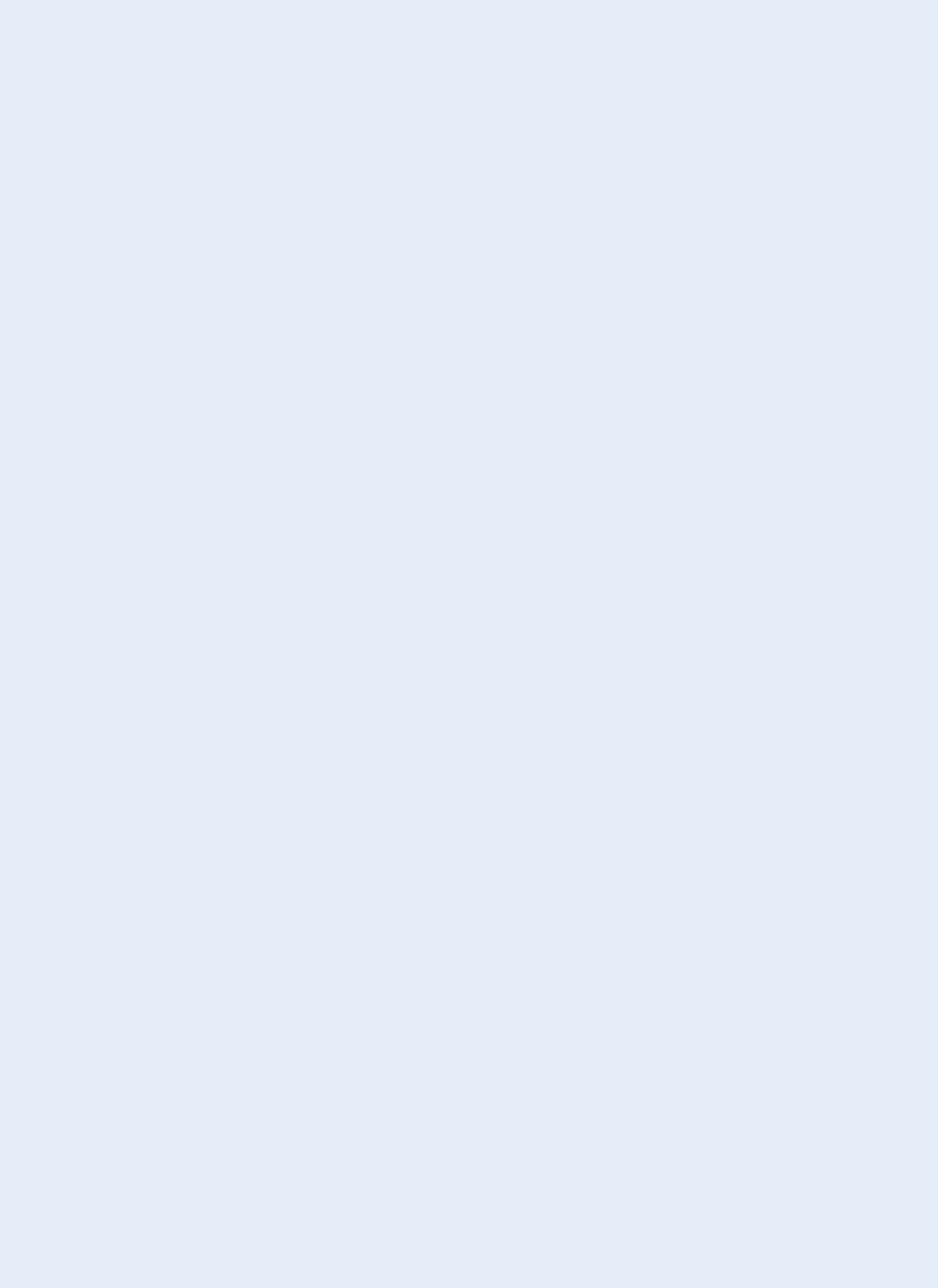The energy–water–food nexus: **Managing key resources for sustainable development**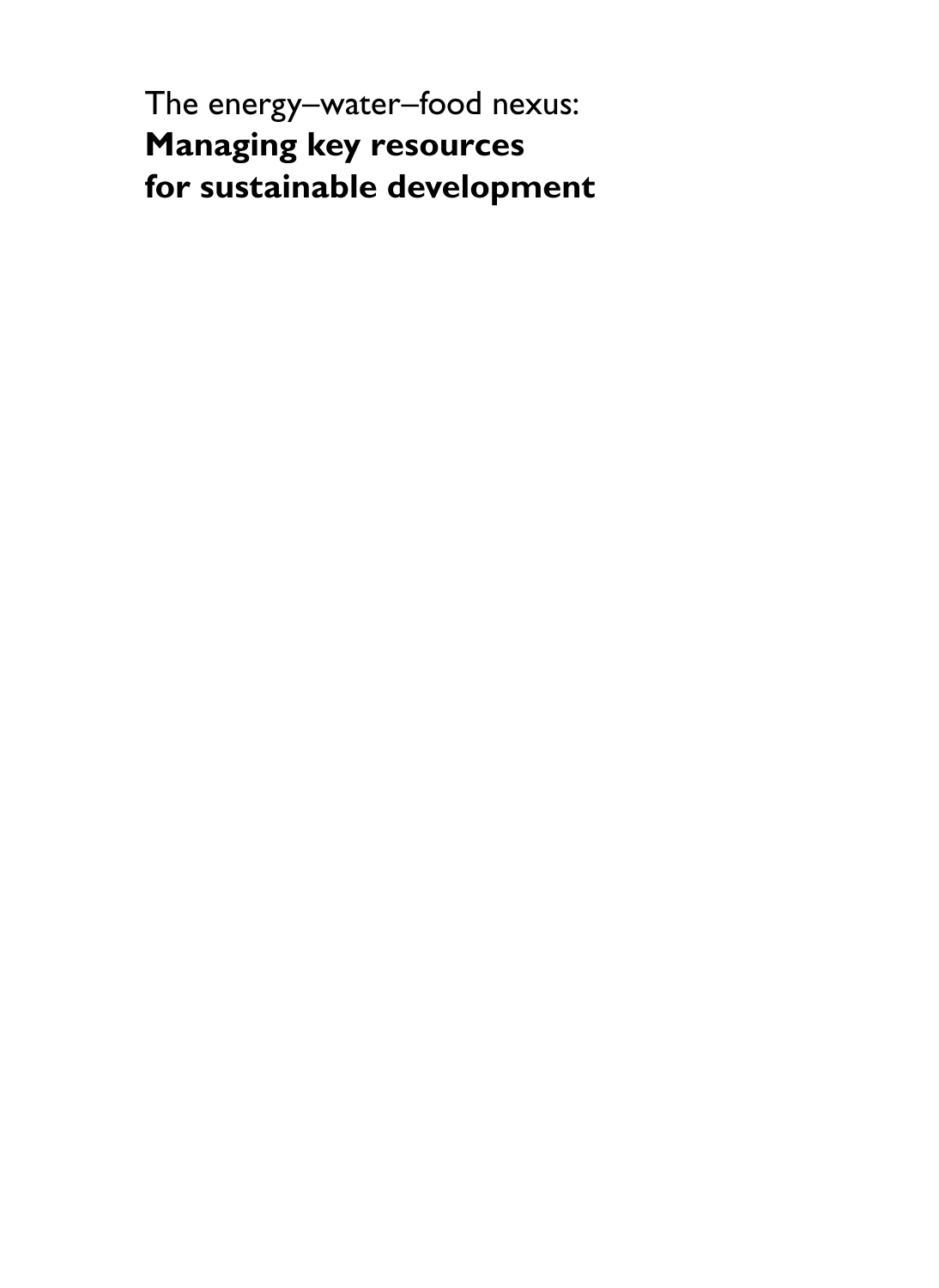The "OFID Pamphlet Series" was begun in 1977, a year after the establishment of OFID. The series is meant to promote a better understanding of the aspirations and problems of developing countries, including OPEC Member States.

OFID is the multilateral development finance institution established by the Member States of OPEC in 1976 to promote South-South solidarity and strengthen cooperation between countries of the developing world.

The OPEC Fund for International Development (OFID) Parkring 8, A-1010 Vienna, Austria P.O. Box 995, A-1011 Vienna, Austria Telephone: (+43-1) 515 64-0, Fax: (+43-1) 513-92-38 www.ofid.org © OFID 2017

| Executive editor   | Faris Hasan                                               |
|--------------------|-----------------------------------------------------------|
| Authors            | Dr Fuad Siala<br>Dr Namat Al-Soof<br>Dr Mohammad Mazraati |
| Consultant Editor  | Audrey Haylins                                            |
| Other contributors | Natalia Salazar Alekseyeva                                |
| Production         | Iris Vittini Encarnacion                                  |

Design: etage.cc, Vienna, Austria Printing: Druckerei Odysseus, Himberg, Austria



This publication is printed in accordance **D** with the guidelines set by the Austrian environmental label for 'printed products.'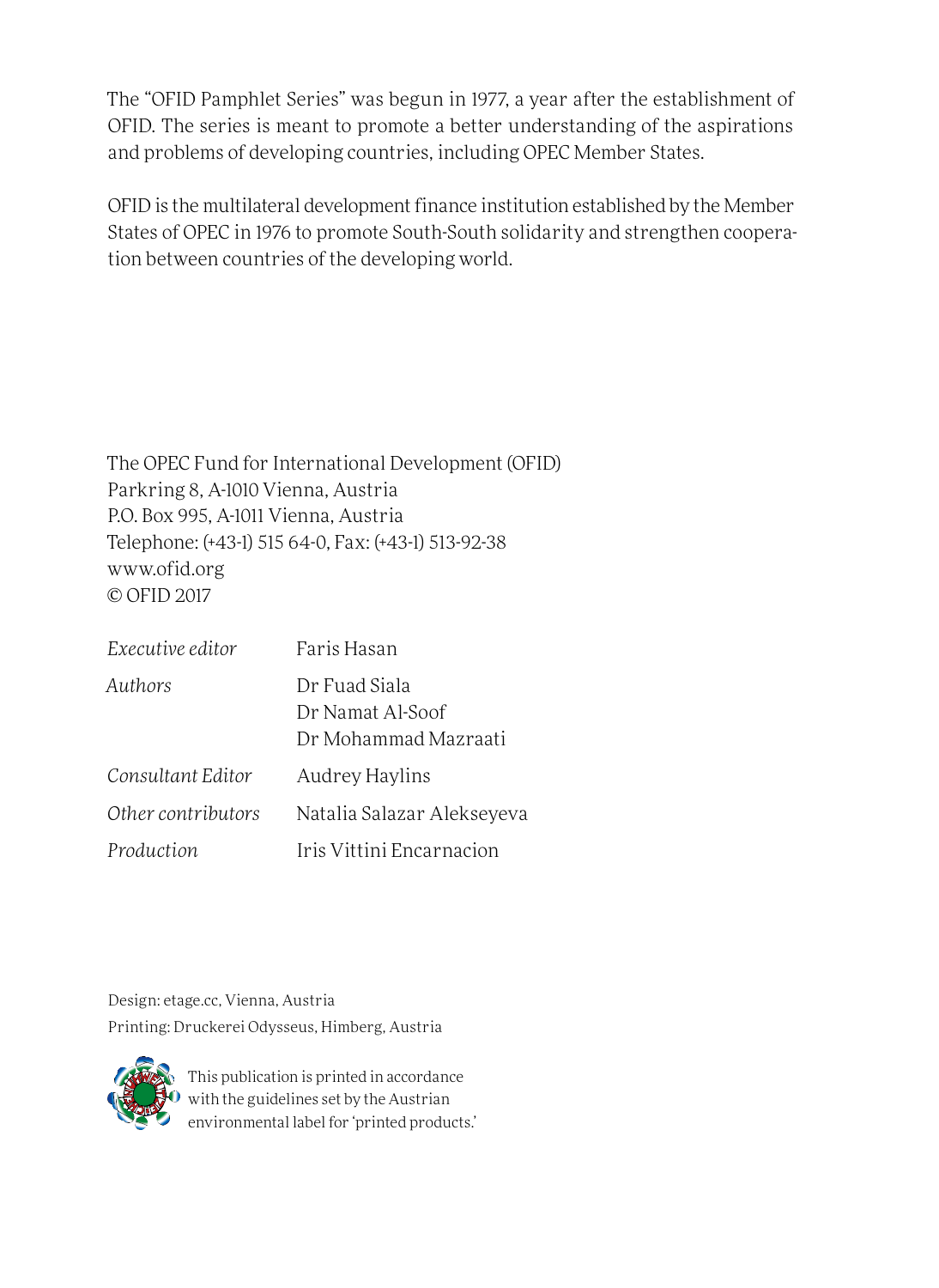## OFID PAMPHLET SERIES

# The energy–water–food nexus: **Managing key resources for sustainable development**

OFID PAMPHLET SERIES 41 VIENNA, AUSTRIA DECEMBER 2017



**Uniting against Poverty**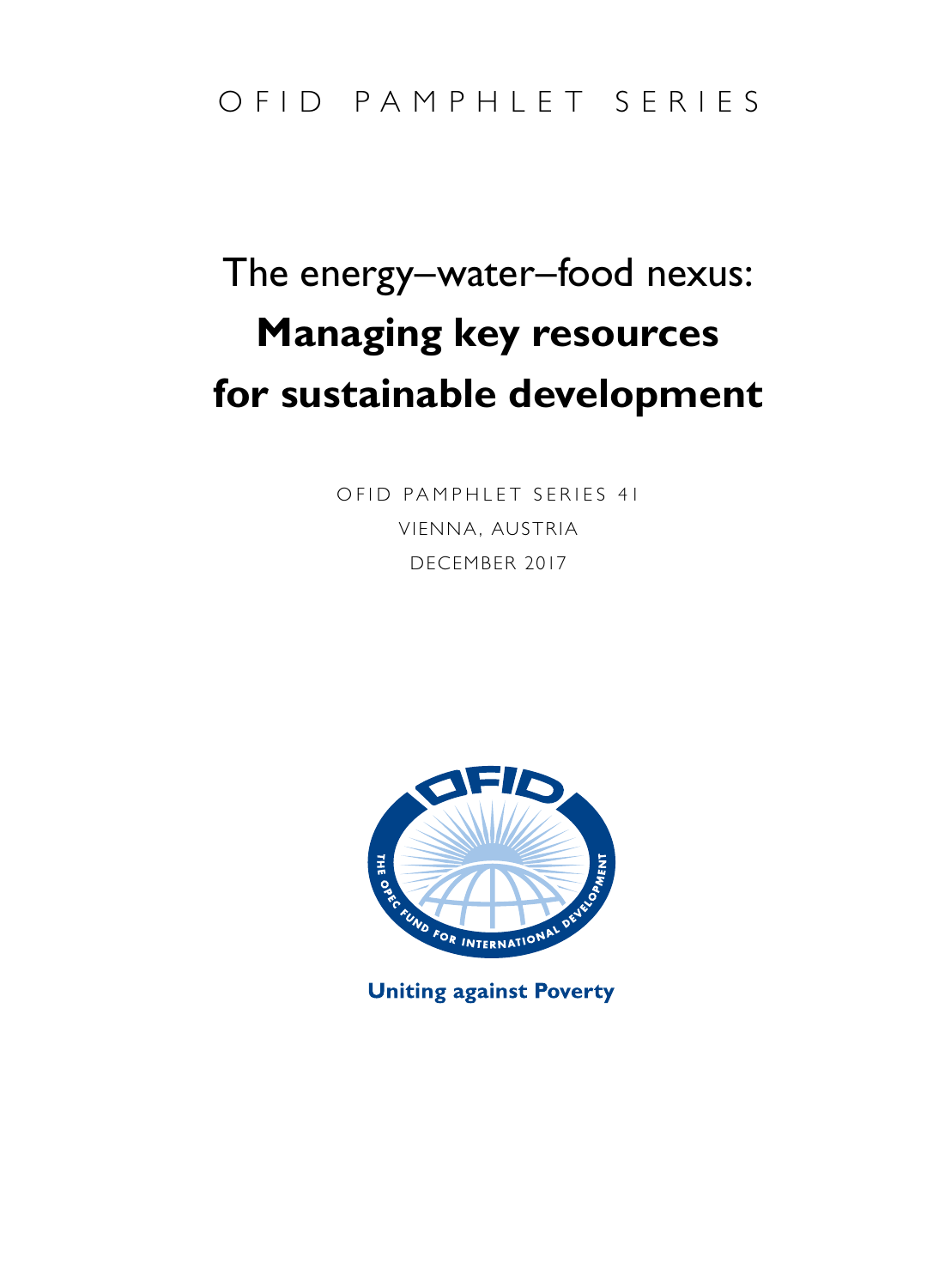Unless otherwise stated "dollars" (\$) refers to United States dollars. "Billion" means a thousand million.

Minor discrepancies between constituent figures and totals are due to rounding.

This publication is also available in PDF format on the OFID website at www.ofid.org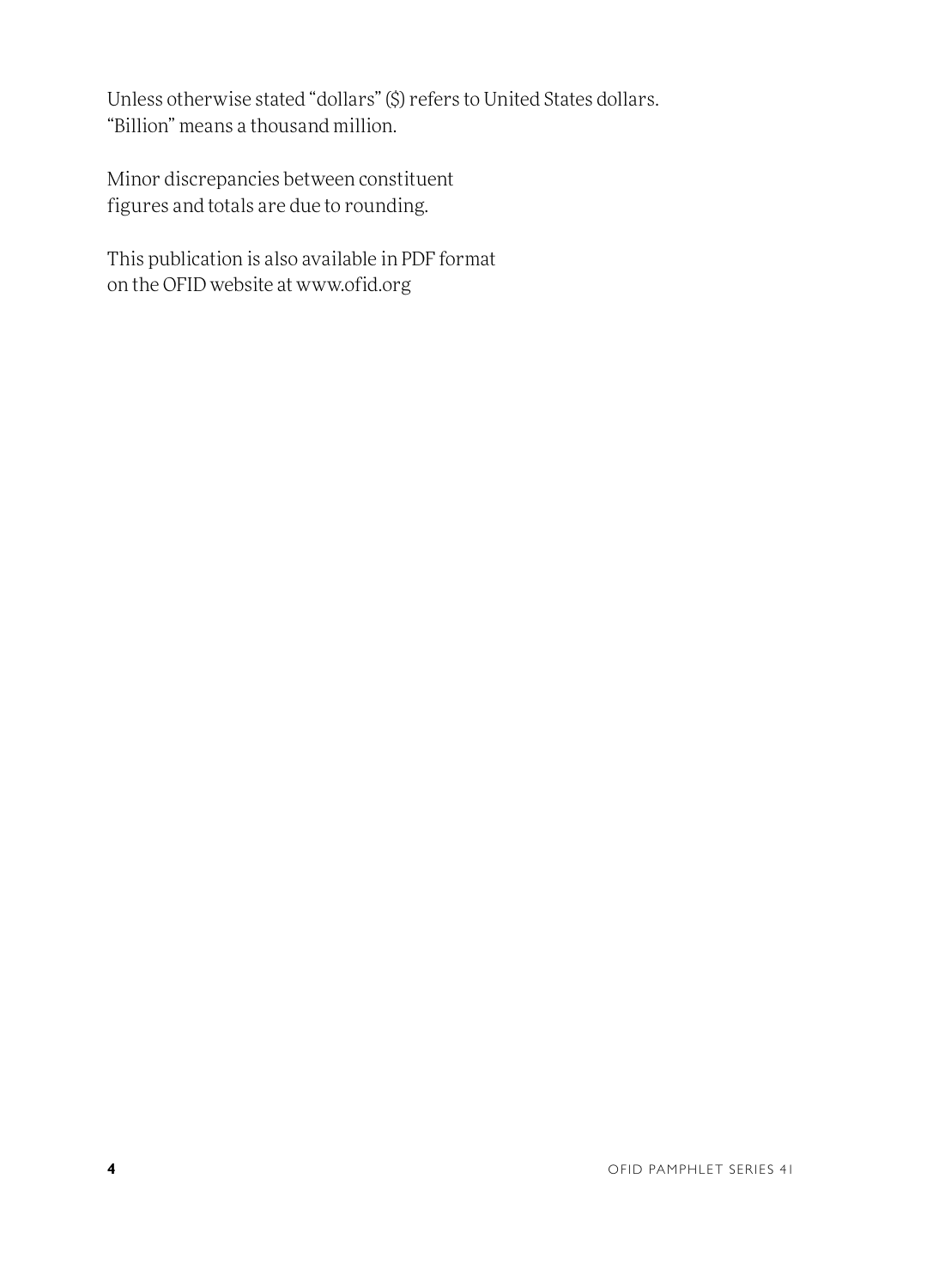### **Contents**

| Foreword                                    | 8            |
|---------------------------------------------|--------------|
| Introduction                                | $\mathbf{H}$ |
| <b>Executive Summary</b>                    | 15           |
| Chapter I                                   |              |
| A nexus strategy for efficient              |              |
| resource management                         | 9            |
| Chapter II                                  |              |
| Global trends in energy, water and food     | 37           |
| Chapter III                                 |              |
| Framing the Nexus within the broader debate |              |
| on sustainable development and environment  | 47           |
| Chapter IV                                  |              |
| Governance, finance and investment          | 63           |
| Chapter V                                   |              |
| OFID and the energy-water-food nexus        | 77           |
| Bibliography                                | 88           |
| Glossary of terms                           | 92           |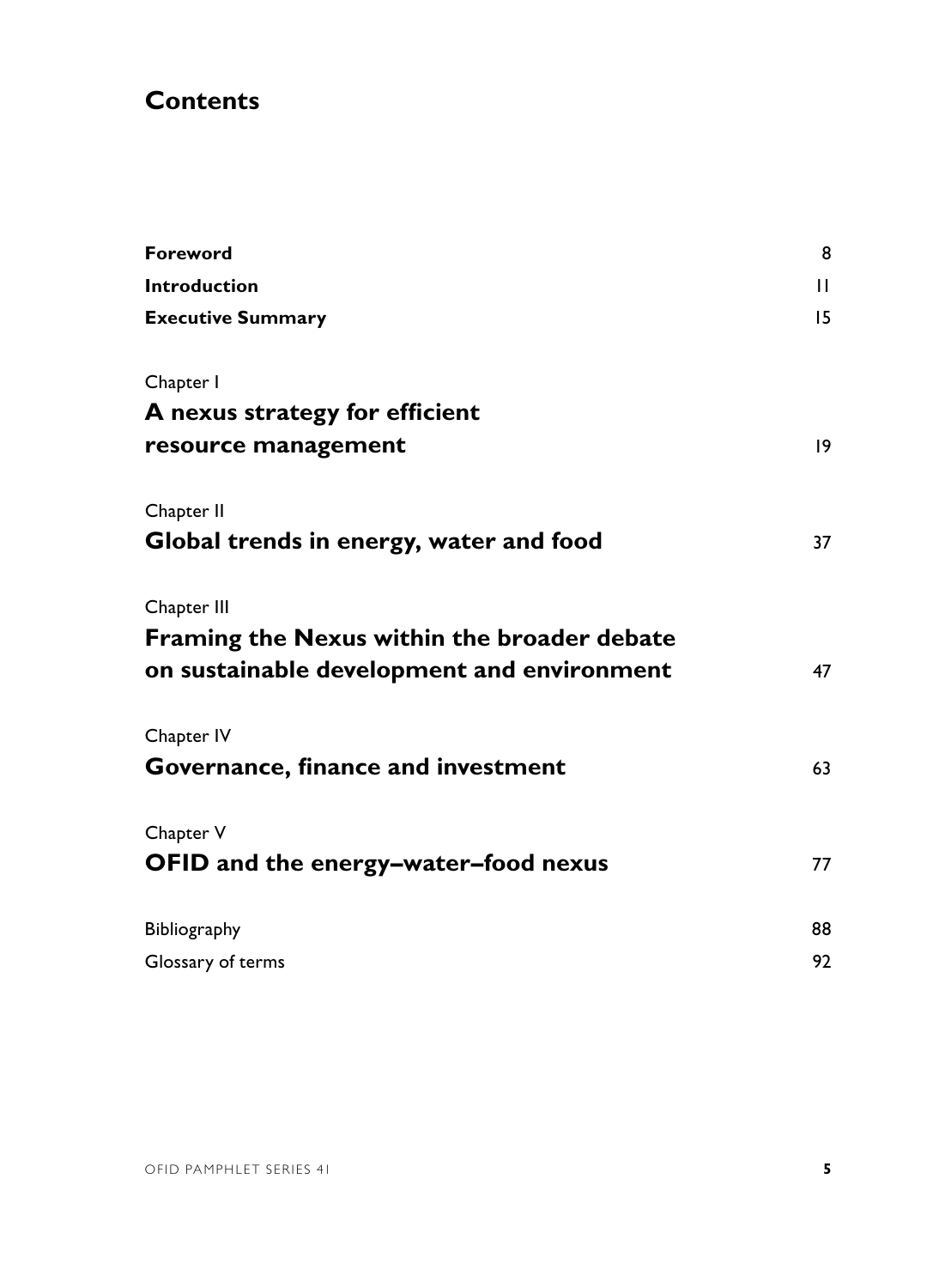# **List of Tables, Figures and Boxes**

### **Tables**

| 1.1 Uses of water in energy production       | 25  |
|----------------------------------------------|-----|
| 1.2 Energy uses for water                    |     |
| IV.I Sources of finance for nexus investment | 75. |
|                                              |     |

### **Figures**

| 1.1   | The energy-water-food nexus                                                                          | 20 |  |
|-------|------------------------------------------------------------------------------------------------------|----|--|
| 1.2   | Global water withdrawals by sector (in %)                                                            | 22 |  |
| 1.3   | Regional water withdrawals by sector (in %)                                                          |    |  |
|       | 1.4 Water requirements for the production of primary energy<br>and power generation (billion $m^3$ ) | 26 |  |
| 1.5   | Energy uses along the food-value chain                                                               |    |  |
| 1.6   | Distribution of energy requirements along the US food-supply chain<br>31                             |    |  |
| 1.7   | World production of transportation biofuels (thousand toe)                                           | 31 |  |
| 1.8   | Water requirements for transportation fuels production $(m^3$ per gigajoule)                         | 32 |  |
| II.I  | Historical energy trends by region (in mtoe)                                                         | 38 |  |
| II.2  | Total final energy consumption by region, forecast (in mtoe)                                         | 39 |  |
| II.3  | Global water demand by sector to 2040 (billion m <sup>3</sup> )                                      | 41 |  |
| III.1 | Sustainability understandings in environmental sciences                                              | 48 |  |
| III.2 | Interactions among energy, water and food targets                                                    | 51 |  |
| III.3 | A nexus-based adaptation framework                                                                   | 56 |  |
| III.4 | Comparison of natural versus gray infrastructure costs (in \$ million)                               | 59 |  |
| IV.I  | A framework for financing nexus investments                                                          | 74 |  |
| V.I   | Agriculture value added (as % of GDP)                                                                | 79 |  |
|       | V.2 Visualizing the performance of an EWF intervention                                               | 86 |  |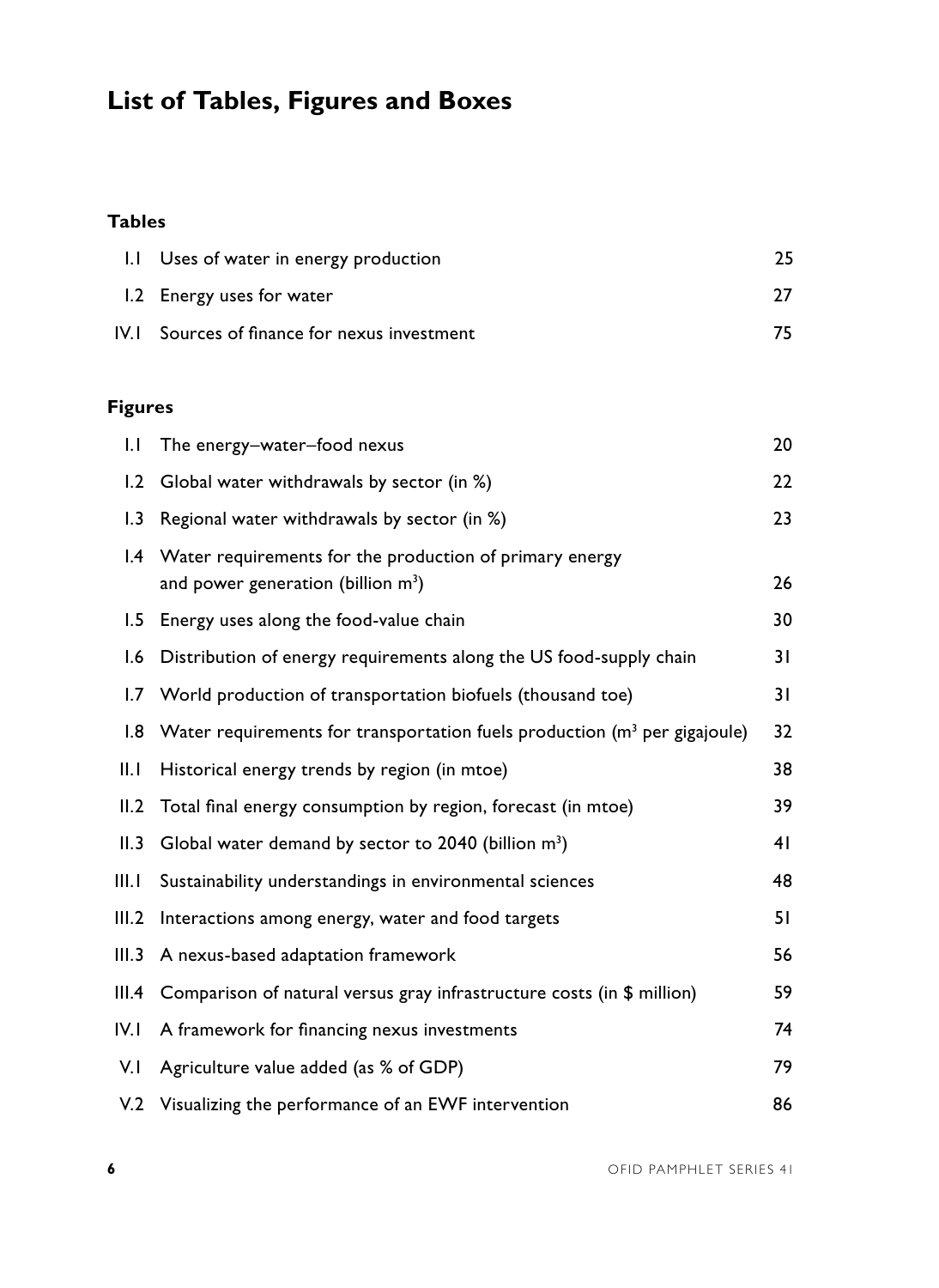#### **Boxes**

|       | 1.1 The EWF nexus and the wider development agenda                           | 21 |
|-------|------------------------------------------------------------------------------|----|
|       | 1.2 Groundwater pumping for agriculture in India                             | 24 |
|       | 1.3 Water-shortage impacts on power production                               | 28 |
| III.I | The human face at the sharp end of the nexus and climate change              | 53 |
| IV.L  | Energy pricing policies for agricultural growth in Indian states             | 67 |
|       | IV.2 Financial incentives in a nexus approach: Case of Electricité de France | 68 |
|       | IV.3 The World Bank's Thirsty Energy Initiative                              | 70 |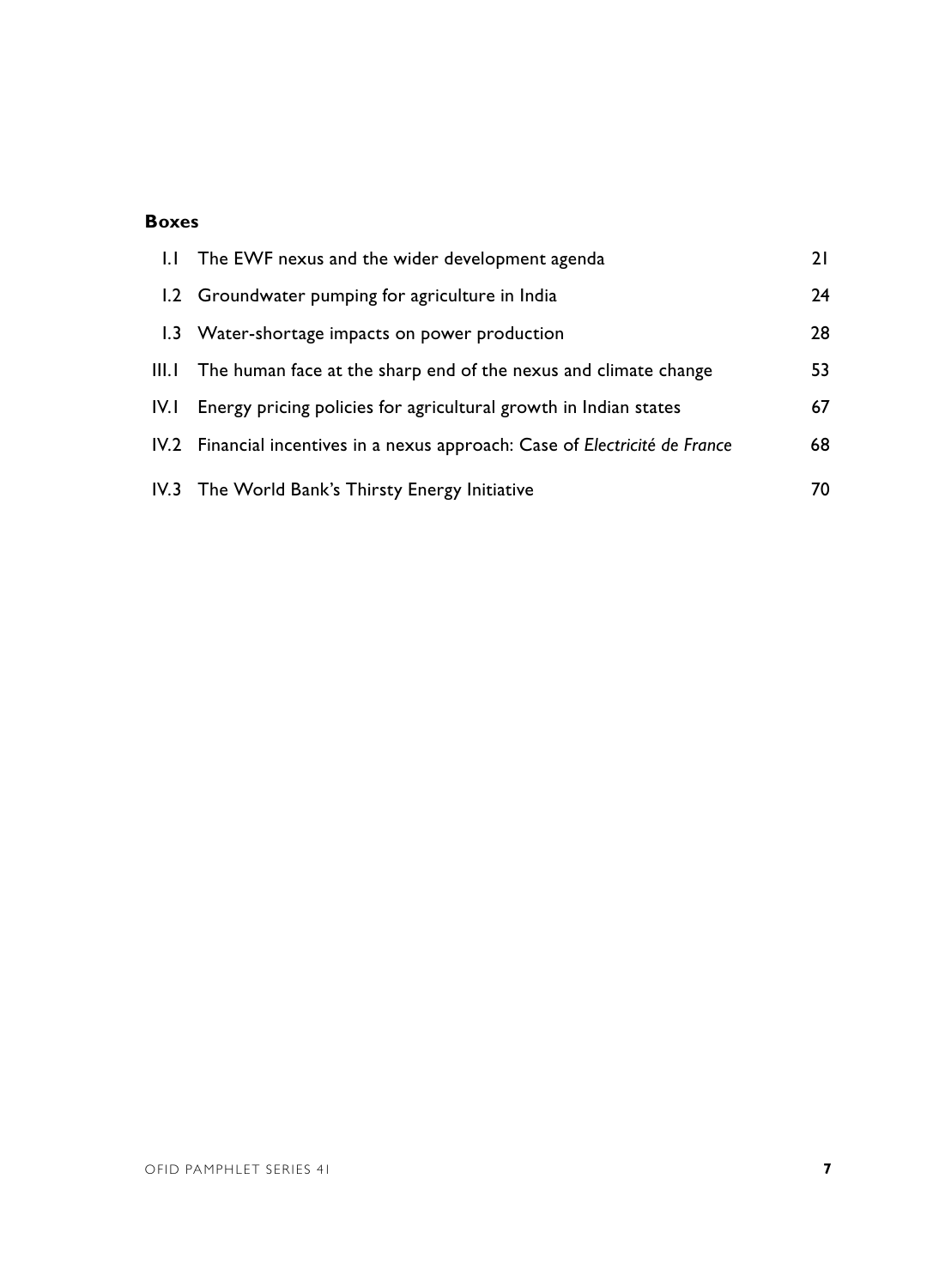### **Foreword of the Director-General**

The OPEC Fund for International Development (OFID) is widely recognized in the international development community for its pioneering Energy for the Poor initiative and its lead role in securing a prominent position for energy access in the 2030 Global Development Agenda.

OFID is driven by the conviction that access to affordable, reliable, and sustainable energy services represents one of the most powerful catalysts for both human and economic advancement. Indeed, we argue that universal energy access is a *prerequisite* to attaining the Sustainable Development Goals (SDGs) adopted by world leaders in September 2015 under the umbrella of Agenda 2030.

Energy sits at the core of OFID's strategic framework. But it does not sit in isolation. Alongside it—and just as important—are security of water and food supply, both of them essential to sustain a global population expected to grow to 9.7 billion by 2050.

Over the past four decades, OFID has co-financed countless projects in these three sectors, in a multitude of different settings in 120 countries. This broad and diverse experience has taught us that energy, water and food are intimately and complexly linked, and that uncoordinated interventions in one sector can inadvertently create risks and uncertainties in another.

Perhaps the most striking example of this kind of trade-off is the negative impact of biofuels development on food production, a danger that OFID drew attention to in its 2009 study "Biofuels and Food Security." Taking over large swathes of land previously dedicated to food crops, this practice contributed significantly to the global food crisis of 2007–2008, when shortages of basic staples and the attendant price hike sparked hunger and ugly riots across developing regions.

Extreme as it may be, this example is a perfect illustration of how essential it is to take a holistic, "nexus" approach to the challenges of energy, water and food security. Simply put: none should be pursued at the expense of one or both—of the others, because all three are fundamental to poverty eradication and sustainable development. As well as addressing challenges in its own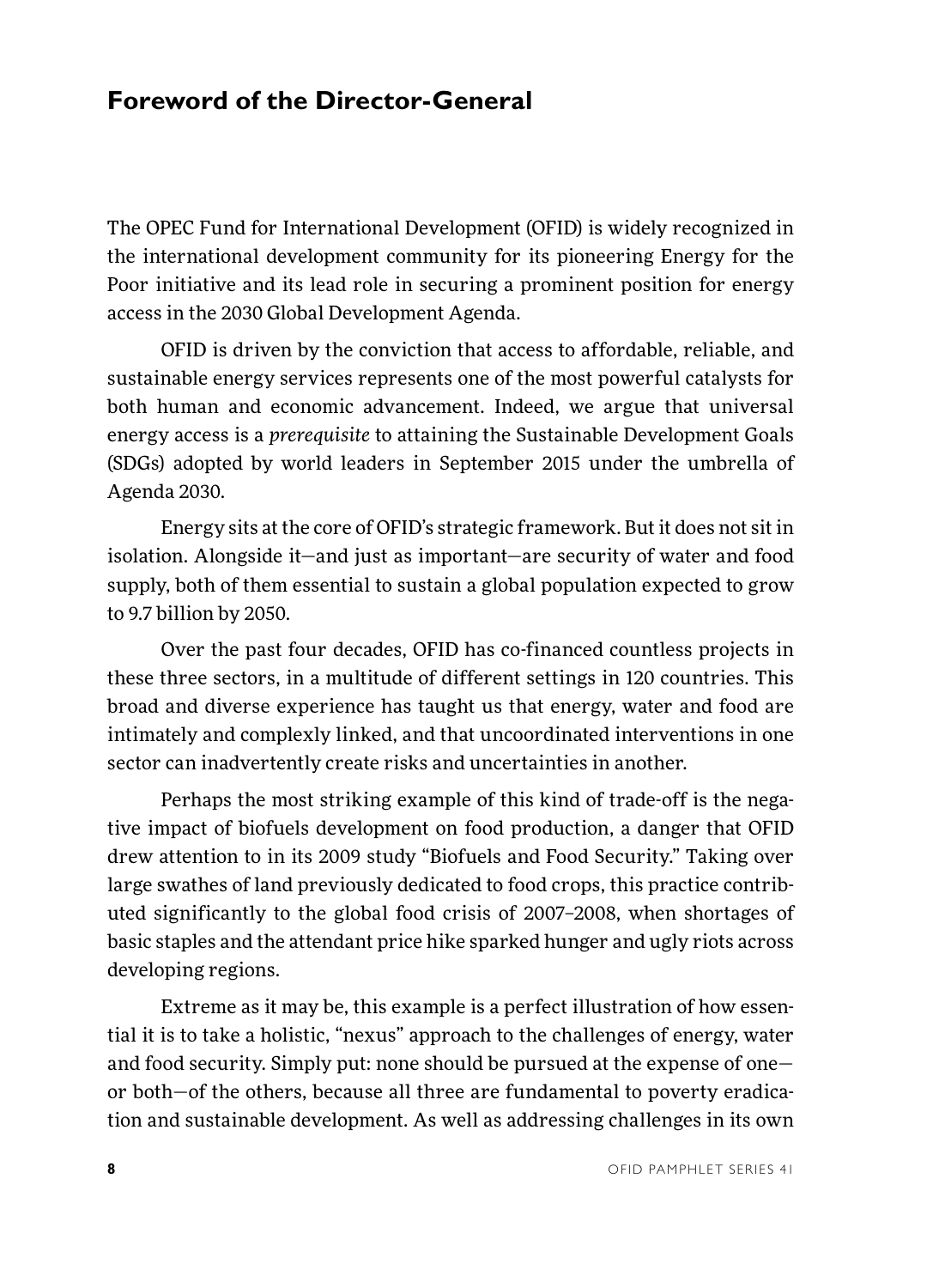specific sphere, the energy–water–food (EWF) nexus reaches deep into the SDGs, impacting numerous other goals, such as those relating to climate change, health, gender equality, economic opportunity, and even education.

OFID is keenly attuned to the potential of nexus-led sustainable development. By positioning the EWF nexus at the heart of our Corporate Plan 2016– 2025, we have made clear our readiness to mobilize all means at our disposal to tackle energy, water and food security in an integrated way. Over the coming decade, we are committed to channeling 70 percent of our funding to these critical sectors (plus transportation as an additional enabling component). Once again, OFID is leading by example—and with concerted action.

Guiding this strategy is our commitment to people-centered development, with poverty eradication as our bottom line. So, when it comes to the nexus, we are especially mindful of the people at the "coalface": the two billion or so small farmers and their families, who depend on the land and its ever-dwindling resources for survival. With nexus-led interventions, we can promote the development of climate- and resource-smart agriculture and potentially give these people the opportunity to escape from poverty once and for all.

We are also mindful, however, that the onus of adopting a nexus perspective in development intervention lies with our partner countries. It is not for us to impose our views on development planners, but rather to inform and support the decision-making process. At the same time, we can work to raise awareness of the advantages of nexus-led strategies—both among our partner countries and our cofinancing network—while alerting to the pitfalls of continuing with sectoral or "silo" approaches.

In this context, I hope that the discussions covered in this latest addition to the OFID pamphlet series will help build a greater understanding of the EWF nexus and offer insights as to its huge potential as an enabler of poverty eradication and sustainable development in all its critical dimensions.

 $\cal{N}$ 

Suleiman J Al-Herbish Director-General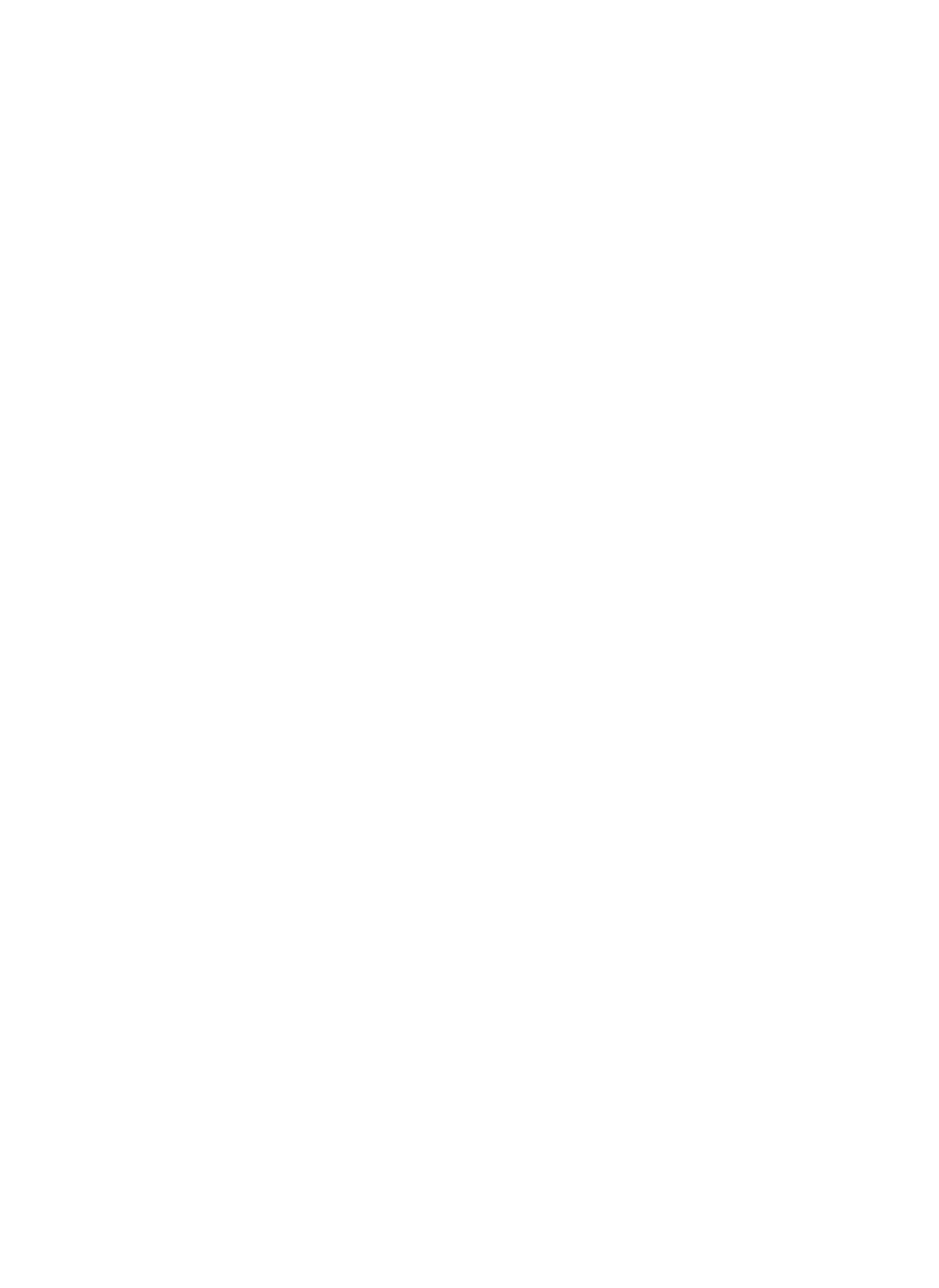### **Introduction**

The world is confronted with significant challenges in the way it manages and consumes its resources. Traditionally, energy, water and food have been treated—and intervention designed—as if the relationship between the three was only casual. Little consideration has been given, for instance, to the impact on food security and water resources of growing food crops for biofuels production. The fact is that energy security, water security and food security are closely intertwined. In its simplest form, the relationship can be characterized as follows: food production needs water and energy; water production needs energy; and energy production needs water.

Beyond these basic dependencies, the interactions among the three sectors are highly complex and dynamic. And their entanglement will only become more intimate in the coming decades, as population growth, urbanization, and economic growth combine to exert even greater pressure on resources. At the same time, the adequacy of these resources will be impacted as the effects of climate change become more significant.

In developed countries, the three resources (energy, water and food) are readily accessible. The same cannot be said, however, for the majority of developing countries, which face difficult challenges. With most of the world's population growth expected to occur in these countries, effective adaptation to climate change requires the efficient use of energy, water, land, and other vital resources, together with coordinated efforts to minimize trade-offs and maximize synergies. "Silo thinking" is no longer an option; energy, water and food need to be looked at as a "system." This means the creation of a holistic approach that explicitly defines the links between the single components of the EWF nexus and understands the effect each one has on the others. Such approach helps to eliminate the unintended consequences that are common when policy makers promote an intervention in one part of the nexus and end up damaging another.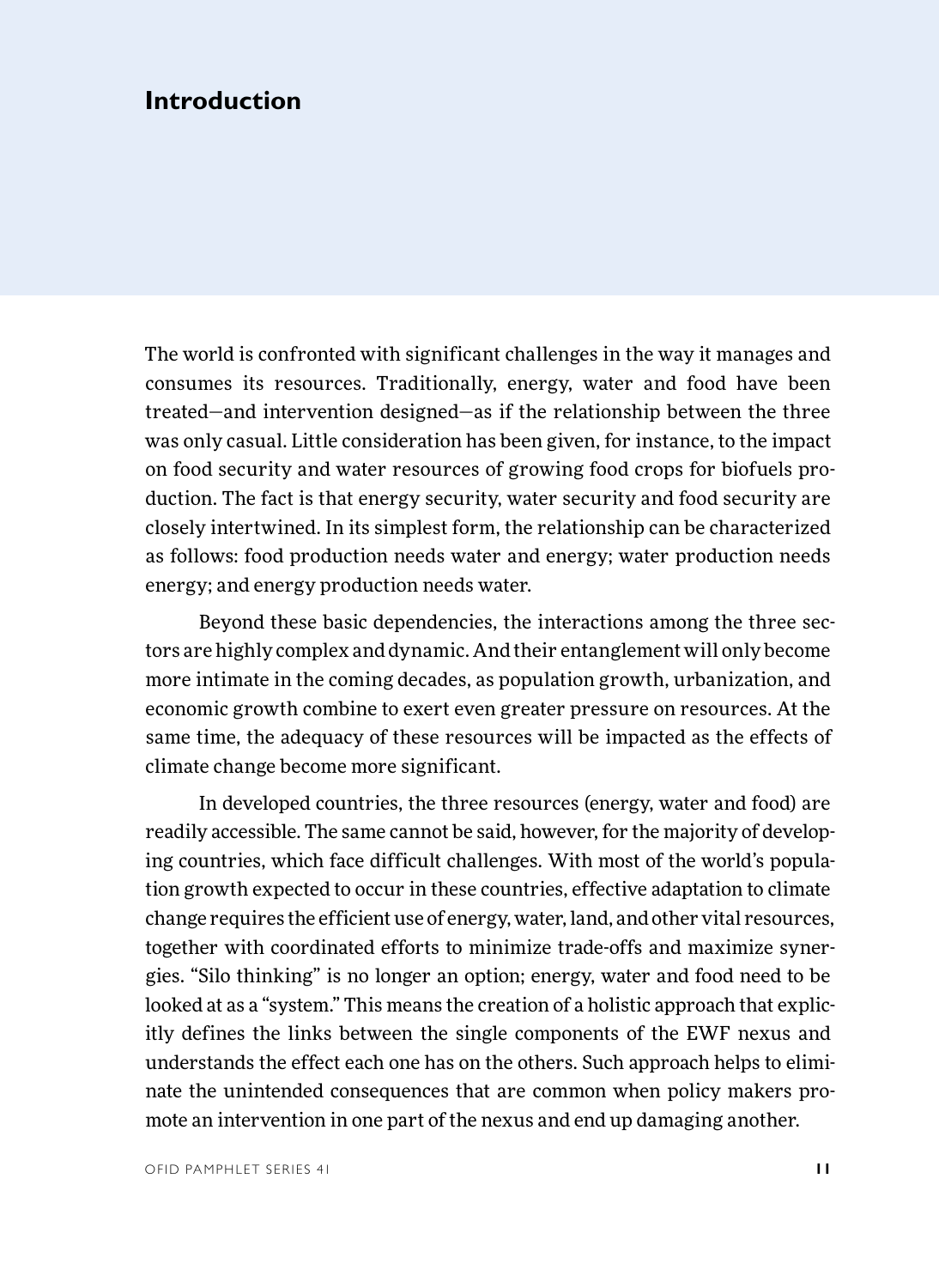In the wider scheme of poverty eradication and sustainable development, the EWF nexus is a key component of the 2030 Agenda for Sustainable Development, which identifies energy, water and food security as three of 17 Sustainable Development Goals (SDGs).

This publication is intended as a contribution toward raising awareness of the nature of the EWF nexus challenges in developing countries and helping the development of insightful perspectives on these challenges. The pamphlet is written as an introduction to the general public and is not meant as a highly specialized treatise on the nexus issue.

Chapter I argues that the nexus approach represents a smart strategy for the efficient use and management of natural resources. The chapter elaborates in some detail the linkages in the three areas of nexus interdependence: food and water; energy and water; and food and energy. It then maps the nexus risks at the regional level, noting that the implications and risks related to supplying these resources vary from one region to another.

Chapter II is based on the premise that future demographic prospects, including population growth and increased urbanization, are increasing the pressures on resources. It explores in detail the expected future trends in the demand for energy, water and food. In presenting these forecasts, the chapter draws upon analyses of reputable institutions.

Chapter III is dedicated to a closer inspection of the relationship between the EWF nexus and the broader sustainable development debate, including climate change adaptation. The chapter examines the definition of sustainable development as a concept that embraces three dimensions: the economic, social and environmental. Reflecting this definition, the SDGs seek to lift—and keep people out of poverty by ensuring that development is both socially and environmentally sustainable. In achieving this, a nexus approach can help to formulate goals and targets that minimize trade-offs and maximize synergies between goals, making the SDGs more cost-effective and efficient, and ensuring sustainable resource use. As the principles, strategies and goals of the nexus approach are closely related to those employed for climate change adaptation, the chapter presents the basic elements of a nexus-based framework for sustainable adaptation. It then introduces the concept of "natural infrastructure" and addresses the need for new approaches and novel, cost-effective strategies in order to meet the challenges of developing new infrastructure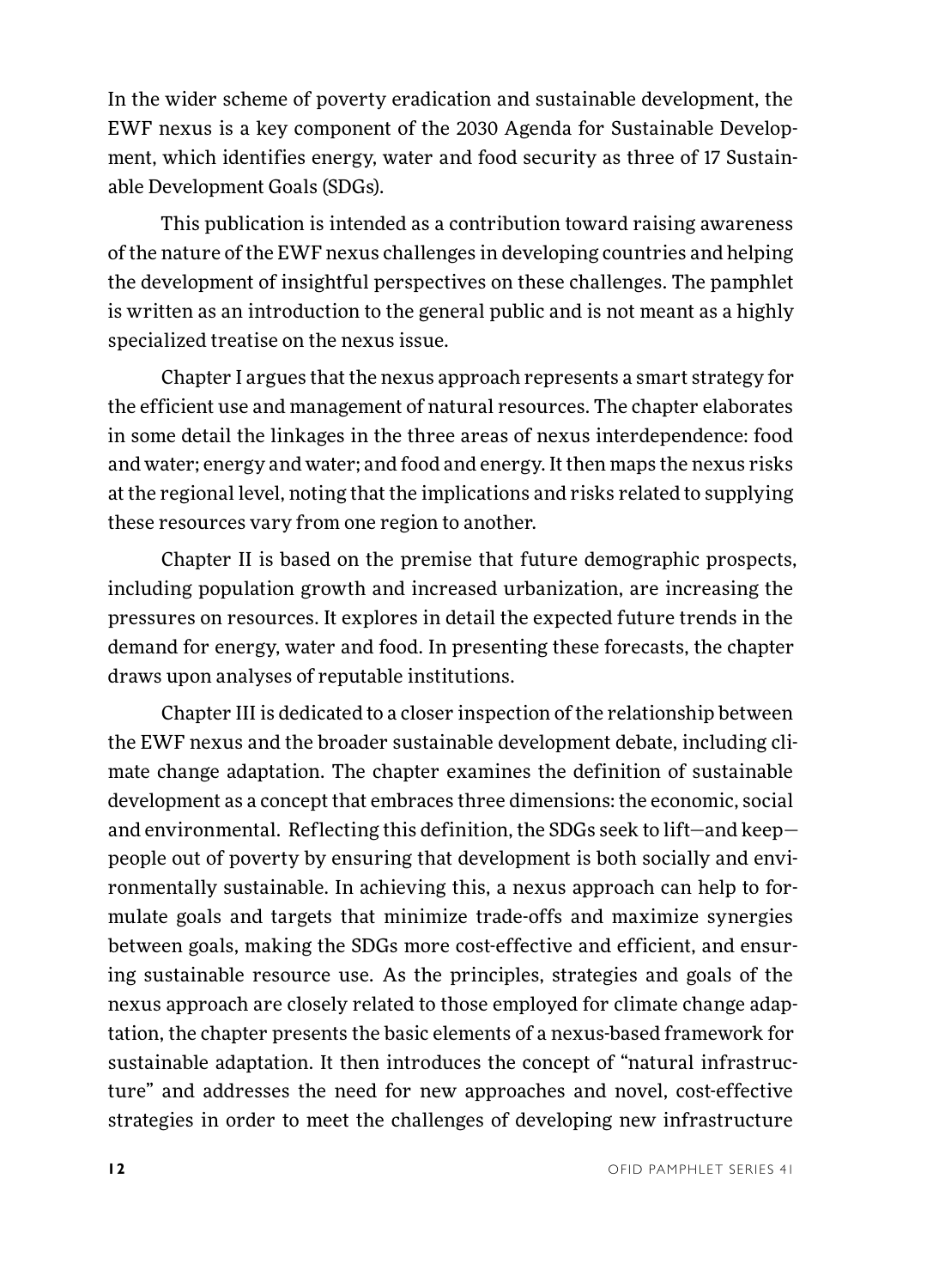while operating, maintaining, rehabilitating and ensuring the environmental compliance of aging energy, water and food systems' infrastructure in developing countries.

In Chapter IV, the challenges of ensuring the proper governance and regulatory environment to support nexus investment are discussed. The chapter argues that while the nexus approach can help realize significant economic gains, robust institutional structures are needed. It then reviews how a riskbased approach that considers the interlinkages among the nexus sectors can attract and improve returns on investment in energy, water and land-use projects.

Chapter V outlines OFID's commitment to the EWF nexus and draws on case studies of OFID-sponsored, nexus-led projects to illustrate the practical application of the nexus approach in designing, financing and implementing interventions in the energy, water and agriculture sectors.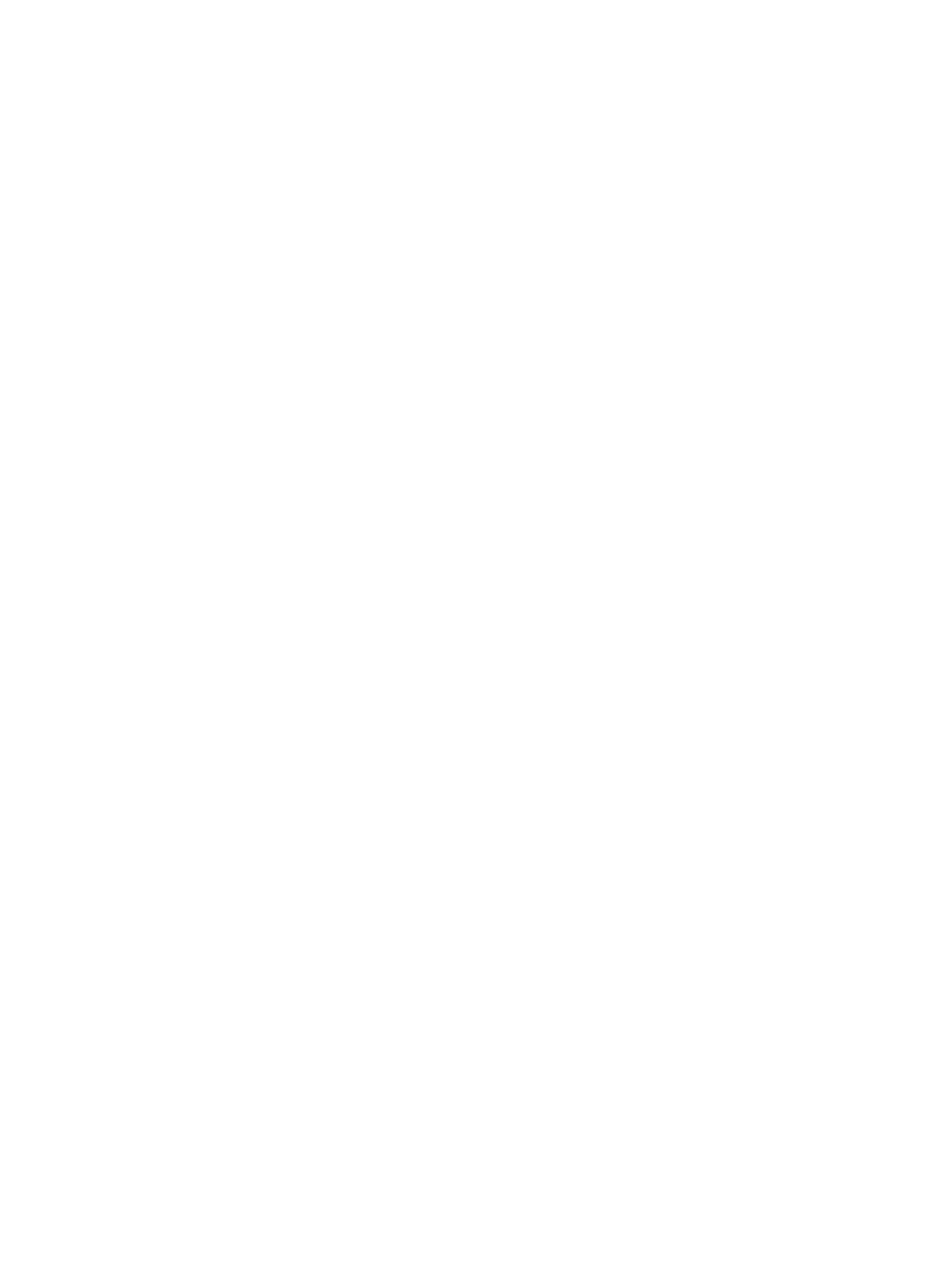### **Executive Summary**

The energy–water–food (EWF) nexus approach recognizes the dynamic and complex interlinkages between energy, water and food security, all of which are key goals in the context of sustainable development. The approach is a structured planning method that aims to capture the interdependency of resource use and availability across all three major sectors. In so doing, it can lead to a more optimal allocation of resources, improved economic efficiency, lower negative environmental and health impacts, and better economic development conditions.

Agriculture is the largest consumer of the Earth's available freshwater, accounting for 70 percent of withdrawals. The challenges of the *food–water nexus* are characterized by overexploitation of groundwater together with the increased use of fertilizers and agro-chemicals, leading to water contamination and soil degradation.

The *water–energy nexus* is characterized by the extensive use of water in the production of primary energy and power generation, and the role of energy in the extraction and distribution of water, wastewater treatment and the heating of water for domestic and industrial uses. These interlinkages expose both sectors to risks.

Energy is needed along the entire value chain of food production, with end-use energy demand in the global food sector representing around onethird of total global final energy demand. Among the risks facing the *food– energy nexus* are: the diversion of food crops for the production of biofuels, and increased biofuels production leading to greater competition with the agriculture sector for water resources.

The implications and risks related to the nexus sectors vary from one region to another. Hence, putting the nexus approach into practice necessitates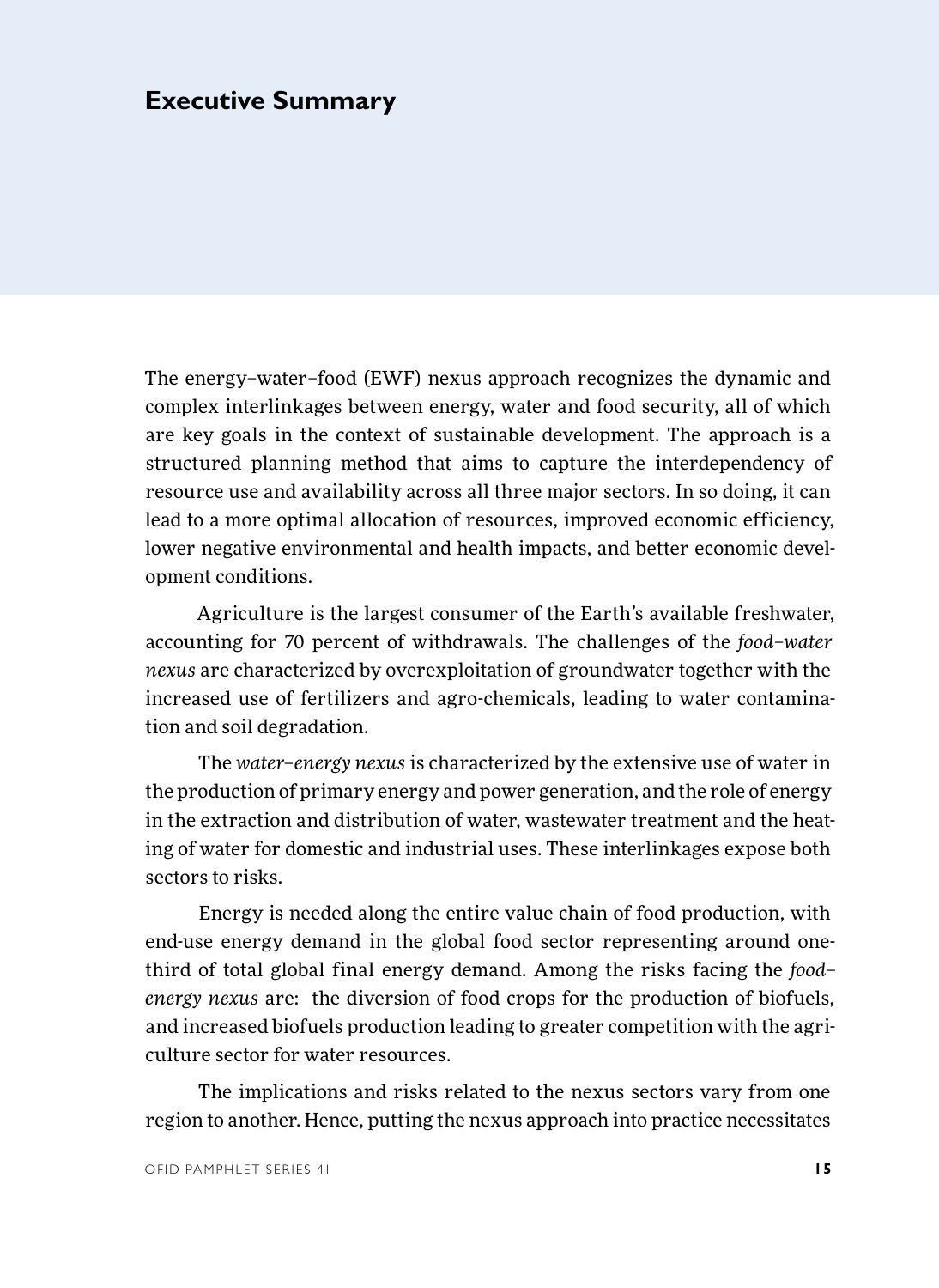delivering solutions at multiple scales and in different contexts. Nexus approaches are relevant at all points on the development spectrum.

Over time, stress on the energy, water and food sectors will increase in line with population growth and urbanization. Forecasts indicate that global energy demand will grow by 30 percent between 2014 and 2030, water consumption will rise by more than 20 percent over the period to 2040, and annual global production of crops and livestock will need to be 60 percent higher in 2050. Thus, the interlinkages between the three components of the EWF nexus will become even more complex in the future. The greatest challenges will be in developing countries, where most of the demand growth will take place.

In discussing the EWF nexus, it is important to look at the challenges within the wider context of sustainable development. This means giving equal consideration to the economic, social and environmental dimensions, as reflected in the Sustainable Development Goals (SDGs). A nexus approach can make the SDGs more cost-effective and efficient by helping to formulate goals and targets that minimize trade-offs and maximize synergies between goals, while ensuring sustainable resource use.

Energy, water and food have been identified as priority areas under the SDGs, with interactions evident between most of the targets under Goal 2 (food security), Goal 6 (water & sanitation) and Goal 7 (energy access), i.e. the EWF nexus. Integration through a nexus approach could help the SDGs to manage complexity and make the goals easier to communicate and to implement.

For developing countries, the challenge of meeting the growing demands for energy, water and food is further compounded by climate change. As the principles, strategies and goals of the nexus approach are closely related to those employed for climate change adaptation, the two need to be thought about in tandem. Some adaptation measures might have positive implications for energy, water and food resources, while other measures may increase nexusrelated challenges.

Understanding the role of the nexus in climate change adaptation is integral to designing effective policies and strategies. A nexus-based response strategy for sustainable adaptation can help ensure the security of resources in all three sectors while at the same time talking into consideration the three dimensions of sustainable development. Nexus perspectives should thus be integrated into adaptation plans and vice versa.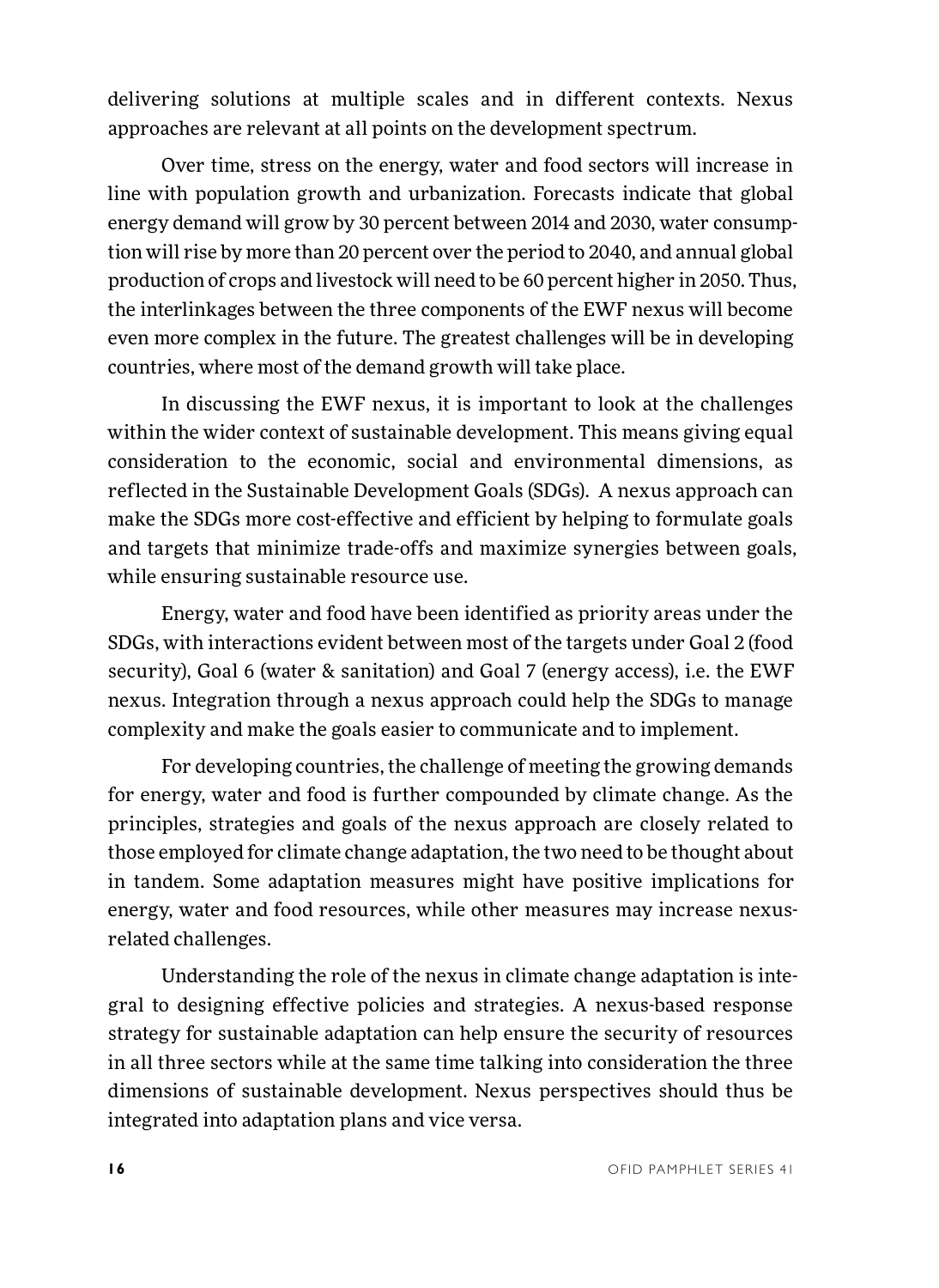Innovative approaches and cost-effective strategies are required to help developing countries develop new infrastructure while operating, maintaining and ensuring environmental compliance of aging infrastructure. Traditionally, the private sector and governments have relied on engineered approaches, or "gray infrastructure," to secure energy, water and food systems. However, this is becoming more difficult and less appealing from a financial perspective. In planning future infrastructure systems, a useful approach is the integration of gray infrastructure with natural infrastructure, which can be utilized as a substitute or complement to the former.

When it comes to securing the necessary financing for nexus investments, it is essential to ensure proper governance and an encouraging regulatory environment conducive to fostering innovation and risk-taking. When these exist, financing from public and private sectors will be forthcoming and can be scaled up. Nexus governance must take account of many risks, and the challenges are exacerbated by the multiple conflicts of interest created by the large number of stakeholders. Governance challenges facing developing countries include institutional weaknesses, data deficits and an undeveloped culture of cooperation across the sectors.

National governments can play a key role in setting regulatory frameworks and standards, removing policy barriers, providing funding and technical assistance and facilitating coordination among sectors and different levels of government. With proper political support, a formal governance mechanism should empower all stakeholders and bring together the private sector, governments, bureaucratic structures and informal networks.

Raising finance from sources other than public funds can be challenging due to greater costs and higher risks, so policy makers should identify and create incentives for the private sector. Common approaches to scaling-up funds include using private–public partnerships and public–private and civil society platform methods. Public funds, including subsidies, are essential to compensate and incentivize the private sector. Joint nexus-related infrastructure ventures between countries can also provide good options when making investment decisions about shared resources.

Blended and innovative financing is needed to mitigate risks for large nexus investments. Blended financial solutions can channel capital from other sources and combine the skills, knowledge and resources of public and private investors to increase the scope, range and effectiveness of the investments.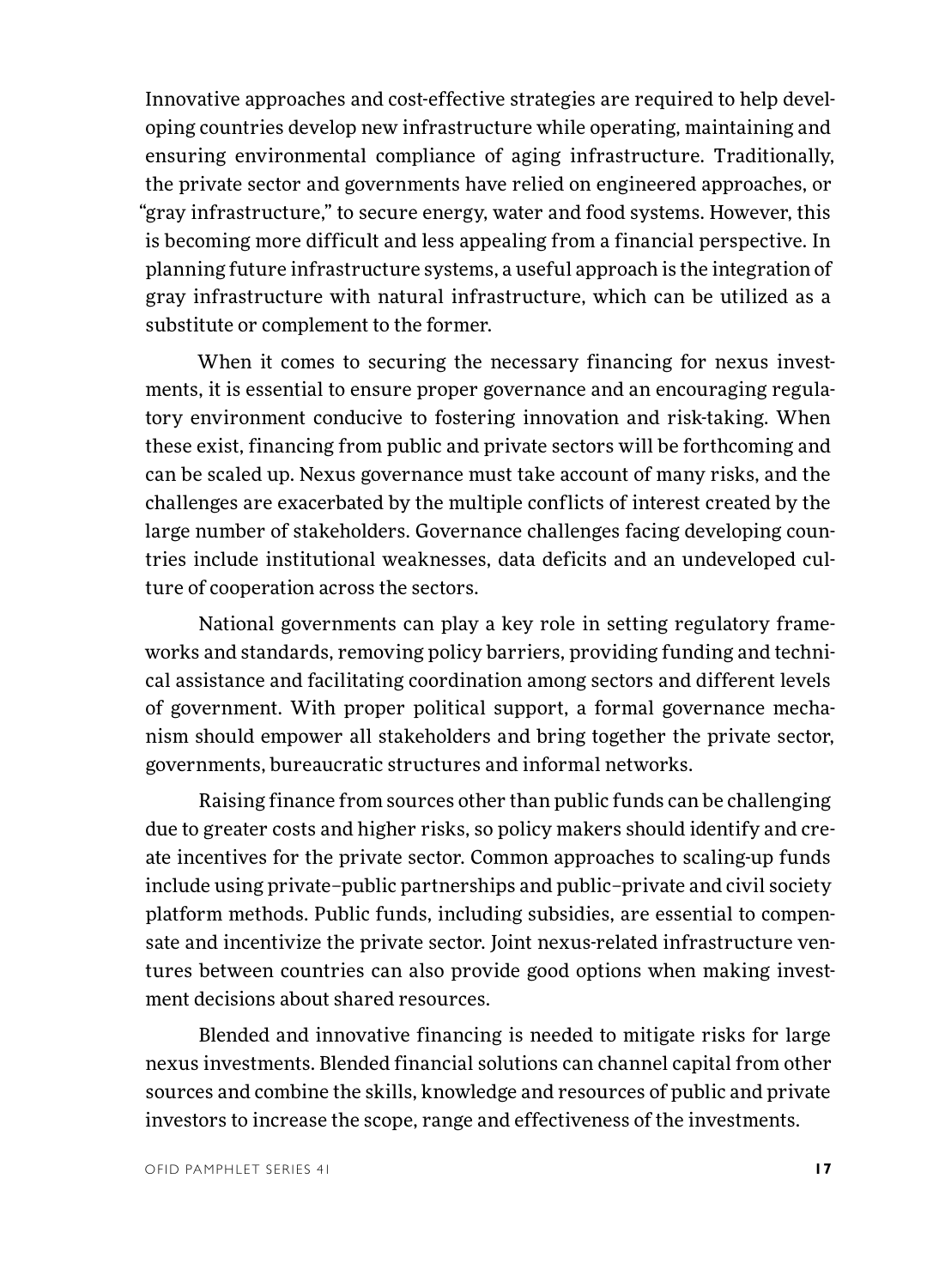International finance institutions can play a pivotal role in the financing of nexus-related projects through lending and equity participation, and by supplying risk mitigation products such as guarantees.

OFID (the OPEC Fund for International Development) is one of many development finance institutions that have adopted the EWF nexus as an important focus of its activities. OFID's involvement stems from its role as a pioneer of energy poverty eradication and its many decades of experience in development finance, which have underlined the necessity of an integrated approach to sustainable development. OFID recognizes that for energy access to take its full effect, it has to be related to the food and water dimensions.

The agriculture sector in developing countries needs to undergo significant change and modernization in order to become an expanding, income-generating and profitable business sector. This agricultural revolution will be driven by technological and commercial innovations and by the entrepreneurs that bring them to market. Some technologies are already cost effective, but enterprises that can commercialize these technologies still need help in many low-income markets.

OFID is helping to overcome these barriers through innovative EWFnexus projects that support the agriculture sector by expanding access to modern energy services, such as solar power for irrigation and biogas systems for dairy farming.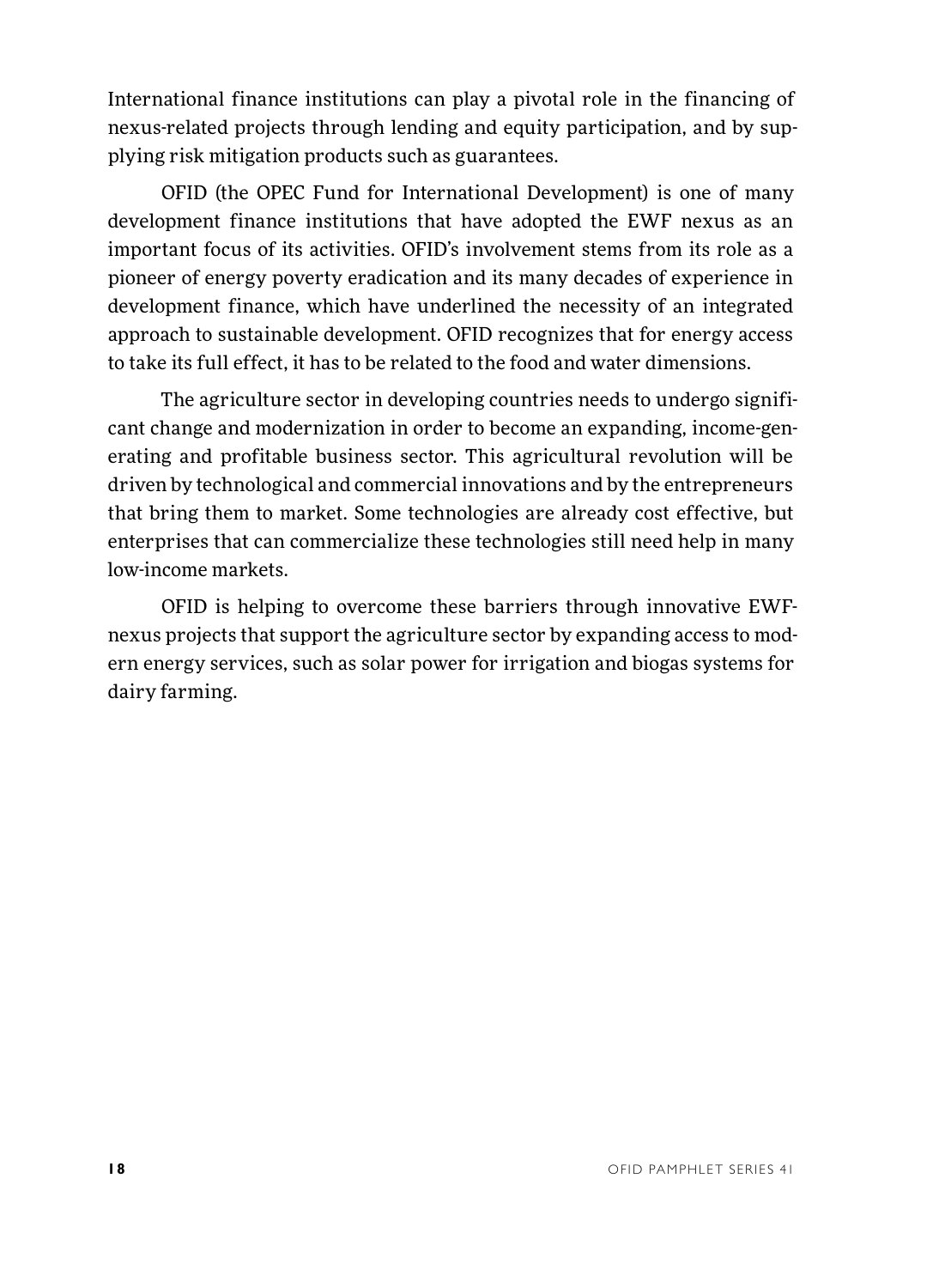### **Chapter I**

# **A nexus strategy for efficient resource management**

### **Why an EWF-nexus approach? Elaborating the linkages**

The EWF-nexus approach to development recognizes the dynamic and complex interlinkages between energy, water and food. At the core of this approach is the belief that, as sectoral issues, energy, water and food cannot be considered in isolation from one another. While each sector is multifaceted in its own right, the linkages among the three sectors introduce relationships, challenges and opportunities that are more complicated still. Water, for example, is necessary for fuel extraction, refining and production, as well as for electricity generation. Meanwhile, energy is needed to extract, pump and transmit water, as well as for drinking water purposes and waste treatment. Water and energy are essential inputs to food production, processing, distribution and preparation, while the production of certain biofuels uses food crops. Agriculture and food production affect the water sector through land degradation, changes in runoff, and disruption of groundwater discharge. Figure I.1 illustrates these relationships.

Food security, sound water management and universal access to modern energy services are key goals in the context of sustainable development. Risks and uncertainties arise if policies and interventions in these sectors are made without cross-sectoral coordination. Traditional development solutions that treat energy, water and food security separately are inadequate and often lead to unintended consequences. For example, the pursuit of energy security in many countries led to an unprecedented expansion in the production of first-generation biofuels in the second half of the last decade. This expansion encroached on land traditionally used for growing food crops, resulting in a drop in production and a subsequent significant rise in food prices, especially in developing countries.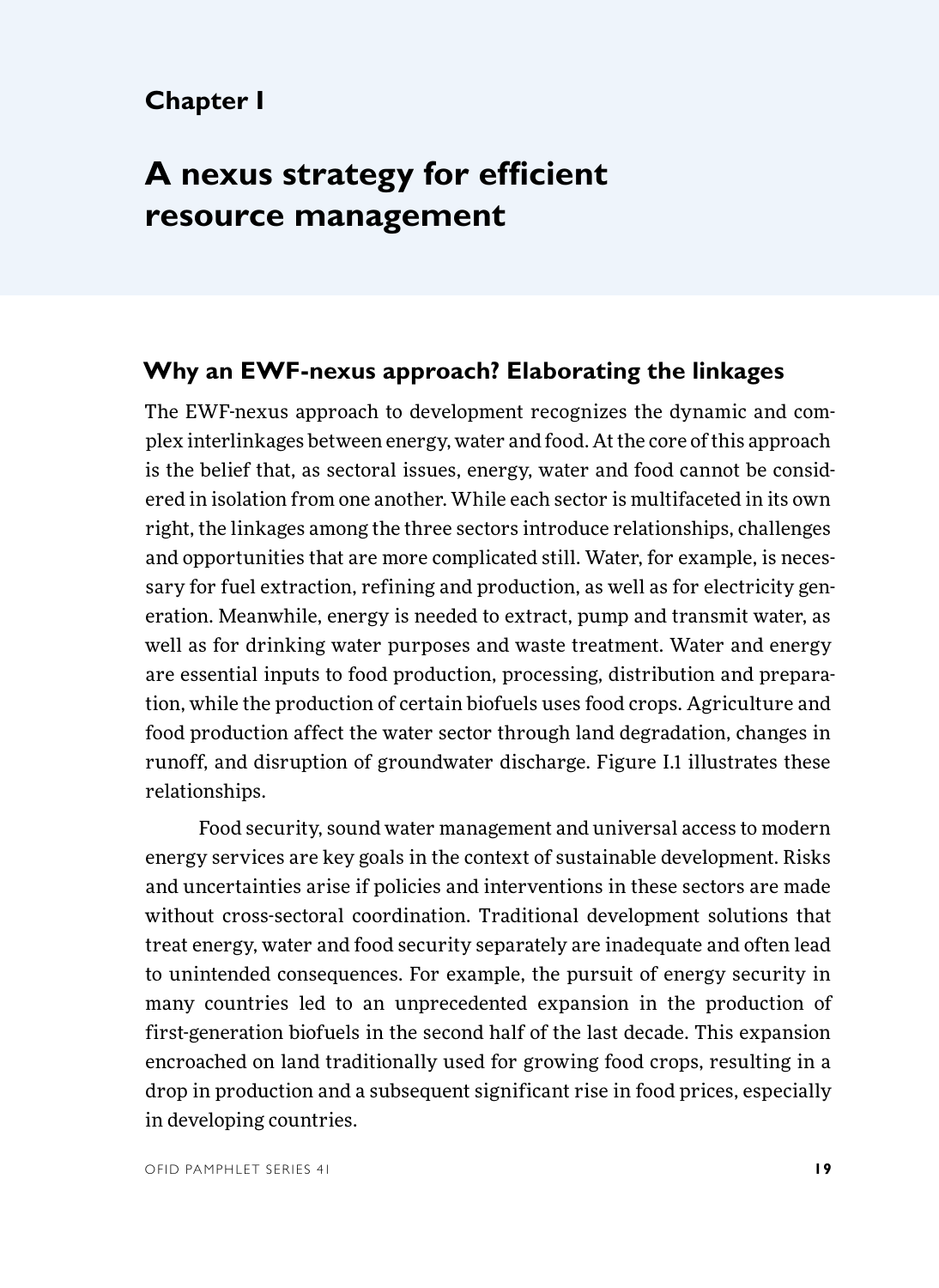

The EWF-nexus approach defends against traditional silo thinking, since it is a structured planning method that aims to capture the interdependency of resource use and availability across all three major sectors.2 A holistic framework focuses on system efficiency, rather than on the productivity of individual sectors. The EWF-nexus approach, therefore, can lead to a more optimal allocation of resources, improved economic efficiency, lower negative environmental and health impacts, and better economic development conditions. In short, the EWF-nexus approach can optimize people's welfare.<sup>3</sup>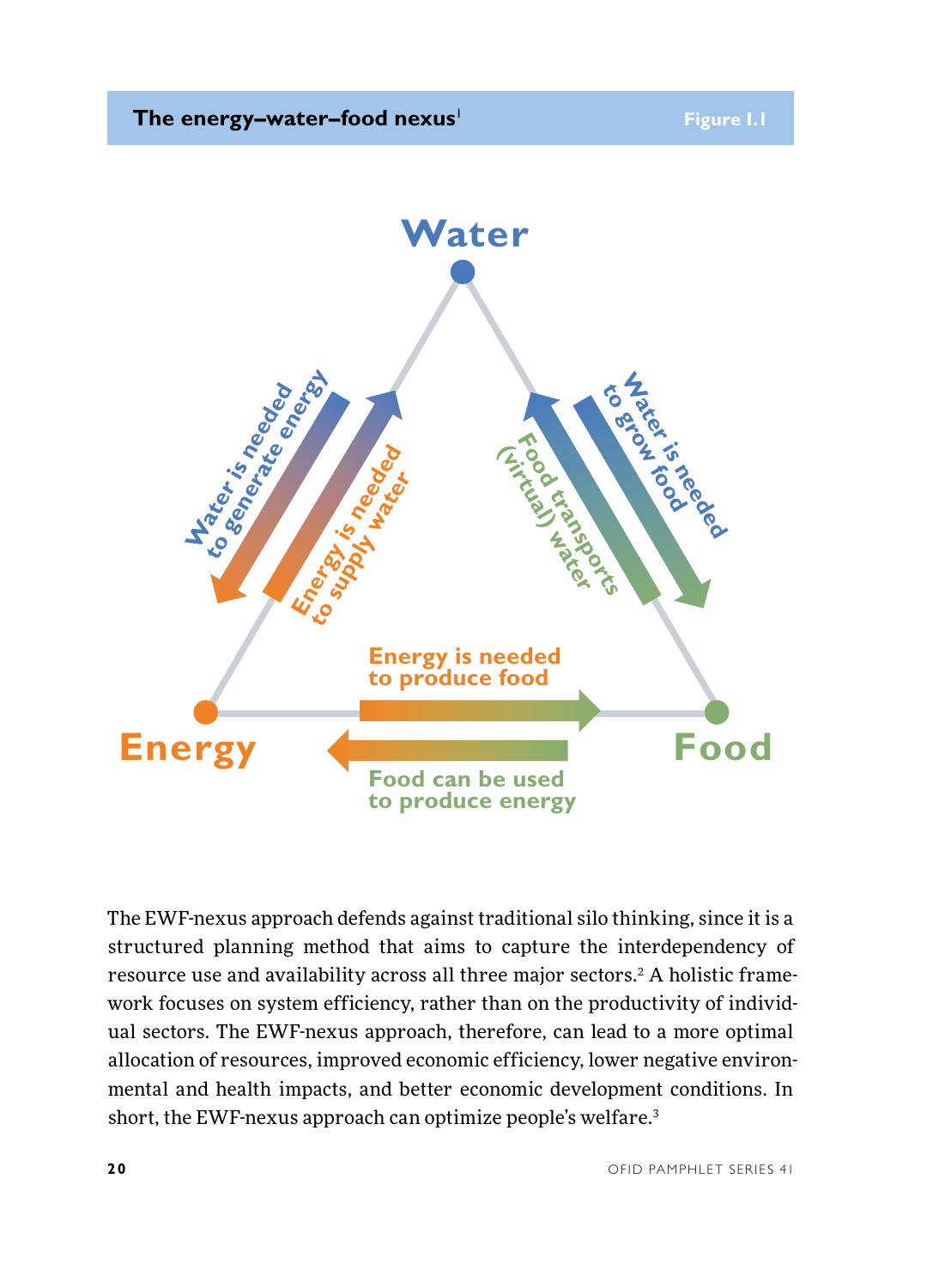### **The EWF-nexus and the wider Box I.1 development agenda**

In September 2015, the United Nations General Assembly adopted the 2030 Agenda for Sustainable Development, "a plan of action for people, planet and prosperity." Agenda 2030 recognizes that eradicating poverty is the greatest global challenge and an indispensable requirement for sustainable development.

The Agenda's 17 SDGs reflect an improved understanding of the complexity of the relationships between the different aspects of development. They are presented as separate elements but are based on an integrated, systematic approach that seeks to balance the three dimensions of sustainable development: the economic, social and environmental.

The SDGs cover a wide spectrum of topics: from food security, poverty, and gender inequality, to inclusive economic development, climate change, and health, among others. Under each of the Goals is a list of quantifiable targets to be achieved in the coming 10–15 years. Progress toward 12 of the SDGs is directly related to the sustainable use of resources such as land, food, water, energy and materials. Energy, water and food security (the nexus sectors) are recognized as priority areas and are SDGs in their own right.

As a "system," the EWF nexus not only addresses challenges in its own specific ambit, but also impacts other SDGs, including those relating to climate change, health, gender equality, economic opportunity, education, and, above all, poverty eradication. The nexus may thus be seen as a central pillar of Agenda 2030 and an enabler of sustainable development in all its dimensions.

*See Chapter 3 for a more detailed analysis of the EWF nexus, the SDGs and climate change.*

<sup>1</sup> Source: Institute of Agriculture and Natural Resources, University of Nebraska–Lincoln, http://www.unl.edu/nc-few/food-energy-water-nexus

<sup>2</sup> Leck H. et al., *Tracing the Water–Energy–Food Nexus: Description, Theory and Practice*, Geography Compass, Vol. 9 (8), pp. 445–460, 2015

<sup>3</sup> Id.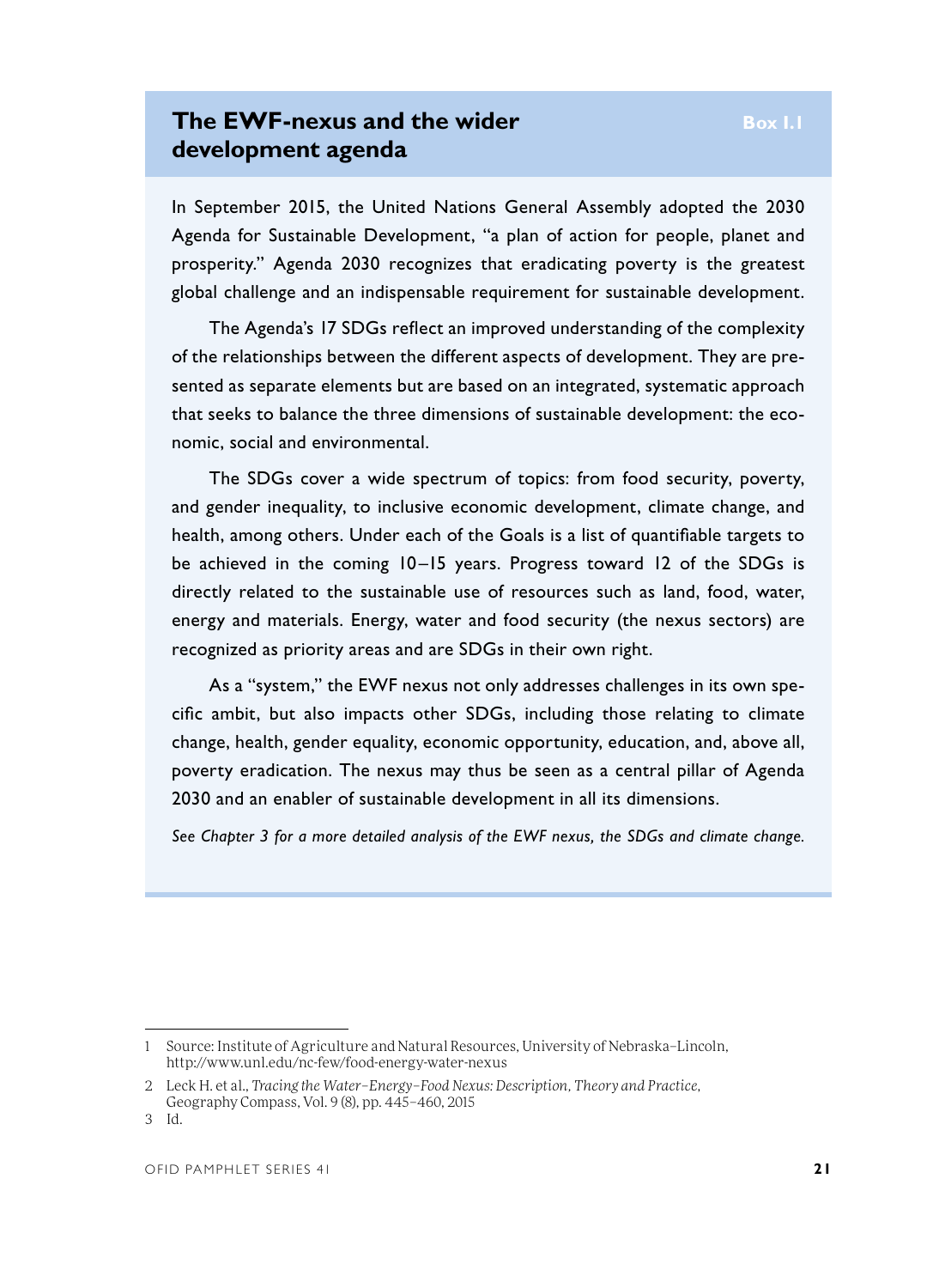### **The food–water nexus**

Agriculture is by far the largest consumer of the Earth's available freshwater. Globally, 70 percent of withdrawals from watercourses and groundwater are for agricultural usage, with significant variation between regions (Figures I.2 and I.3). Approximately 40 percent of the world's food is currently cultivated in artificially irrigated areas, according to the International Assessment of Agricultural Knowledge, Science and Technology for Development's Global Report, 2009.4

Through the 1960s to the 1980s, particularly in the densely populated regions of South East Asia, huge investments were made in additional irrigation systems in an attempt to increase yields. The availability of small, cheap diesel or electric pumps has revolutionized how farmers invest in self-managed groundwater irrigation. In India, more than 60 percent of all irrigated areas depend fully or partly on groundwater.5 In China, more than two million pumps irrigate some nine million hectares (ha).<sup>6</sup> In the USA, the Ogallala aquifer extends northward from western Texas to South Dakota, underlying about 450,000 square kilometers. It provides nearly all the water for residential, industrial and agricultural use. Because of widespread irrigation, farming accounts for 94 percent of groundwater use over this area. Groundwater irrigation has increased substantially since the 1950s: from an estimated 850,000 irrigated ha in 1949, to 5.5 million ha in 1980 and 6.5 million ha in 2005, according to the latest data available from the US Geological Survey.7

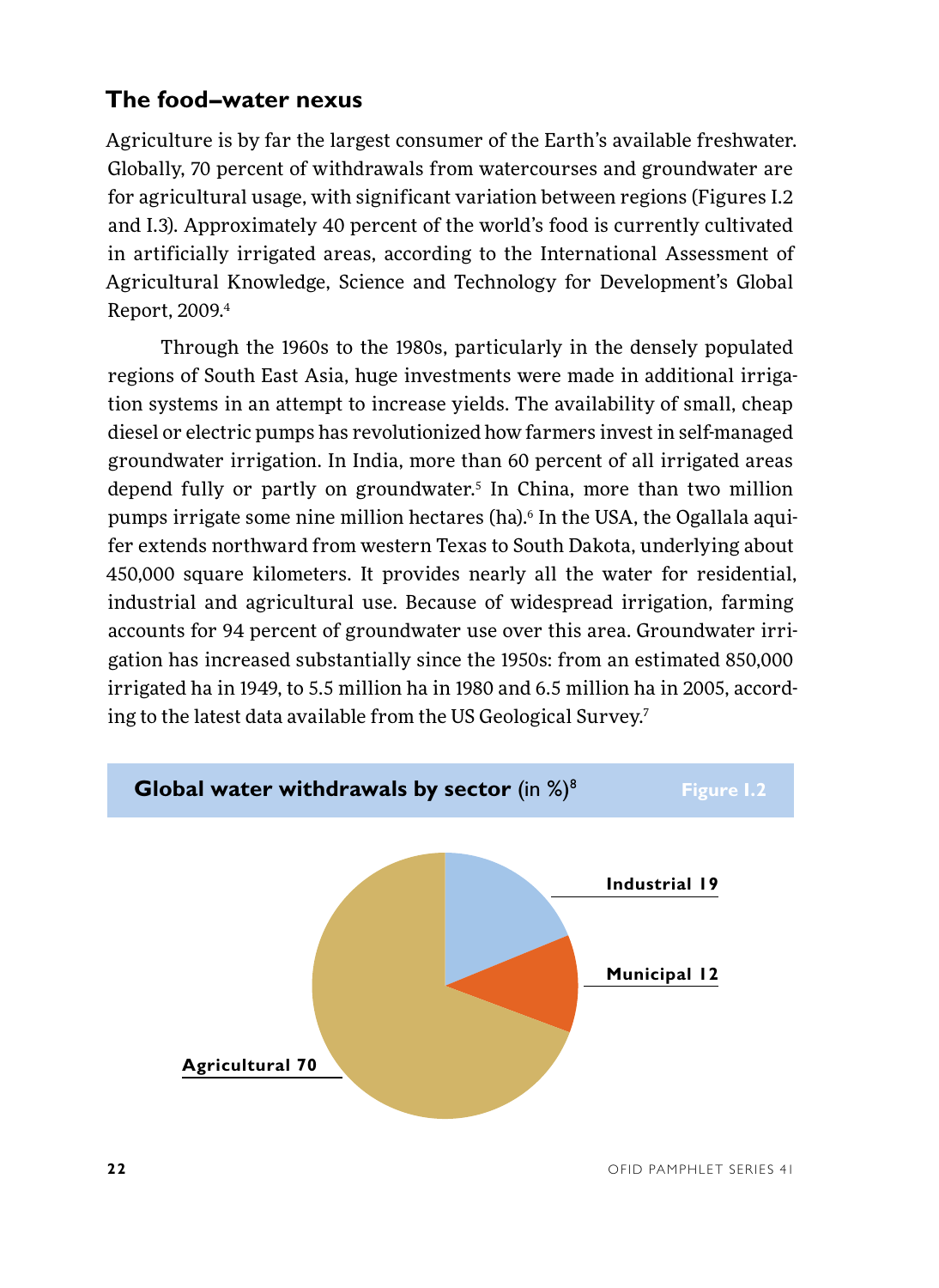

While groundwater irrigation has contributed substantially to the world's food production and provided farmers with a dependable source of water, it has also led to the massive overuse of water and falling groundwater tables (see Box I.1). In the Ogallala aquifer, studies showed a water-level drop of 4.7 meters from before 1950 to 2013, with 14 percent of the loss (0.65 meters) occurring in just two years, between 2011 and 2013.9

The overexploitation of groundwater makes it necessary to pump at greater depths, and consequently increases the cost of pumping. Moreover, overexploitation may cause groundwater to become contaminated, and, in coastal areas, may give rise to salinity ingress, which results in fresh water turning saline. In addition, evaporation from reservoirs, canals, and soil accounts for a large proportion of water earmarked for irrigation, as does crop

<sup>4</sup> IAASTD Global Report, 2009

<sup>5</sup> Sustainable Energy for All (SEforAll) and the Energy Sector Management Assistance Program (ESMAP), *Direct Delivery of Power Subsidy to Agriculture in India*, 2015

<sup>6</sup> The World Water Council, *World Water Vision: Making Water Everybody's Business*, 2014

<sup>7</sup> US Geological Survey, *Water-Level Changes and Change in Water in Storage in the High Plains Aquifer, Predevelopment to 2013 and 2011–13*, 2014

<sup>8</sup> Source: AQUASTAT Main Database, Food and Agriculture Organization of the United Nations (FAO), 2016

<sup>9</sup> Id.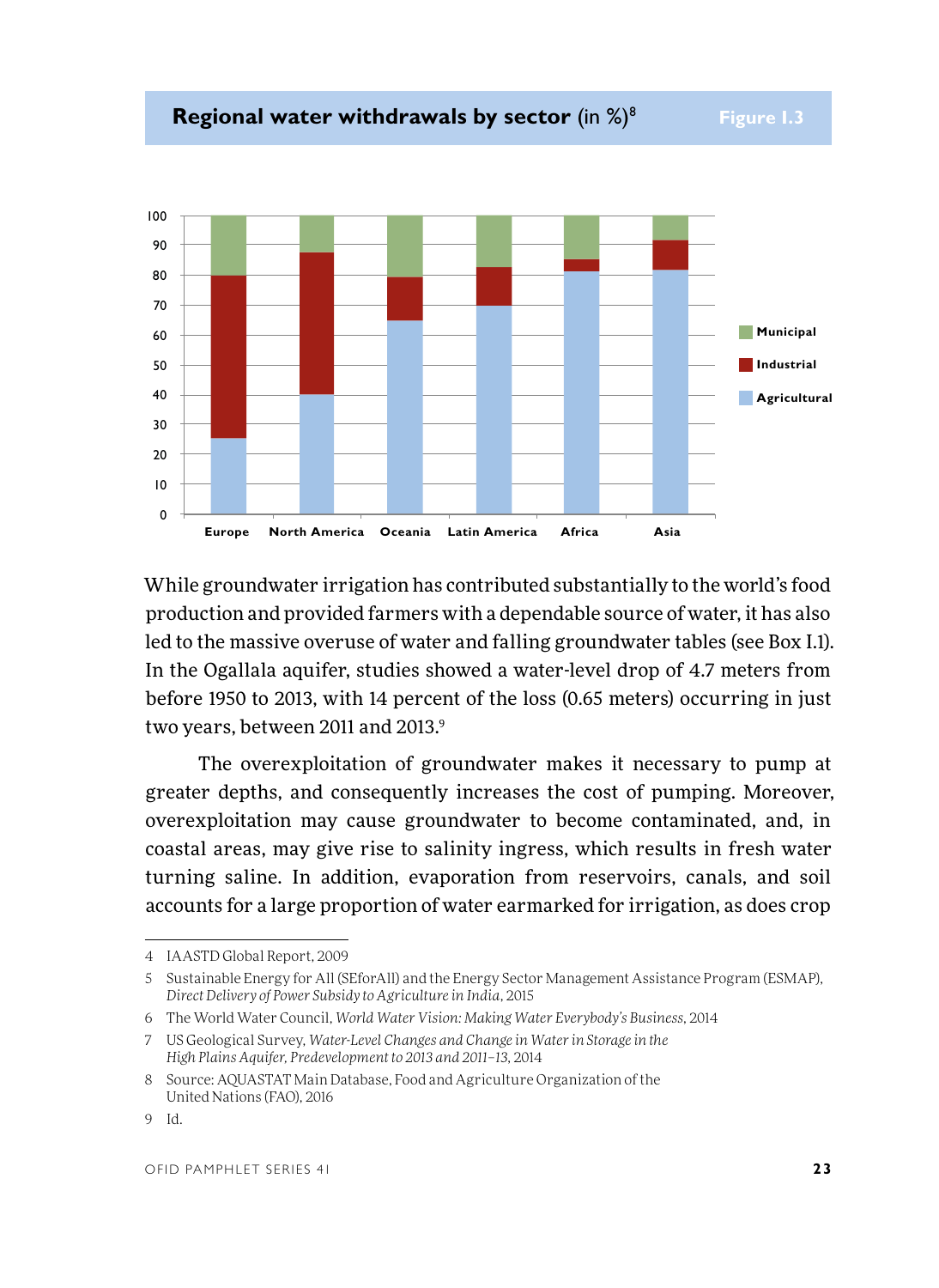### **Groundwater pumping for agriculture in India** Box 1.2

In India, agricultural development and food productivity increased rapidly in the 1960s, with an accompanied explosive growth in groundwater irrigation. In the 1970s, with the objective of saving transaction costs, the Indian electricity utilities removed all meters from wells and stopped recording the consumption. Most states introduced low, flat electricity tariffs for farmers and these proved politically inexpedient to increase, thus providing strong incentives to over pump. Today, India is the largest groundwater user in the world, with an estimated annual withdrawal of 230 cubic kilometers.<sup>10</sup>

Such usage has proved problematic. According to the Indian Planning Commission, groundwater resources are already under pressure.<sup>11</sup> An estimate for 2004 showed that 28 percent of India's groundwater blocks were in a semicritical, critical or over-exploited condition. Nine states, where electrical groundwater pumping dominates, account for 85 percent of India's stressed groundwater. The Expert Group report attributes the prime cause of over-exploitation in the most part to rising demand for groundwater from agriculture, although growing urbanization and industrialization is also partly to blame.

transpiration. Of the water withdrawn<sup>12</sup> for irrigation, the proportion of consumption<sup>13</sup> ranges from 40 percent for flood irrigation to 90 percent for drip irrigation, $14$  meaning that between 60 percent and 10 percent flows back and reaches groundwater with higher salt concentrations and becomes contaminated with nutrients, pesticides and herbicides. With the increased use of fertilizers and agro-chemicals in modern agriculture, this risks building up salt and contamination levels that could ultimately make for infertile soil. By the late 1980s, an estimated 50 million ha of the world's irrigated lands—representing more than 20 percent of the total—had suffered a build-up of salts.

<sup>10</sup> SEforAll & ESMAP, Direct Delivery of Power Subsidy to Agriculture in India, 2015

<sup>11</sup> Government of India Planning Commission, Report of the Expert Group, Groundwater Management and Ownership, 2007

<sup>12</sup> Water withdrawal: the volume of water removed from a source; by definition withdrawals are always greater than or equal to consumption.

<sup>13</sup> Water consumption: the volume withdrawn that is not returned to the source (i.e. it is used effectively by the plant, evaporated or transported to another location) and by definition is no longer available for other use.

<sup>14</sup> Ibid, The World Water Council,

<sup>15</sup> FAO, *Policy Brief: Food Security*, 2006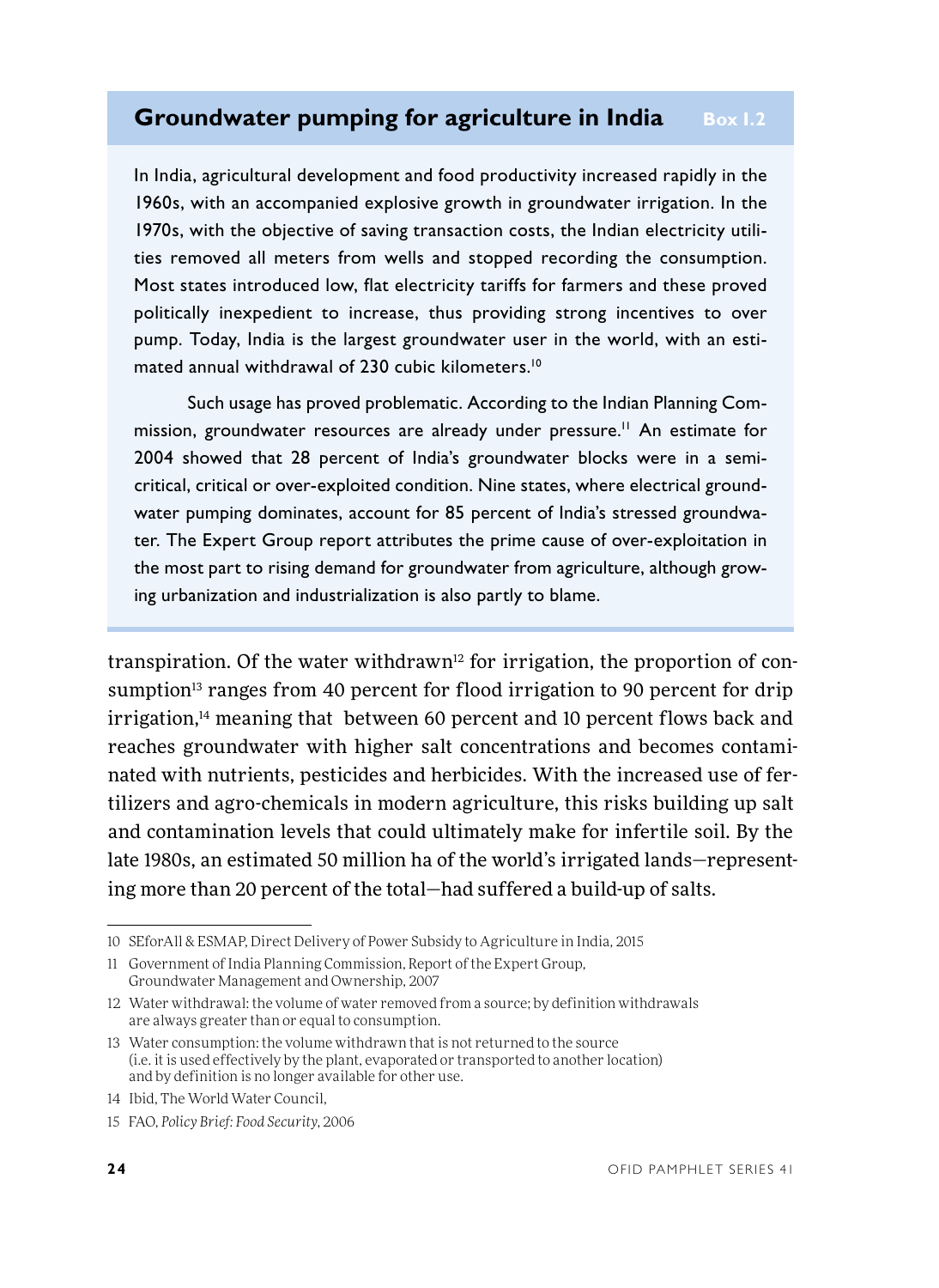The World Food Summit of 1996 defined food security as existing "when all people at all times have access to sufficient, safe, nutritious food to maintain a healthy and active life."15 Food security, thus, has three facets: availability, access and appropriate use. The quality of water used in the preparation of food impacts the first two—if not all three—of these facets. In addition, the negative consequences of climate change may increasingly affect the availability of water:

- variability in rainfall may affect the physical availability of food; and
- changes in precipitation patterns and droughts at the regional level may disrupt normal food supply routes, thus denying access to food in vulnerable areas.

#### **The energy–water nexus**

Water is a key input to the value chain of energy production. Table I.1 lists the components of the production of primary energy and power generation, and notes where water is used.

| Uses of water in energy production<br>Table I.I |                                 |                                                                                                                                                                    |  |
|-------------------------------------------------|---------------------------------|--------------------------------------------------------------------------------------------------------------------------------------------------------------------|--|
|                                                 | <b>Fuels</b>                    | Description of water use                                                                                                                                           |  |
|                                                 | Oil and gas                     | Drilling, well completion and hydraulic fracturing;<br>secondary and enhanced oil recovery; oil sands<br>mining and in situ recovery; upgrading and<br>refining.   |  |
| <b>Primary</b><br>energy                        | Coal                            | Cutting and dust suppression in mining and<br>hauling; washing to improve quality; re-<br>vegetation of surface mines; long-distance<br>transport via coal slurry. |  |
|                                                 | <b>Biofuels</b>                 | Irrigation for feedstock crop growth, wet milling,<br>washing and cooling in conversion processes.                                                                 |  |
|                                                 | Thermal                         | Boiler feed; cooling for steam condensing;<br>pollutant scrubbing for emission control.                                                                            |  |
| Power<br>generation                             | Solar thermal and<br>geothermal | Boiler feed; cooling for steam condensing;<br>cleaning of reflective surfaces.                                                                                     |  |
|                                                 | Hydropower                      | Electricity generation; reservoir storage.                                                                                                                         |  |
|                                                 | Photovoltaics                   | Panel cleaning.                                                                                                                                                    |  |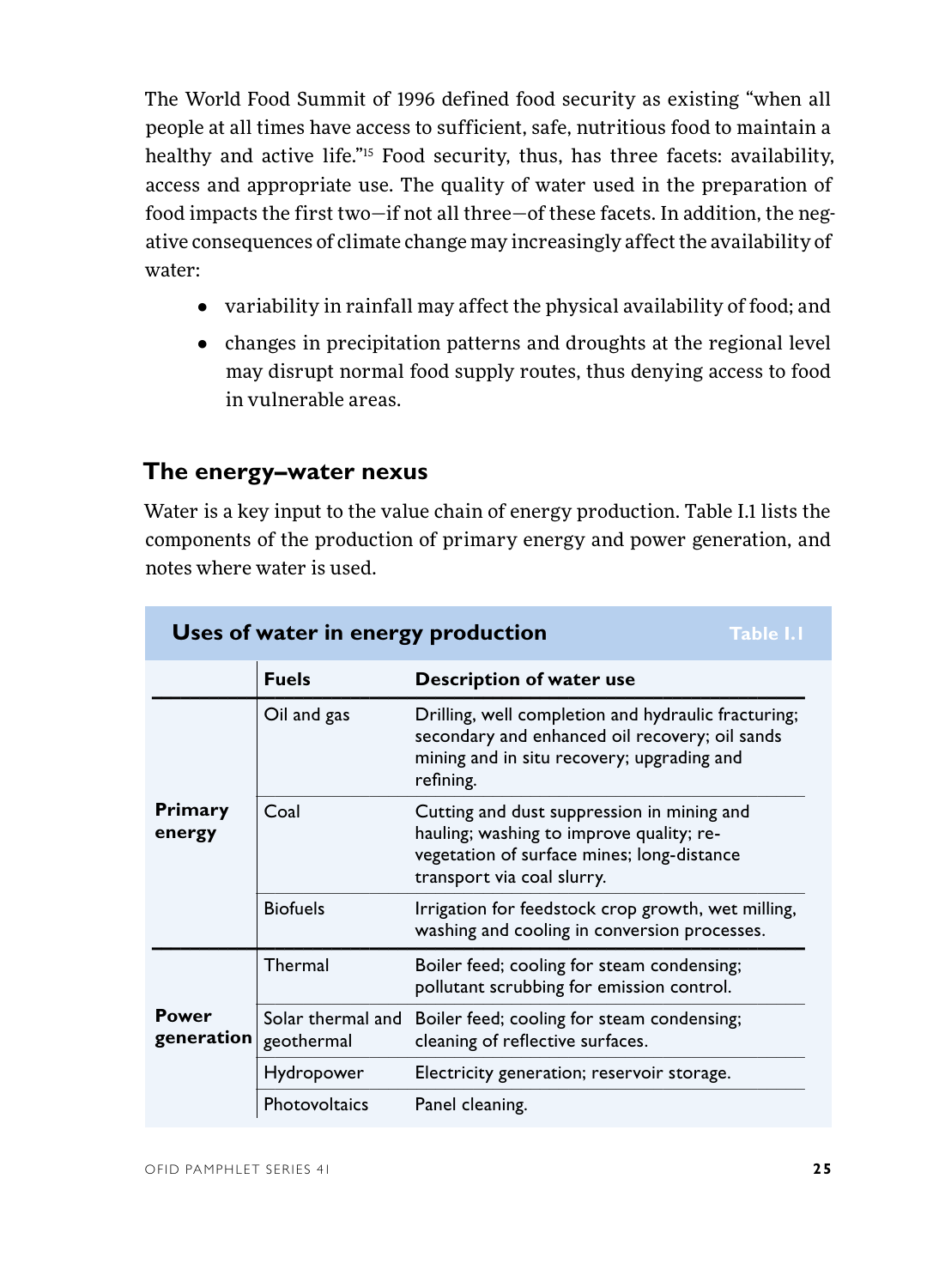Estimates of the water requirements for energy production vary significantly from one source to another. For example, the International Energy Agency (IEA) calculates that global energy production in 2010 accounted for 580 billion cubic meters of water, or 15 percent of global freshwater withdrawals.16 By including traditional biomass (primarily wood fuel derived from trees and shrubs) in the consideration of primary energy, the World Energy Council (WEC) estimated that the 2005 water requirements for global primary energy production and power generation were 1,815 and 41 billion cubic meters, respectively.17

Figure I.4 shows the geographical variations in water requirements for energy by continent. Africa produces only 9 percent of the world's primary energy and 3 percent of electricity. However, water used to produce and generate energy in Africa accounts for more than one-third of water consumed in the energy sector worldwide. This is mainly due to the fact that traditional biomass—including cut trees, wood and agricultural waste, grown with large amounts of water—contributes a relatively high share (~ 22 percent) to Africa's energy mix, compared to a world average of 8 percent. Power generation in Latin America represents just 5 percent of the world total. Because hydropower accounts for 70 percent of the total electricity generated in Latin America, the region accounts for 10 percent of the global water requirements for power generation.

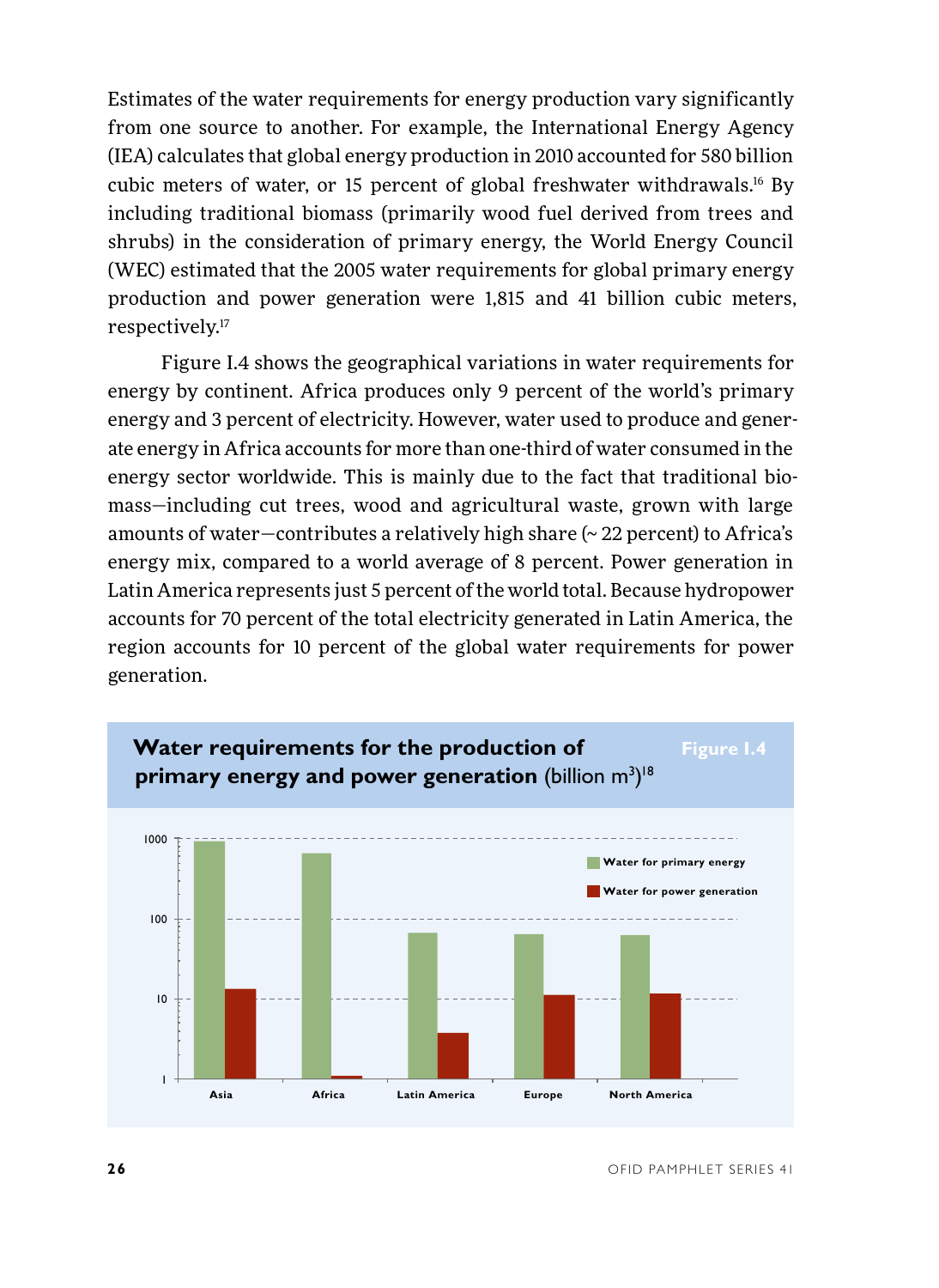| <b>Energy uses for water</b><br>Table 1.2 |                                        |                                                                                                                                |
|-------------------------------------------|----------------------------------------|--------------------------------------------------------------------------------------------------------------------------------|
|                                           | <b>Process</b>                         | Description of water use                                                                                                       |
|                                           | Extraction                             | Deep-well pumping; surface-source pumping.                                                                                     |
|                                           | Sea and brackish<br>water desalination | Feed pumping; high-pressure reverse osmosis<br>pumping; heat for thermal processes.                                            |
| Water                                     | Treatment                              | Dosing pumps for chemical treatment; pumps,<br>fans, agitators, blowers for physical treatment.                                |
|                                           | Conveyance                             | Submersible, shaft turbine, horizontal or<br>vertical centrifugal pumping systems to<br>distribution network; booster pumping. |
|                                           | Distribution to end<br>consumers       | Horizontal or vertical centrifugal<br>pumping.                                                                                 |
| Waste-<br>water                           | Sewage and rain<br>water piping        | Horizontal or vertical centrifugal<br>pumping.                                                                                 |
|                                           | Wastewater treatment                   | Pumps, fans, agitators, blowers.                                                                                               |
|                                           | Distribution to end<br>consumers       | Horizontal or vertical centrifugal pumping.                                                                                    |

Energy is needed at all stages of the supply chain for water. Wastewater is also subjected to treatment processes that use energy. Table I.2 summarizes the water and wastewater operations that use energy.

In 2014, the worldwide water sector consumed 120 million tonnes of oil equivalent (mtoe), a majority of this in the form of electricity, corresponding to 4 percent of total global electricity consumption. Of the electricity consumed for water, around 40 percent is used to extract water, 25 percent for wastewater treatment and 20 percent for water distribution. Roughly half of the thermal energy used in the water sector is to pump groundwater for agricultural purposes, with the remainder for desalination. In the developing world, the cost of energy to supply water may easily consume half of a municipality's total budget. In the USA, water services account for 13 percent of annual energy consumption.19 Even in the municipal water systems of developed countries, energy is typically the second largest cost after labor.

<sup>16</sup> International Energy Agency (IEA), *Water for Energy, Excerpt from the World Energy Outlook 2012*

<sup>17</sup> World Energy Council (WEC), *Water for Energy, 2010*

<sup>18</sup> Ibid, WEC

<sup>19</sup> International Renewable Energy Agency (IRENA), *Renewable Energy in the Water, Energy & Food nexus*, 2015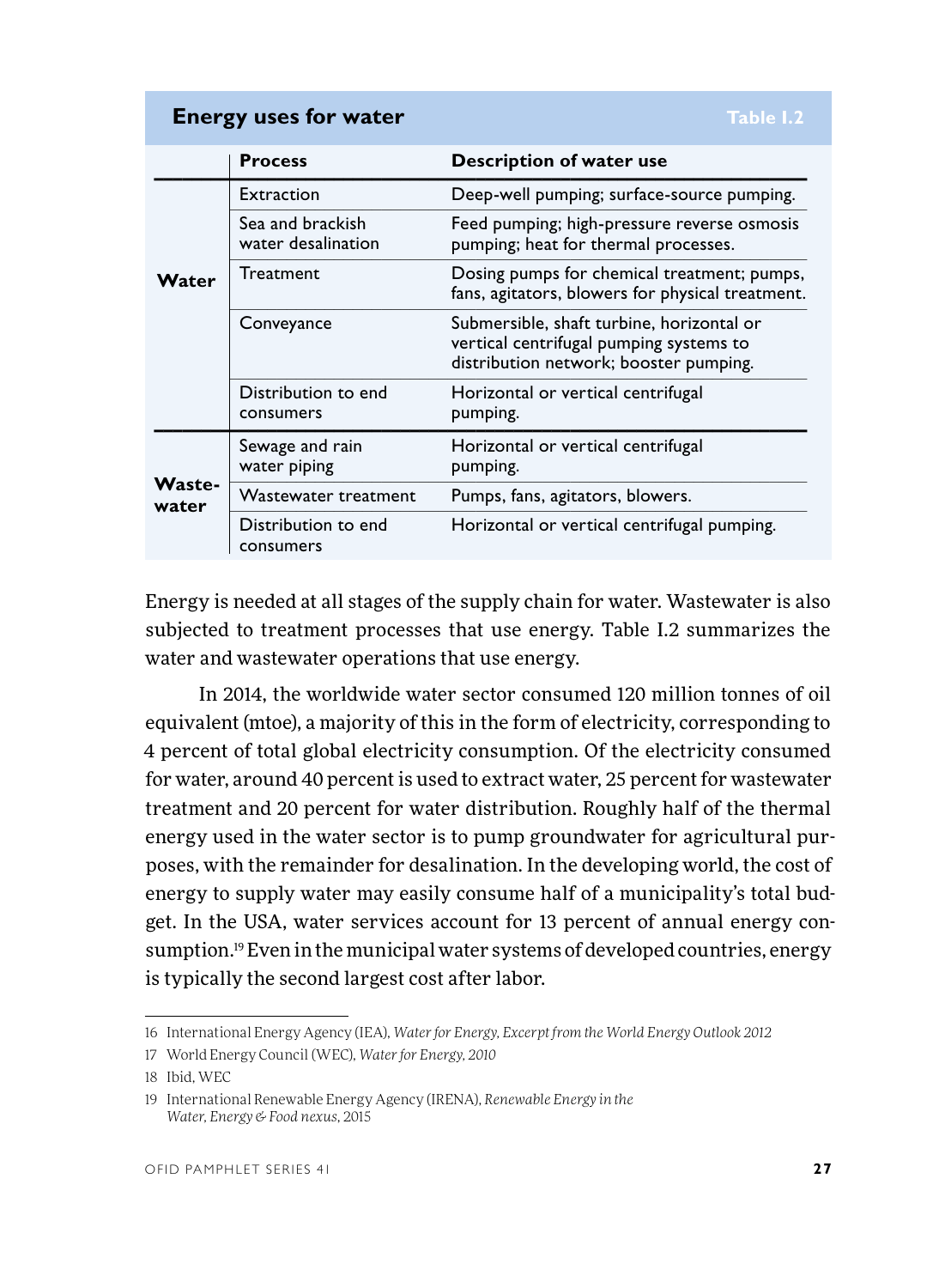Energy is also needed to prepare hot water for both domestic and industrial uses. In Canada, for example, the residential sector accounts for 20 percent of the total annual energy consumption while 22 percent of residential energy goes toward water heating.20

The interlinkages between water and energy bring to the fore a number of risks that need to be understood and properly managed in specific circumstances. Here are just four examples:

- Water shortages due to droughts can result in reduced energy production.
- Bodies of water that supply thermal power plants with cooling water may undergo a temperature increase, causing, in turn, a drop in the efficiency of the power plant.
- By interrupting the normal flow of a river, large hydropower dams may cause salt water intrusion into deltas.
- Large water bodies behind dams serve as heat sinks, and the water is hotter than the normal river water. This warm water can affect ecosystems, as well as the efficiency of thermal power plants downstream (see Box I.2).

On the other hand, restricted access to affordable energy may hamper the delivery of water to end users and / or increase its cost.

#### **Water-shortage impacts on power production** Box 1.3

According to the World Bank, more than half of the world's power utilities from 2009 through 2014 experienced negative effects from water shortages, with two-thirds of power utility and energy companies indicating that water scarcity represented a substantive business risk.<sup>21</sup> The following are examples of how water shortages and / or changes in water properties (temperature, for example) can impact power generation:

• South Africa is one of the driest countries in the world.<sup>22</sup> The country also has an unusually high intensity of water usage. The problem of water scarcity is compounded by the spatial pattern of economic activity and settlement, which is out of line with the natural availability of water. Lack of sufficient water resources in South Africa means that the wet-cooling of coal-fired power stations is not possible. As early as the 1930s, the South African electricity public utility Eskom was aware of the potential impact of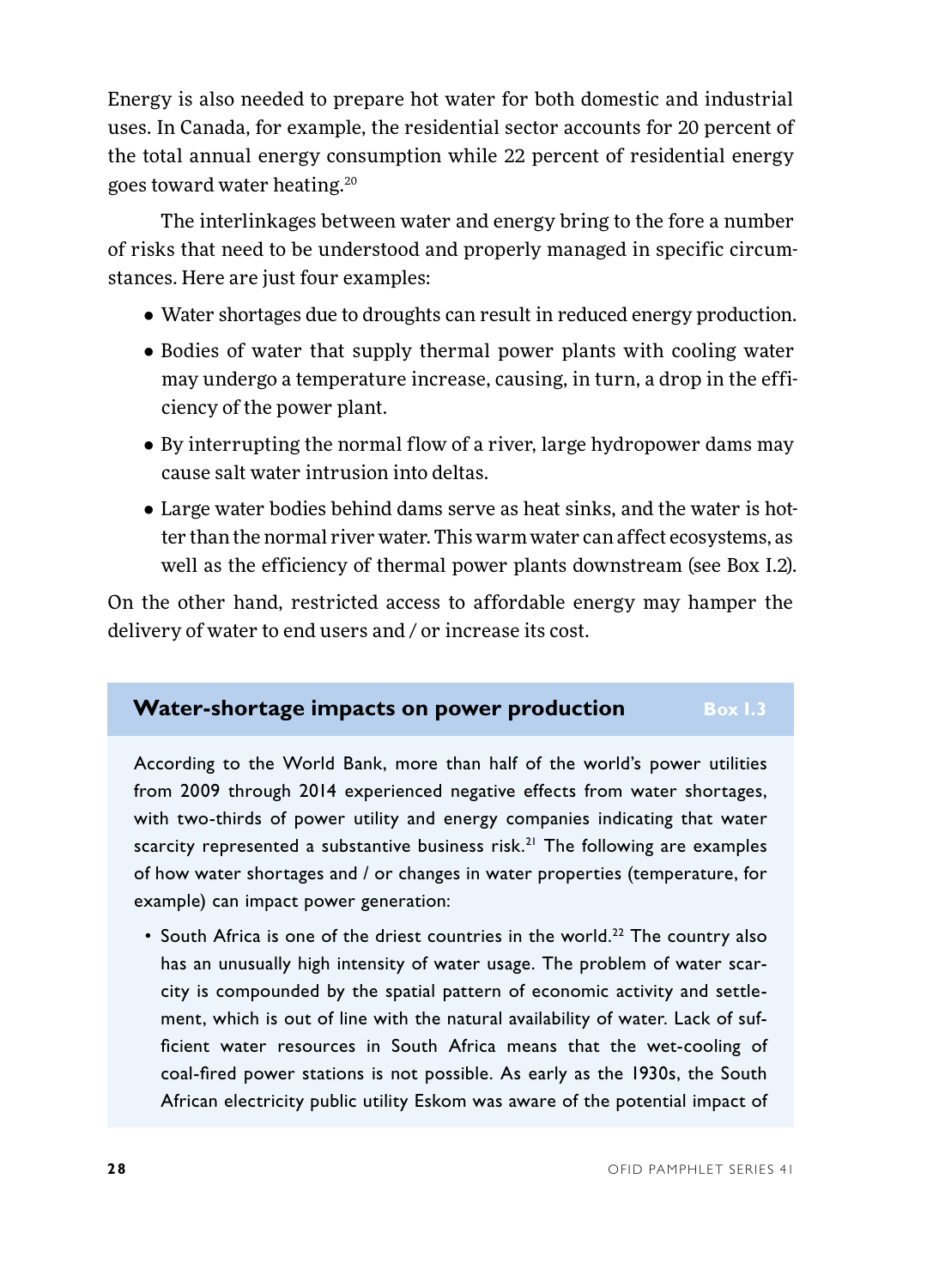limited water availability on the expansion of the electricity supply and took an interest in dry-cooling methods. In the 1980s, when it became apparent that there was insufficient water for power plants situated on coalfields, Eskom committed to dry-cooling for all new power plants, despite the increased costs and decreased efficiency in comparison to water-cooled systems.

- In 2016, a severe water crisis gripped India and forced several of the country's power plants to shut down. The affected plants included five units (totaling 1.6 gigawatts (GW)) at the 2.1GW Farakka plant in West Bengal and four units (2.6GW) at the 3.3GW Tiroda plant in Maharashtra. In addition, India's hydropower generation dropped by nearly 20 percent compared with 2015, even as 1.5GW of new hydro capacity was installed. Analysts have estimated that at least \$350 million in profits was lost for the coal power sector alone.23
- In the USA, a number of power plants were forced to shut down or reduce power generation due to low water flows or high water temperatures. During a 2006 heatwave, while electricity demand broke records across the country, high water temperatures forced four nuclear plants in the Midwest to reduce their output. At the two-unit Prairie Island nuclear plant in Minnesota, the Mississippi River water was too hot to be used for cooling and the plant reduced output by more than 50 percent. $24$
- The Hoover Dam—the largest hydro plant in the world when it came online in 1936—satisfies peak-demand electricity for Las Vegas, Los Angeles and other southwestern cities in the USA. Since 1999, the water level at Lake Mead, behind the Hoover Dam, has dropped (by 40 meters to a low of 330 meters above sea level in July 2014). Electricity output has been significantly curtailed. In July 2014, the facility was de-rated from 2,074MW to 1,592MW.25

<sup>20</sup> G. M. Thirlwell et al., *Energy–Water Nexus: Energy Use in the Municipal, Industrial, and Agricultural Water Sectors*, Canada—US Water Conference, Washington D.C., 2007

<sup>21</sup> http://blogs.worldbank.org/water/4-ways-water-shortages-are-harming-energy-production

<sup>22</sup> Nick Segal, *Generating Electricity in a Dry Country: Governance of Water and Energy in South Africa*, School of International Relations and Pacific Studies, University of California, San Diego, 2011

<sup>23</sup> http://www.powermag.com/indian-water-crisis-shuts-multiple-power-plants/

<sup>24</sup> Union of Concerned Scientists, *The Energy–Water Collision—Power and Water at Risk*, 2011

<sup>25</sup> https://wrrc.arizona.edu/drought-diminishes-hydropower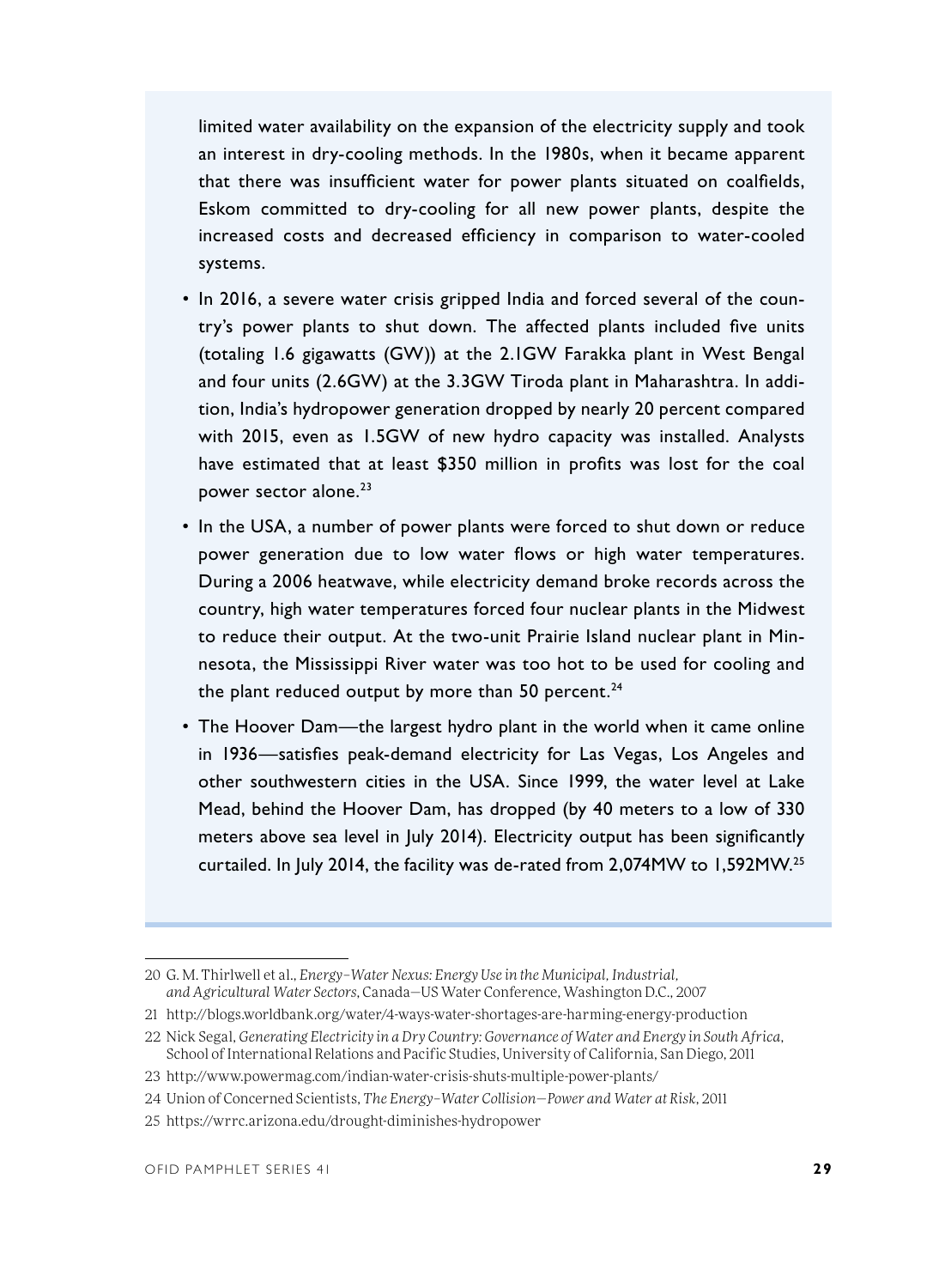### **The food–energy nexus**

The modern global food sector is dependent on energy. While the technology and industrialization underpinning the agricultural green revolution has resulted in enormous improvement in crop yields, at the same time it has increased the energy needs of farming and food production. Today, the end-use energy demand of the global food sector is around 2,270 mtoe / year, or 32 percent of the total global final energy demand.26 Energy is needed along the entire value chain of food production, from farm to table (Figure I.5).

Over the first decade of the current century, the average annual US food-related energy use was about 378 mtoe, or 15 percent of the energy use in the entire US economy. Of this, at-home energy consumption (food preparation, cooking and cooling) holds a share of 28 percent (Figure I.6). In contrast, energy for cooking dominates energy inputs in the food supply chain in Africa, with a share of more than 60 percent, as most food in sub-Saharan Africa is consumed with little need for preservation, packaging or transportation.<sup>27</sup>



In recent years, the use of modern biomass in the global energy mix has grown significantly. In particular, the world's production of transportation biofuels has increased at an average annual rate of 15 percent (See Figure I.7). In the second half of the last decade, supply security, climate change and local development were the drivers for the expanded use of biofuels in large consuming countries. Many countries set ambitious biofuel targets that were based on the assumption that large volumes would be met by advanced biofuels, mostly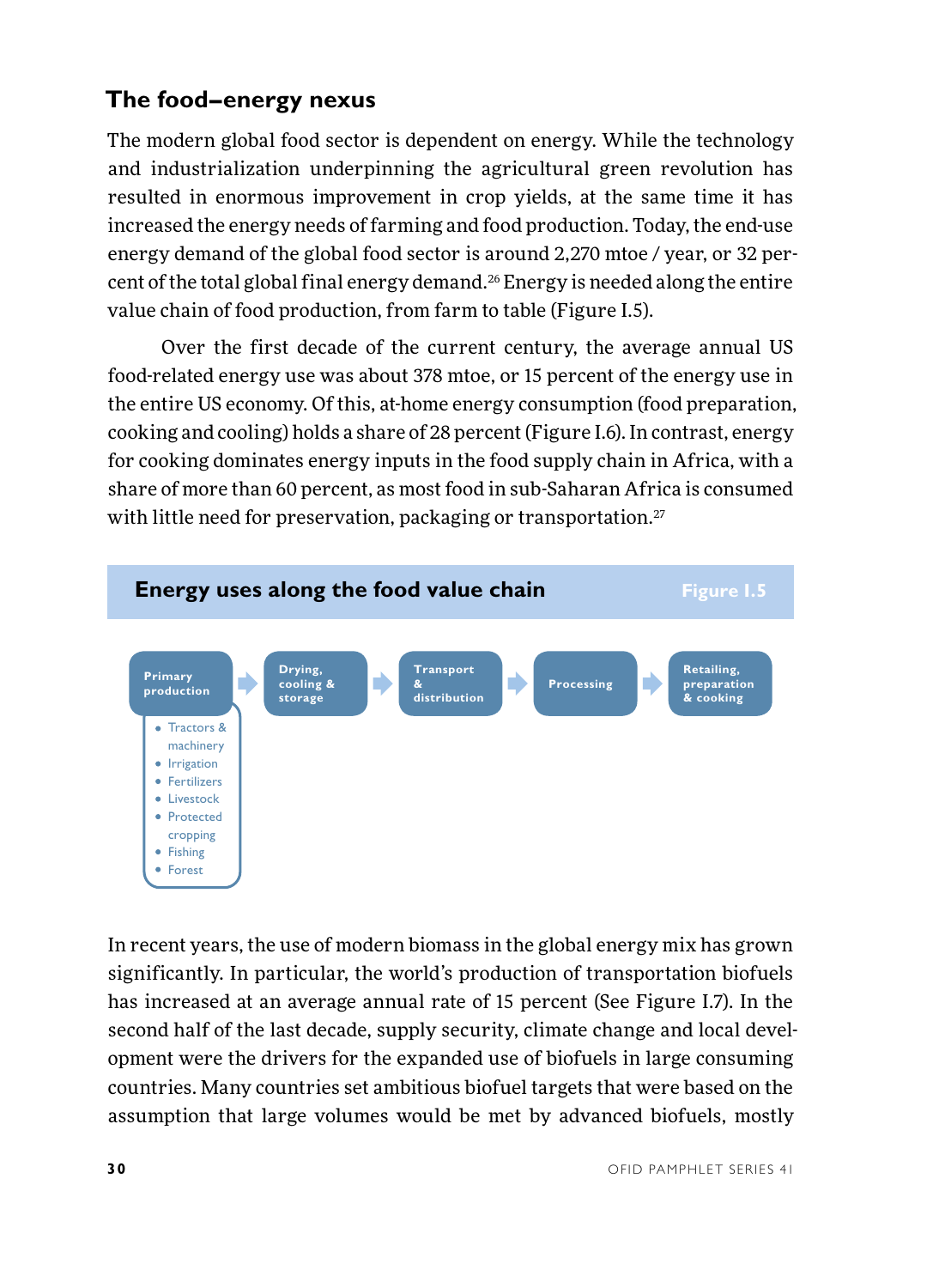



<sup>26</sup> FAO, *Energy-smart Food for People and Climate*, Issue paper, 2011

28 Source: Azzeddine Azzam, Energy Consumption in the US Food System, University of Nebraska, 2012

<sup>27</sup> Ibid, FAO

<sup>29</sup> Source: BP Statistical Review of World Energy June 2016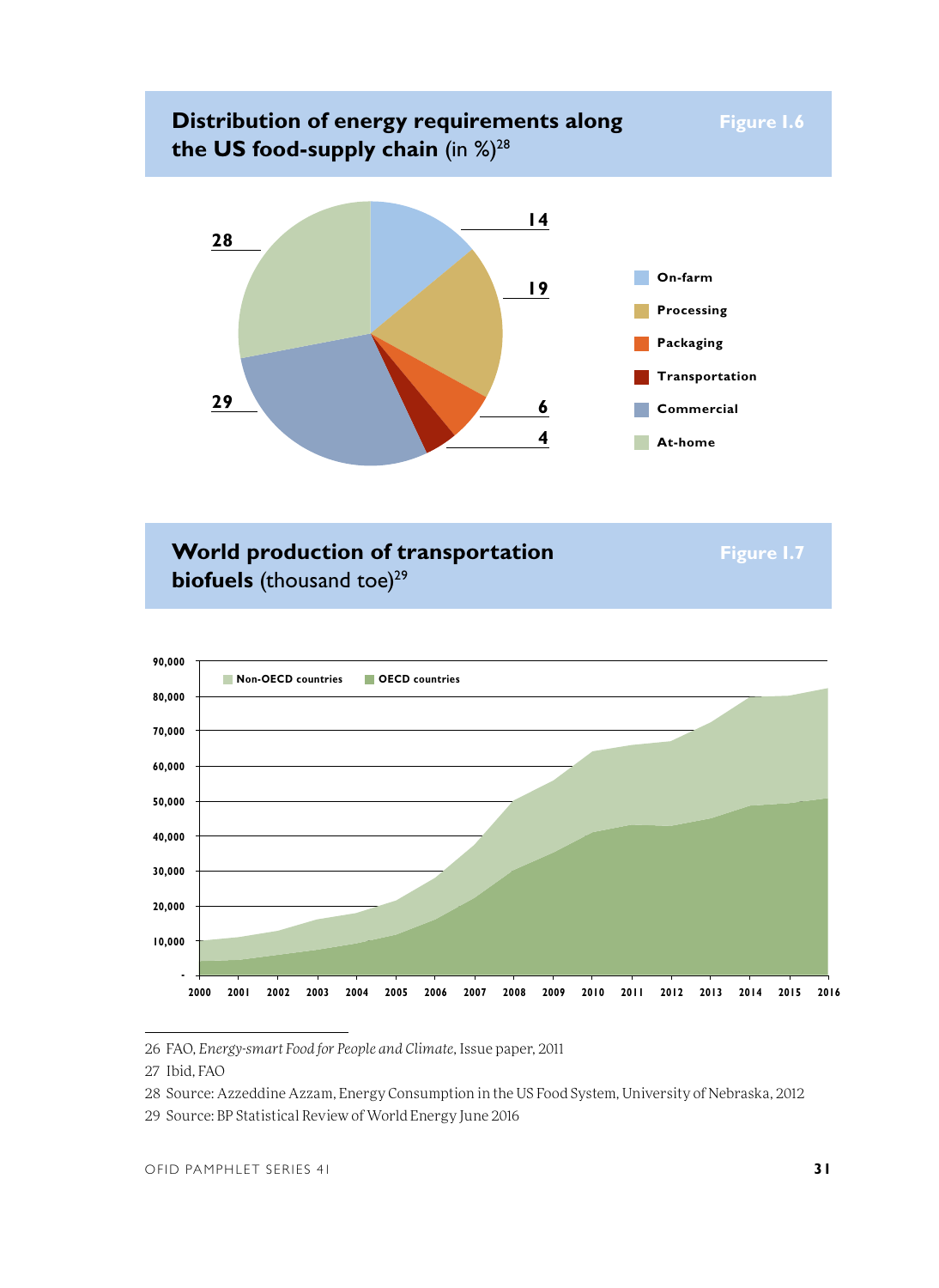those derived from cellulosic biomass. However, although considerable research is being directed at the production of these "second generation" biofuels, many questions relating to technology remain unanswered and it is unclear whether "true" second generation biofuels can be achieved at all. Today, the bulk of biofuels—such as biodiesel and bioethanol—are made from biomass crops that can also be used for food.

Clearly the food and energy markets impact each other in fundamental ways. In 2007, at the peak of biofuels growth, the International Monetary Fund (IMF) estimated that higher ethanol production in the US accounted for 60 percent of the global increase in corn consumption, and that the use of soybean and rapeseed oil in producing biofuels in the USA and the European Union accounted for the bulk of demand growth for such crops in recent years (World Economic Outlook, 'Globalization and Inequality,' IMF, October 2007). The dependence of food production on energy inputs makes it particularly sensitive to energy prices.

The increase in biofuels production, whether in terms of food crops or dedicated "energy crops," could lead to increased competition for water resources. Biofuels require large amounts of water (see Figure I.8). The result could be significant for a number of countries, and global food markets are also expected to be impacted.



**32** OFID PAMPHLET SERIES 41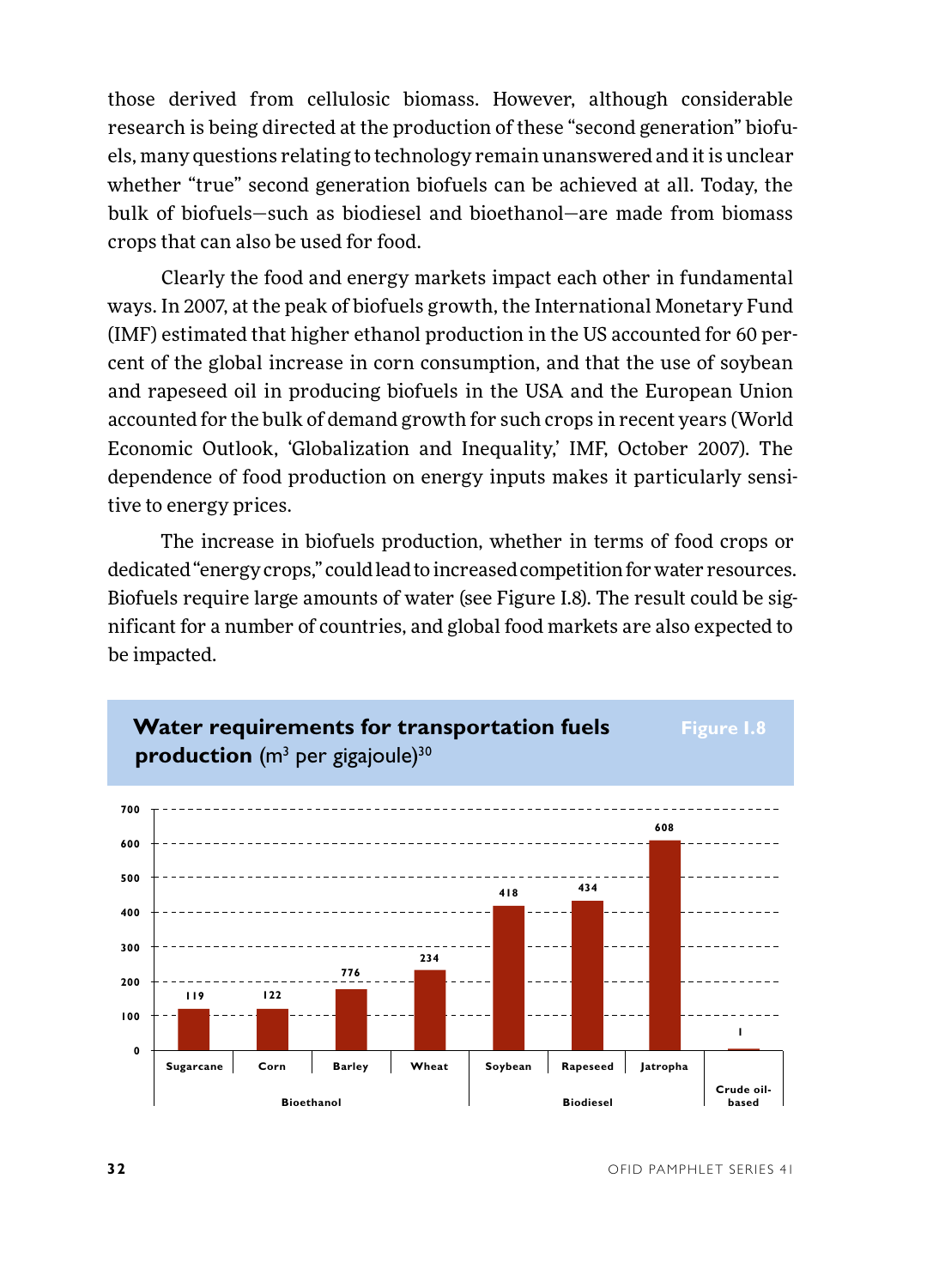### **Mapping the risks**

Trends such as population growth, urbanization, socioeconomic development, international trade, cultural and technological changes, and climate change, are driving increased competition among energy, water and food.31 The implications and risks related to supplying these resources, however, vary from one region to another. Putting the nexus approach into practice necessitates delivering solutions at multiple scales and in different contexts.

For low-income countries, the highest priority is to close simultaneously the large energy-, water- and food-security gaps related to low productivity. This requires investment to overcome infrastructural constraints and enable extraction, cultivation, distribution and export, while ensuring adequate consumption to sustain livelihoods.<sup>32</sup> Furthermore, rising inequality, underinvestment and high unemployment have exacerbated the challenges in lowincome economies during recent years. Access to technologies and finance are key for integrated nexus solutions<sup>33</sup>–particularly in agriculture–and can help accelerate progress toward sustainable development and poverty reduction.34

Emerging economies are, conversely, witnessing rapid growth, a doubling of gross domestic product (GDP) over a 10 to 15 year period, and a rapidly growing population. Thus, demand per capita is also increasing; something that is driving a need for resource-efficient development to ensure adequate energy, water and food resources. The rapid growth in China, India, the Middle East, South America, sub-Saharan Africa and North Africa puts at risk local nexus solutions.<sup>35</sup>

Industrialized countries—with consumption-based, service-dominated economies supported by trade, manufacturing and commodities<sup>36</sup>—have high per capita resource demands and large external resource footprints that put pressure on resources.

<sup>30</sup> Sources: Ibid, WEC and Susan Bolton, The Water–Energy–Food Nexus, School of Environmental and Forest Sciences, University of Washington, Seattle, 2012

<sup>31</sup> Stockholm Environment Institute , *Climate Change, Water and Energy in the MENA Region: Why a 'Nexus' Approach is Crucial for Mitigation and Adaptation*, 2012

<sup>32</sup> SABMiller and the World Wildlife Fund ( WWF), *The Water–Food–Energy Nexus: Insights into Resilient Development*, 2014

<sup>33</sup> Holger H. et al., *Managing the Water–Land–Energy Nexus for Sustainable Development*, UN Chronicle, ProQuest Central, 2012

<sup>34</sup> The Organisation for Economic Cooperation and Development (OECD), *Green Growth and Developing Countries: A Summary for Policy Makers*, 2012

<sup>35</sup> Ibid., Holger H. et al.

<sup>36</sup> Ibid., SABMiller & WWF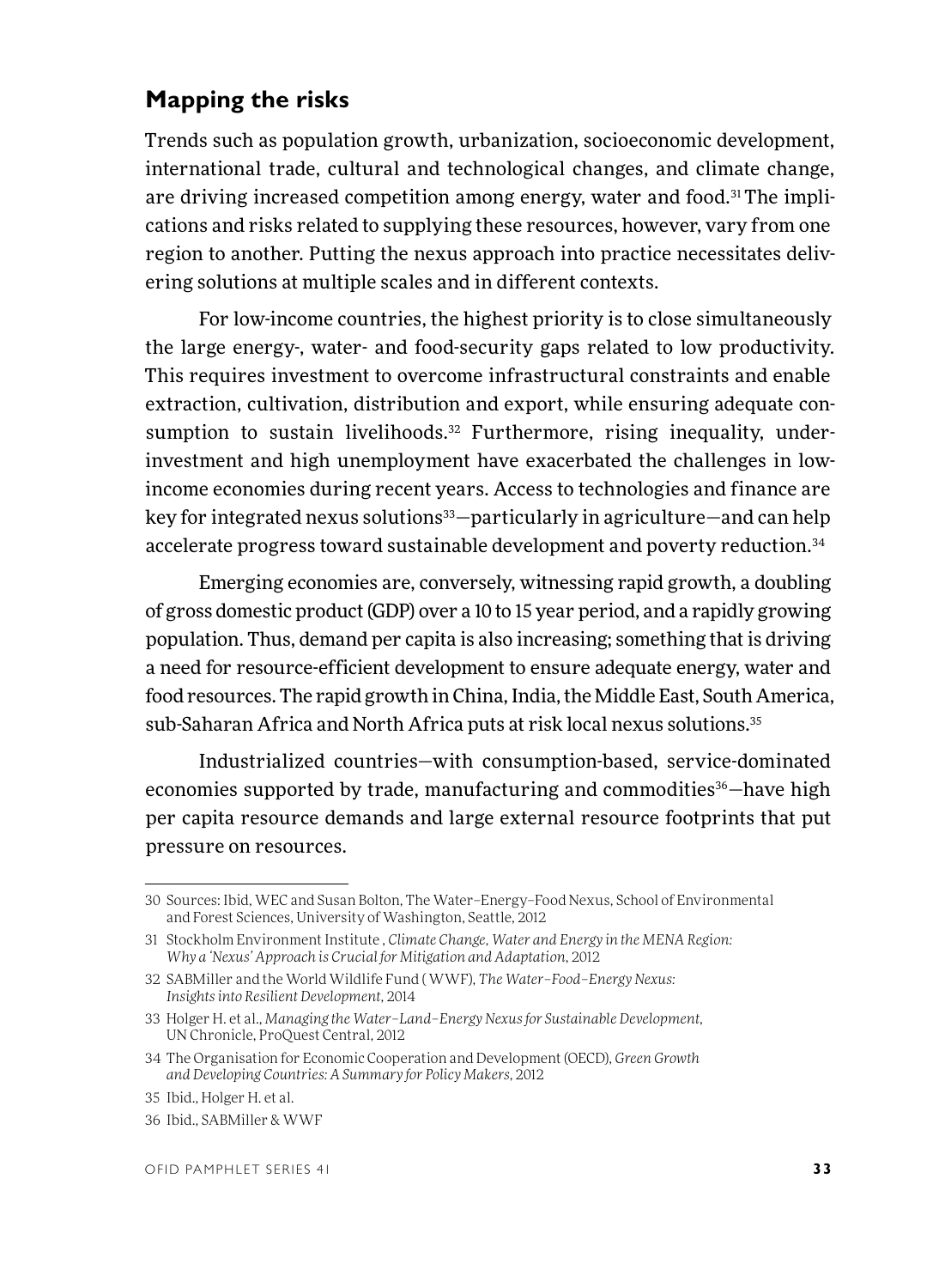The above interlinkages demonstrate the relevance of nexus approaches to all instances of economic and development cooperation, as well as the importance of sharing innovative technologies—for example, modern renewable energies on a global basis.37

### **Middle East and North Africa (MENA)**

The MENA Region is among the driest regions on the planet, with constrained water and land resources. As a result, more than 50 percent of the region's food is imported.38 Pressure on water is increasing rapidly, and countries are using oil and gas to power desalination plants and address the widening freshwater supply gap to meet industrial, agricultural and domestic needs.<sup>39</sup>

Meeting these needs has become increasingly challenging and costly.<sup>40</sup> Producing more of one resource (energy or water) creates risks related to the reliable, affordable supply of the other.<sup>41</sup> Thus, a "nexus" approach to water, energy and food could lead to more resilient development solutions<sup>42</sup> and should be factored into infrastructure development and planning.<sup>43</sup>

The challenge is to invest in boosting production while safeguarding the natural environment for future generations. With this in mind, there is significant potential for regional cooperation through knowledge and technology sharing, joint resource management and joint initiatives to promote nexusbased solutions and cross-sectoral interactions.44

### **Asia and the Pacific**

Asia is one of the most dynamic regions of the world in terms of population growth, economic progress, urbanization and industrialization. Nevertheless, the region faces the challenge of sustaining water, food and energy security due to limited land resources, inadequate energy supplies and growing water stress.45

Two-thirds of the world's population lives in Asia, which accounts for 59 percent of the planet's water consumption. In Asia as a whole, 51 percent of the population is food–energy deficient, about 20 percent lacks access to safe drinking water and per capita energy consumption is among the lowest in the world.46 The challenge of sustainable development is especially acute in Afghanistan, Bangladesh, Bhutan, India, Maldives, Nepal, Pakistan and Sri Lanka, where more than 40 percent of the world's poor live.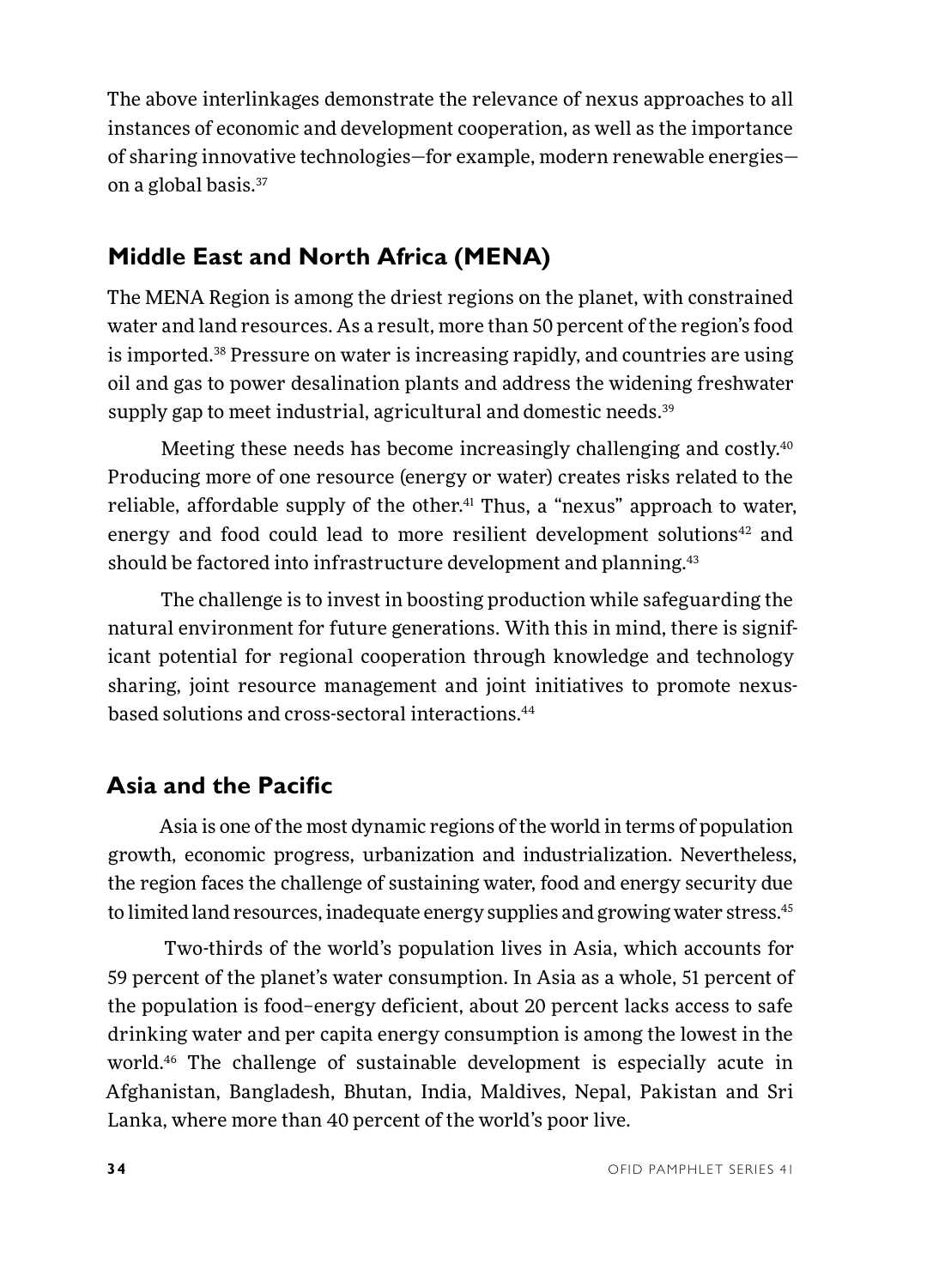#### **Sub-Saharan Africa**

Agriculture accounts for 32 percent of Africa's GDP, 65 percent of its employment<sup>47</sup> and 33.6 percent of its exports.<sup>48</sup> Moreover, agriculture and related industries are essential to economic growth and key to poverty reduction.49 However, challenges relating to poverty and food security are made ever more complex by an increasing population, severe land degradation and limited investment in water and rural energy.50

Africa faces a serious energy deficit. Sub-Saharan Africa is the only region in the world where the number of people without access to electricity is on the rise. The number is expected to reach 660 million by 2030, or 50 percent of the total population.<sup>51</sup>

An energy–water–food nexus, with transport as an enabling sector, can support sustainable social and economic development in sub-Saharan Africa. Water security can be bolstered by increasing supply and / or by improving demand management. For agriculture security, adequate and sustainable supplies of agricultural commodities for industrial use and energy production are needed. Infrastructural facilities that will improve energy security include hydropower dams, thermal power stations, run-of-river schemes and minigrids.52

<sup>37</sup> Ibid., Holger H. et al.

<sup>38</sup> The World Bank (WB), *Middle East & North Africa: Agriculture & Rural Development*, 2008

<sup>39</sup> Metzger E. et al., *Water–Energy Nexus: Business Risks and Rewards*, World Resources Institute, 2015 40 Id.

<sup>41</sup> Id.

<sup>42</sup> Ibid., Stockholm Environment Institute

<sup>43</sup> Ibid., Metzger E. et al.

<sup>44</sup> Ibid., Stockholm Environment Institute

<sup>45</sup> Rasul G., *Food, water and energy security in South Asia: A nexus perspective from the Hindu Kush Himalayan region*, Vol., 39, pp.35–48, Environmental Science and Policy, 2014

<sup>46</sup> Id.

<sup>47</sup> WB, Fact Sheet: The World Bank and Agriculture in Africa

<sup>48</sup> World Integrated Trade Solutions, Sub-Saharan Africa Trade at a Glance: Most Recent Values, 2014

<sup>49</sup> FAO, *Water for Agriculture and Energy in Africa: The Challenges of Climate Change*, 2008

<sup>50</sup> The Infrastructure Consortium for Africa (ICA), the International Union for Conservation of Nature (IUCN) and the International Water Association (IWA), *Nexus Trade-offs and Strategies for Addressing the Water, Agriculture and Energy Security Nexus in Africa*, 2015

<sup>51</sup> Ibid., FAO (2008)

<sup>52</sup> Ibid., ICA, IUCN, IWA (2015)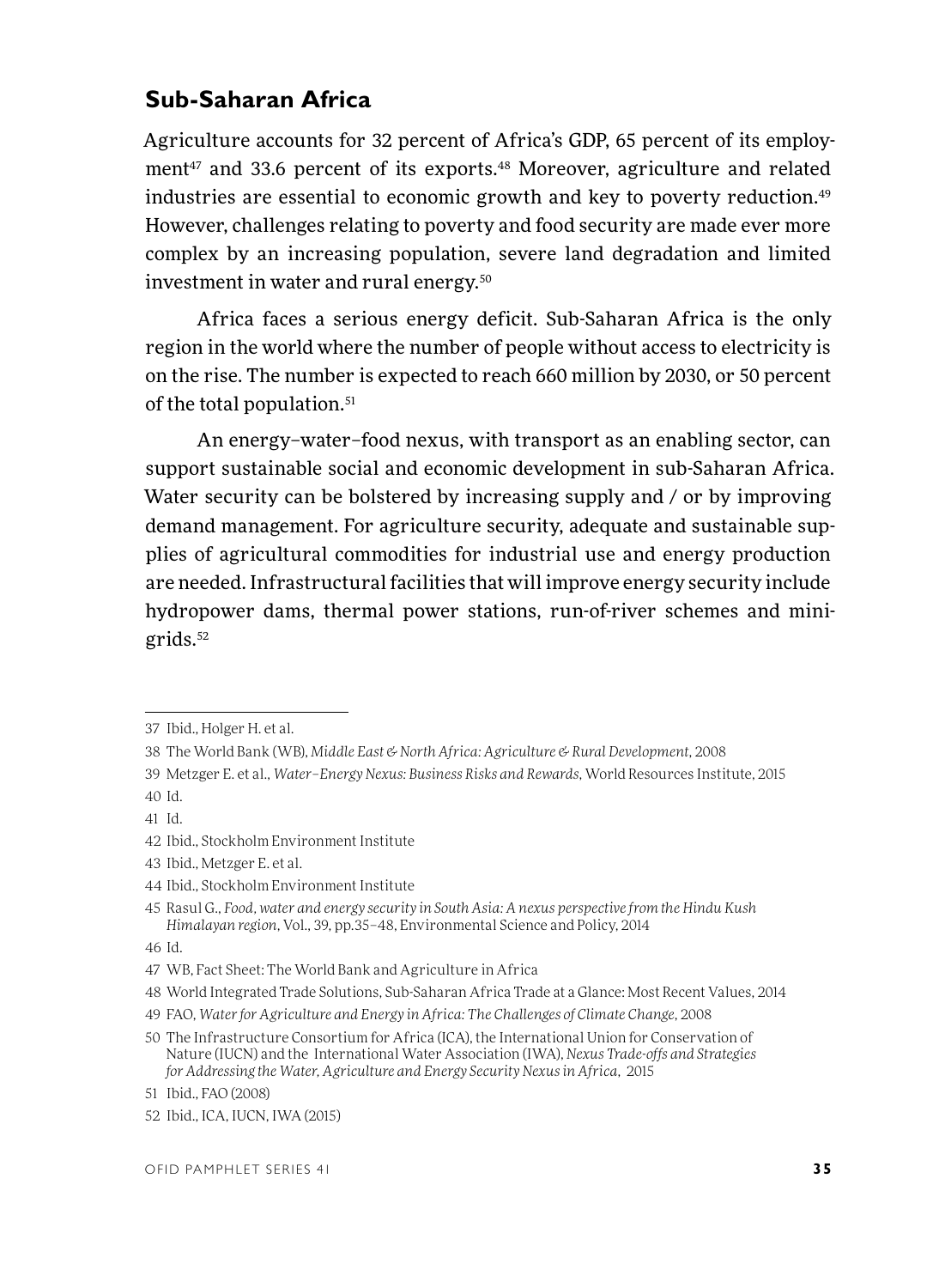## **Latin America and the Caribbean**

In Latin America and the Caribbean, water, energy and land are under increasing pressure from climate change and a growing population. Despite their abundance, much of the existing energy, water and land resources have been harnessed to fuel economic growth. While this has supported socioeconomic progress, high levels of inequality persist and millions of people still experience energy, water and food insecurity.53

A nexus approach can help to identify and resolve trade-offs, foster synergies and optimize outcomes across different sectors. Hydropower represents 65 percent of electricity in the region and agriculture accounts for over 70 percent of water use in the region. Thus, water is at the heart of the nexus approach since it underpins hydropower generation, agricultural production and industry.54

<sup>53</sup> Bellfield H., *The Water–Energy–Food Nexus in Latin America and the Caribbean: Trade-offs, Strategic Priorities and Entry Points, Global Canopy Programme*, 2015

<sup>54</sup> Id.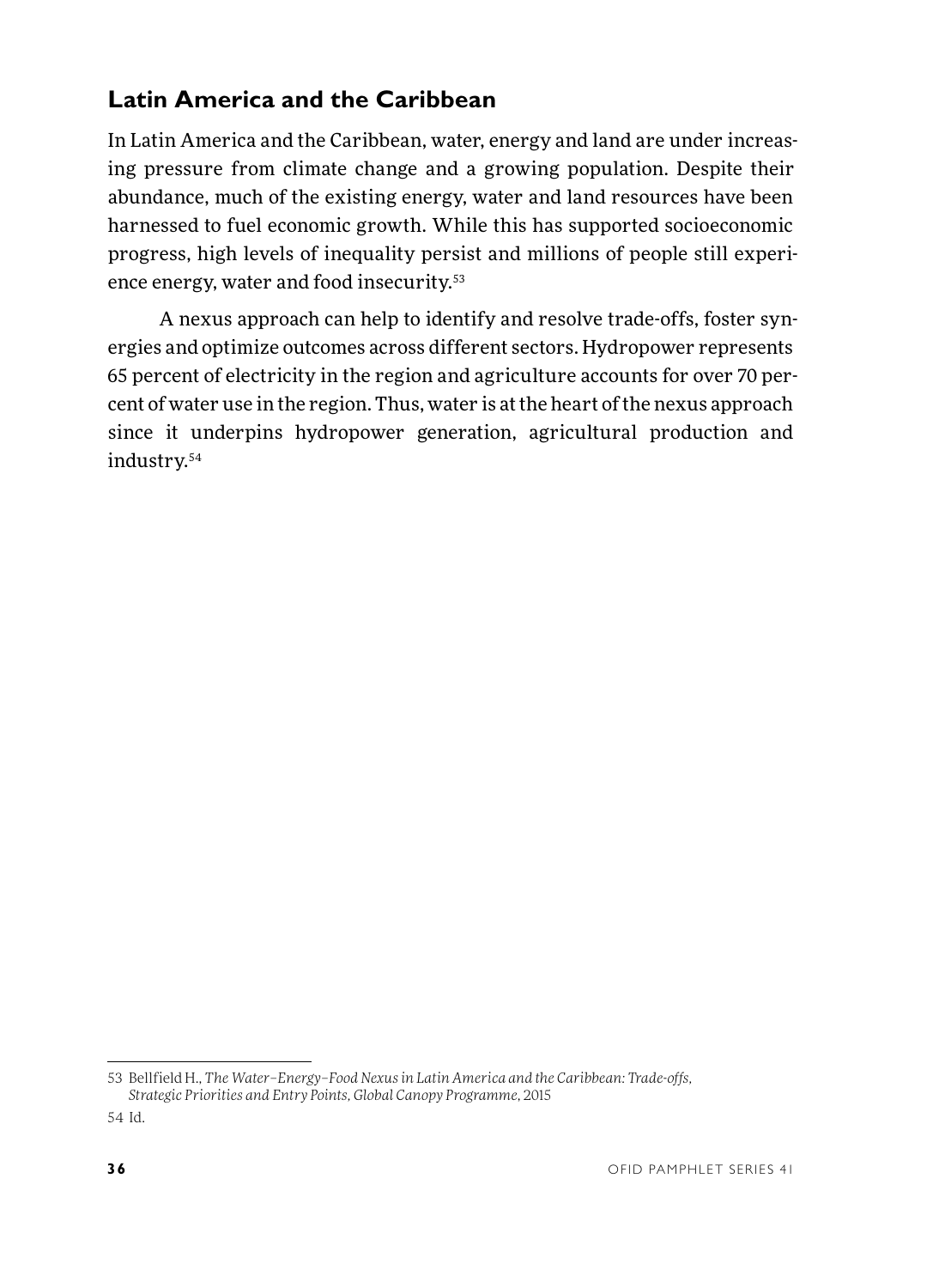## **Chapter II**

# **Global trends in energy, water and food**

The world population is growing by approximately 83 million people annually. It is projected to reach 8.5 billion in 2030, and to increase further to 9.7 billion in 2050.1 Population growth remains especially high in the group of 48 countries designated by the United Nations as the least developed countries (LDCs), of which 27 are in Africa. Of the additional 2.4 billion people projected to be added to the global population between 2015 and 2050, 1.3 billion will be in Africa. Asia is predicted to be the second largest contributor, adding 0.9 billion people between 2015 and 2050, followed by North America, Latin America and the Caribbean, and Oceania, which are expected to contribute much smaller increments.

For the first time in history, the global urban population exceeded the rural population in 2007. This urbanization trend is expected to continue so that by 2050, the world will be one-third rural and two-thirds urban.<sup>2</sup> Africa and Asia remain mostly rural, with 40 percent and 48 percent of their respective populations living in urban areas in 2014. Over the coming decades to 2050, however, the level of urbanization is expected to increase in all regions, with Africa and Asia urbanizing faster than the rest. While, in principle, services such as electrification and drinking water can be provided more efficiently in cities than in rural areas, urban living promotes more resource intensive lifestyles and concentrates consumption and waste production.

These demographic prospects are increasing the pressures on resources. The following sections explore in detail the expected future trends in the demand for energy, water and food.

<sup>1</sup> United Nations, Department of Economic and Social Affairs, Population Division, *World Population Prospects—The 2015 Revision*, 2015

<sup>2</sup> United Nations, Department of Economic and Social Affairs, Population Division, *World Urbanization Prospects—The 2014 Revision*, 2014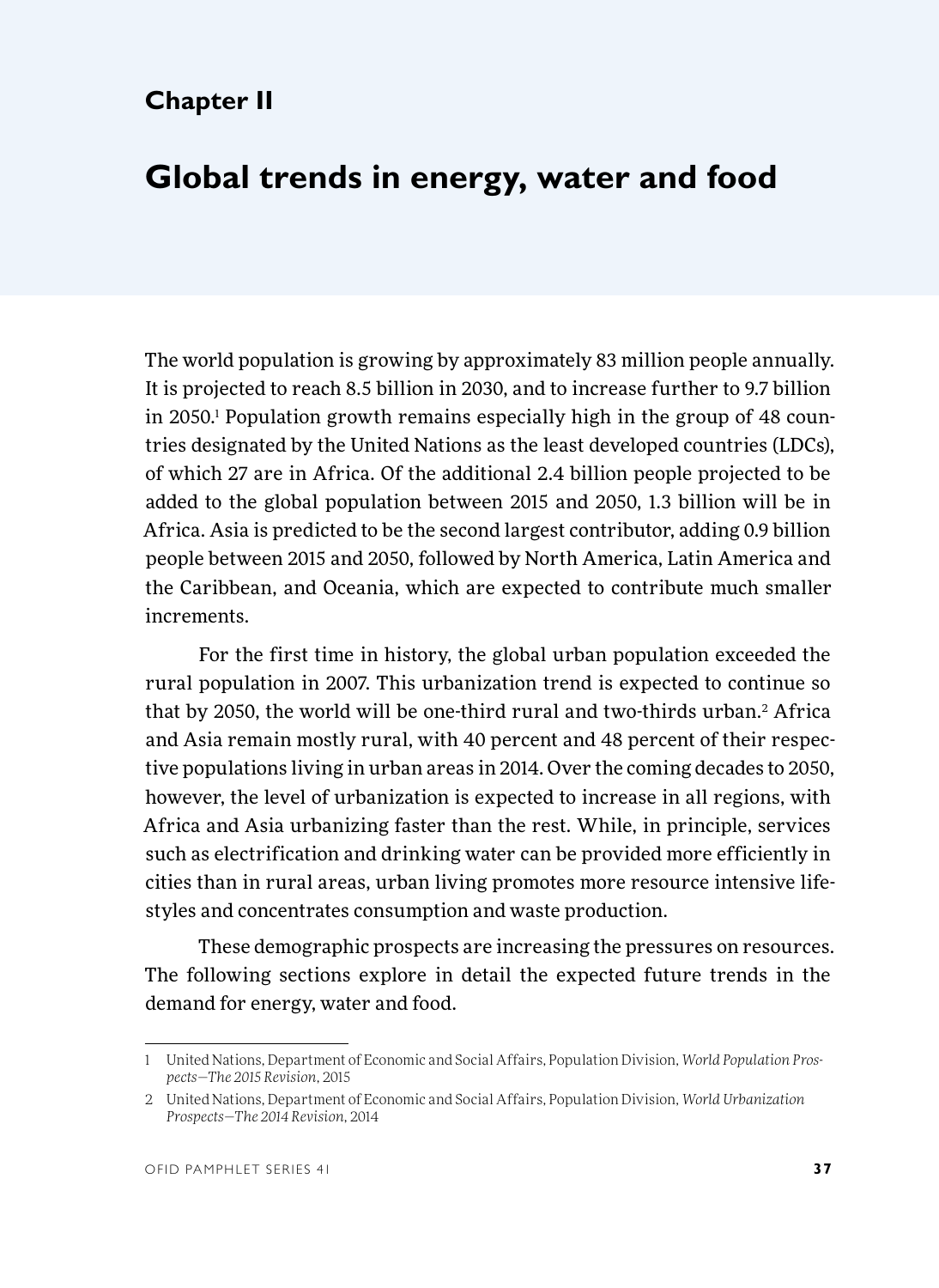## **Energy outlook**

World energy consumption has been on the rise, as developing nations begin to industrialize, and as consumers in developed nations buy more energyconsuming appliances to make life more comfortable (Figure II.1). Despite the success of many countries in promoting energy-saving measures and energy efficiency, global energy consumption is expected to continue to grow, with most of this increase taking place in non-OECD (Organization for Economic Cooperation and Development) countries. The continued increase is explained by economic development and population growth, primarily in developing and emerging economies, and especially in India and China.

The majority of international organizations and companies recognize this trend of growing global energy consumption. For example, the IEA forecasts global energy demand will grow by 30 percent in 2040 (compared with 2014 figures), despite the decreasing energy intensity trends exhibited by developed countries. Primary energy demand in most advanced economies is

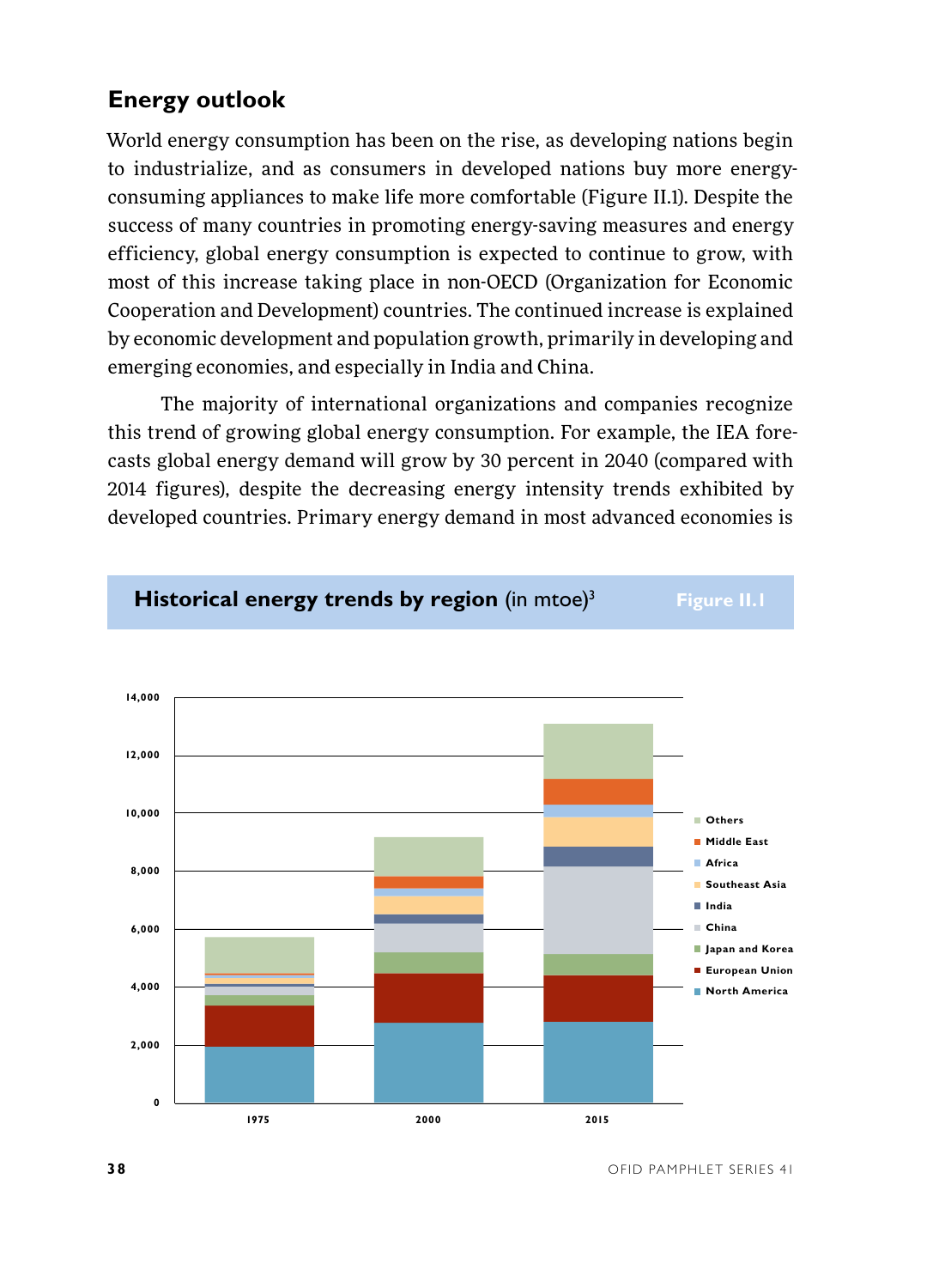**Total final energy consumption** Figure II.2



set to fall over the coming decades. Despite some areas of growth, the net trend in OECD countries points toward such countries consuming less energy in 2040 than today. But this is more than offset by increases elsewhere in the world, with rising incomes, industrialization and urbanization—and rising levels of energy access—proving to be powerful spurs for consumption.

China has had a huge influence on global energy trends since 2000 and is predicted to be the largest single source of global demand growth until the mid-2020s, according to the IEA, when it will be overtaken by India. But even as energy demand growth slows in China, other countries in South and Southeast Asia, alongside parts of Africa, the Middle East and South America—where energy demand per capita is low today—are predicted to take on a more prominent role in pushing global energy demand higher.

<sup>3</sup> Source: BP, Statistical Review, 2017

<sup>4</sup> Source: IEA, World Energy Outlook, 2016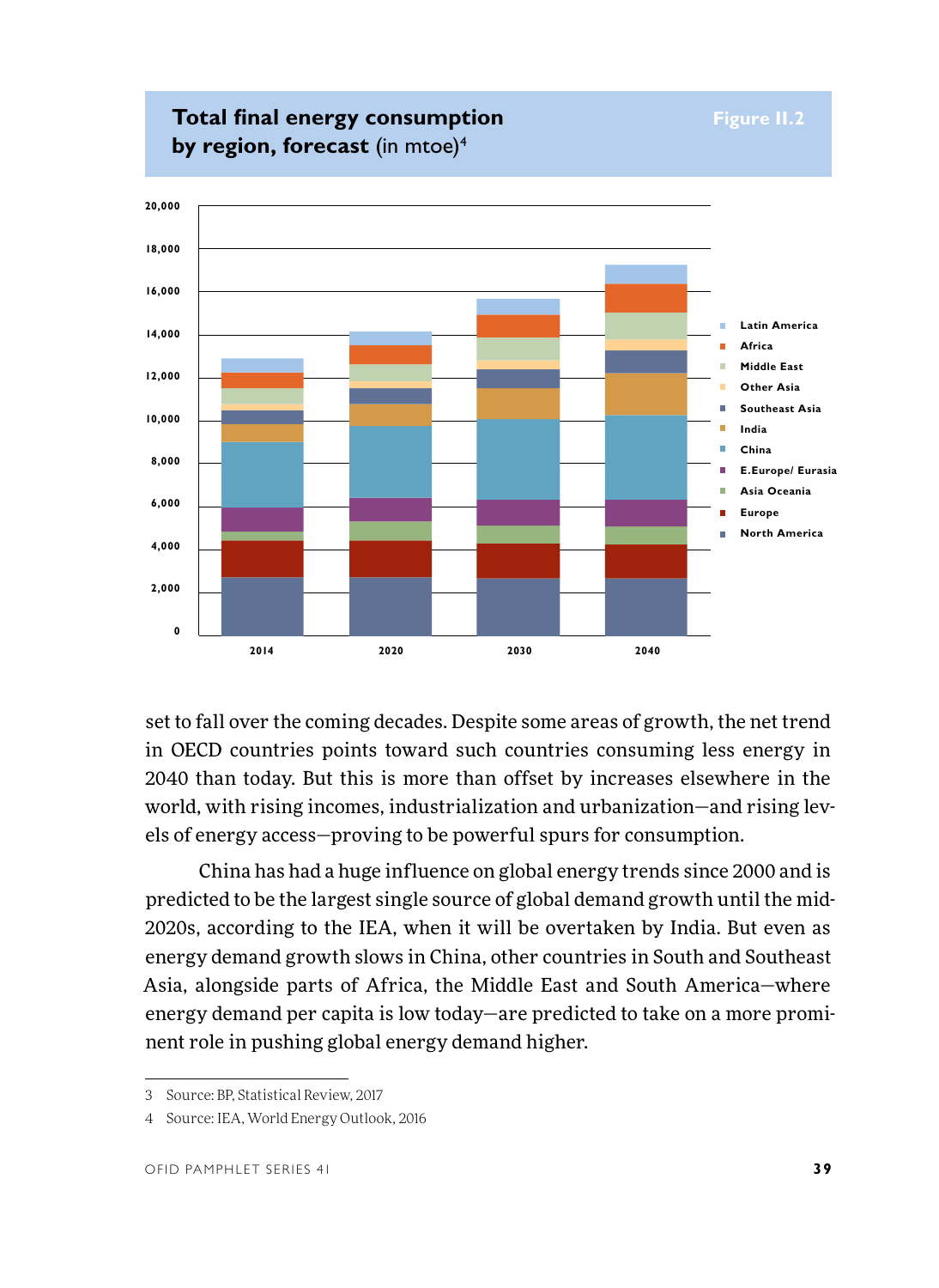The type of energy in the global energy mix into the future appears inelastic. The IEA Current Policies Scenario provides a good example of the durability of the status quo: the role of fossil fuels in global energy is essentially unchanged at 79 percent in 2040, differing only slightly from a share of 81 percent today. Oil and coal remain the most-used fuels. Natural gas demand, however, grows by nearly 50 percent over the period to 2040, overtaking coal as the second most-used fuel. The share of biofuels used for transportation may rise from 3 percent to 7 percent between 2015 and 2040, while renewable energies may reach 20 percent in the global primary energy mix by 2040, under the IEA New Policies Scenario (NPS).<sup>5</sup>

Energy production increases in the USA and Latin America will mainly come from non-conventional fossil fuels, whereas Asia will continue to rely on coal and further expansion of biofuels production, with considerable negative impact on water quantity and quality. Meanwhile, sub-Saharan Africa, which has the greatest untapped hydropower potential in the world, may exploit this option if regional governments find ways to tackle the associated financial challenges.

According to the IEA NPS, global energy use in the water sector more than doubles by 2040, as desalination capacity rises sharply in the Middle East and North Africa and demand for wastewater treatment grows, especially in emerging countries. Electricity consumption in the water sector rises by 80 percent (2.3 percent per year) to reach a total of 1,470 terawatt-hours in 2040, equivalent to twice the electricity consumption of the Middle East today. The largest increase is due to desalination requirements, which increase more than eight-fold and account for more than 20 percent of water-related electricity demand in 2040.

#### **Water outlook**

The rate of demand growth for water has been double the rate of population growth over the last few decades. Global freshwater withdrawals. from surface water and groundwater sources have increased by roughly 1 percent per year since the 1980s, and available evidence suggests a slightly lower growth rate (0.6 percent) over the past 15 years. $6$ 

In much of the world's most highly developed countries, freshwater withdrawals have stabilized or slightly declined, due in part to a combination of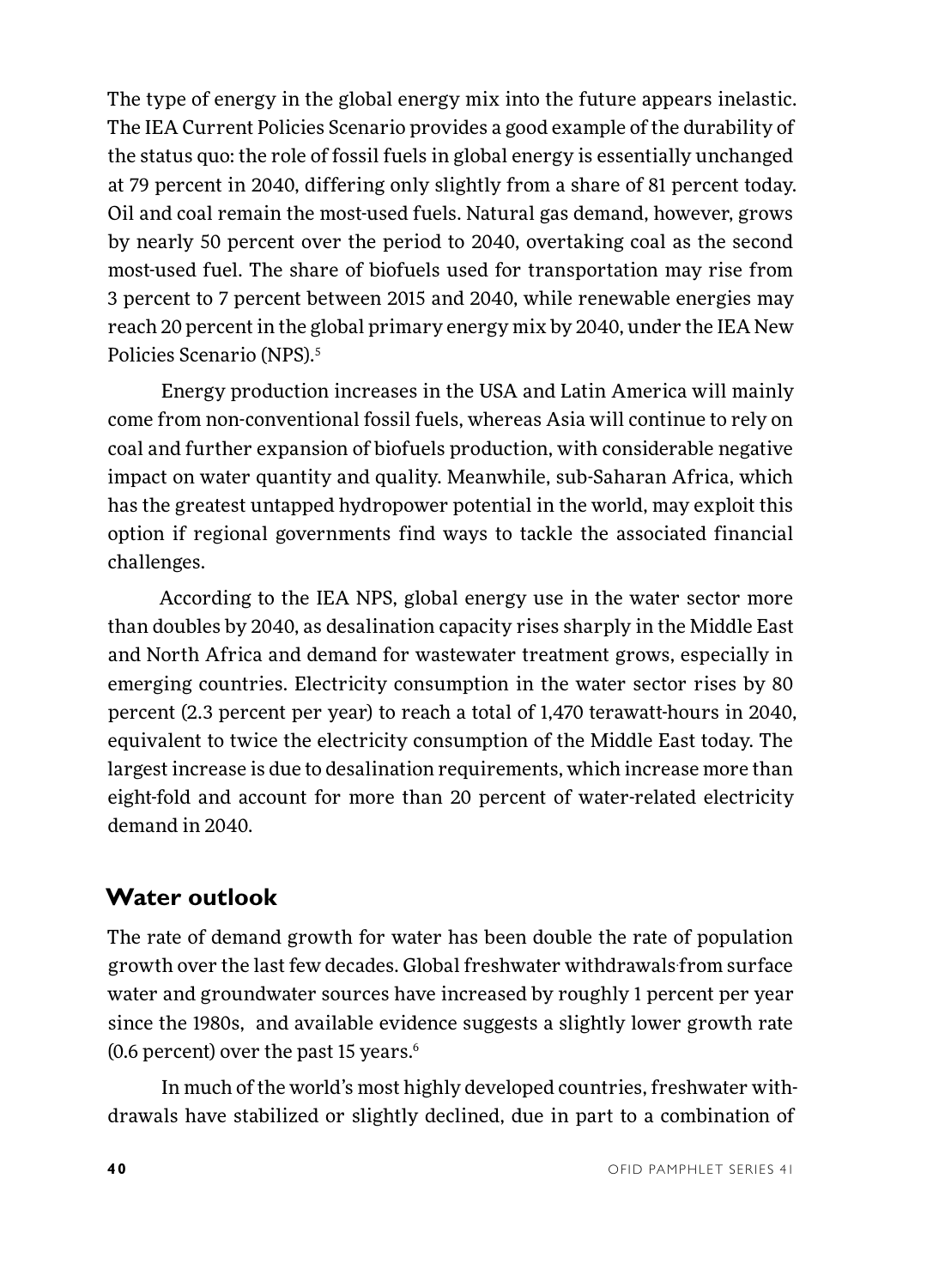#### **Global water demand by sector to 2040** (billion m<sup>3</sup>)<sup>8</sup> Figure II.3



improved water-use efficiency and the increased importation of water intensive products, including food. It can therefore be deduced that the current increase in water use is driven mainly by developing countries.

Over the next 25 years, water withdrawals are expected to increase by almost 10 percent from 2014 levels, while consumption. rises by more than 20 percent over the same period. Regional patterns of withdrawals and consumption vary widely, depending on how economies are structured. Irrigated agriculture accounts for more than 40 percent of the world's crop production and is the world's largest water user.7 It accounts for roughly 70 percent of total global freshwater withdrawals (and up to 85 percent in some developing countries), although its share of withdrawals is projected to decrease slightly over the period to 2040 (Figure II.3). Agriculture is also responsible for the bulk of water consumption, stemming from evaporation from land surfaces during irrigation, and transpiration from plants.

<sup>5</sup> IEA, *World Energy Outlook*, 2016

<sup>6</sup> United Nations Educational, Scientific and Cultural Organization (UNESCO), *United Nations World Water Assessment Program*, 2016

<sup>7</sup> UNESCO, *United Nations World Water Assessment Program*, 2012

<sup>8</sup> Source: Ibid, IEA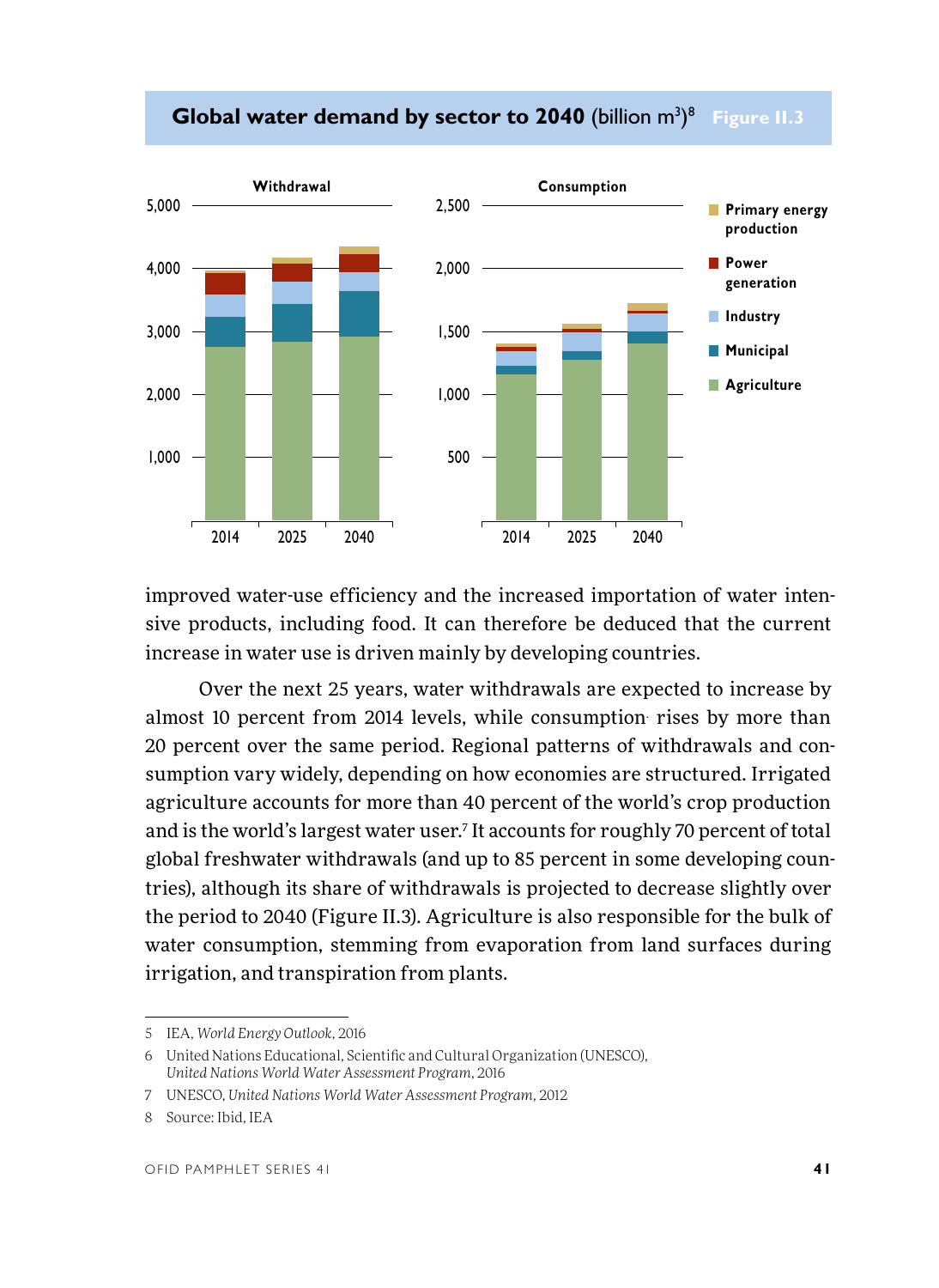Withdrawals to meet municipal water demand accounted for 13 percent of the total in 2014 and this figure is projected to rise to 17 percent in 2040. Threefifths of the increase comes from three regions: India, Africa and other developing countries in Asia (excluding China). The levels of consumption by endusers in the municipal sector are lower, accounting for 5 percent of total global consumption in 2014. Future trends will be shaped by growing urbanization and rising standards of living, as well as changes in dietary preferences—from traditional staples such as roots and tuber vegetables to meat and milk products, refined and processed foods, as well as sugars, oils and fats—which require increasing quantities of water.9

Additionally, more than 650 million people, primarily in sub-Saharan Africa, lack access to an improved source of drinking water, and 2.4 billion do not have access to improved sanitation.10 One of the SDGs (SDG 6) is to ensure the availability and sustainable management of water and sanitation for all. The pursuit of this goal—to provide improved access to drinking water for the remaining 10 percent of the global population without adequate supply and improved sanitation for the one-third of people who lack this basic right—could increase domestic demand and thereby the amount of energy and infrastructure necessary to provide such services.

Almost 10 percent of global water withdrawals in 2014 were for industry (excluding the energy sector). In advanced industrial nations, industry accounts for 12 percent of water withdrawals, whereas in many developing countries, industry accounts for less than 8 percent. Water is used in industry for processing, but also for fabricating and washing. Industry is the second-largest water-consuming sector (after agriculture). Its share is projected to stay steady at around 8-9 percent over the period to 2040.<sup>11</sup>

As global energy production rises, the amount of water used by the energy sector becomes higher. For instance, in the IEA NPS, water withdrawals for primary energy production and power generation rise by less than 2 percent through 2040 to reach more than 400 billion cubic meters (bcm), while the amount of water consumed (i.e. water withdrawn but not returned to a source) increases by almost 60 percent to more than 75 bcm. The power sector continues to account for the majority of water withdrawals in the energy sector, though its share declines with time. Primary energy production is responsible for almost two-thirds of energy sector water consumption today; a share that continues to rise to 2040.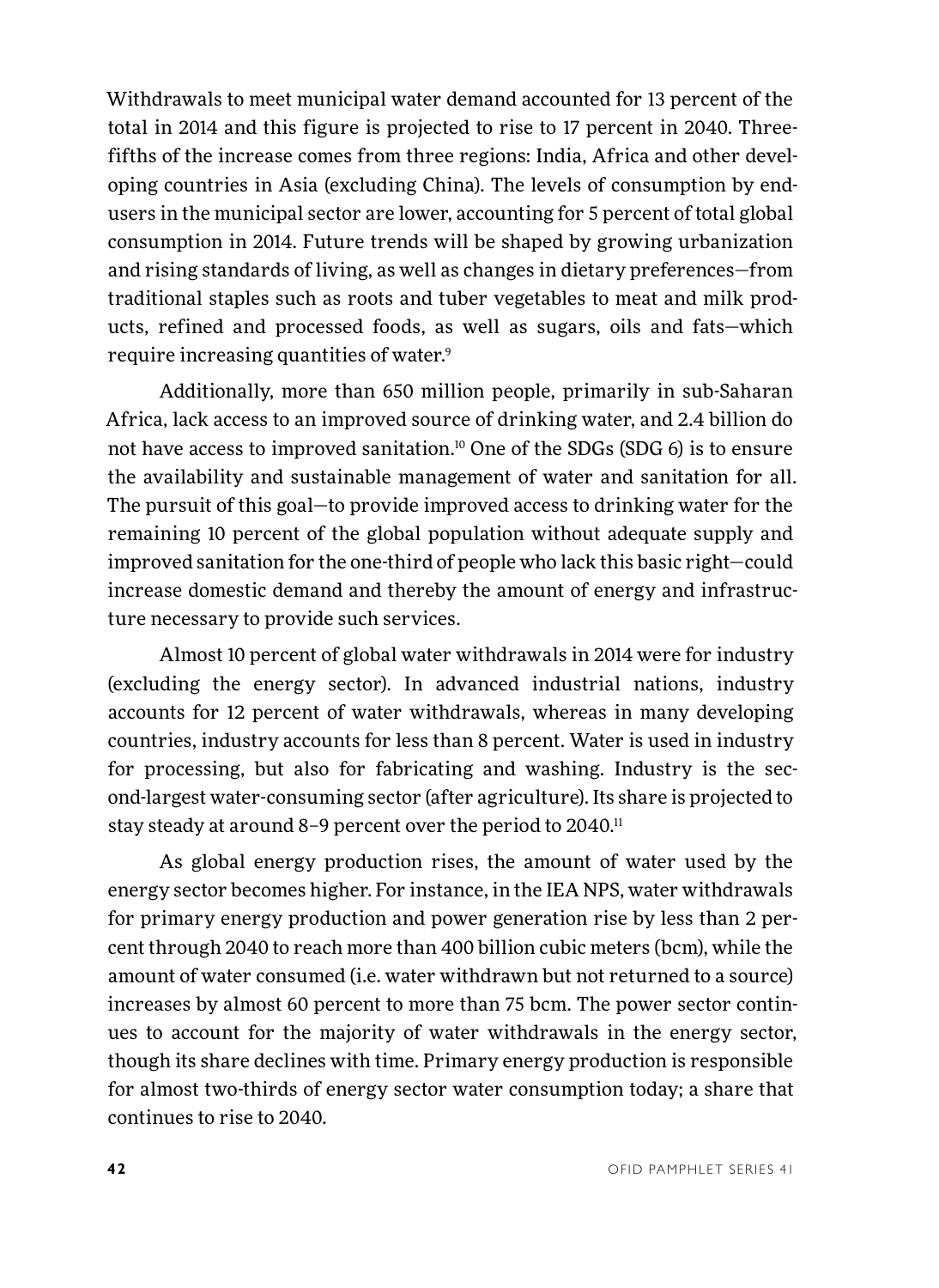According to the IEA NPS, non-OECD countries account for most of the global increase in energy-related water withdrawals and consumption, mirroring the trends in global energy demand. In OECD countries, total water withdrawals fall by almost a quarter between 2014 and 2040—the average annual rate falling faster than energy demand. In non-OECD countries, however, water withdrawals rise by 35 percent. In terms of consumption, the increase in non-OECD countries is more than 30-times greater than in OECD countries, where consumption stays relatively stagnant over the course of the projection period.12

The evolution of water demand for energy will depend to a great extent on the technological choices made, as well as on the application of water conservation and efficiency measures and technologies. For example, a shift toward more efficient power plants with advanced cooling systems will lower withdrawals, but consumption will increase, while a rise in nuclear power generation and in biofuels production will result in more withdrawals and consumption.

Despite improved modeling and computing capacity, quantifying potential increases in water demand and resulting water deficits is extremely challenging due to uncertainties concerning future bio-physical, climatic, economic and sociopolitical conditions.13 This is particularly true for rapidly evolving sectors such as industry and energy, and for smaller countries that experience high levels of seasonal and year-to-year variability in water availability. A review of 13 water demand projections $14$  concluded that current average per capita domestic water withdrawal already exceeds projections made by business-as-usual scenarios for 2025 developed in the early 2000s.

Regardless of the magnitude of future global—and more importantly local—water deficits, water scarcity is likely to limit opportunities for economic growth and the creation of decent jobs in the coming decades.

<sup>9</sup> Arup and Sydney Water, *The Future of Urban Water: Scenarios for Urban Water Utilities in 2040*, 2015

<sup>10</sup> United Nations Children's Fund / World Health Organization, *Progress on Sanitation and drinking Water*, 2015

<sup>11</sup> Ibid, IEA

<sup>12</sup> Ibid, IEA

<sup>13</sup> Ibid, UNESCO, 2012

<sup>14</sup> Amarasinghe, U. A. and Smakhtin, V., *Global water demand projections: past, present and future*, International Water Management Institute, 2014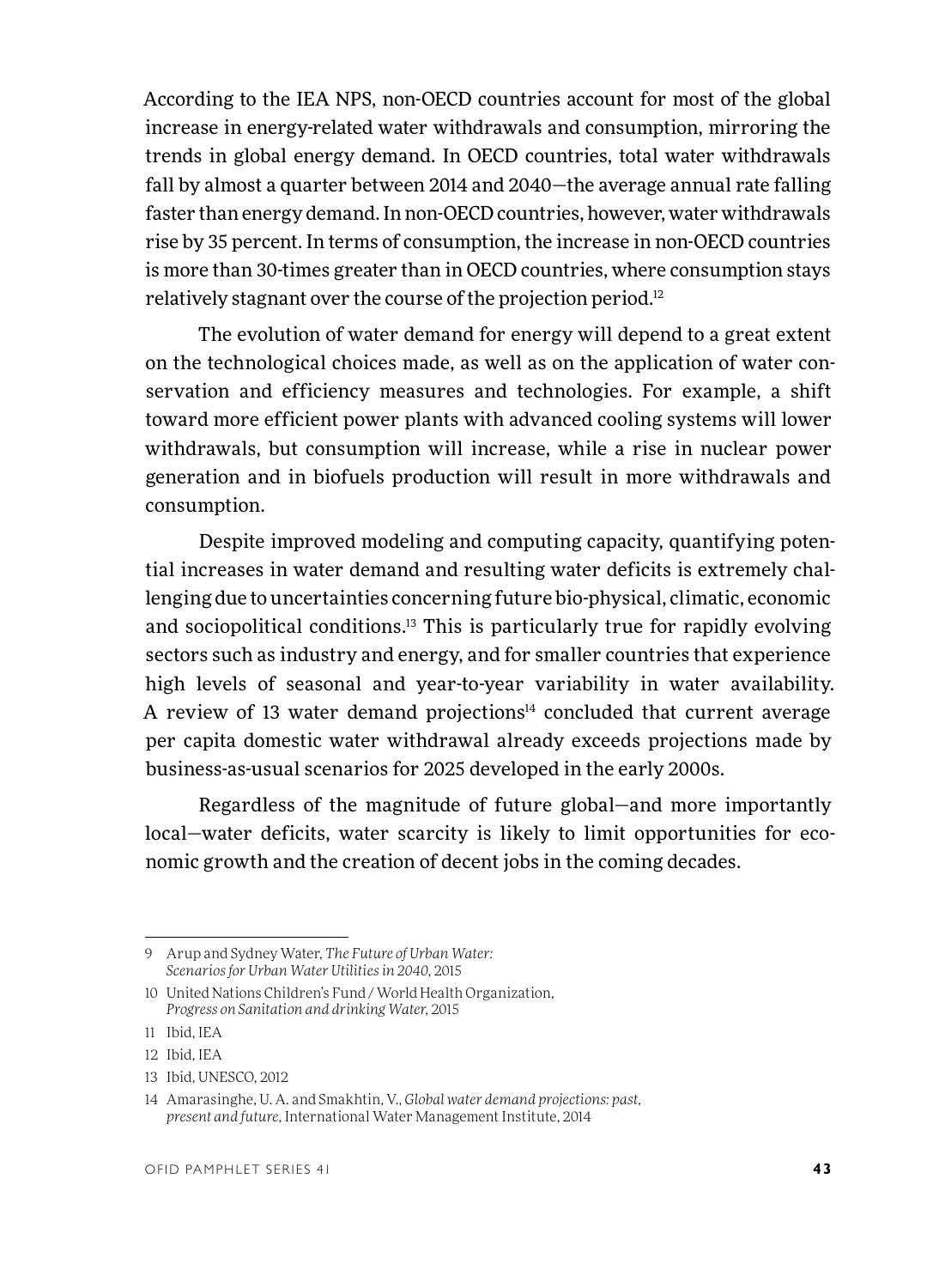## **Food outlook**

The agriculture industry in the 21st century faces multiple challenges: it has to produce more to feed a growing population, but it will have a smaller rural labor force. Additionally, more feedstocks will be required for the bioenergy market. More efficient and sustainable production methods are needed, as are climate change mitigation policies and actions.

Achieving the transformation to sustainable agriculture is a major challenge. Changes will need to be made in a way that does not jeopardize the capacity of the agriculture sectors—crops, livestock, fisheries and forestry—to meet the world's food needs. Projections by the Food and Agriculture Organization of the United Nations (FAO) suggest that to feed the world population in 2050, annual world production of crops and livestock will need to be 60 percent higher.15 This need is driven by population and income growth, as well as rapid urbanization. In the coming decades, population increases will be concentrated in regions with the highest prevalence of undernourishment and high vulnerability to the impacts of climate change.

Agricultural production in developing countries will need to almost double by 2050. This implies significant increases in the production of several key commodities: annual cereal production, for instance, would have to grow by almost 1 billion tonnes; and meat production by over 200 million tonnes to a total of 470 million tonnes in 2050. To ensure nutrition security, feeding the world population adequately would also mean producing the kind of foods that are currently lacking. The wider use of biofuels for transportation has the potential to change some of the projected trends and cause world demand for food crops to be higher, depending mainly on energy prices and government policies.

Ninety percent of the growth in crop production globally (80 percent in developing countries) is expected to come from higher yields and increased cropping intensity, with the remainder coming from land expansion. Arable land would expand by some 70 million ha—or less than 5 percent—with the expansion in developing countries of around 120m ha (or 12 percent) being offset by a decline of some 50m ha (or 8 percent) in developed countries.

Almost all of the land expansion in developing countries would take place in sub-Saharan Africa and Latin America. Land equipped for irrigation would expand by some 32m ha (11 percent), while harvested irrigated land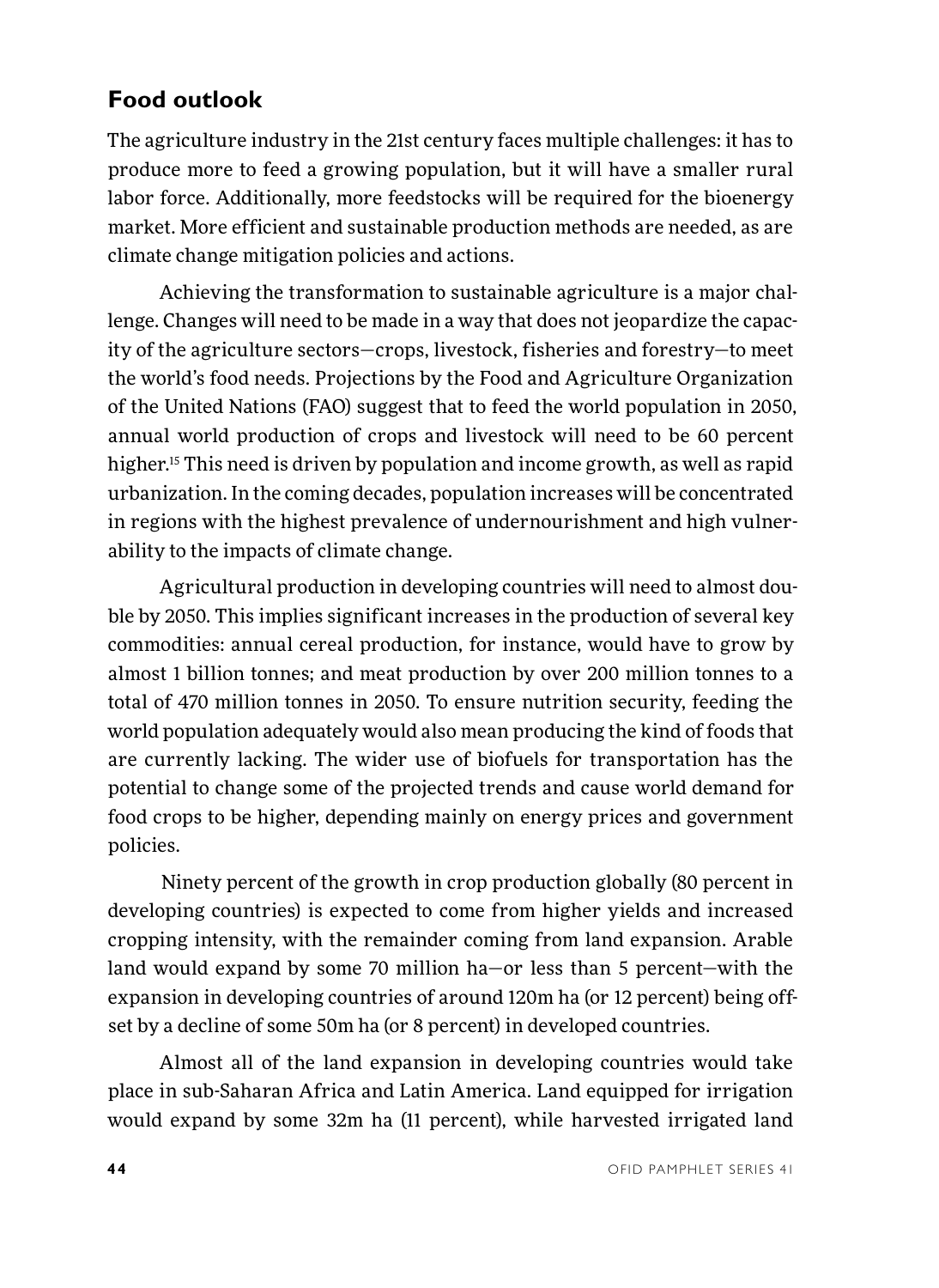would expand by 17 percent. Due to a slowly improving efficiency in water use and a decline in the amount of land used for rice (relatively water intensive), water withdrawals for irrigation would grow at a slower pace, but still increase by almost 11 percent (or some 286 bcm) by 2050. The pressure placed on renewable water resources by irrigation would remain severe and could even increase in several countries in the Near East, North Africa and South Asia.

<sup>15</sup> FAO,*The State of Food Security*, 2015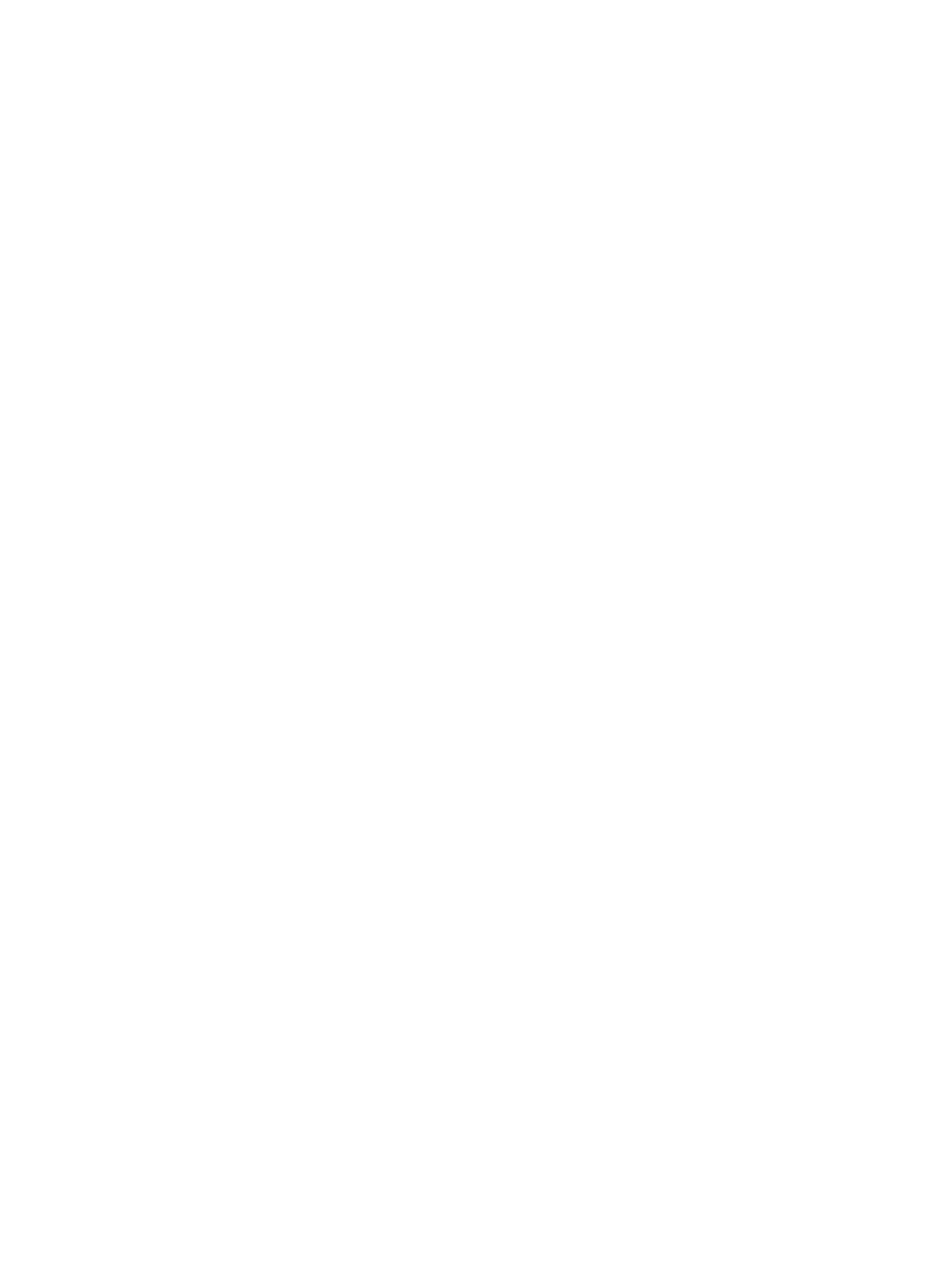## **Chapter III**

# **Framing the Nexus within the broader debate on sustainable development and environment**

Long-term sustainability requires acknowledging that many of the resources that support development—water, land, materials—are finite and also needed to support vital ecosystem services. Development can only be sustainable if it works within those constraints, over time, and across sectors and locations. This is where the Millennium Development Goals (MDGs) fell short: they identified sectoral goals—and targets under them—with little consideration of how efforts to attain a goal in one sector would affect (or be affected by) efforts in another sector; or whether the total demand for key resources could be met by existing supplies without degrading the resource base and underlying ecosystems.

In the field of environmental science, resource sustainability looks at the use and resulting impacts of a certain natural resource (e.g. water, energy), including issues like integration of decisions, protection of non-renewable resources, and intergenerational equity, among others. In contrast, environmental sustainability is a broader term which relates sustainability to environmental issues at large, i.e. an evaluation of the footprint societies leave on the environment or natural resources in general.

Sustainability assessments related to the energy, water and food nexus can deploy one of the two understandings described above. Depending on the perspective, nexus-specific assessments can look at sustainability from the point of view of one sector, e.g. water resource sustainability considering influence of energy and land issues. Alternatively, there are assessments that integrate all three issues (energy, water, land) into one system and that even extend the issues to the effects on ecosystems, biodiversity or climate. These approaches can be seen in the tradition of debating environmental sustainability as a whole. 1

<sup>1</sup> Al-Saidi, Mohammad, Ribbe, Lars (Eds.), *Nexus Outlook: assessing resource use challenges in the water, energy and food nexus*, Nexus Research Focus, TH-Köln, University of Applied Sciences, 2017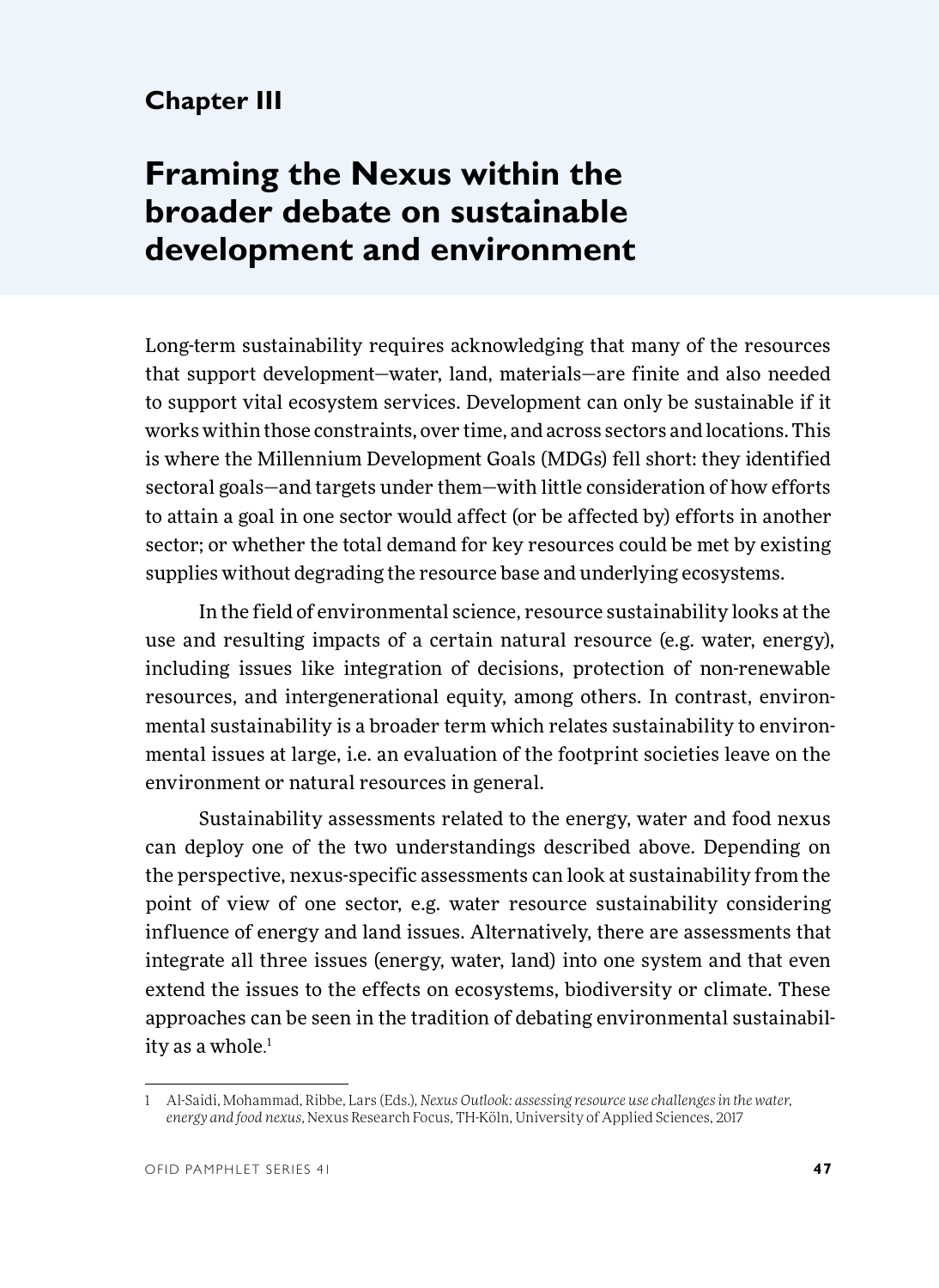#### **Sustainability understandings** Figure III.1 **in environmental sciences<sup>2</sup>**



Casting the net wider still, sustainable development is the most encompassing understanding of sustainability as it relates the concept of sustainability to the underlying growth and development model of societies. Environmental sustainability is then only one pillar of sustainable development, which commonly also includes economic efficiency and social equity. This has been the understanding of sustainable development for almost 30 years (Figure III.1).

Often, sustainability assessments about topics like nexus interactions contribute to formulating measures which enhance sustainable development at large. Further, the purpose of the assessment is its specific focus, e.g. emphasizing future or past trends, showing stakeholder perceptions or evaluating ecological thresholds, etc. It thus determines the methods of the assessment. There are a wide variety of assessment methods ranging from indicator- or index-based to perception-based when using surveys, expert knowledge or panel judgements. Developing such assessments is not always easy. It includes many other intermediate steps, like developing a conceptual model, evaluating the validity and measurability of indicators, or evaluating data quality and availability.

<sup>2</sup> Ibid, Al-Saidi, Mohammad, Ribbe, Lars (Eds.)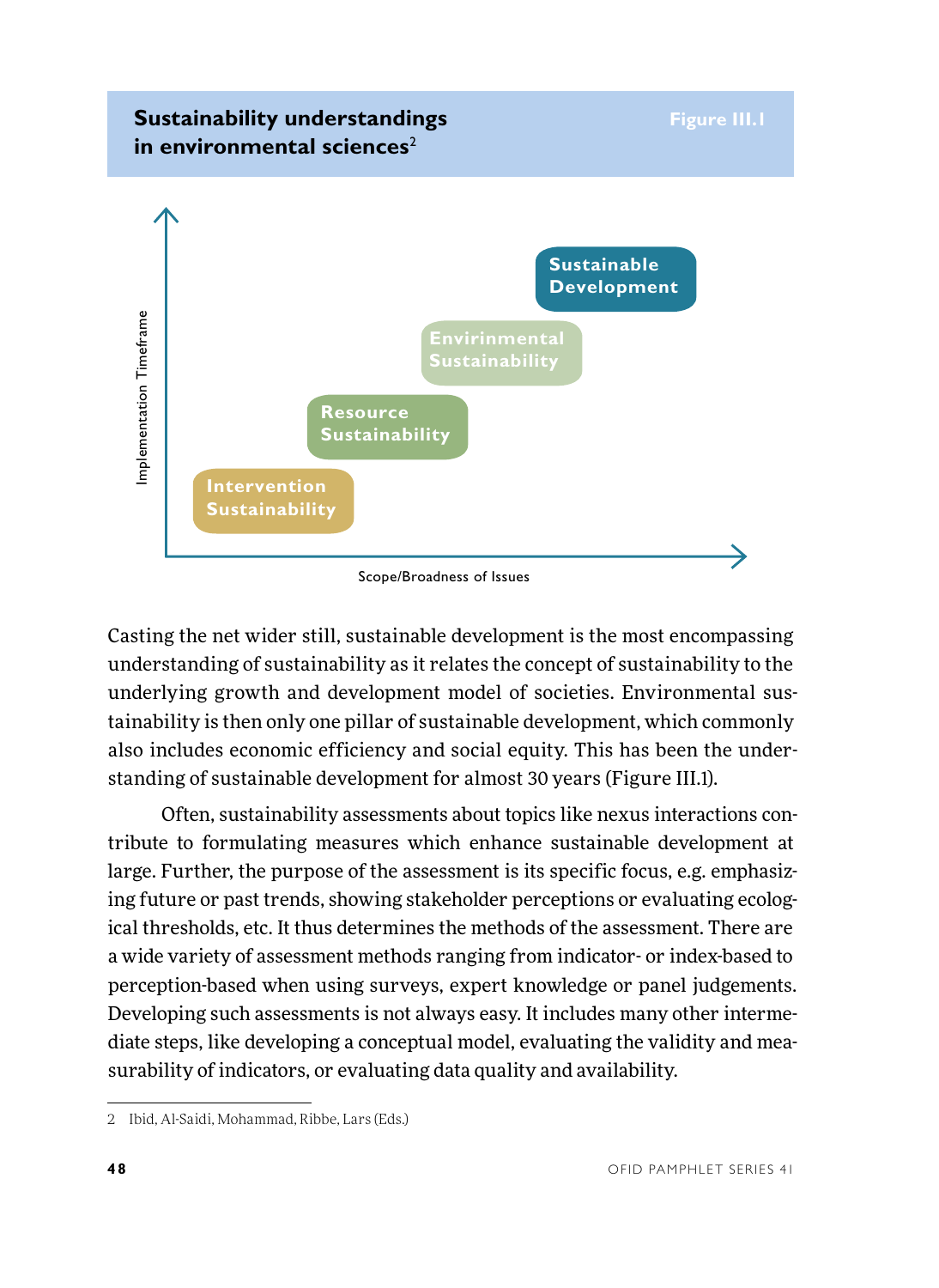## **The SDGs and implementing the nexus: toward an integrated framework**

While the MDGs aimed to lift people out of poverty, the SDGs aim to keep them out of poverty by ensuring that development is both socially and environmentally sustainable. A framework to achieve this must consider the ways that activities in different sectors interact, including their respective pressures on natural resources. A nexus approach can help to formulate goals and targets that minimize trade-offs and maximize synergies between goals, making the SDGs more cost-effective and efficient, reducing the risk that progress toward one goal will undermine progress toward another, and ensuring sustainable resource use.

The guiding principles of the nexus approach are to promote sustainable and efficient resource use; in other words, doing more with less to ensure access to resources for the most vulnerable—especially the poor—and to maintain healthy and productive ecosystems.

A key principle of the SDGs is universality: that the goals will be relevant to all countries, and all will contribute to achieving them, but with differentiated targets and actions. The bottom-up process and nexus approach are entirely compatible with this principle.

Countries will face different trade-offs and synergies, and find different ways to improve development outcomes, emphasizing different targets. The targets may be seen as building blocks that each country will combine in its own way, balancing the needs for access to resources, efficiency, and long-term sustainability to fit the local context and capabilities. Through a bottom-up process and nexus approach, a suitable set of actions for a specific country (or region) can be identified.

For instance, the interlinkage between the energy, water and food supply systems—the EWF nexus—is a major consideration in countries' sustainable development strategies. Rapid economic growth, expanding populations and increasing prosperity are driving up demand for energy, water and food, especially in developing countries.

Given their importance, energy, water and food have been identified as priority areas for the SDGs, both in the Rio+20 outcome document and in the outcome document of the United Nations Open Working Group (on the SDGs).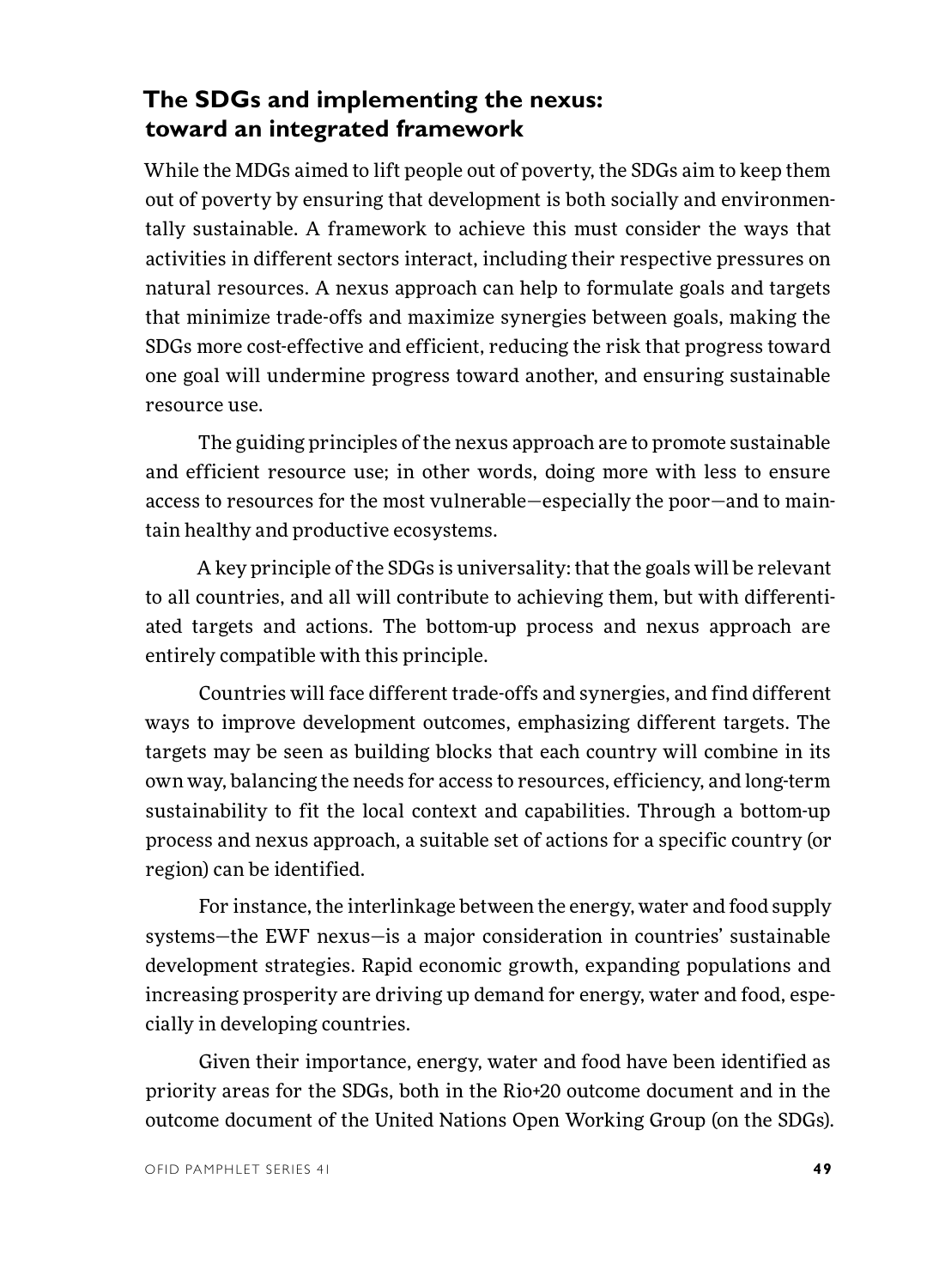Under the post-2015 agenda, the EWF-nexus suggests links between most of the targets under Goal 2 (food security), Goal 6 (water & sanitation) and Goal 7 (energy access).

Clearly there are many connections between energy, water and food targets. But, in order to be able to address them effectively, there is a need to understand the nature of those interactions as enablers of development. For example, food production requires water, land and energy.

The analysis of the Stockholm Environment Institute $^{\rm 3}$  shows three main types of interactions. Some are interdependent: one target has to be realized in order for another to be viable, usually because access to water, energy or land for food production needs to be ensured. Other targets impose conditions or constraints on one another. Yet others reinforce one another, highlighting potential synergies.

Figure III.2 shows the interactions among the energy, water and food targets of the SDGs. Achieving access to energy, for instance, often depends (red arrow) on water access, while the targets on sustainable water withdrawal levels and the ambition to increase the share of energy from renewable sources impose conditions (blue arrow) on how access to energy services can be ensured.

Improved water efficiency and energy efficiency reinforces (green arrow) both the energy access and the sustainable water withdrawals targets. Ending hunger, in turn, depends on access to energy services and water (as both are needed to produce food). Similarly, the targets on the sustainable improvement of yields, addressing land conversion for agriculture, and sustainable food and agricultural systems set conditions for eradicating hunger.

Integration through a nexus approach, therefore, could help the SDGs to manage complexity, and make the goals easier to communicate and to implement. The approach may also support more effective negotiations, by enabling countries to see more clearly where their interests coincide, where they diverge, and how they might reconcile their differences.

<sup>3</sup> Stockholm Environment Institute, *Cross-sectoral integration in the Sustainable Development Goals (SDGs): a nexus approach*, 2014.

<sup>4</sup> Id.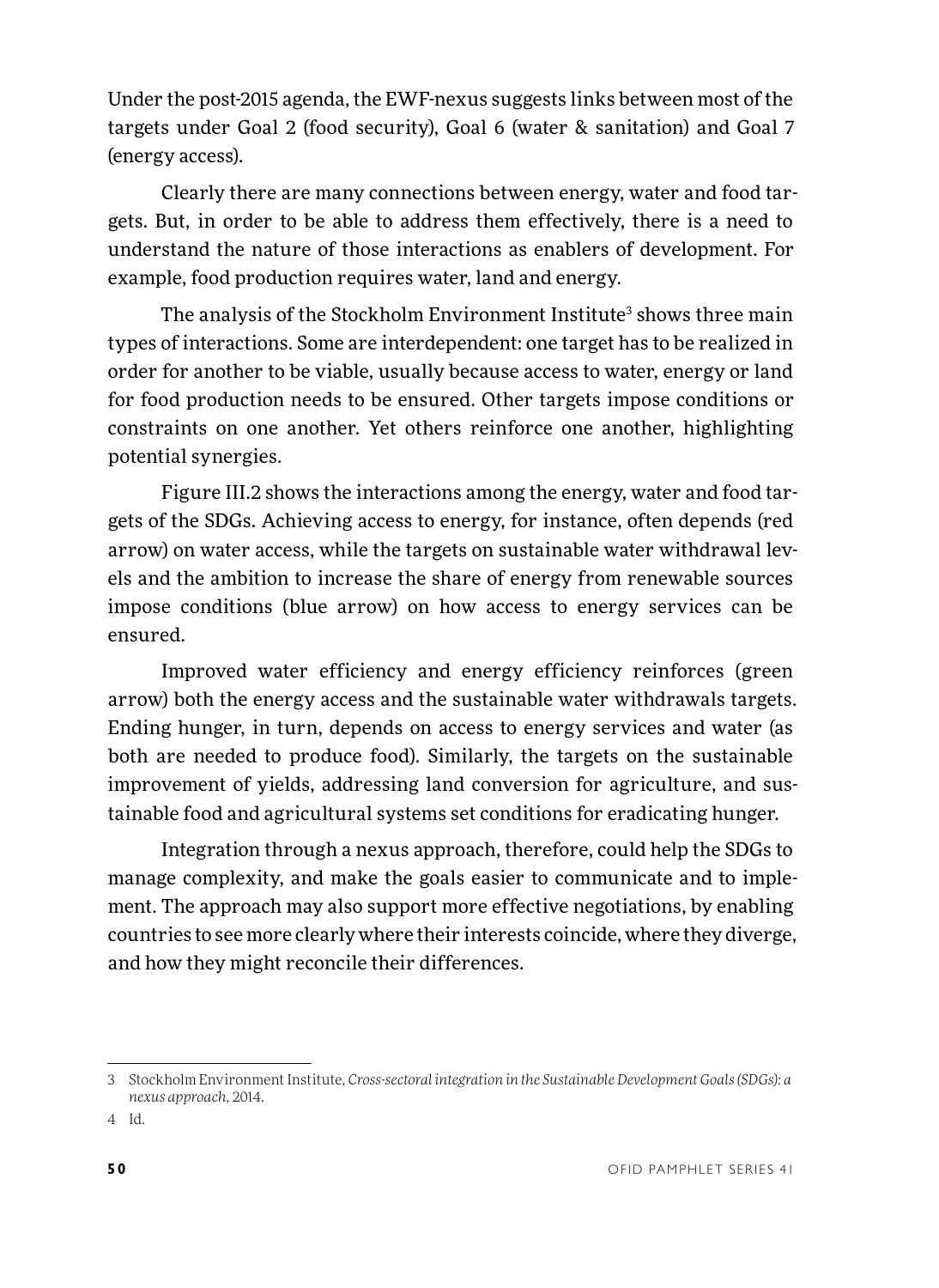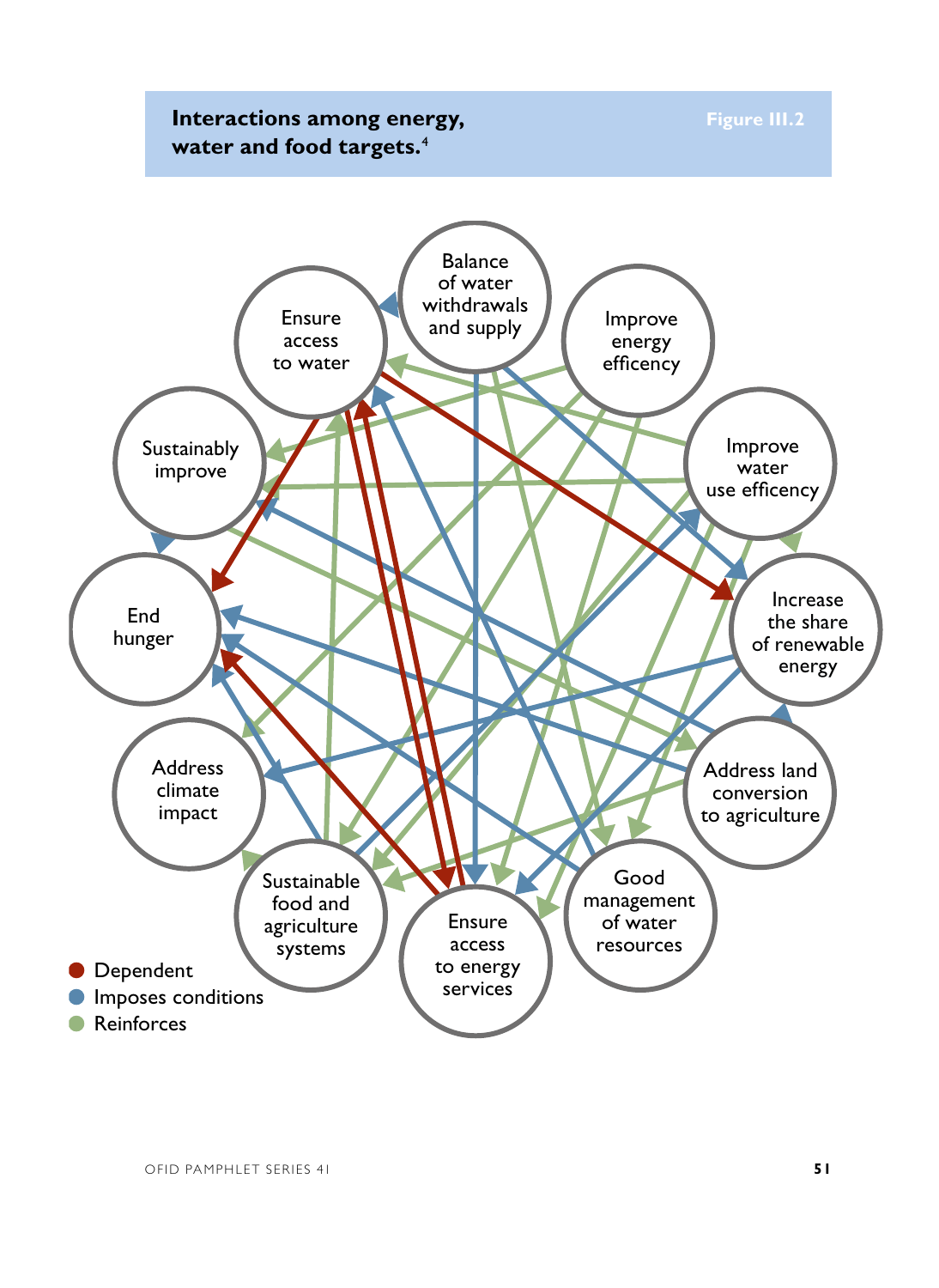## **The interdependency between the nexus, climate change and the environment**

For developing countries, the challenge of meeting the growing demands for energy, water and food is further compounded by climate change. Effective adaptation to climate change requires the efficient use of energy, water, land and other vital resources. As these are important resources in the fight against poverty and vulnerability, appreciating the complex interplay and the linkages among them is critical for adaptation planning. Understanding their trade-offs or synergies can provide new insight.

The nexus approach provides a framework for addressing competition for resources and using resources efficiently. The principles, strategies and goals of the nexus approach are closely related to those employed for climate change adaptation efforts. Thus, climate change mitigation and adaptation efforts and nexus-related challenges are interrelated and need to be thought about in tandem.

Some adaptation measures—such as the efficient use of water and renewable energy, and growing biofuels on arid land—might have positive implications for energy, water and food resources. However, other measures—such as extensive groundwater pumping, desalination plants, inter-basin transfers of water and the general growing of biofuels to combat fuel scarcity—may increase nexus-related challenges. For example, micro-irrigation technologies, such as drip and sprinkler irrigation, reduce water demand by increasing efficiency. At the same time, though, such practices increase energy demand. Similarly, growing biofuels on arid land can enhance the energy supply, but diverting cultivable land for biofuels can threaten food security and lead to social impacts such as higher food prices.

Promoting large-scale bioenergy production is a prime example of a policy that will give rise to opportunity costs: between supporting food security, protecting biodiversity and mitigating climate change. These costs are most obvious in developing countries, where a large proportion of the population does not have access to adequate food, nutrition, drinking water or energy. Trade-offs may also arise between efficient resource use and equity of access. Policy makers have to make choices between food and energy, and efficiency and equity. Managing trade-offs across the three sectors of energy, water and food is a daunting task and significant challenges remain.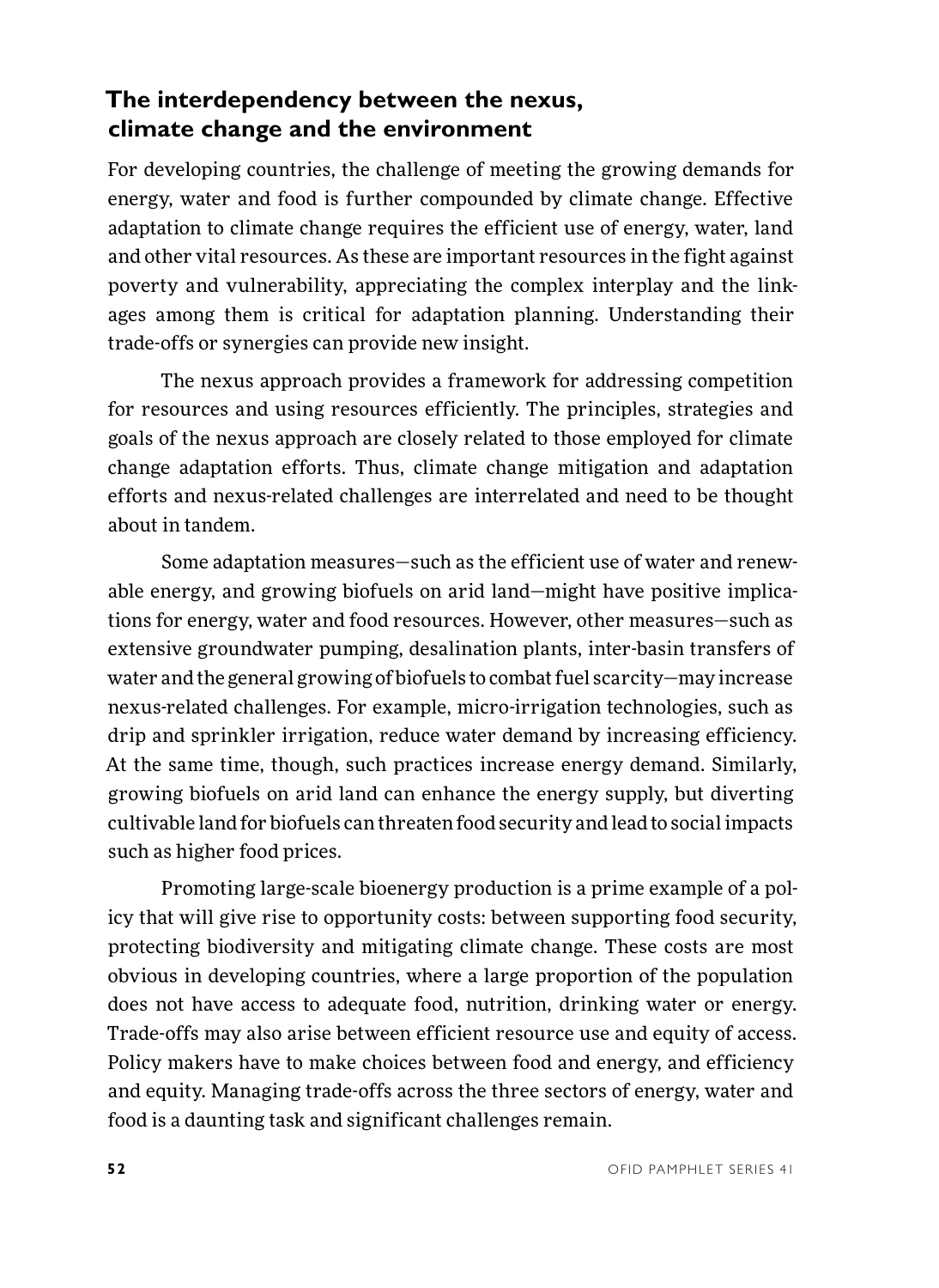#### **The human face at the sharp end Box III.1 of the nexus and climate change**

Behind the economic and scientific arguments of the nexus approach are some two billion people for whom the challenges of energy, water and food security are a stark, everyday reality. Wholly dependent on the land and its resources for their survival, small farmers and their families are caught in a vicious cycle of poverty that is perpetuated by an ever-dwindling resource base and the unpredictability of climate change. They are the people worst affected by inadequacies in the EWF sectors, but by the same token, they are also the ones who stand to benefit the most from nexus-led sustainable development strategies.

The FAO estimates that there are over 500 million family farms worldwide, the majority of them in developing countries. Together, they represent over 90 percent of all farms and 80 percent of global food production in value terms—and this despite accounting for just one-quarter of total land under cultivation. The fact remains, though, that the agriculture sector in developing countries is performing far below its potential, yielding just 2,400kg per ha, compared with the 4,000kg per ha produced by developed country farms. In Africa, for example, only about 6 percent of the total cultivated land is irrigated. Improving this ratio could increase output by up to 50 percent, according to some estimates.

With their specialized knowledge and collective might, smallholders have the capacity to help bolster food security and counter the food shortages that currently see some 800 million people suffering from hunger. They also have a significant role to play in sustainable natural resources management and poverty alleviation. As influential as their contribution may be, however, small-scale farmers cannot unlock their potential unaided. The obstacles standing in their way are simply too great, and most of them are outside their control.

This is where nexus-led interventions can have a transformative effect. By bringing innovative and sustainable solutions to the core problems facing small farmers, such strategies can help foster the development of climate- and resource-smart agriculture. Doing so would also help promote a transition from subsistence to commercial production and potentially provide a direct route out of poverty for billions.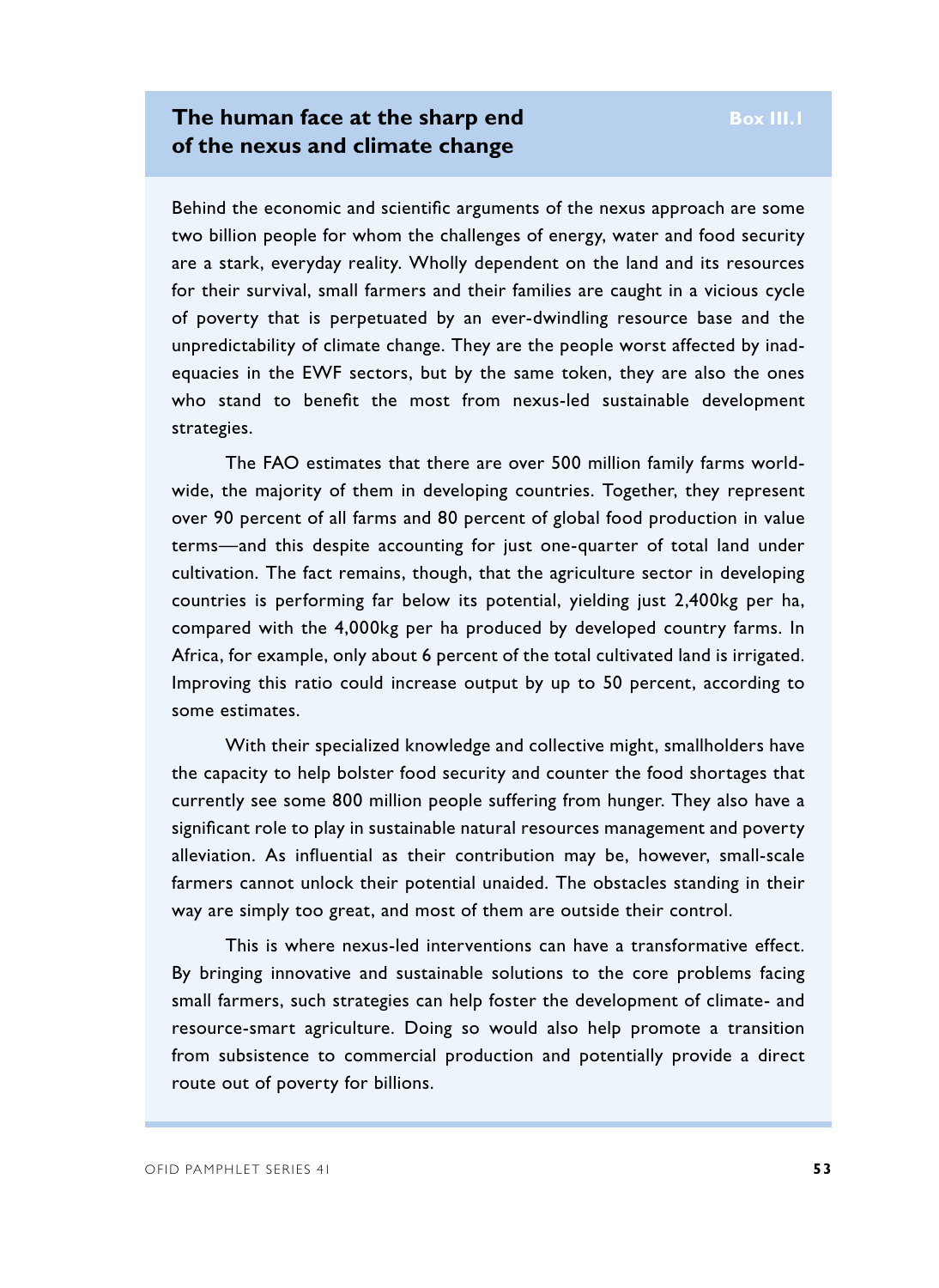## **Potential for synergy**

Some sector-specific adaptation measures have the potential to provide synergistic "win–win" opportunities to enhance climate mitigation or adaptation objectives across one or more of the nexus sectors, while other measures may have negative impacts on mitigation or adaptation potential in other sectors. Increasing the efficiency of freshwater use, for example, increases the availability of water for energy, agriculture and industry, while contributing to climate change mitigation by minimizing energy consumption and greenhouse gas emissions per capita. In line with this, the Chinese government<sup>s</sup> has been able to meet the increased demand for water in industry by increasing irrigation efficiency. In northern China,<sup>6</sup> agricultural water use had fallen by 20 percent in 2012 compared to 1990 figures, while food production had increased by 30 percent. This freed up water for industrial and urban users, and helped to meet the increasing water demand to drive economic growth.

In the 1990s in Costa Rica, intensive farming to meet the growing demand for food accelerated soil erosion and led to increased sedimentation in hydropower reservoirs, which reduced reservoir capacity and power generation. To address this problem, the government established a National Fund for Forest Financing. Hydropower companies contributed to the Fund, which paid upstream communities for tree plantation and other conservation programs, thus reducing soil erosion and helping minimize the trade-offs between food and energy.7 Similarly, in China, downstream industries on the Yellow River invested in agricultural water efficiency technologies in upstream Inner Mongolia to relieve the pressure on water resources and help meet the downstream demand.<sup>8</sup>

The engagement of the business community has contributed to minimizing trade-offs between sustainable water and food management. For example, faced by a shortage of water due to drought in Australia, the Coca-Cola Company invested

<sup>5</sup> Doczi, J., Calow, R., & d'Alançon, V., *Growing more with less: China's progress in agricultural water management and reallocation (Case Study Report)*, Overseas Development Institute, 2014

<sup>6</sup> Shen, D., *The agricultural water management in northern China*, Overseas Development Institute, 2014

<sup>7</sup> Blackman, A., & Woodward, R. T., *User financing in a national payments for environmental services program: Costa Rican hydropower*, Resources for the Future, 2010

<sup>8</sup> Ibid, Doczi, J., Calow, R., & d'Alançon

<sup>9</sup> Gerholdt, J., & Pandya, S., *Resources: The energy–water–food nexus*, Business & Sustainability Council, Conservation International

<sup>10</sup> Golam Rasul & Bikash Sharma, *The nexus approach to water–energy–food security: an option for adaptation to climate change*, Climate Policy, 2016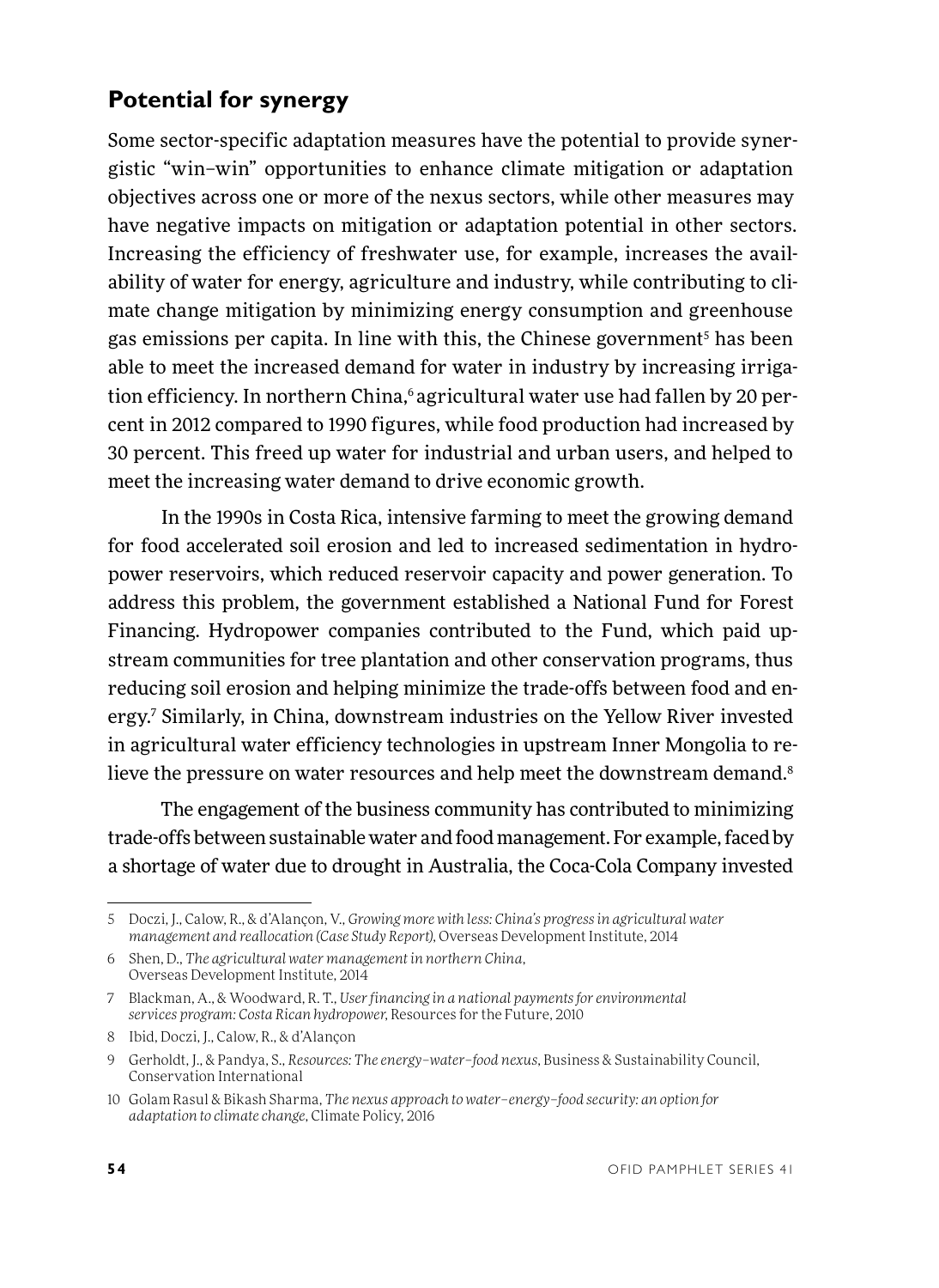in water-use efficiency both in their operation and in the management of watershed and springs. This has considerably reduced the water required per unit of beverage production, improved the quality of watershed and springs, and ensured a sustainable flow of water.<sup>9</sup> Promoting strong public-private partnerships thus has the potential to offer innovative solutions for managing nexus challenges.

#### **Toward a nexus-based framework for sustainable adaptation**

Understanding the role of the nexus in climate change adaptation is integral to designing effective policies and strategies. The nexus approach is "system-wide" and recognizes the inherent interdependencies of the energy, water and food sectors. It seeks to optimize the trade-offs and synergies, supporting more effective and sustainable adaptation responses. The nexus approach is more holistic in nature and thereby more easily aligned to Agenda 2030 and the SDGs. In reality, insufficient attention has been given to cross-sectoral issues, particularly the harmonization of sectoral goals and systemization of decision making.

A generic framework<sup>10</sup> for the move from a sectoral approach to a holistic nexus-based approach to sustainable adaptation is outlined in Figure III.3 (overleaf). The framework is intended to stimulate critical thinking rather than provide definitive answers. In the first section of the figure, area A in the Venn diagram represents the situation of an integrated nexus-based response strategy for sustainable adaptation to ensure the security of resources in all three sectors.

The central section represents the core principles of a nexus-smart policy and the associated outcomes that underpin the three sustainability dimensions: economic (increasing resource efficiency), social (accelerating access for all) and environmental (investing to sustain ecosystem services). A climate-smart adaptation policy should not only improve the efficiency of resource use among the nexus sectors, but also takes a broader view of the impact of resource use on the overall environment and wellbeing of society. The third section highlights vulnerability–poverty linkages and the importance of reducing poverty and vulnerability concurrently to ensure adaptation solutions are sustainable.

 To be achievable, all three components of the framework (nexus-based adaptation, core principles, and sustainable adaptation) must be underpinned by an enabling policy, legal, regulatory, institutional, and macroeconomic environment.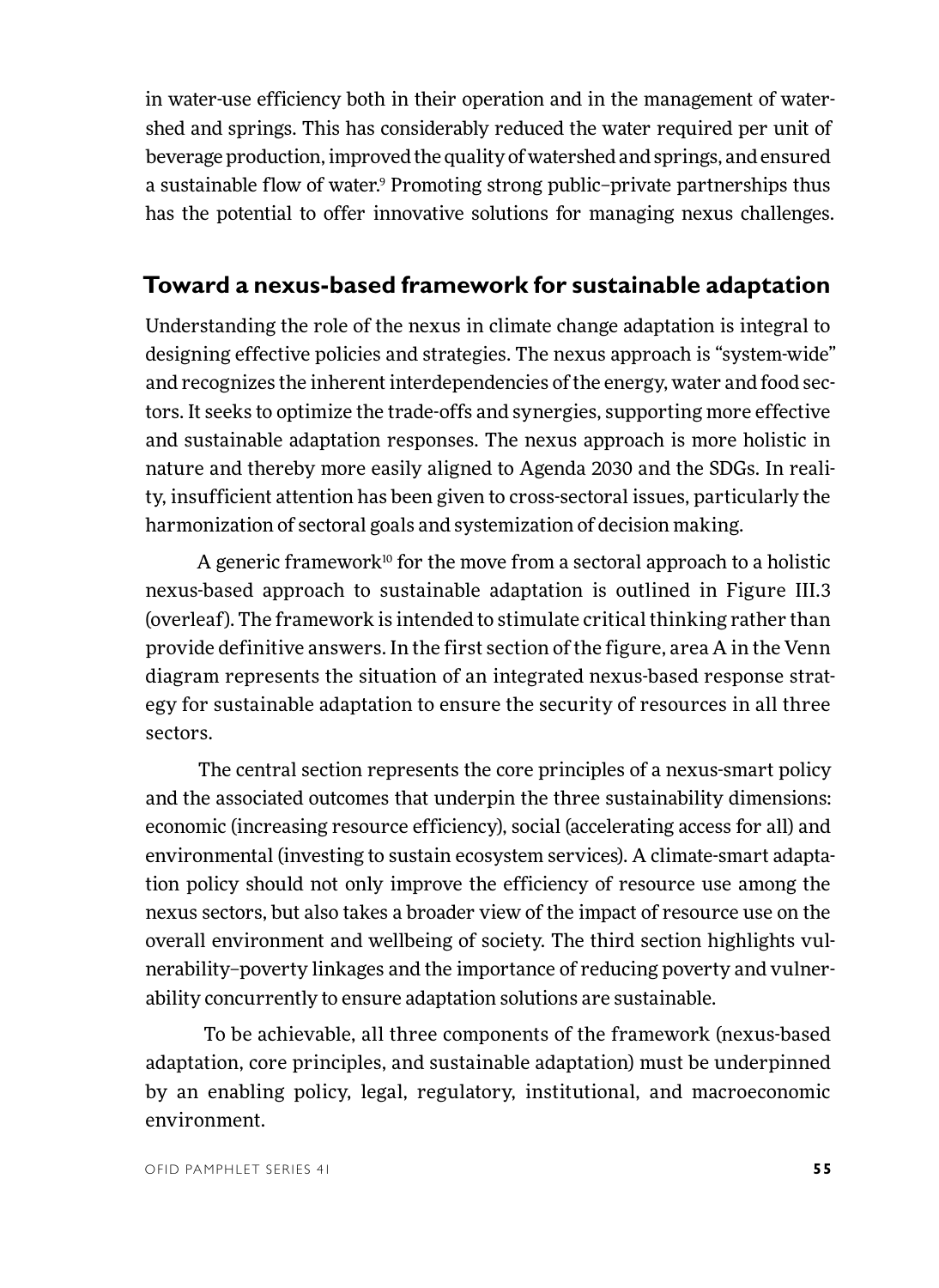#### **A nexus-based adaptation framework**<sup>11</sup> Figure III.3



Since the adaptive capacity of those affected by climate change ultimately depends on their access to poverty reducing opportunities and resources, adaptation plans can only be effective if they are built into the wider development agenda. This is necessary to ensure that adaptation policies do not work counter to development efforts—so-called "maladaptation." The framework shows that it is important to understand the context of vulnerability with regard to climate and non-climate influences, poverty and adaptation strategies, before devising a nexus-based response strategy. It stresses the need for improved cross-sector and cross-border cooperation and a coordinated effort.

<sup>11</sup> Source: Golam Rasul & Bikash Sharma, *The nexus approach to water–energy–food security: an option for adaptation to climate change*, Climate Policy, 2016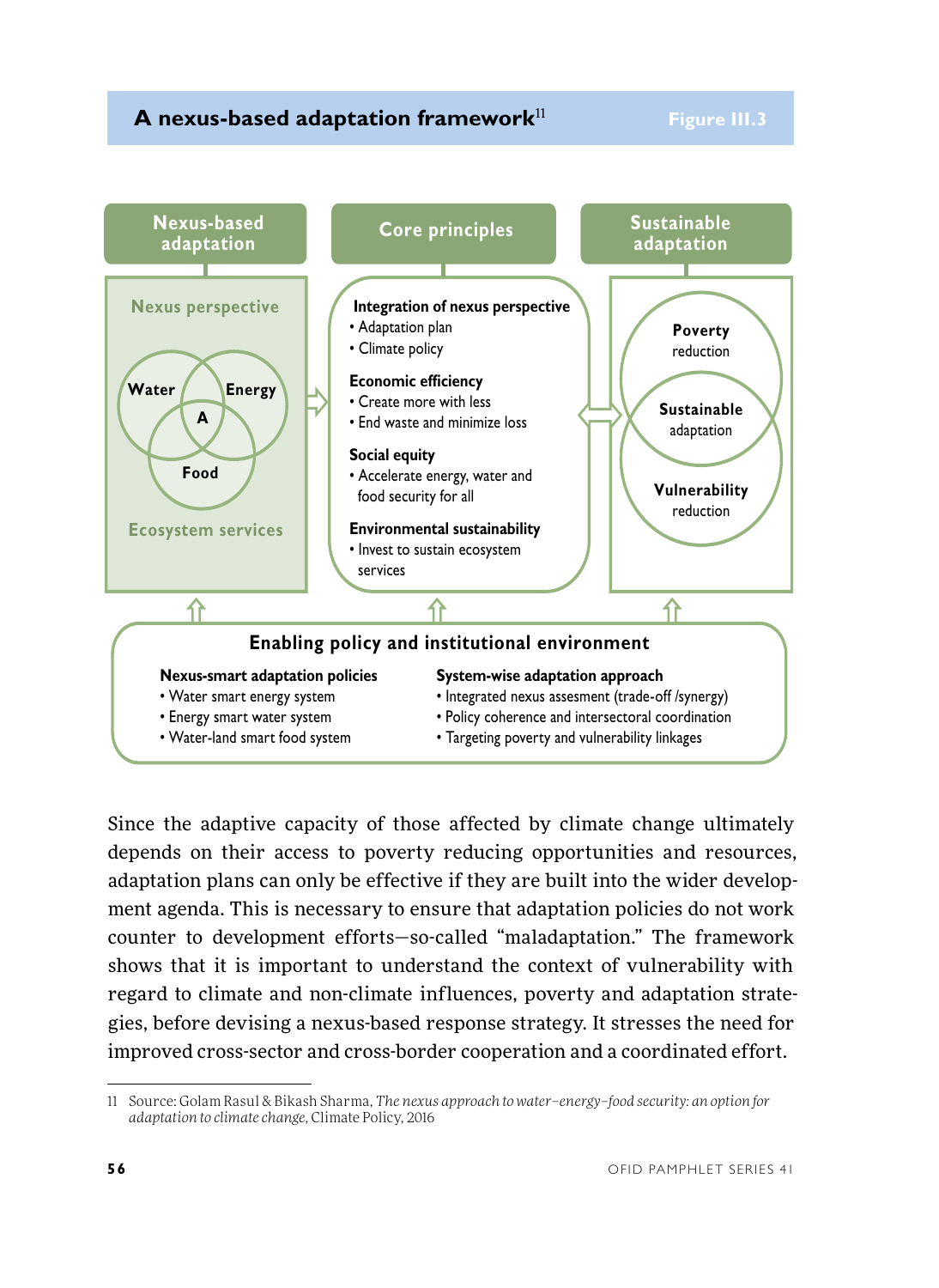#### **Recommendations for nexus-based and sustainable adaptation**

- Integrate nexus perspectives into adaptation plans, and climate change adaptation perspectives into development plans, for better policy integration. It is also critical to increase stakeholder collaboration in sustainable adaptation and development planning and decision making.
- Expand the nexus knowledge base. Understanding of the interlinkages between the nexus perspective and adaptation plans and responses is limited, so deepening the nexus knowledge base is critical.
- Promote a system-wide adaptation approach. Move from a sectoral to a trans-sectoral approach to encourage: different adaptation responses and measures that are mutually supportive; and enhanced synergies and minimized trade-offs.
- Promote win-win options for nexus security and adaptation to climate change. Enhance the efficiency and productivity of resource use and increase multiple uses of resources through economic incentives and good governance, institutional and policy coherence. Also promote public– private partnerships to increase benefits from productive ecosystems. For example, successful public–private partnerships in the agriculture sector can improve the efficiency of developing locally adapted innovation, enable the distribution of technology, make the most of sustainable agricultural practices, promote the responsible application of new technologies, and provide social and economic value to farmers and communities.
- Create and support an enabling environment: strengthen policy integration between nexus and adaptation mechanisms across sectors at different scales and among major actors (public / private / civil society partnerships); and strengthen institutional capacity for the holistic coordination of the energy, water and food nexus.
- Invest in nexus-smart infrastructure, multifunctional ecosystems and innovative technologies and institutions. Provide policy and institutional support for attracting investment in modern energy infrastructure and design mechanisms. Introduce appropriate incentives, regulations and payments in recognition of the environmental and social costs affecting decision making.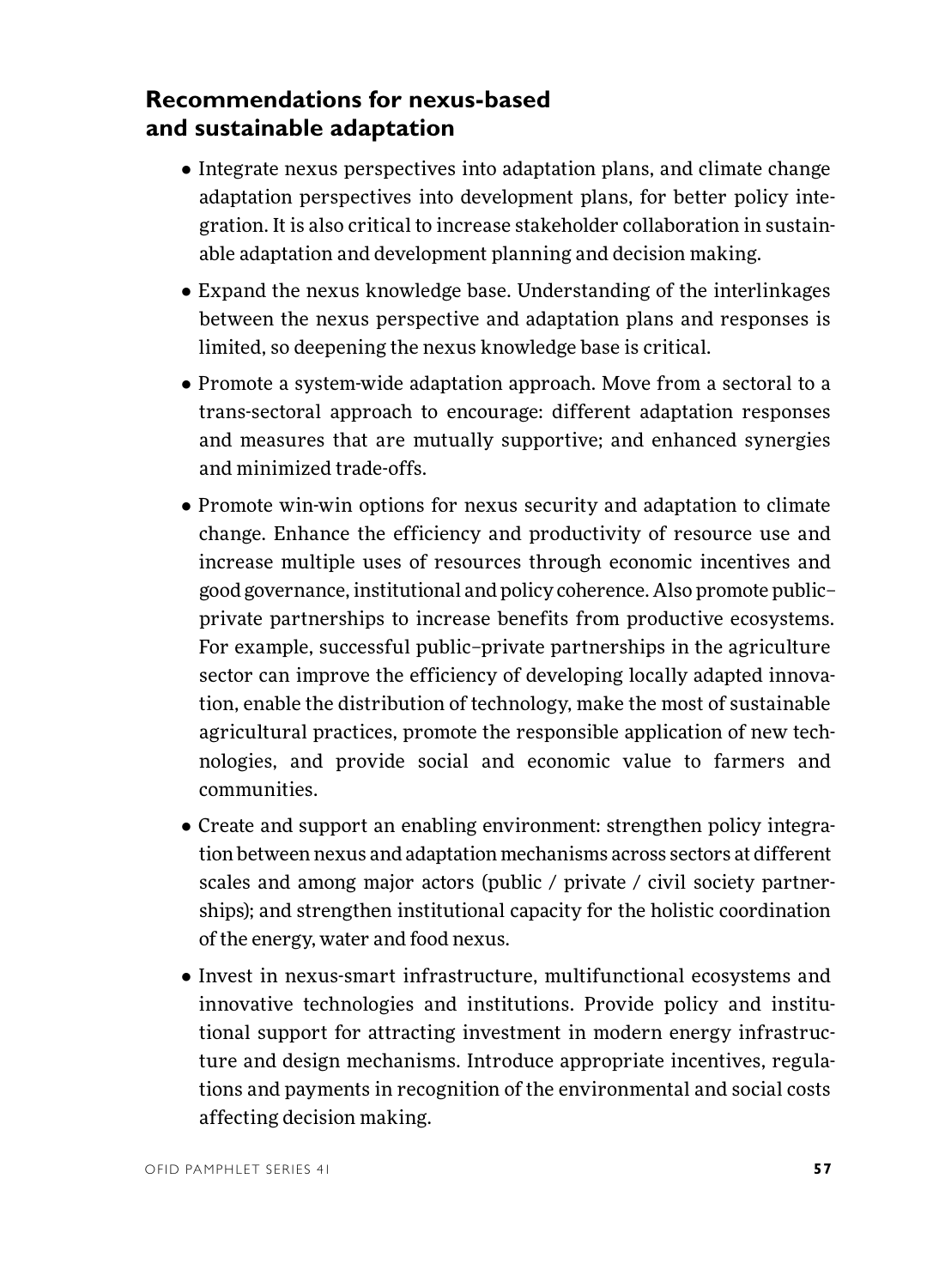## **Natural resources, climate change and infrastructure**

Many developing countries face the concurrent challenges of developing new infrastructure while operating, maintaining, rehabilitating and ensuring the environmental compliance of aging infrastructure for energy, water and food systems. New approaches and novel, cost-effective strategies are required in order to help.

Traditionally, the private sector and governments have relied on engineered approaches, or "gray infrastructure," to secure energy, water and food systems. These solutions have included treating polluted water, dredging sediments from hydropower and irrigation reservoirs to increase capacity, and lining rivers with levees and flood control dams to increase arable land. Although these engineered solutions have significantly improved the quality of life for many, it is becoming more difficult and less appealing from a financial perspective to initiate, complete and maintain such large projects.

At current investment levels, the global community needs to invest \$10 trillion in water infrastructure between 2013 and 2030, according to an estimate by McKinsey &  $Co^{12}$  On top of this massive investment challenge is the uncertainty associated with how land-use change, climate change and population growth will impact energy, water and food security. These questions pose an unprecedented challenge to planning future infrastructure systems. Long-lived infrastructure investments (typically 50 to 200 years) will be exposed to shifting climatic conditions, which, according to most models, will vary greatly from current conditions.13 Yet the magnitude and even the direction of change remain unknown for crucial variables such as precipitation, temperature and storm intensity and frequency. Addressing these uncertainties in infrastructure planning necessitates new decision-making processes and management strategies.

## **Natural infrastructure as part of the solution**

In light of these daunting challenges, integrating natural infrastructure with engineered solutions offers an approach that can help to reduce costs, protect and restore ecosystem services, enhance resilience to climate change, and provide a suite of additional social and economic benefits. Natural infrastructure is defined as a "strategically planned and managed network of natural lands, such as forests and wetlands, working landscapes, and other open spaces that conserves or enhances ecosystem values and functions and provides associated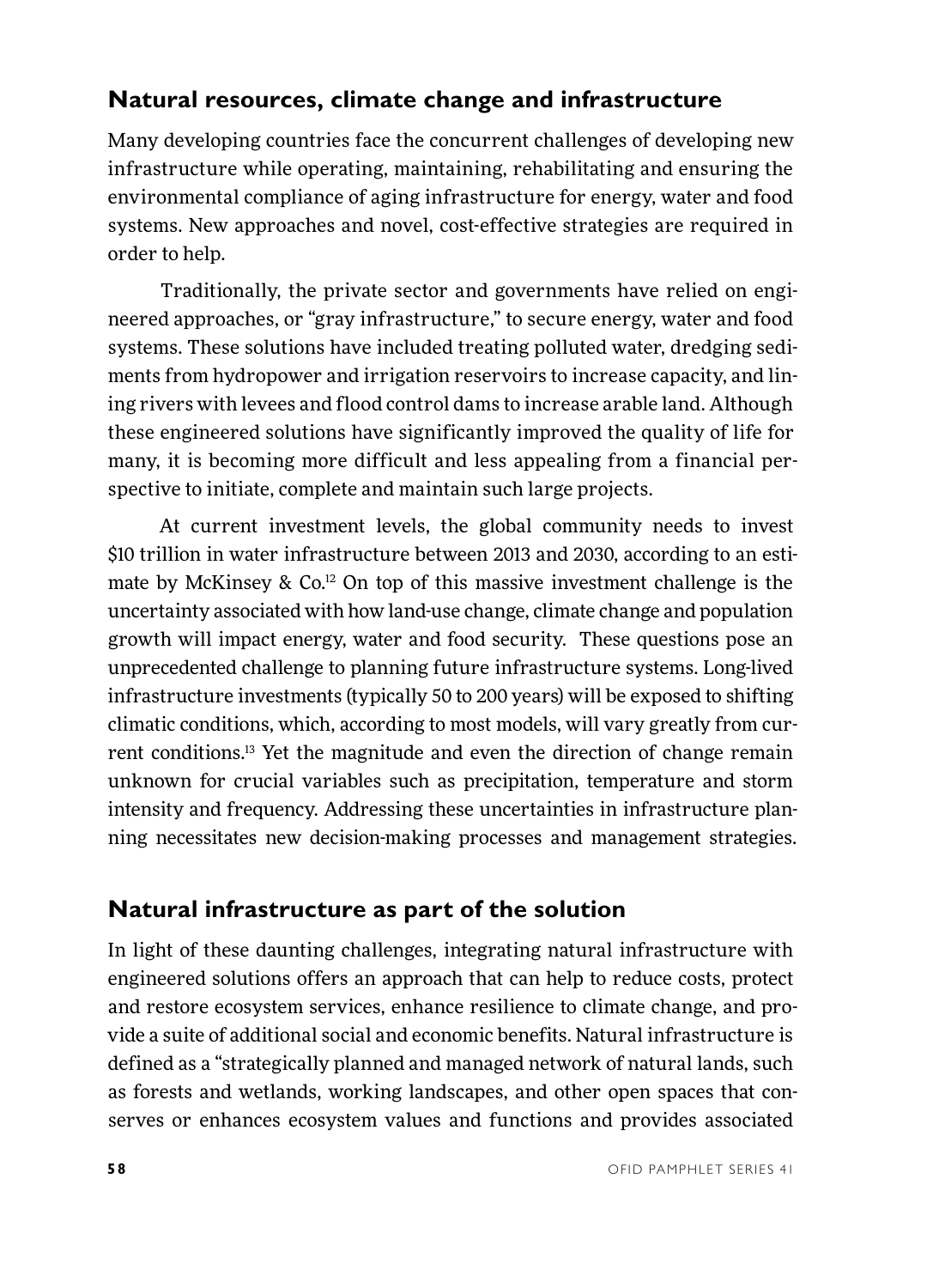#### **Comparison of natural versus Figure III.4 gray infrastructure costs (in \$ million)<sup>17</sup>**

#### **Natural Infrastructure 30+ Gray Infrastructure 30** Total Investmentotal Investment **22 20 8 5 4 <1 Medford, Santa Fe, Auburn, Syracuse, Oregon New Mexico Maine New York**

benefits to human populations."14 Natural infrastructure can be utilized as a substitute or complement to traditional gray infrastructure, and in both cases, it has the potential to offer reduced costs while enhancing environmental benefits.

Recent work by The Nature Conservancy indicates that water utilities could save up to \$890 million each year in water treatment costs if they invested in all possible watershed conservation actions.15 Figure III.4 compares the costs of gray infrastructure investments (such as new water filtration facilities) with alternative natural infrastructure investments (such as forest protection, wetland restoration or low-impact development programs) across four US cities.16

<sup>12</sup> Dobbs, R., H. Pohl, D. Lin, J. Mischke, N. Garemo, J. Hexter, S. Matzinger, R. Palter, and R. Nanavatty, *Infrastructure Productivity: How to Save \$1 Trillion a Year*, McKinsey Global Institute, 2013

<sup>13</sup> Stocker, T., Q. Dahe, and G. Plattner,Climate Change 2013: The Physical Science Basis." Working Group I Contribution to the Fifth Assessment Report of the Intergovernmental Panel on Climate Change (IPCC), 2013

<sup>14</sup> Benedict, M. and E. McMahon, *Green Infrastructure: Linking Landscapes and Communities*, the Conservation Fund, Island Press, 2nd edition, 2006

<sup>15</sup> McDonald, R.I. and D. Shemie,, *Urban Water Blueprint: Mapping conservation solutions to the global water challenge*, The Nature Conservancy, 2014.

<sup>16</sup> Gartner, T., J. Mulligan, R. Schmidt, and J. Gunn (Editors), *Natural Infrastructure Investing in Forested Landscapes for Source Water Protection in the United States*, World Resources Institute, 2013

<sup>17</sup> Id.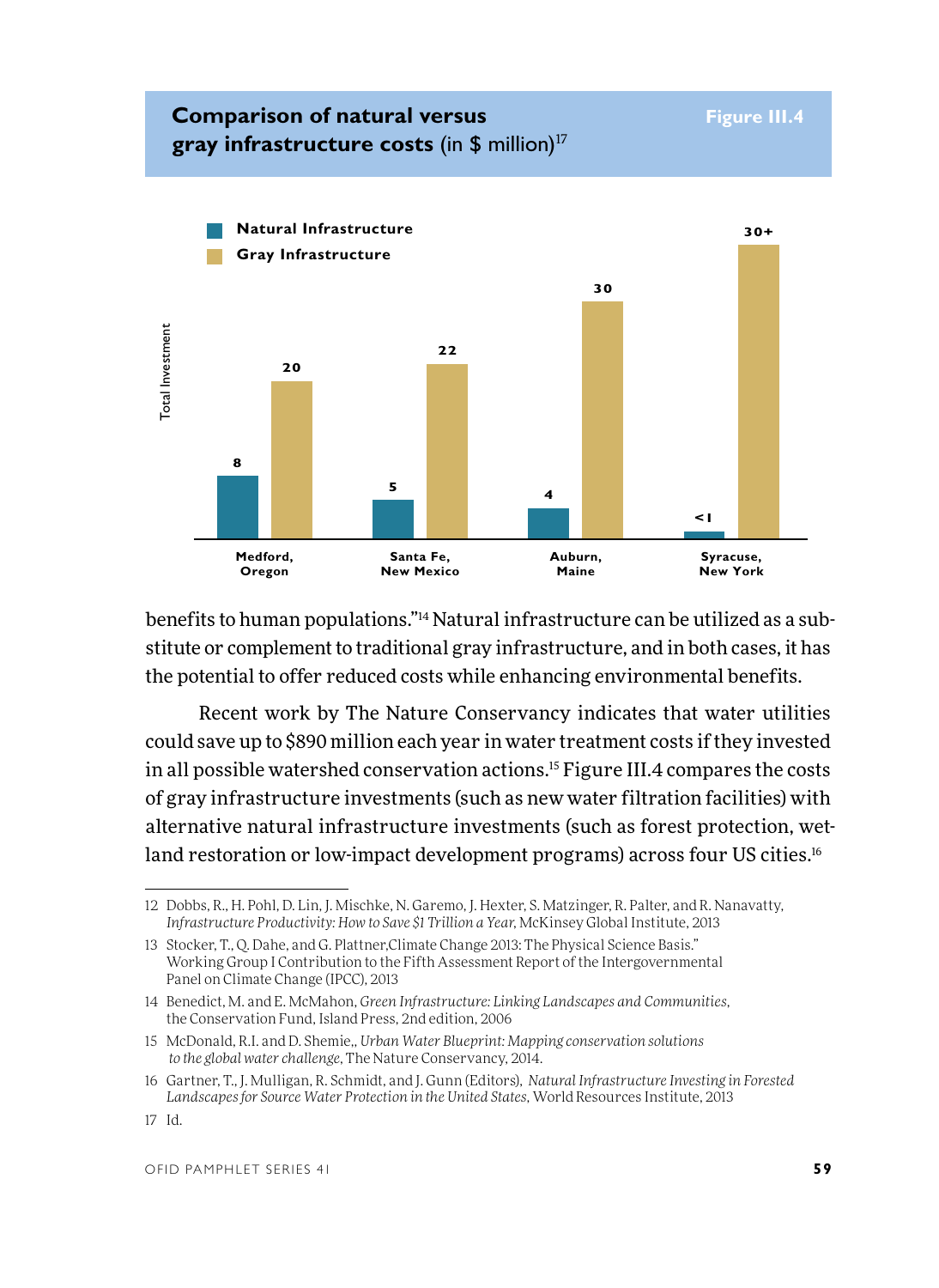The graph shows that in each city, natural infrastructure investments had lower up-front costs than gray infrastructure investments. The outcome, however, in terms of water security goals, was the same.

Unlike gray infrastructure, which is generally designed to assist in a limited set of circumstances, natural infrastructure tends to perform well across a wide range of conditions and offers a variety of benefits across food, water and energy systems, as well as providing other benefits to ecosystems and society. A floodplain, for example, may hold larger flood volumes than can be held within a levee-lined river channel. The floodplain may also be used to grow food, sustain bird and fish species, and provide recreational benefits.

In general, natural infrastructure plays four important nexus roles in helping to secure energy, water and food resources:

- Natural infrastructure links together the nexus elements and plays overlapping roles in the management of energy, water and food systems. As such, it can provide cross-sector benefits, potentially multiplying economic returns on investments.
- Natural infrastructure for water helps reduce floods and droughts, providing a buffer against inter-annual variability as well as the added variability associated with climate change, thereby improving the resilience of energy, water and food systems.
- Natural infrastructure can help maintain the function and extend the lifespan of the grey infrastructure that supports energy, water and food systems. For example, dams play an essential role in the production of hydroelectric power. As a river flows into a reservoir and slows, sediments carried by the river sink to the bottom of the reservoir. Over time, sediments accumulate, resulting in a gradual loss of the dam's ability to store water, thus reducing its generating capacity. Deforestation and other land-use change can accelerate the sedimentation process and also alter rainfall patterns, affecting power generation. However, reforesting watersheds above dams helps prevent erosion, naturally slowing the reservoir sedimentation process, as well as increasing power-generation efficiency and the longevity of hydropower facilities.
- Natural infrastructure can mitigate negative impacts resulting from the operation of grey infrastructure to meet energy, water and food demands. For example, natural infrastructure can enhance agricultural systems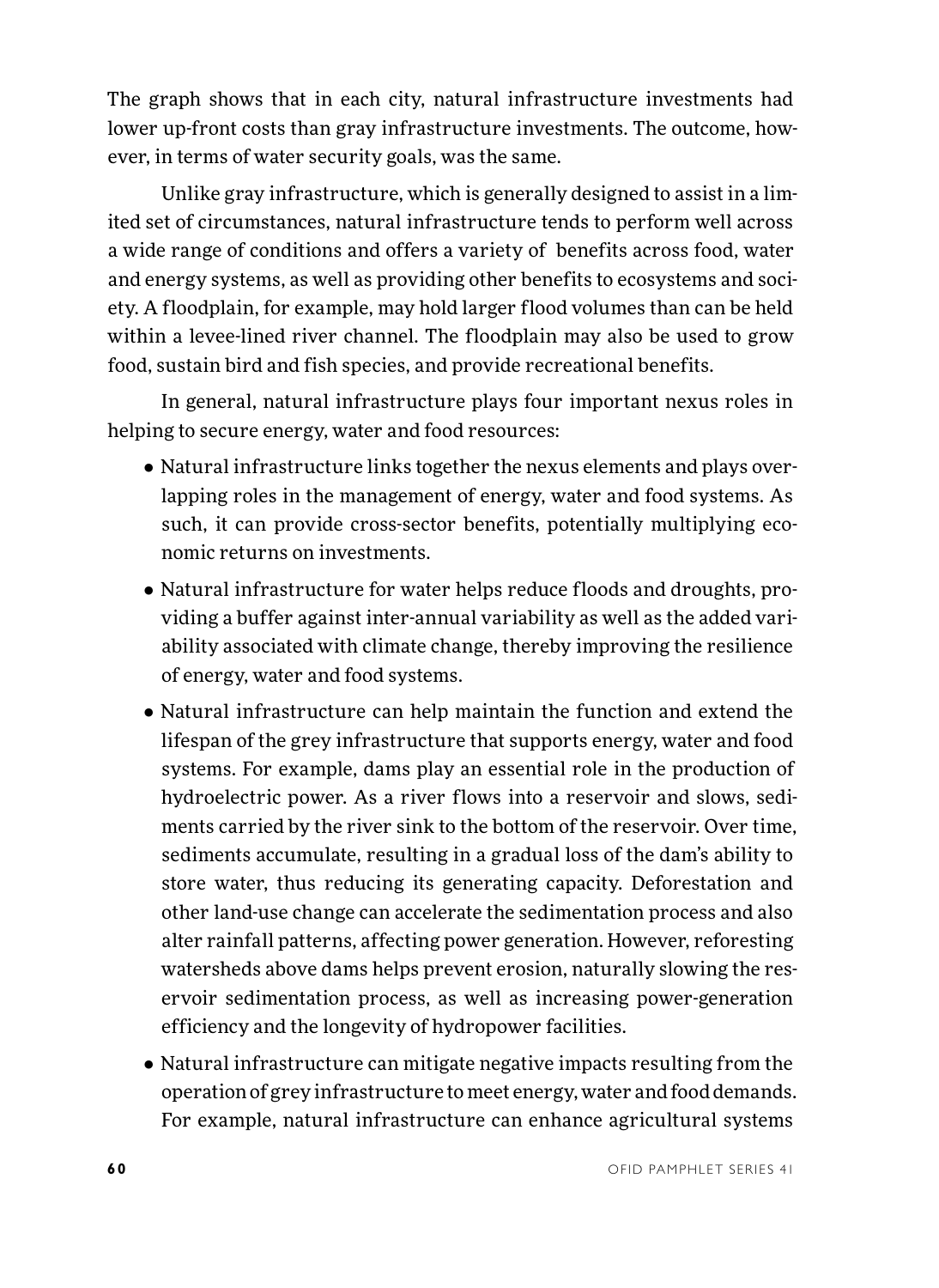and help mitigate the negative impacts of intensive food production. As the largest global consumer of water, the agricultural sector can deplete waterways or even cause rivers to run dry, and cause land to subside due to groundwater depletion. However, managing the natural storage provided by aquifers alongside constructed reservoirs can help ensure that sufficient water remains in streams to support aquatic ecosystems throughout the year. For example, during times of abundance, water can be stored in underground aquifers and recovered for agriculture only during low-flow years, rather than constantly depleting surface water sources and riverine ecosystems.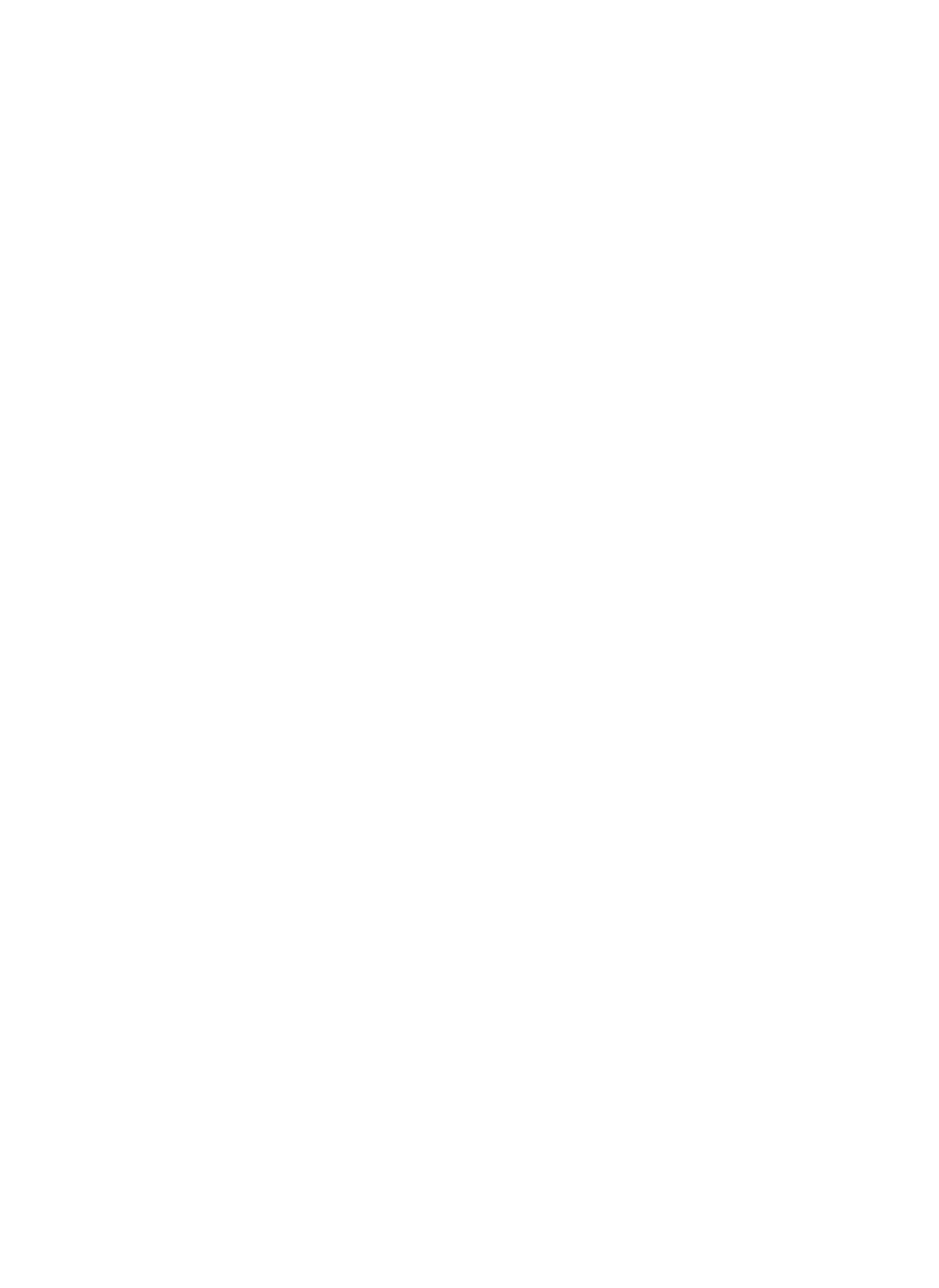## **Chapter IV**

# **Governance, finance and investment**

Previous chapters have explained the necessity of investing in affordable energy, irrigation technology and agricultural projects in order to improve energy, water and food security. Planners must consider the trade-offs between competing uses for energy, water and land, and how demand and supply patterns will evolve. This requires devising and implementing "nexus investments" that integrate approaches to policy, planning and implementation. But securing the necessary financing presupposes the existence of mechanisms conducive to fostering innovation and risk taking.

This chapter details the challenges to ensuring that proper governance and an encouraging regulatory environment—exists to support nexus investment. The nexus approach can help realize significant economic gains. But for the approach to secure financing, robust institutional structures are needed.

#### **Benefits of nexus investments**

The nexus approach to energy, water and food security has positive implications for economic growth. In periods of increased resource scarcity, when a nexus approach is ignored, food costs rise, electricity prices increase and economic growth suffers. In Brazil, for example, water and energy rationing led to an estimated reduction in economic growth of between 1 and 2 percent in 2015.1

Currently, 20 percent of water consumption in China is utilized for power generation and other industrial purposes. Agricultural irrigation consumes 60 percent of water. A plan exists that aims to triple the country's hydropower capacity by 2020. Adopting a nexus approach would help reduce the water consumption while providing more benefits in the energy, water and food sectors.<sup>2</sup>

<sup>1</sup> Will Sarni, *Deflecting the scarcity trajectory: Innovation at the water, energy, and food nexus*, Deloitte Review Issue 17, 20159

<sup>2</sup> Id.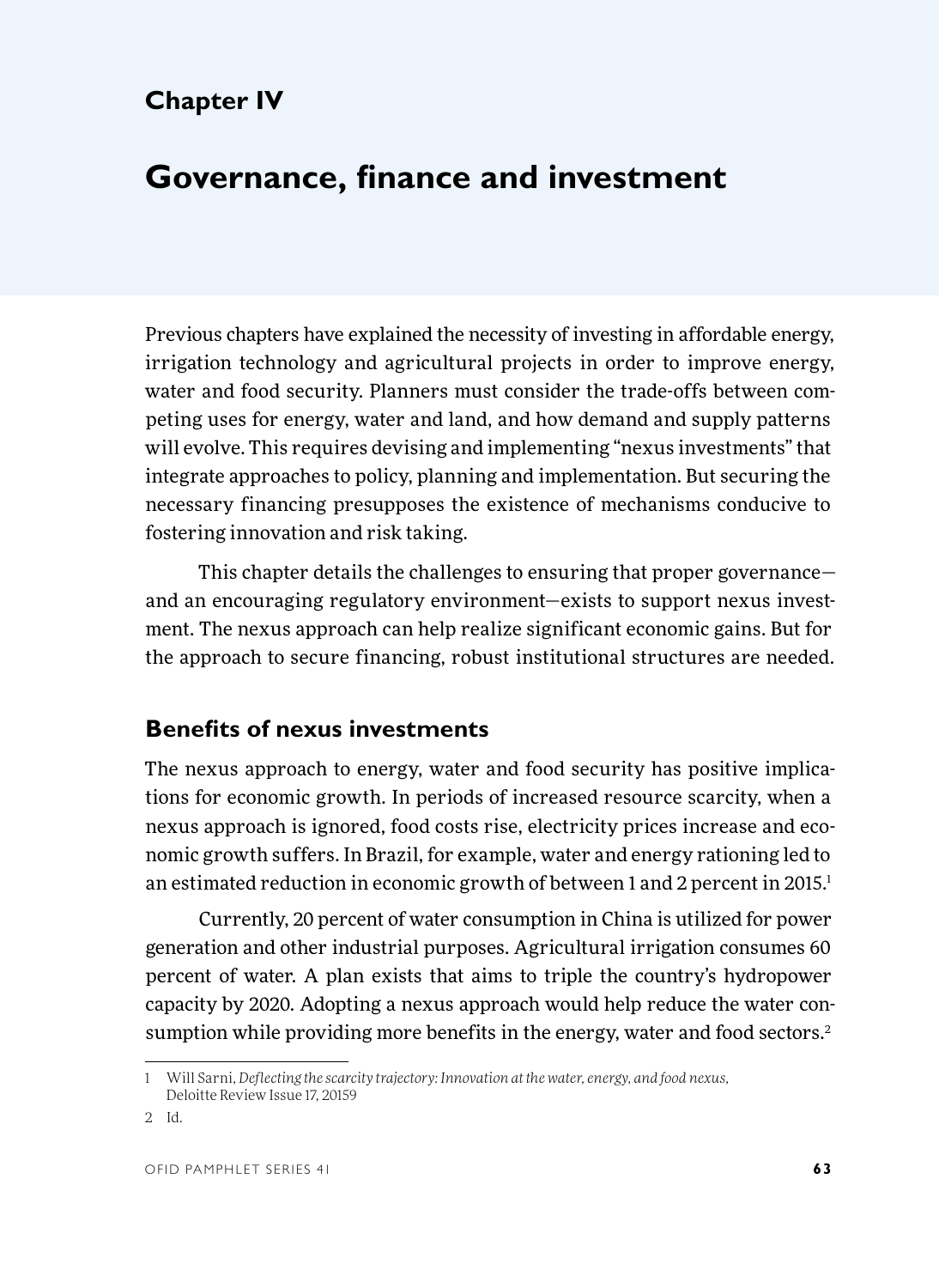In the USA, the state of California has also demonstrated that ignoring the nexus approach poses economic risks. Between October 2011 and October 2014, California's consumers spent \$1.4 billion more for electricity than in average years because of a drought-induced shift from hydropower to natural gas. Include the state's dry years from 2007 to 2009 into the equation and the total additional energy cost borne by California's electricity users during six recent years of drought is \$2.4 billion. In 2015, it is estimated that drought caused about \$3 billion in economic losses compared with \$2.2 billion in 2014. The agriculture sector was adversely impacted, seeing an 11 percent decline in planted acreage in 2014 compared with the previous year. Job losses and declines in the production of corn, rice and cotton followed, underscoring the inextricable linkages between energy, water and food.<sup>3</sup>

### **Nexus complexity**

Comprehensive integrated resource planning at regional and national levels will help manage the trade-offs that the nexus approach recognizes. Such planning will also maximize benefits among multiple sectors while contributing to diminishing costs—all of which supports the sustainable use of natural resources. The nexus approach tries to counteract sectoral policy silos by adopting connected approaches that make use of appropriate governance mechanisms. If proper governance exists and an enabling environment is achieved at both domestic and international levels, financing from public and private sectors will be forthcoming and can be scaled up.

#### **Governance challenges**

Thus, a prerequisite to the successful adoption of the nexus approach is the establishment of a supportive governance environment / mechanism and the ability to build capacity across sectors and scales.

Nexus governance must take account of many risks, including market failure (where the market rules and price signals fail to support the nexus approach), information asymmetries (where the amount of useful data for one sector, e.g. energy, is more than for the two others), cooperation breakdown, and competition for limited resources. Large numbers of stakeholders exacerbate the challenges by creating a complex web of conflicts of interest. With this in mind, it is difficult to provide a general governance blueprint for a nexus approach.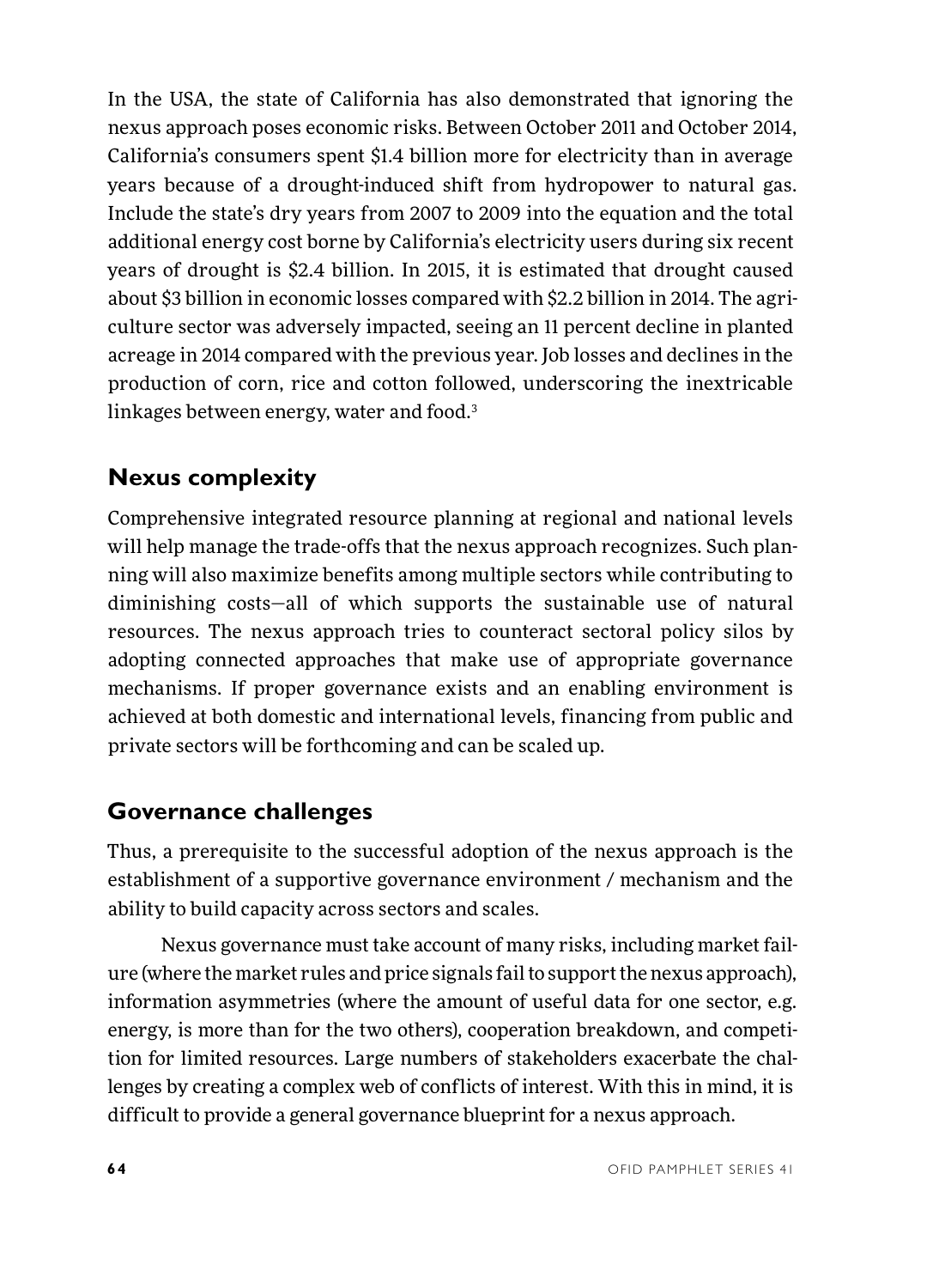Developing countries face significant governance challenges due to institutional weaknesses, data deficits and an undeveloped culture of cooperation across the sectors. In Bolivia, $4$  for example, although the legal conditions for cross-sector planning have been established through the country's Economic and Social Development Plan, such initiatives have not yet given rise to joint planning among the three core nexus sectors. Institutions lack the mechanisms and internal capacity to efficiently plan and implement overarching approaches.<sup>5</sup>

A study by the World Bank Group $^{\rm 6}$  shows that despite substantial progress toward recognizing water and energy links in the legislation and initiatives of many southern African countries, significant barriers still exist in implementing a cross-sectoral approach to planning across the region. These barriers appear to result from capacity constraints at many levels, including a lack of data, a limited institutional capacity to facilitate data sharing and an absence of multidisciplinary coordination to implement plans and strategies.

#### **Governance mechanisms**

The role of national governments is essential when addressing energy, water and food security issues, even though action is often required at local levels. The government should set regulatory frameworks and standards, remove policy barriers, provide funding and technical assistance and facilitate coordination among sectors and different levels of government. Combining inter-ministerial committees and policy instruments (including standards and taxation) could promote a governance mechanism to facilitate nexus-related pricing policy, cooperation agreements, permits, environmental assessment, local treaties and more.

A governance mechanism for a nexus approach would require "multilevel" dimensions. Even once such a mechanism is established, power imbalances (between the ministries of environment, agriculture and energy, for example), decision-making stagnation and resilient policy silos may make achieving synergies difficult.

<sup>3</sup> Id.

<sup>4</sup> Deutsche Gesellschaft für Internationale Zusammenarbeit GmbH (GIZ) *Working together to develop the water, energy and food security sectors*

<sup>5</sup> Ibid, Will Sarni

<sup>6</sup> WB, *Energy–Water Nexus in Southern Africa Southern Africa—Background Paper to Support Dialogue in the Region*, 2016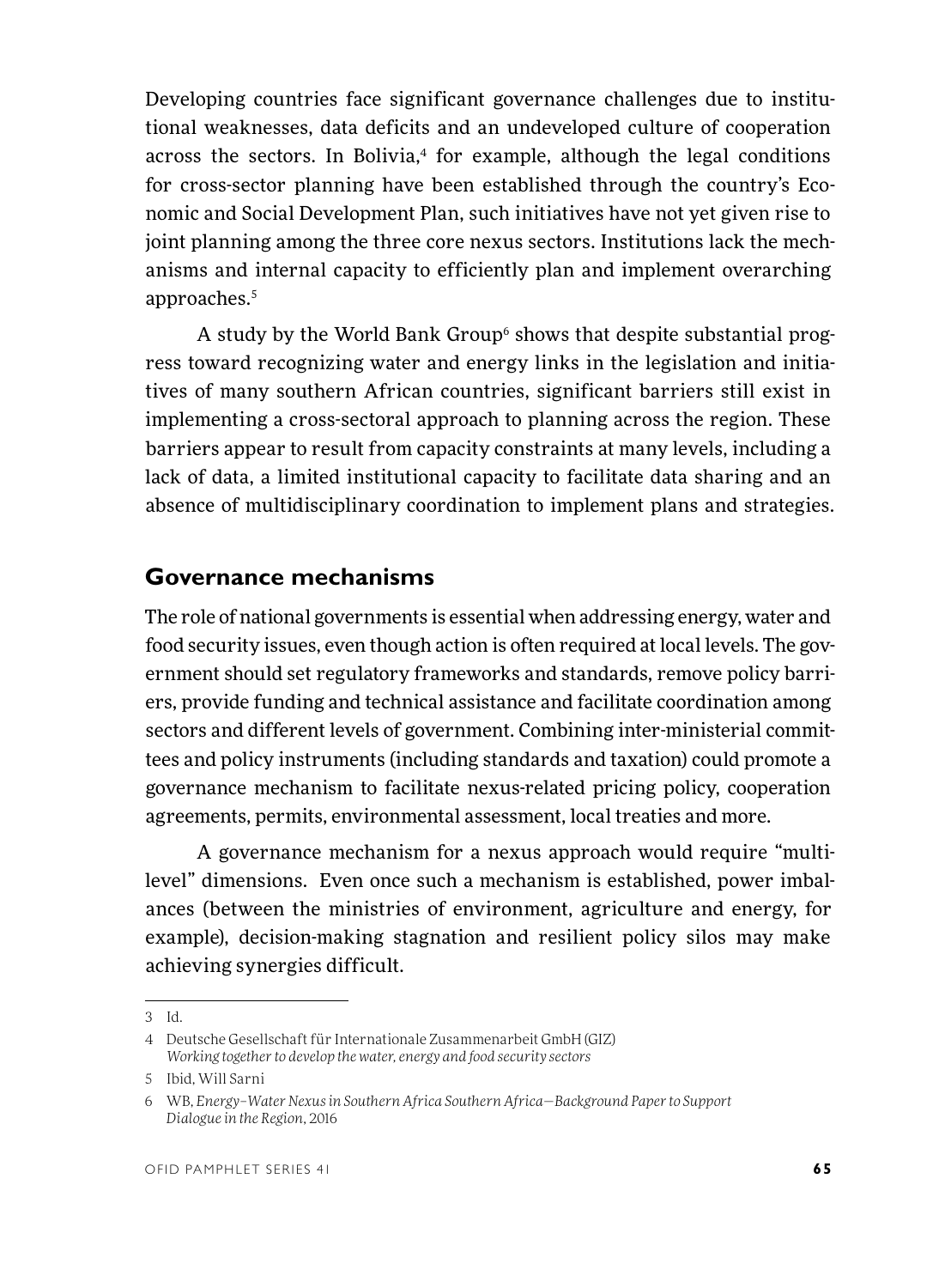For a governance mechanism to succeed, it is important to consider transaction costs, social effects and political feasibility. While market mechanisms may be the most efficient means of promoting and implementing new nexus and multisectoral projects, in practice such mechanisms may meet with resistance. For example, removing subsidies on natural resources like water and energy, or using pricing schemes to make efficient use of nexus-friendly resources, might not be socially acceptable to local populations. A lack of efficient and competitive markets could make governance mechanisms unfeasible.

Governance mechanisms to support a nexus approach may be accompanied by sustainable—and constantly monitored and adjusted—instruments, incentives and tools. The establishment of these monitoring and data management systems will ensure the effectiveness of new processes and cooperation activities. Inefficient monitoring can come in a variety of forms and must be guarded against. For example, a deficient hydrological dataset, a non-existent water register or a lack of information about nitrate values in water bodies can result in poor water resource management.

The challenges of nexus-promoting policy coordination should be addressed in both vertical and horizontal dimensions within hierarchical government structures. But many countries lack this framework. For instance, among sub-Saharan African countries, only South Africa appears to be actively incorporating water resource availability into its energy planning.<sup>7</sup>

Optimal nexus governance decentralizes some decision-making powers while other decisions are coordinated at a higher level. Energy, water and food are topics of great importance to every rural community. The work of a central government's many different departments on intersecting objectives often results in fragmented government initiatives. Achieving effective governance requires consolidation and coordination among these various initiatives. Local governments should be seen as coordinators of rural development. Social infrastructure needs to be integrated and local policies established so that projects pertaining to the EWF nexus are supported.

A fair and transparent approach will promote the interests of different stakeholders. With proper political support, a formal governance mechanism should empower all stakeholders and bring together the private sector, governments, bureaucratic structures and informal networks.

<sup>7</sup> Id.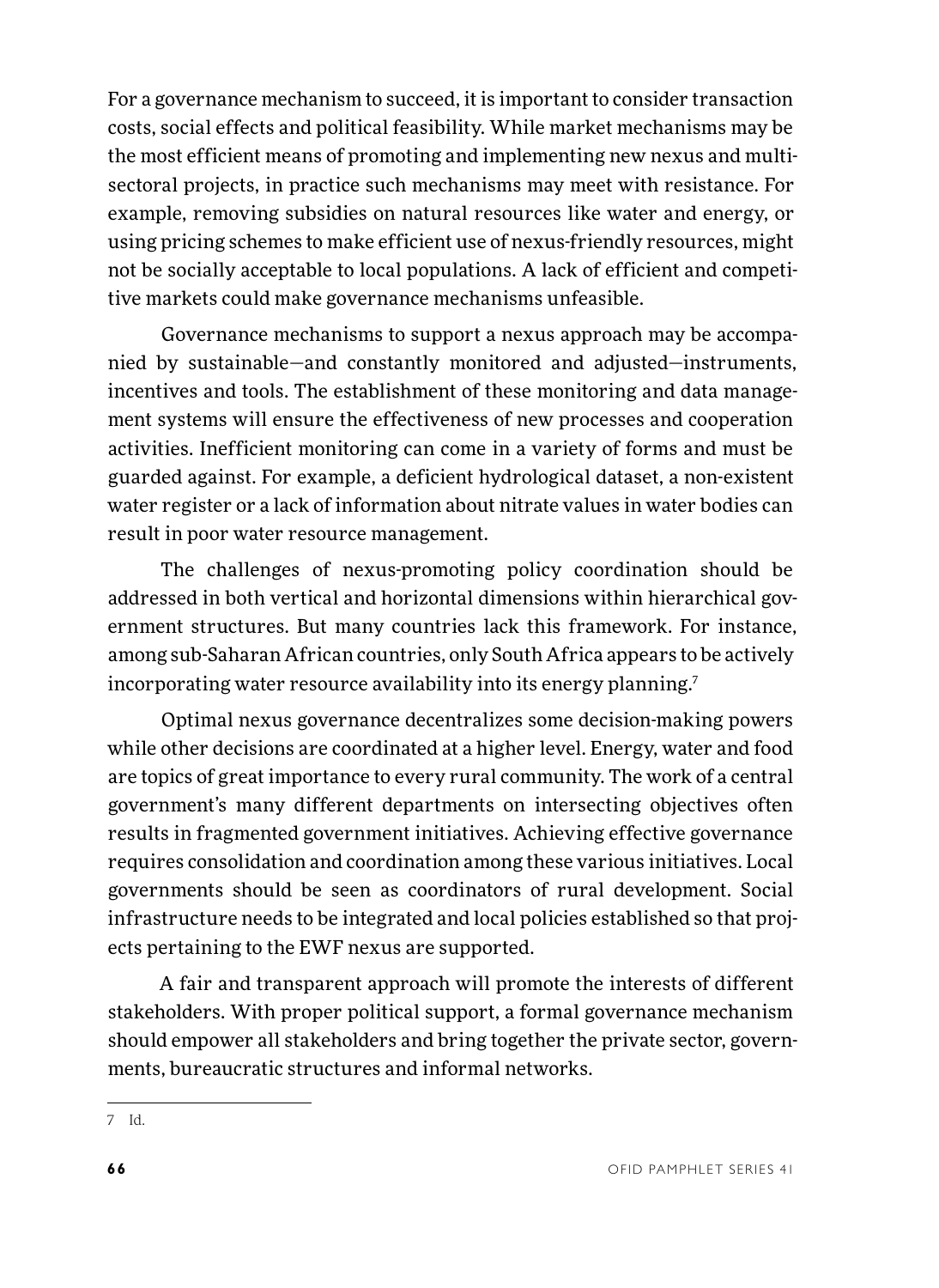#### **Policy alignments**

To encourage investment in "nexus-friendly" multi-purpose infrastructure, misaligned policies and other obstacles should be superseded or removed. One major obstacle to be overcome is the existence of distorted prices in different nexus sectors. In some countries, for example, subsidizing biofuels development is justified by the quest for energy independence and climate change mitigation efforts. Biofuels, however, are water intensive and a price distortion in this sector may give rise to an incentive to grow more, resulting in the replacement of forests and pastures in order to grow feedstock. This highlights the need for appropriate economic instruments and policies—which are able to recognize price and other distortions—to support balanced and sustainable development. Similarly, energy subsidies are sometimes provided to a country's agriculture sector without considering their impacts on groundwater depletion or degradation. Balancing price signals, removing harmful subsidies and aligning incentives across the three nexus sectors are vital to encouraging the appropriate level of investment, innovation and resources.

Policy makers should identify and create incentives for the private sector to invest in nexus projects. This is not always easy. As described in Chapter 1, Box I.2, India has supported agriculture growth through power subsidies. However, these subsidies resulted in the unsustainable consumption of electricity and water resources. To counteract the situation, different states have adopted different policy approaches (see Box IV.1). Policies are made at the state level, rather than at the central government level. This makes it easier to formulate guidelines that consider the trade-offs and synergies within the nexus sectors.

#### **Energy pricing policies for agricultural Energy Box IV.I growth in Indian states**

Comparing electricity policy (pricing / rationing) in the agriculture sector in three different states in India underlines the importance of politics in managing the nexus.

In West Bengal, farmers pay for electricity consumption at the cost of supply. This has encouraged farmers to become more efficient users of both electricity and water.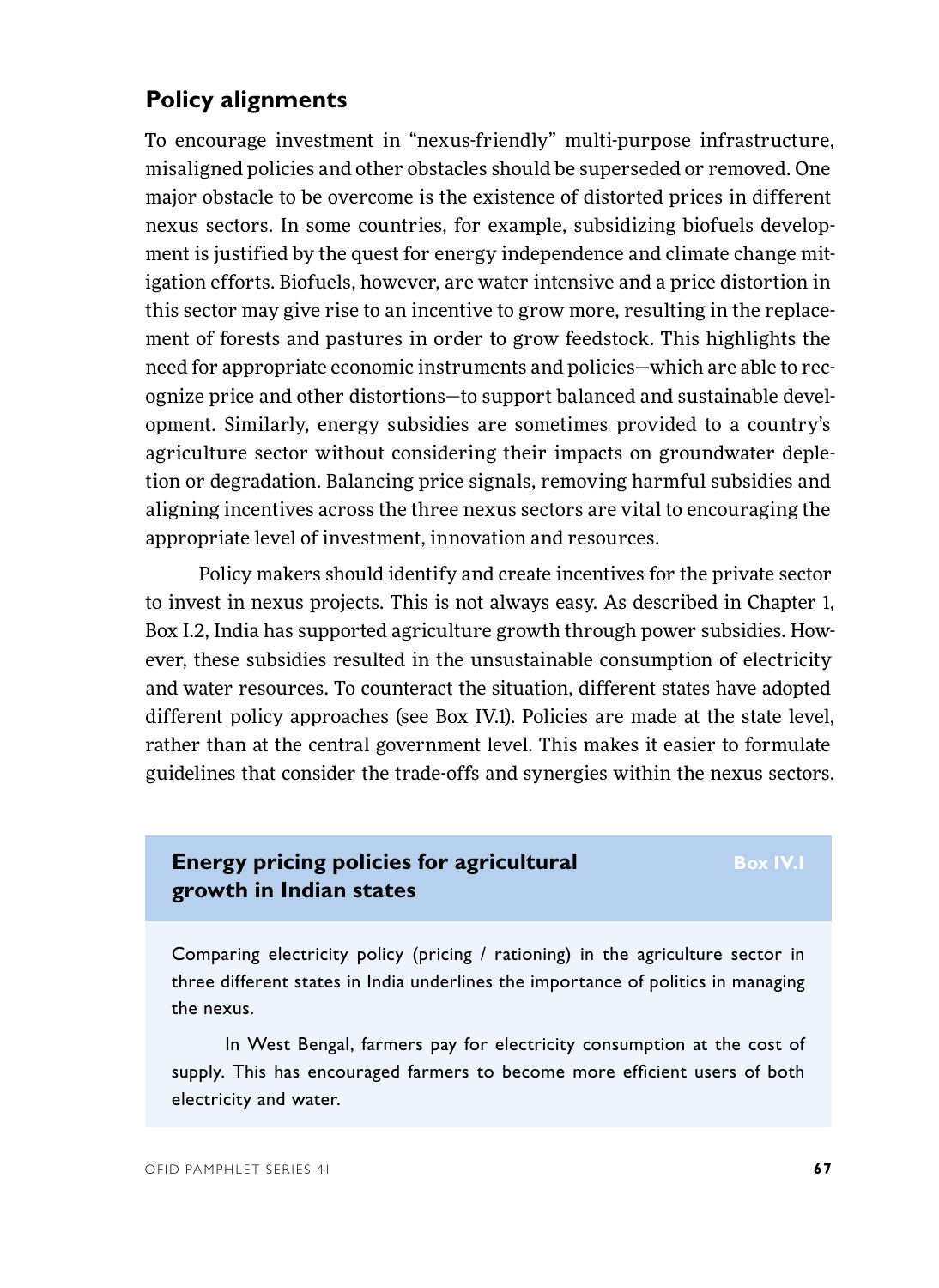In the Punjab, the government provides electricity to farmers for groundwater pumping via a strict rationing system. In other words, electricity rationing is the main policy lever for controlling groundwater. Farmers can increase their water supply only by using more energy efficient pumps. Such policies not only provide an environment for economical pumping systems, but can lead to more effective water conservation practices as well.

In the southern state of Karnataka, agriculture is dependent on aquifers with limited storage capacity that are nearly depleted. In providing power, the government separates agricultural and non-agricultural supply lines and rations electricity to agriculture, offering both single-phase and three-phase supply. Although the latter is stronger, it is available for only six hours / day. As single-phase power is available for an additional 10–12 hours, farmers can opt for this to exploit more water.

In south-eastern France, *Electricité de France* provided financial incentives to farmers. The incentives encouraged technology to be used for irrigation purposes, thereby optimizing water consumption *(see Box IV.2)*.

#### **Financial incentives in a nexus approach:** Box IV.2 **Case of** *Electricité de France* **(EDF)**<sup>8</sup>

The Serre-Ponçon dam and reservoir project is operated by EDF in southeastern France and includes 21 hydropower plants that generate up to 6.5 billion kilowatt-hours of electricity per year. The project also supplies drinking water, water for industrial purposes and irrigates more than 150,000 ha of farmland. The risk of water scarcity affecting the production of electricity, especially during the peak load, encouraged EDF to enter into an agreement with agricultural irrigators. The agreement stipulates that irrigators must consume water efficiently to receive remuneration in return.

Accordingly, irrigators adopted more innovative and efficient methods of working. Through better management and the use of water efficient technologies, 325 million cubic meters of water were saved each year. The payment from EDF is an affordable investment that reduces disruption risks to electricity production at peak load.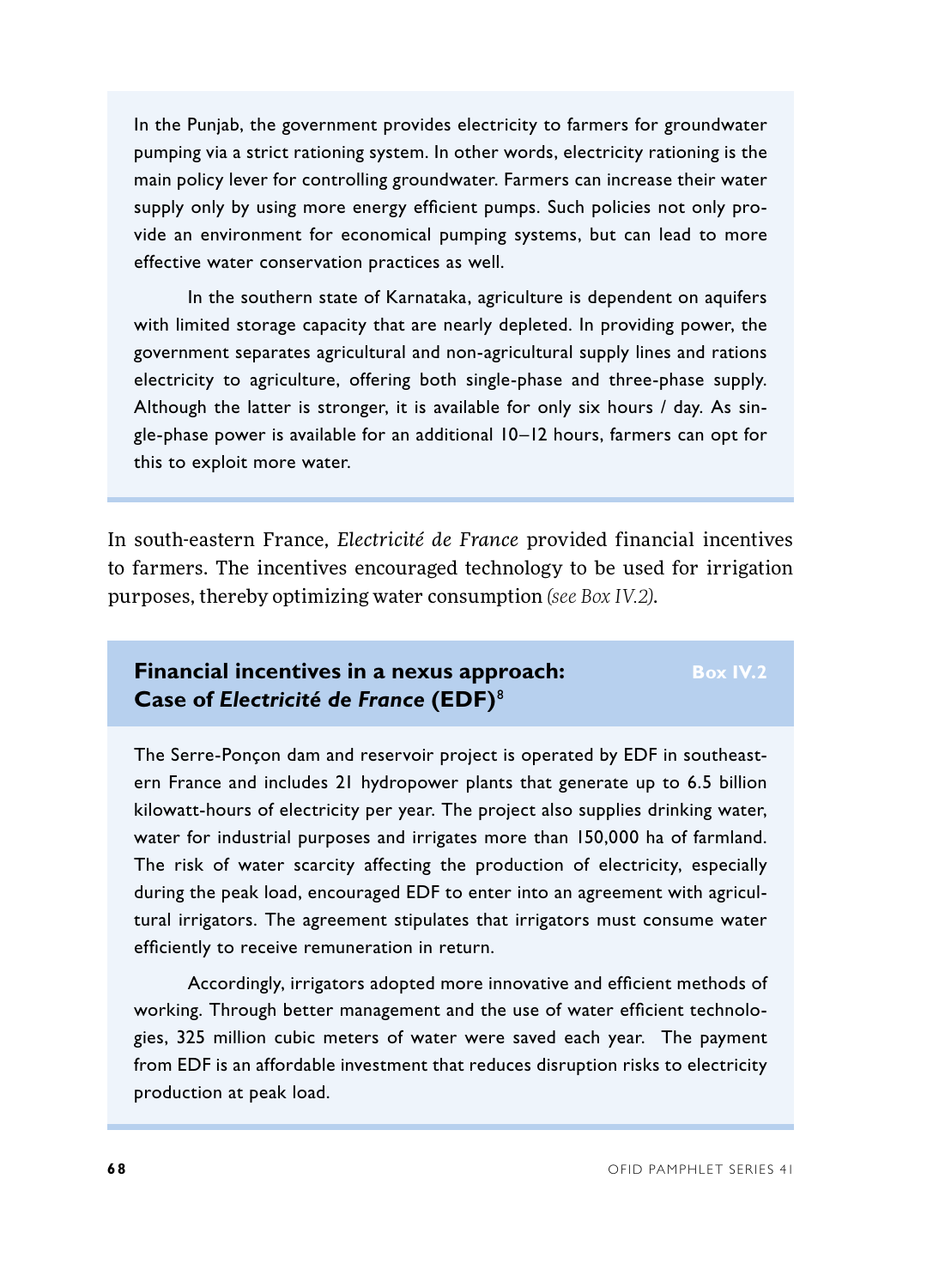#### **Finance and investment**

Companies, investors and other stakeholders can use a risk-based approach to analyze energy, water and land-use scarcity and uncertainties in supply chains, project pipelines and investment portfolios. Considering the interlinkages between sectors by using such an approach can improve returns.

Relevant risk-assessment tools, reporting frameworks and disclosures are important in order to appraise nexus projects. Recently, a sharp increase in the development and use of water stewardship tools, water footprinting practices and water accounting tools has improved the success rate of nexus projects. The FAO, for example, has developed an approach to assess and manage the nexus that informs decision-making processes and guides the development of nexussensitive policies.

The "Nexus Assessment" consists of an easily applicable methodology that allows for a quick appraisal of possible interventions with a view to achieving overarching development goals.<sup>9</sup> It represents a structured way to carry out an EWF nexus evaluation, with a focus on food/agriculture, to raise awareness on nexus trade-offs and synergies, as well as increase understanding of the key interactions between EWF systems in a specific context (e.g. a country). It also evaluates the nexus sustainability (bio-economic pressure) of a context and evaluates the performance of a technical or policy intervention. Finally, it compares interventions and derives informed response options. The "Nexus Rapid Appraisal Tool" is an easier and rougher way to do the analysis *(see page 85 for more on the Rapid Appraisal Tool)*.

Given the surge in the development and use of nexus-related applications and tools, project financiers can now more easily incorporate energy, water and food sustainability into their projects. Development banks are increasing their focus on and analysis of water-related issues. The International Finance Corporation, for instance, has revised its environmental performance standards to improve the way it monitors the effects its loans have on water resources.<sup>10</sup> The World Bank's Thirsty Energy Initiative<sup>11</sup> is working to highlight the growing water needs for energy *(see Box IV.3)*.

<sup>8</sup> Will Sarni, Deflecting the scarcity trajectory: Innovation at the water, energy, and food nexus, Deloitte Review Issue 17, 2015

<sup>9</sup> FAO, *Water–Energy–Food Nexus Rapid Appraisal Tool*, 2015

<sup>10</sup> International Finance Corporation (IFC), *Understanding IFC's Environmental and Social Due Diligence Process*

<sup>11</sup> WB, *Thirsty Energy: Securing Energy in a Water-Constrained World,* 2013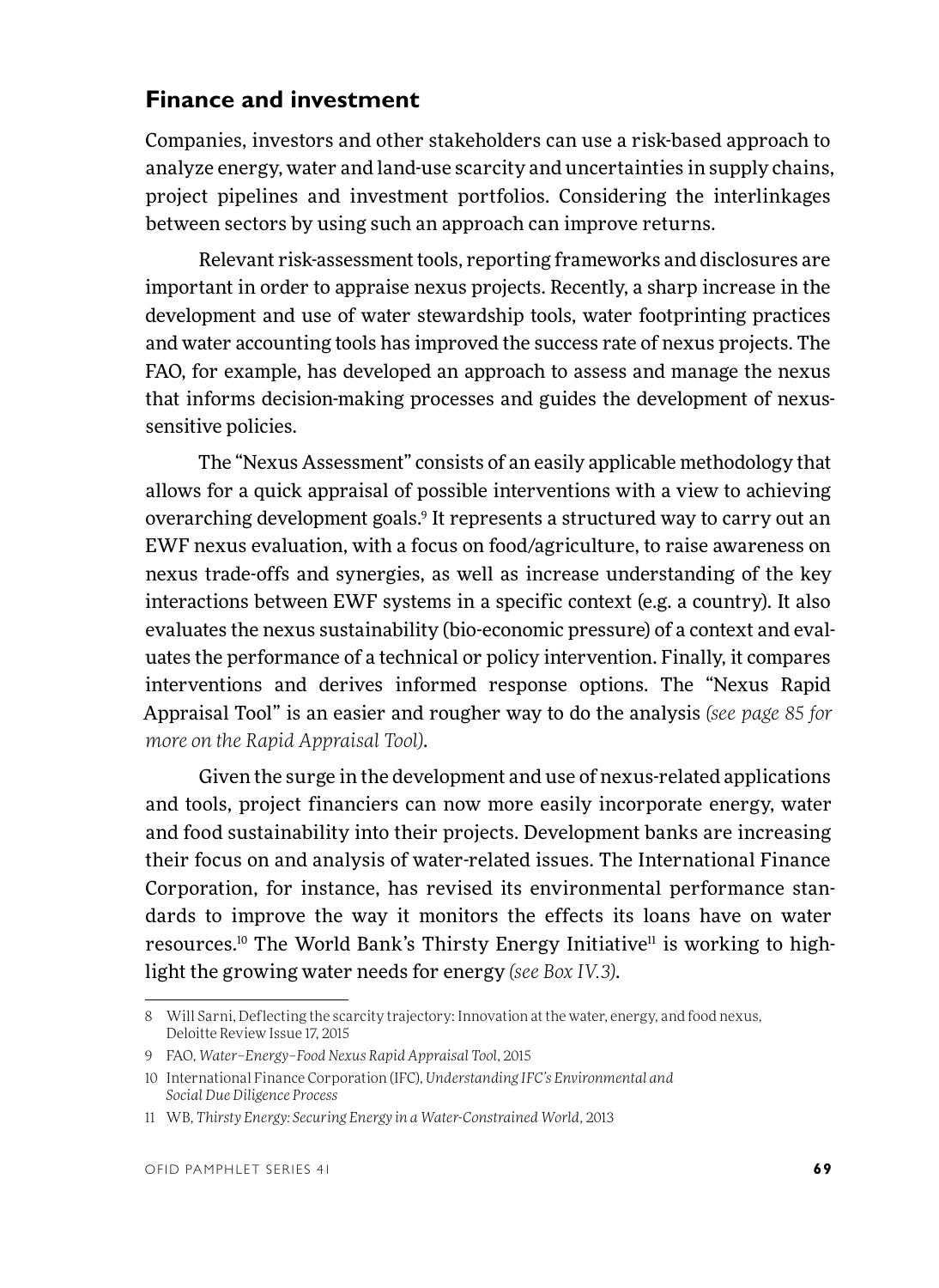#### **The World Bank's Thirsty Energy Initiative Box IV.3**

To address challenges faced by energy and water resource planning, the World Bank launched the Thirsty Energy Initiative in January 2014. This program aims to help countries integrate water constraints into energy sector planning and better address water and energy scarcity risks. It prepares countries to better understand the benefits of a nexus approach by:

- Identifying synergies and quantifying trade-offs between energy development plans and water use.
- Piloting cross-sectoral planning to ensure the sustainability of water and energy investments.
- Designing assessment tools and resource management frameworks to help governments coordinate decision making.
- Providing capacity building and supporting knowledge transfer.

In collaboration with other organizations including the UN SEforALL, GIZ, and the Stockholm International Water Institute, the initiative has increased the awareness of water and energy challenges and promoted a dialogue among governments, international organizations and the private sector. Due to the vital role of the private sector in energy and water management, the initiative also features a Private Sector Reference Group that shares experiences and knowledge. The Group has been active in several countries including South Africa, Morocco and China. In South Africa, by incorporating water supply and infrastructure costs into an energy system model, the cost of the water supply has, for the first time, been assessed successfully.

The Austrian Development Cooperation (ADC)<sup>12</sup> has adopted a specific vision of a nexus approach. ADC development strategies, projects and programs must now focus on the interactions, synergies and possible trade-offs among sectors caused by interventions designed to improve energy, water and food security. ADC considers energy, water and food security as core nexus themes, which depend on renewable (such as soil, water and biomass) or non-renewable natural resources (such as fossil fuel and mineral deposits).

The Inter-American Development Bank<sup>13</sup> is currently investing in the production of decision-support tools to inform lending and investment in relation to the EWF nexus.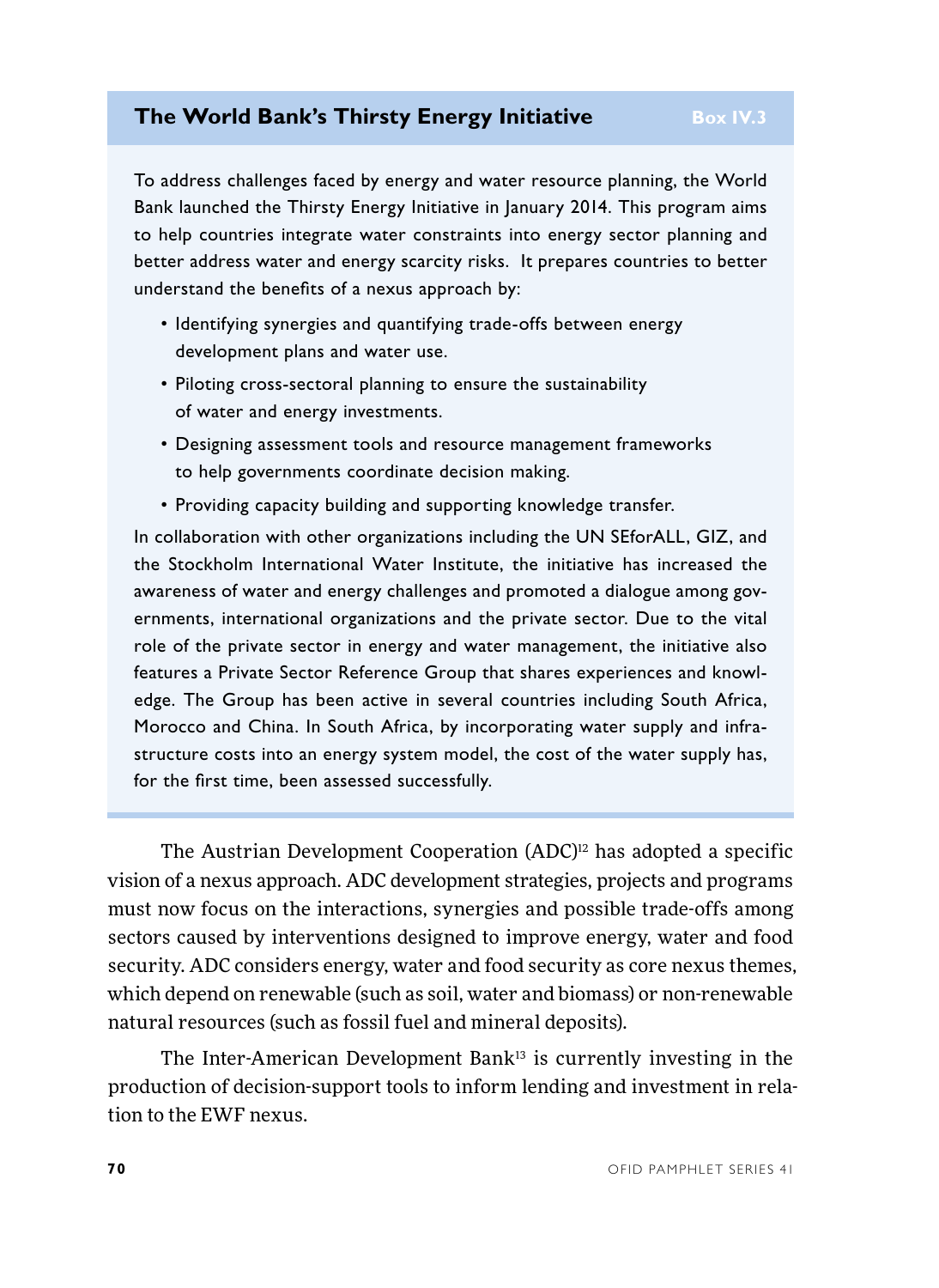OFID, meanwhile, has adopted the nexus as the central theme of its Corporate Plan 2016–2025. Based on this plan, 70 percent of OFID's activities in the coming decade will be dedicated to the critical sectors of energy, water and food, with transportation as an additional enabling sector.

Nexus projects, like all other multisectoral projects, often require higher levels of financing than single-sector projects. Raising finance from sources other than public funds can be challenging due to greater costs and higher risks.

Common approaches to scaling-up funds include using private–public partnerships and public–private and civil society platform methods. Public funds encourage the private sector's involvement. For such partnerships to work, initial financing—such as seed funding—is often provided by the public sector. The role of government subsidies is essential to compensate and incentivize the private sector—particularly in the water and energy sectors. The government may also, or alternatively, decide to provide direct support for nexus projects through grants, equity investments and / or debt. This is particularly useful where the nexus project is not financially viable in its own right or is otherwise subject to specific risks that private investors or lenders are not well placed to manage.

Joint nexus-related infrastructure ventures between countries can also provide good options when making investment decisions about shared resources. For example, in the case of upstream and downstream countries building infrastructure together, water used to produce energy in winter in the upstream country could be stored in a nearby dam until summer for irrigation and energy production in the downstream country. This would require joint investments in the infrastructure and its management. Transboundary and multisectoral projects such as this call for special initiatives and innovative financing.

Cross-stakeholder and cross-sector tools are important to help scale up nexus projects. Payments for Ecosystem Services (PES) is a method of directing private and public investment into improving or protecting ecosystems and watersheds that support drinking water provision, as well as energy and food production. These tools promote synergies by removing the negative impacts

<sup>12</sup> Austrian Development Agency (ADA), *Focus: Water–Energy–Food Security Nexus, From Nexus Thinking to Nexus Action*, 2015

<sup>13</sup> Bellfield H., *The Water–Energy–Food Nexus in Latin America and the Caribbean: Trade-offs, Strategic Priorities and Entry Points*, Global Canopy Programme, 2015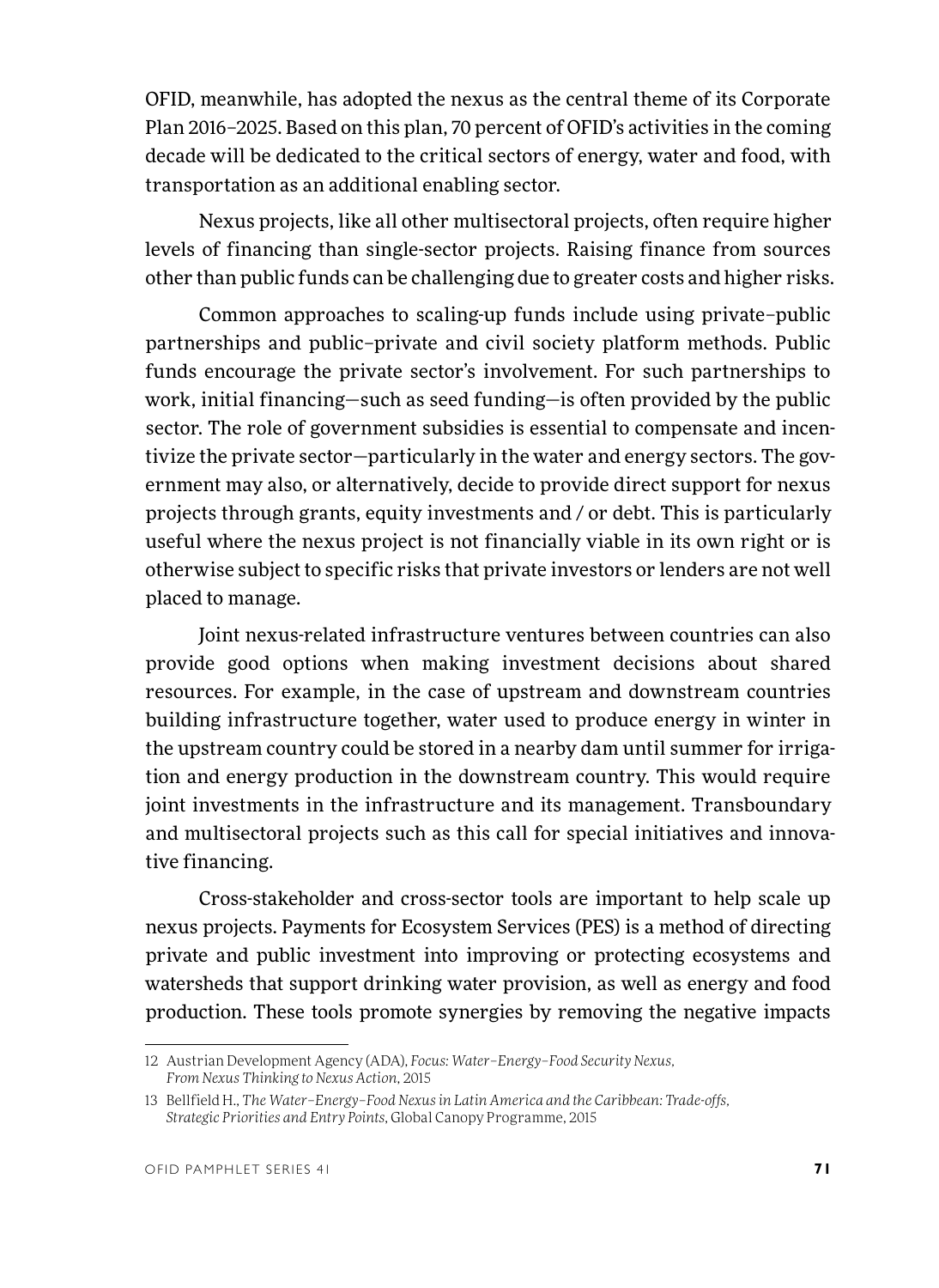and trade-offs between natural resource users. PES involves trade between suppliers and buyers of the ecosystem services. Essentially, the system monetizes negative impacts and trade-offs, which are settled through financial payments.

The PES approach is demonstrated by the Sogamoso hydropower plant (Hidrosogamoso) in Colombia.14 The power plant is based on the Sogamoso River and has an 820MW installed capacity. From 2015, the plant has paid land users to protect the forests in the catchment area to ensure water is continually discharged into the reservoir. Forests—which capture and store water—represent an essential component of the water cycle. The payment rate has been set at \$65 / month for families with up to three ha, and \$195 / month for families with more than three ha.

Similarly, Costa Rica has a long history of using the PES approach and has established a formal, countrywide program of payments. PES was authorized in the fourth national forestry law in 1996.15 The privately-owned La Esperanza Hydroelectric Power Company (LEHP) entered into a 99-year PES contract with Monteverde Conservation League (MCL), a not-for-profit, nongovernmental organization. The contract established payments from the downstream water user (LEHP) to the forest owner (MCL) for the hydrological services of the forest for a period of 99 years. LEHP is a peaking plant designed to accumulate water throughout the day in order to produce electricity during the peak hours. This helps to avoid unintentional drops in voltage and at the same time generates more income from the higher electricity prices during the peak hours.

The Global Environment Facility (GEF)—an international partnership of 183 countries, international institutions, civil society organizations and the private sector that addresses global environmental issues—has funded 42 projects where PES has been a core element of the project design. GEF has invested \$70 million in 14 projects, where PES is central to the project's design, and leveraged an additional \$395 million in co-financing. This type of approach can be combined with PPP schemes to scale-up more funds through private sources. Additionally, the World Bank has supported PES mechanisms in many countries, including Costa Rica, Ecuador and Mexico.16

Finance is about pricing and managing risks, and blended and innovative financing is needed to mitigate risks for large nexus investments. Different types of financing can address different types of risks; hence there is benefit in combining types and sources of finance, such as debt, equity, concessional finance, etc. The main concern for investors is obtaining market-rate returns.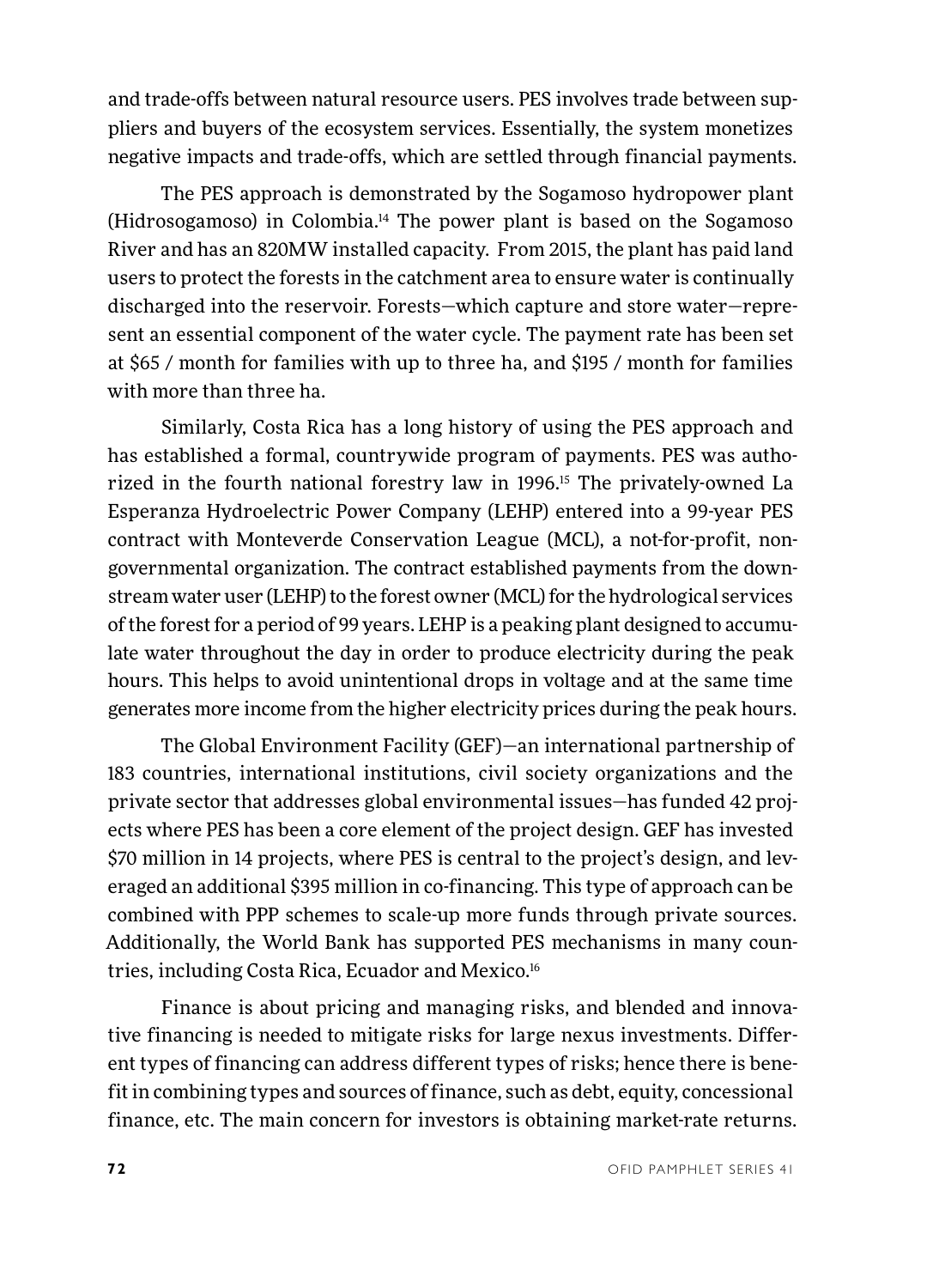Innovative financing, including blended facilities (which combine low-interest and commercial facilities), can improve the return of a nexus project so that it can compete with market rates. Blended facilities can also help scale up commercial financing for nexus investments with developmental impacts and ecological resource conservation aims. This is particularly important in a context where public resources are under pressure. Blended financial solutions can channel capital from other sources and combine the skills, knowledge and resources of public and private investors to increase the scope, range and effectiveness of the investments.

The most important role of blended financing is aligning returns with market expectations via risk management. To promote blended financing, funders should use supporting mechanisms; by providing technical assistance, to lower transaction costs and risk, for example. Transaction costs may include I) search costs (costs of identifying appropriate projects or programs to fund); II) bargaining and decision costs (costs of negotiating and agreeing financing agreements for projects); and III) policing enforcement costs (costs of fulfilling requirements for project execution and monitoring tools). Establishing a joint supporting system platform for instance could minimize those transaction costs.

There are many cases in which government funds, supported by other means—for instance, finance from the World Bank—have improved access to commercial finance in the water, sanitation and energy sectors. One such case saw loan financing provided for utilities in Kenya that was a combination of a commercial loan, a community up-front payment and an output-based grant after implementation. The blended facility enabled the utility company to maintain and expand its operations.

Many financial frameworks and instruments are used for infrastructure and water management systems. Such frameworks and instruments may be modified for nexus use. Examples include municipal, provincial or national bonds. Institutional investors such as pension funds and sovereign wealth funds also display an appetite for solid infrastructure securities that meet

<sup>14</sup> Jean Carlo Rodríguez de Francisco, *Payments for Ecosystem Services and the Water–Energy–Food Nexus*, Deutsche Institut für Entwicklungspolitik (DIE), Nexus Brief No. 4, 2016

<sup>15</sup> Ina Porras, Nanete Neves and Miriam Miranda, *PES as a strategy to minimize risk: The Case of La Esperanza Hydroelectric Power Company, Costa Rica*, Green Indian States Trust (GIST), 2010

<sup>16</sup> Stefano Pagiola, Paola Agostini, José Gobbi Cees de Haan, Muhammad Ibrahim, Enrique Murgueitio, Elías Ramírez *Mauricio Rosales and Juan Pablo Ruíz, Paying for Biodiversity Conservation Services in Agricultural Landscapes*, Environment Department working papers; no. 96. Environmental Economics series, World Bank, 2004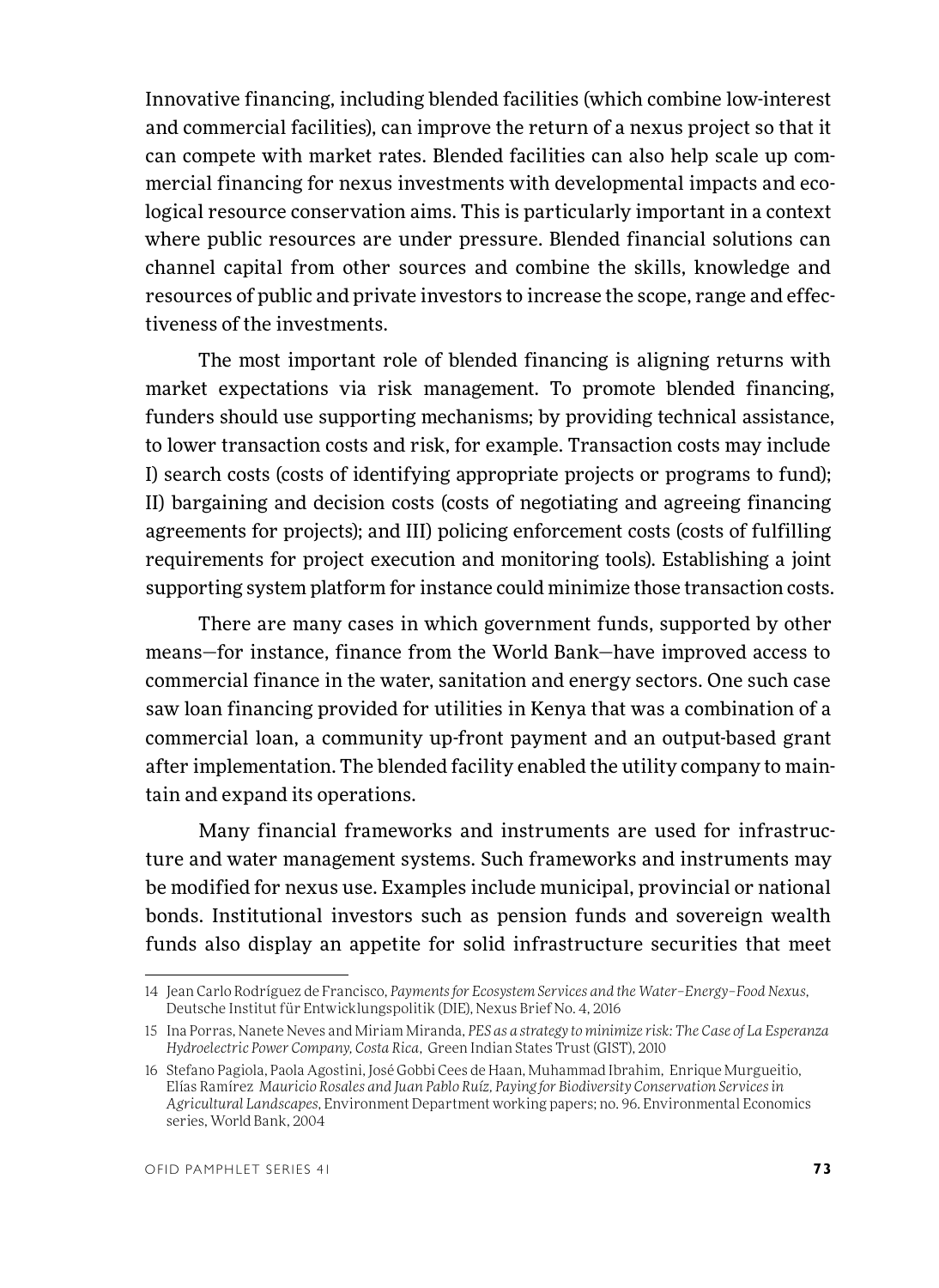their investment criteria. Municipal bonds, for instance, have been a traditional means of financing urban water services in large cities in Europe and North America, and elsewhere.

An alternative form of funding may be achieved by forming national or regional "revolving funds" for nexus investments. Such funds involve allocating finance from central governments to stimulate borrowing by municipalities or utilities, creating revenues from loan repayments which can be further on-lent.

Basket funding may also be used to scale-up large nexus projects. This normally involves a basket of funding comprising public equity, government grants and loans, commercial loans from local or foreign banks, plus donor support (for specific elements).

The concept of the "3Ts" may also be employed. In such cases, financing is based on a cash-flow made up of tariffs, taxes (subsidies) and transfers (from aid / public grants, etc.). This cash-flow covers the recurrent costs of nexus invest-

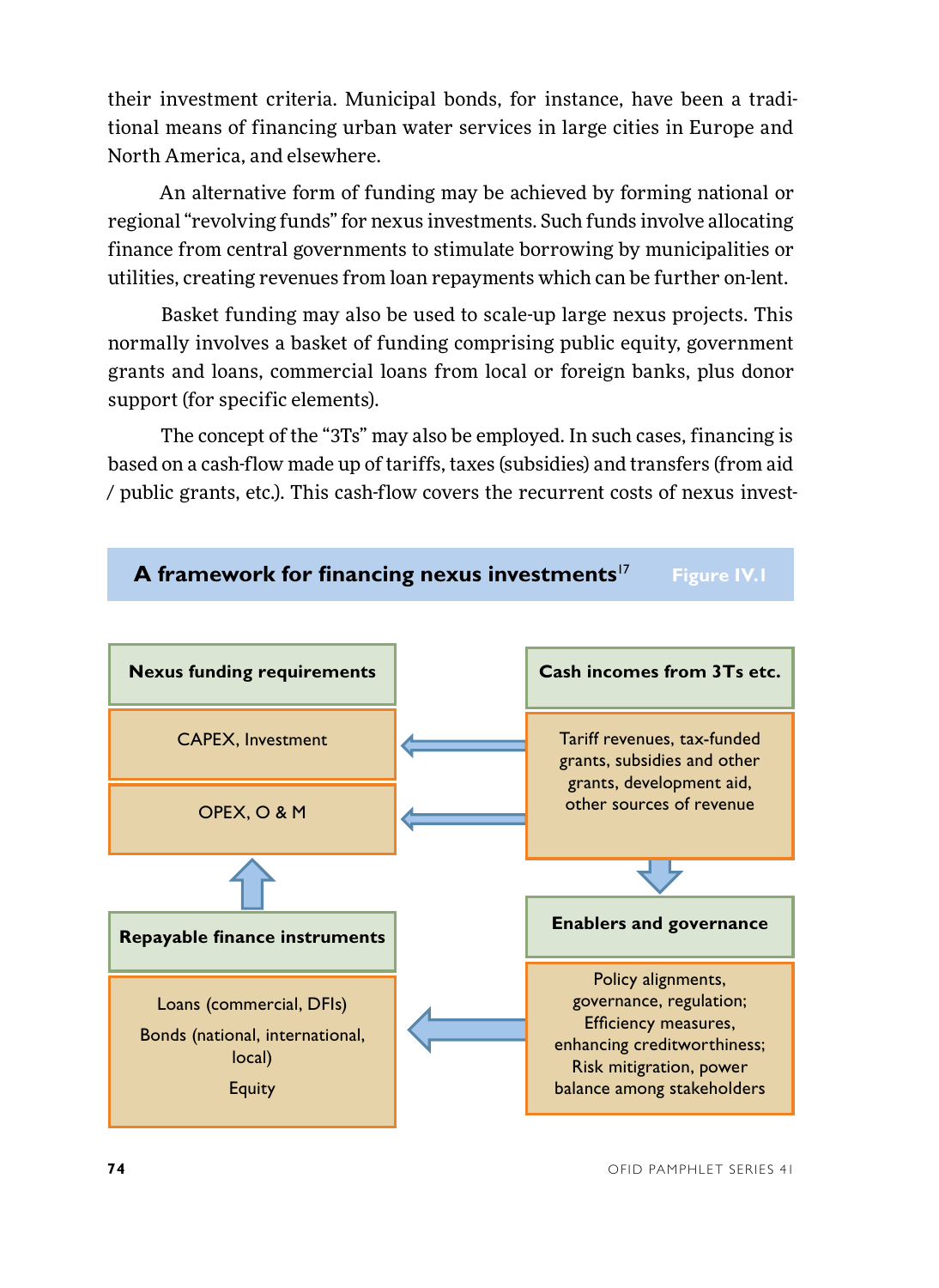#### **Sources of finance for nexus investment Table IV.1**

| 3Ts                        | Loan and bond<br>finance | <b>Equity finance</b>          |
|----------------------------|--------------------------|--------------------------------|
| Tariffs & user charges     | Commercial banks         | Individual shareholders        |
| Taxes/subsides             | Institutional investors  | Institutional investors        |
| Transfers (grants etc.)    | Sovereign wealth funds   | Sovereign wealth funds         |
| Final user's contributions | Public bond issues       | Private equity funds           |
|                            | <b>DFIs</b>              | Public-private<br>partnerships |
|                            | Project bond             |                                |

ments and helps to finance the part of its capital investment that is funded by repayable sources such as loans, bonds and equity. The use of future cash-flows to leverage repayable funding for investment is already widely employed.

Figure IV.1 illustrates how revenue-earning nexus projects can use their expected cash flows to attract repayable funds, enhanced through various "enablers" and levers. The framework comprises a combination of fund providers and finance instruments, something that has been made possible by a well-designed governance system. It also aligns local policies and balances the power between the nexus sectors. In this case, it is the ecosystem users, i.e. the consumers of energy, water and food, who pay for the services and products, thus providing the cash required to pay back the debt of the project.

Table IV.1 summarizes the sources and categories of finance for nexusrelated projects. Sovereign wealth funds alone have more than \$7.3 trillion of assets under management.<sup>18</sup> This amount rises to  $$29$  trillion<sup>19</sup> when other global public investors including central banks and public pension funds are added to the pot. These are funds that potentially could be channeled into

<sup>17</sup> Adopted from: *Water: FIT to Finance? Catalysing National Growth through Investment in Water Security*, World Water Council & OECD, 2015

<sup>18</sup> Sovereign wealth Fund Institute, http://www.swfinstitute.org/sovereign-wealth-fund-rankings/

<sup>19</sup> Official Monetary and Financial Institutions Forum, *Global Public Investor—Concept & Synopsis*, 2017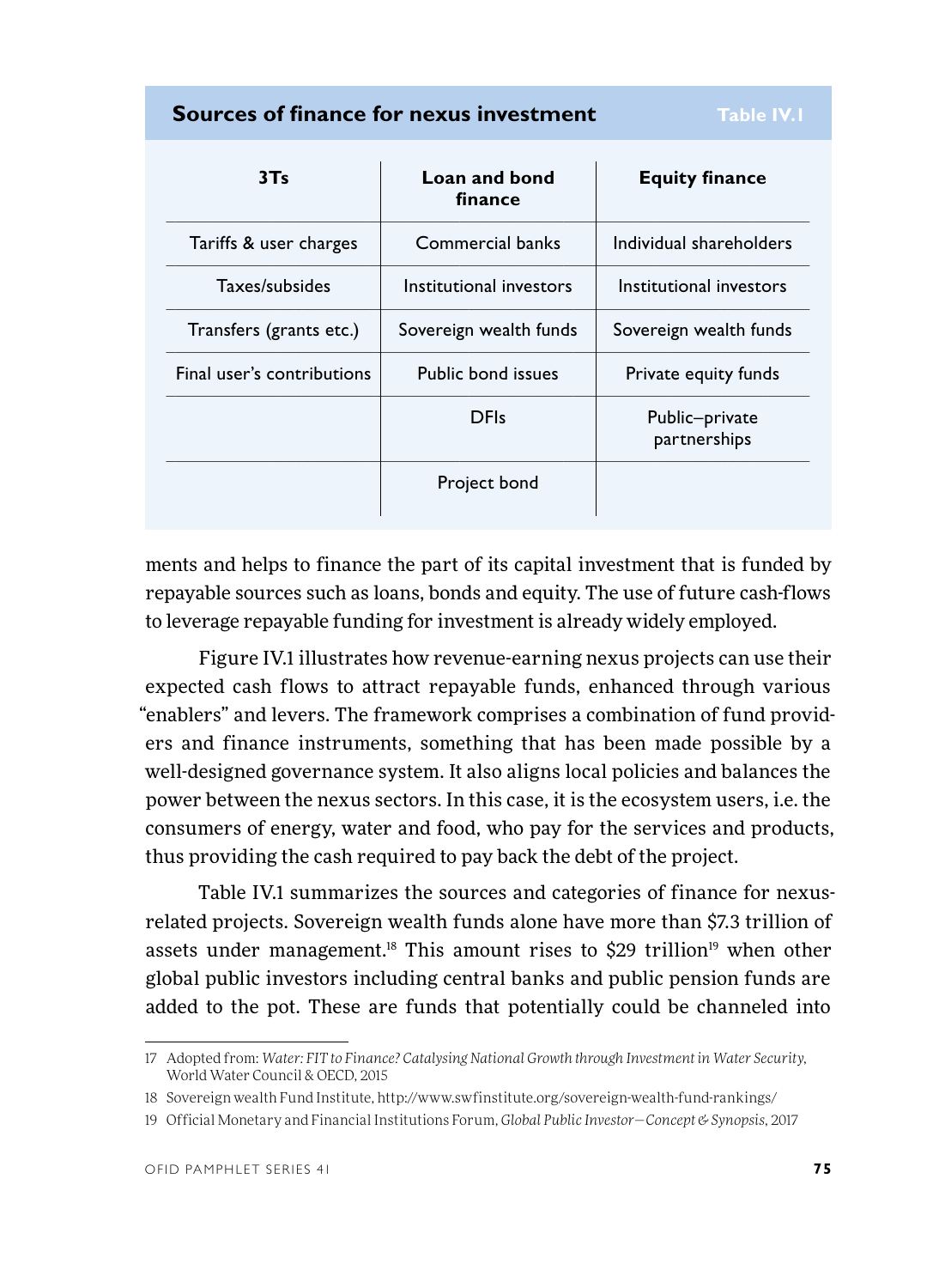nexus investments if the right platform is provided. The main focus then should be on establishing a supportive and enabling environment, together with frameworks that allow funds from all available sources to be utilized.

Many international finance institutions, including the World Bank, ADC, OFID and the German Agency for International Cooperation (GIZ), have adopted or supported the energy–water–food nexus approach. They can therefore play a pivotal role in the financing of nexus-related projects through lending and equity participation, and by supplying risk mitigation products such as guarantees.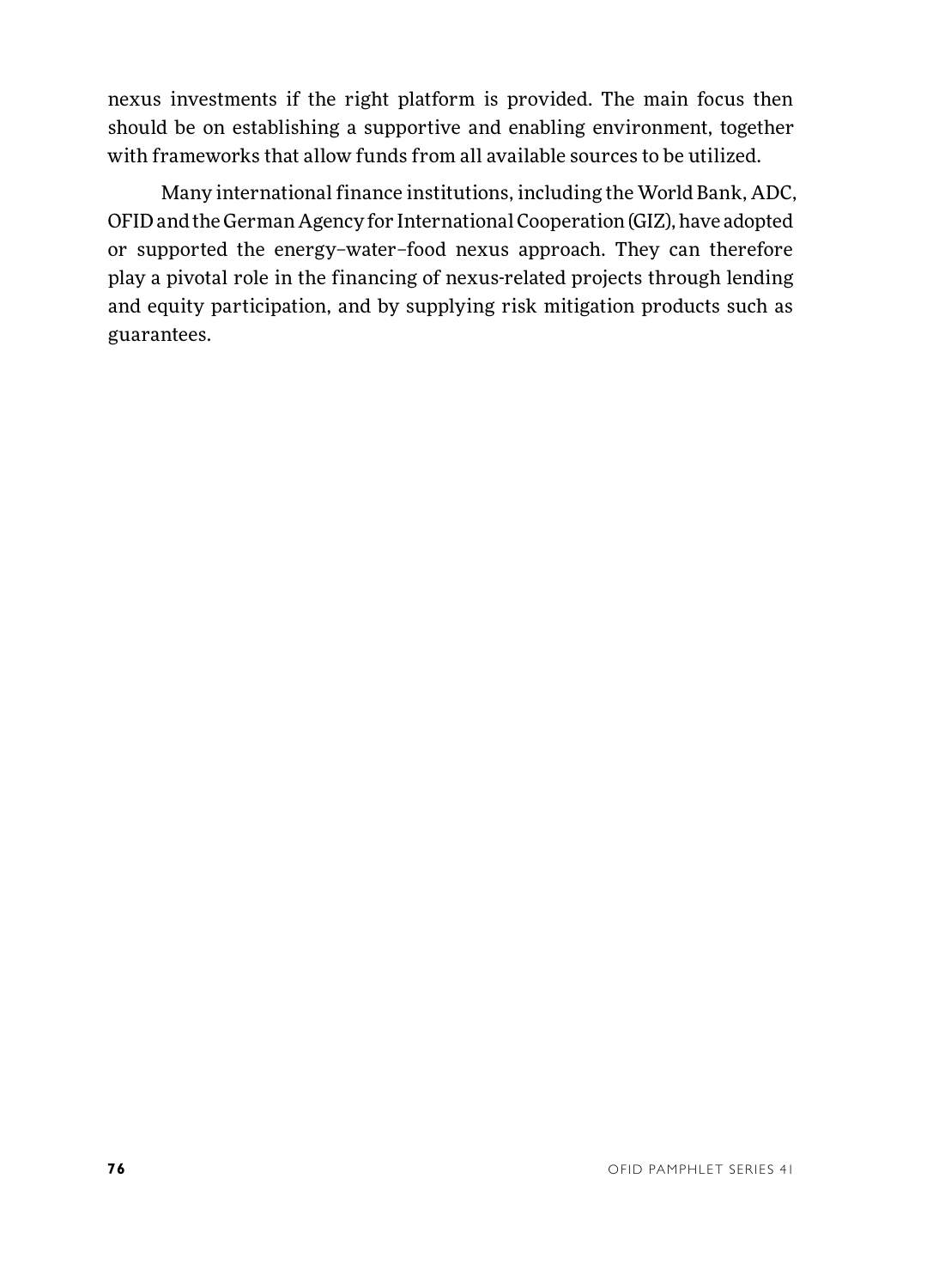### **Chapter V**

## **OFID and the energy–water–food nexus**

The year 2017 marks the 10th anniversary of the special mandate that OFID received from the Third OPEC Summit in November 2007 in Saudi Arabia. The Summit emphasized that eradicating poverty should be the first and overriding global priority guiding local, regional and international efforts. The Riyadh Declaration called upon OFID to continue to align its programs with the objective of achieving sustainable development, and to step up efforts to eradicate energy poverty in the developing world. OFID responded by launching its pioneering Energy for the Poor initiative, which continues to form the central theme of its work. Further impetus came in June 2012, with a Ministerial Declaration on Energy Poverty, which pledged a revolving \$1 billion to bolster OFID's energy access activities. OFID Director-General Suleiman J Al-Herbish announced this pledge at the Rio+20 Summit later that same month to underline the sincerity of OFID's intent.

The value of OFID's commitments to energy projects is steadily increasing, as is the ratio of energy commitments to total commitments. The funds that OFID makes available to governments, private companies, small- and medium-size enterprises, non-governmental organizations, and entrepreneurs, are helping to finance energy projects in over 90 partner countries. These operations support all sources of energy, whether fossil or renewable, in response to specific local circumstances. They also span the whole spectrum of energy provision, from large centralized power plants and grid-extensions, to community-level minigrids, small home systems and cook stoves.

OFID's many decades of experience in the energy sector has underlined the necessity of an integrated approach to sustainable development. For energy access to take its full effect, it has to be related to the food and water dimensions. Solutions that treat energy, water and food security separately are inadequate. A case in point was demonstrated in the special study "Biofuels and Food Security," commissioned by OFID and published in 2010. The study showed that the expanded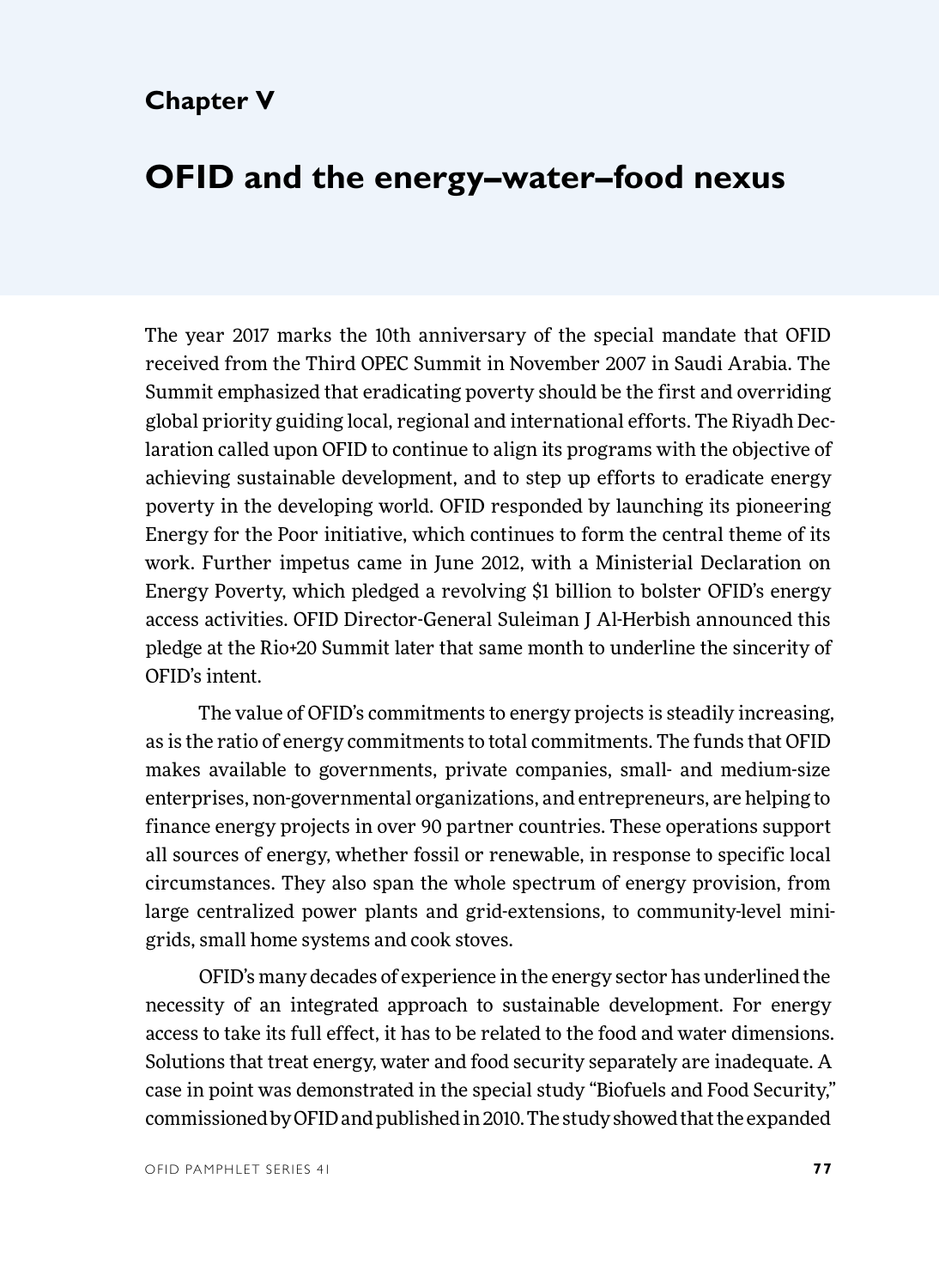production of first-generation biofuels—which involved diverting food crops such as corn—would push an additional 40 million people annually into hunger. In the second half of the last decade, this practice caused food scarcity and a huge rise in the price of dietary staples, especially in the developing countries.

The interdependencies of the EWF nexus are clear. Strengthening the supply chain—including through coordinated investments in energy and transport infrastructure—enables efficient food processing and faster access to markets. Improved transport, storage, refrigeration and port facilities enable trade in food and non-food products and reduces the cost of fertilizers. This, in turn, lays the foundations for agriculture as an expanding, income-generating and profitable business sector. In low-income countries, agriculture is among the most dominant economic sectors (see Figure V.1), forming the basis of human sustenance, livelihood and economic growth. However, the sector needs to undergo significant change and modernization to increase efficiency and yields, enhance variety and meet the changing dietary requirements of a rising global middle class.

This new agricultural revolution will be driven by technological and commercial innovations and by the entrepreneurs that bring them to market. Technologies such as efficient solar powered irrigation systems are already cost effective, but enterprises that can commercialize these technologies still need help in many low-income markets. Governments and financial institutions need to pave the way for sustainable innovation by lowering barriers to entrepreneurship and finance.

OFID's commitment to the EWF nexus is unequivocal and embedded in its strategic direction for the next decade. Its Corporate Plan (2016–2025) identifies the multiple linkages between energy, water and agriculture and emphasizes interventions that incorporate the nexus planning approach. The Plan envisages that the three nexus strands (energy, water and food), together with transportation as an additional enabling sector, will command 70 percent of OFID's commitments in the coming decade.

Success, however, will depend on partner countries recognizing and understanding the nature of the nexus challenge and planning their development strategies accordingly. OFID stands ready to facilitate such insight. The following two case studies—drawn from OFID's project portfolio—highlight the importance of adopting a nexus perspective when planning and implementing development interventions in developing countries.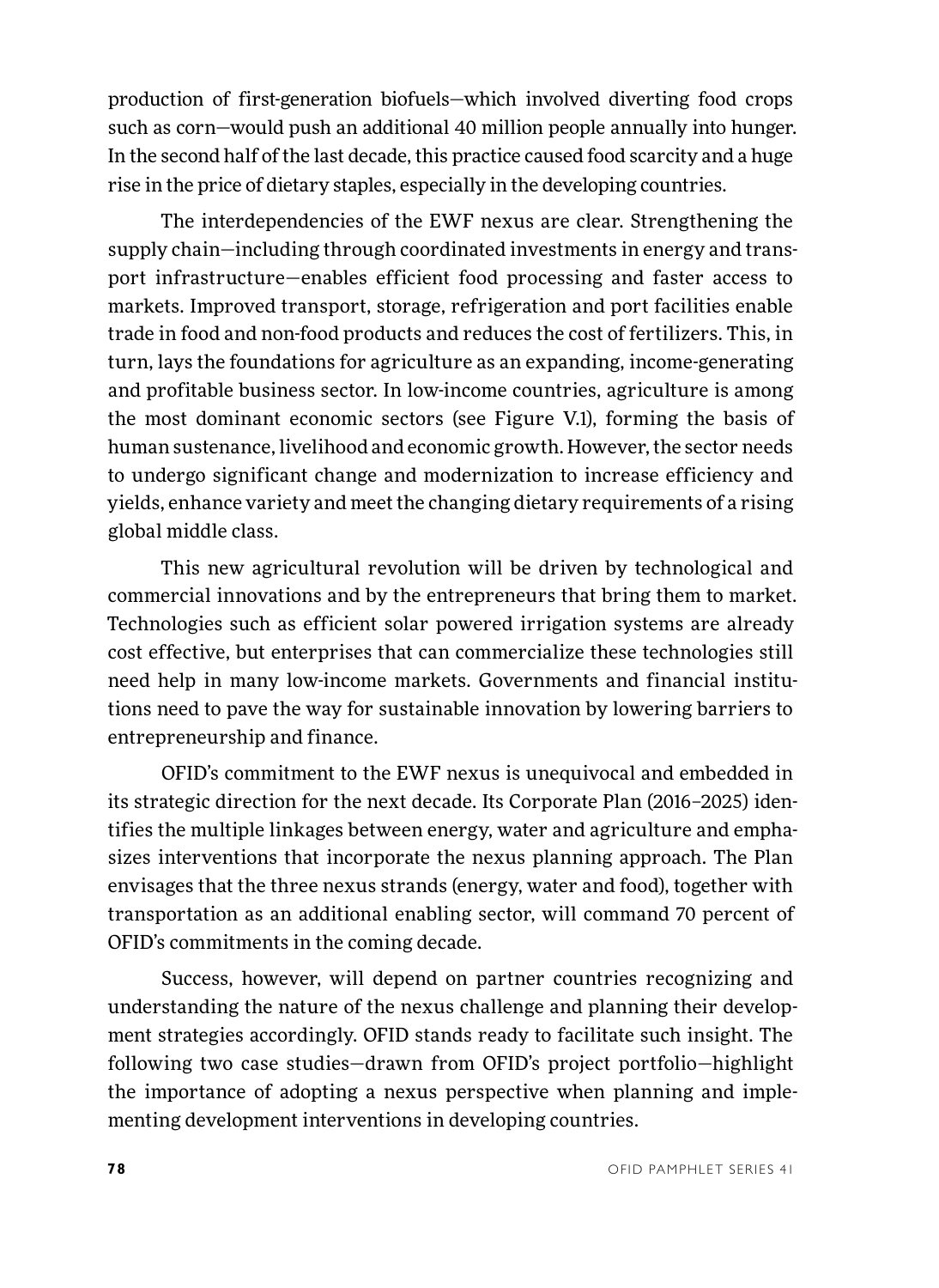

#### **OFID/REEEP EWF-nexus project in sub-Saharan Africa**

Energy companies offering solutions in the agro-food value chain are mostly early-phase enterprises with one common problem: access to adequate finance. In order to encourage such companies to adopt the nexus approach, OFID cooperated with the Renewable Energy and Energy Efficiency Partnership (REEEP) to establish the "OFID–REEEP Revolving Capital Pool." The pool offers repayable grants at zero interest to start-up businesses to help them provide affordable, modern energy services and unlock their potential for scale up. In its first round in 2014, the pool partially funded two energy access projects that positively impacted the water and food sectors in Kenya and Tanzania.

As in many developing countries, agriculture is the lifeblood of Kenya's economy, directly responsible for over a quarter of GDP and a fifth of formal employment (and over 70 percent of informal jobs in rural areas). A key element to improving agricultural production is irrigation. However, only 4 percent of irrigable land is currently under irrigation. To advance productivity

Source: WB national accounts data, https://data.worldbank.org/indicator/NV.AGR.TOTL.ZS?end=2016&start=1960&view=chart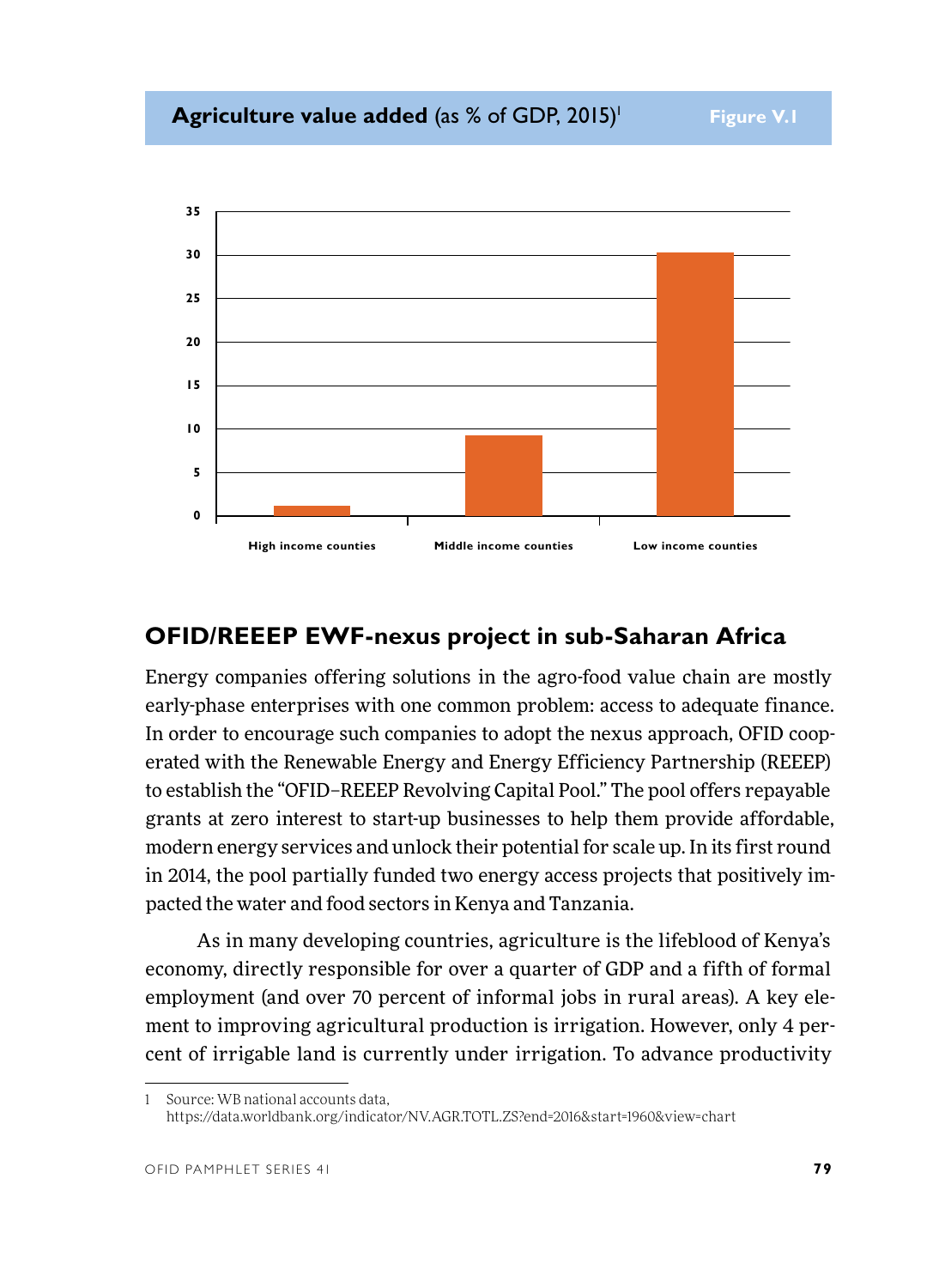and wealth generation in the agriculture sector, irrigation will need to expand to cover the full potential of irrigable land, a trend already well underway. Kenya's solar potential makes solar-powered irrigation pumps, combined with low-pressure drip systems, an attractive technology that can significantly improve crop yields, productivity and farmer income, while avoiding massive amounts of greenhouse gas emissions.

This project sought to reach very low-income farmers with less than one acre of land, a group that makes up the majority of Kenya's agriculture sector. In total, 825 solar irrigation pumps were installed on smallholder farms and three alternative microfinance products tested, with the proven business model to be developed for consumer financing of solar irrigation. By addressing a key barrier in up-front cost, and by targeting the market segment accounting for the majority of agricultural production, the project holds great potential for transforming Kenya's irrigation sector from a product (i.e. conventional pumps sales) model to a service (i.e. affordable irrigation water) model with flexible payment. The objective is to prepare for private sector investment with a view to unlocking scale and increasing uptake of solar irrigation, potentially reaching 20,000 smallholder farmers.

Solar pumps in the field in Kenya

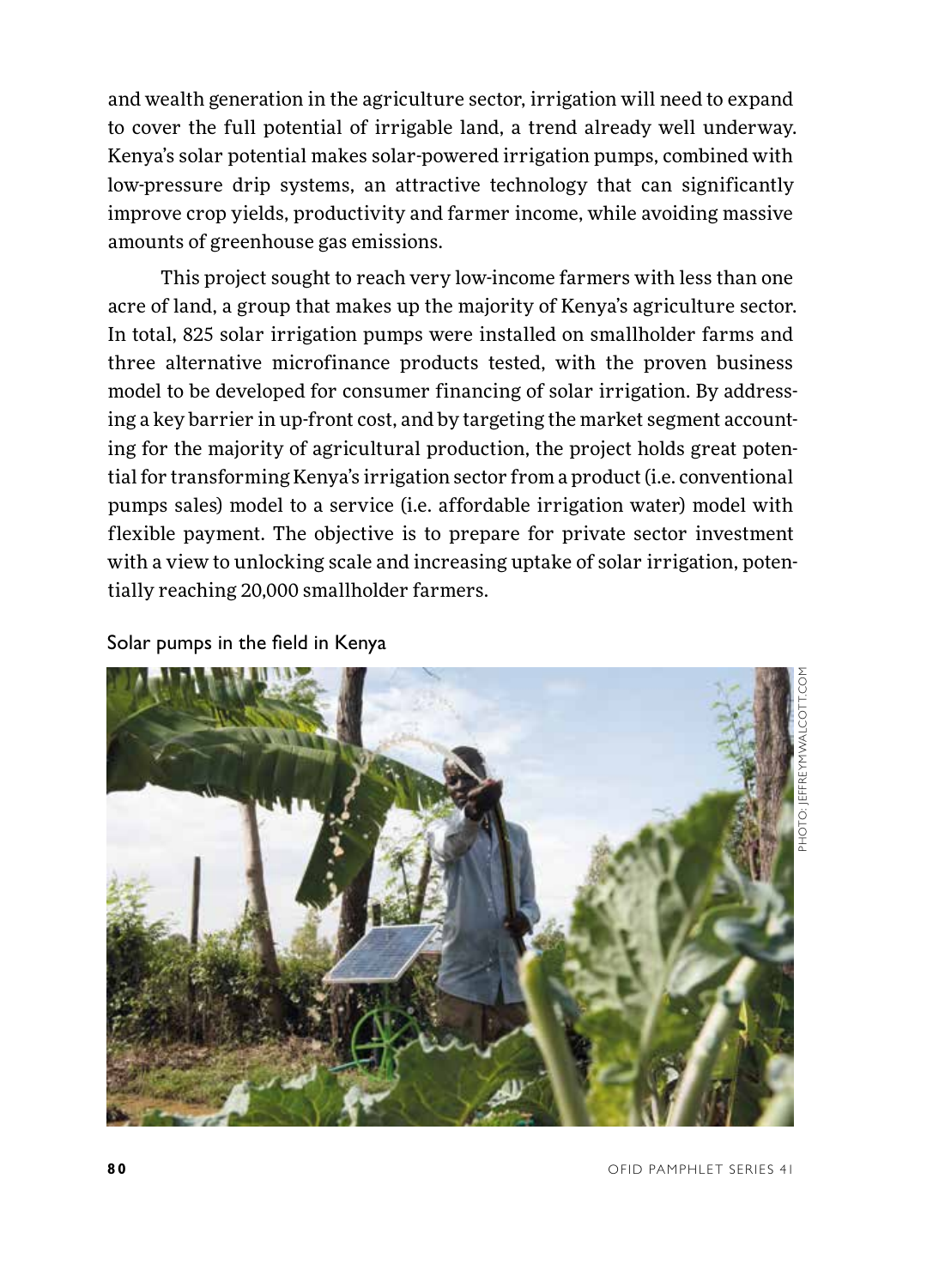

Solar farms powering food processing in Tanzania

Agriculture is also the backbone of Tanzania's economy, contributing around a quarter of GDP and employing three-quarters of the labor force in this country of 44 million people. Tanzania's staple crop is maize, in which it is largely self-sufficient. However, increasing drought and harvest losses are endangering this, placing further stress on the 34 percent of the population below the income poverty line.

Tanzania's rapid GDP growth of some 6–7 percent annually over the past decade has come in large part from the agriculture sector, including fibers (e.g. cotton), coffee, tea, sugar, fruits, nuts (particularly cashews) and oils. Much of this growth has come from advancements in farming and harvesting. For Tanzania to maintain its economic growth and generate prosperity, it must concentrate on the potential in post-harvest value-added (i.e. processed goods), which has received less attention from government programs.

Tanzania is currently struggling to expand modern energy access, which is still not available to some two-thirds of the population. At the same time, only 9 percent of Tanzania's population has access to formal financial services, and only 4 percent has ever received a loan from a bank—a situation that has stifled investment in the agriculture sector.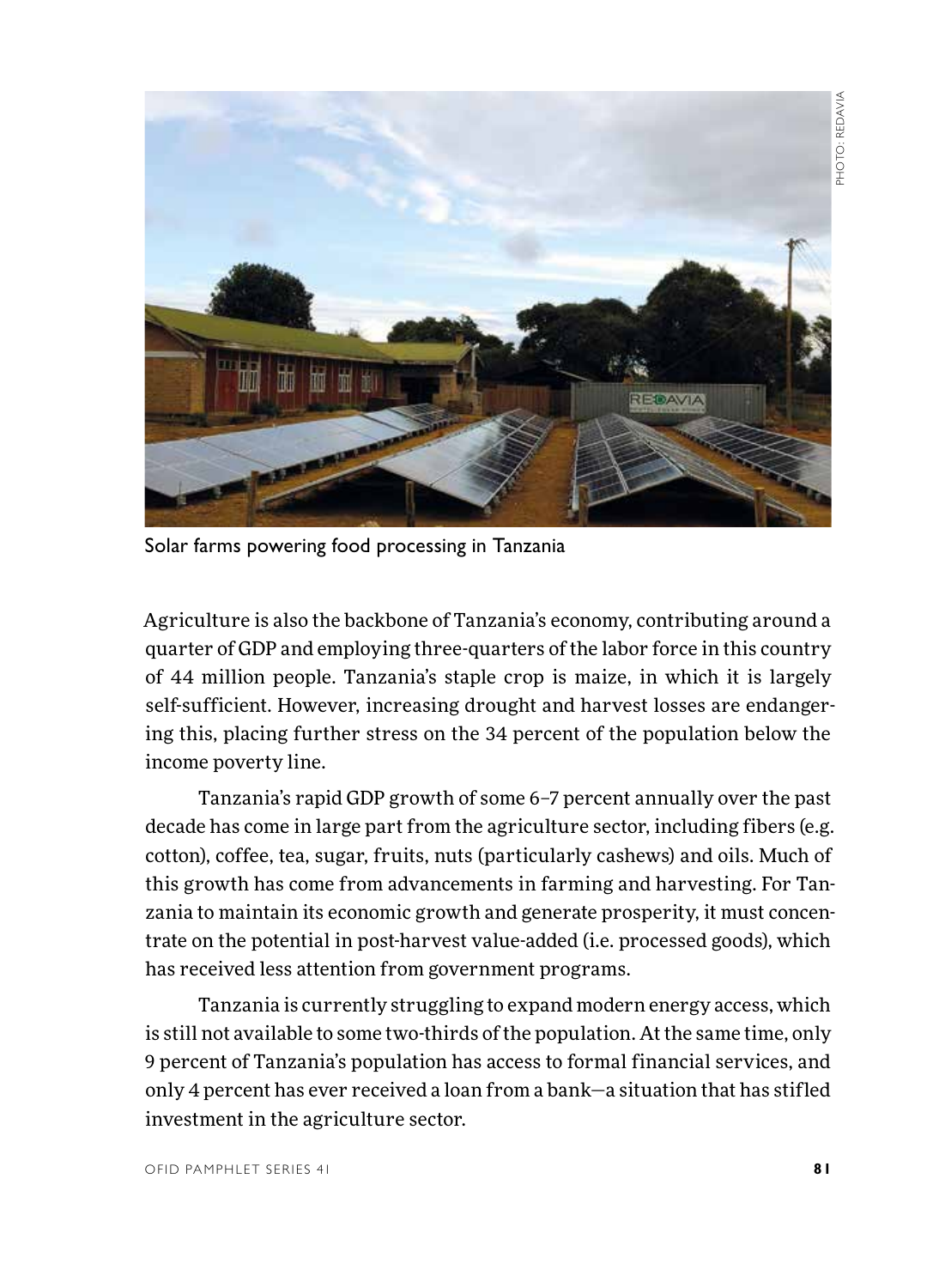The OFID–REEEP project installed two pilot 87.5 kilowatt peak "pay-as-you-go" solar farms for renting to the agro-food sector. The concerned start-up has developed a fully operational food processing-focused marketing and sales channel and is working to attract sufficient private sector investment to finance the scale-up of the service, potentially to 5.2 megawatt peak. The project is also demonstrating the use of food-processing plants as minigrid-anchor customers, by dedicating about 10 percent of the solar farms' output to a minigrid providing power to adjacent residential users.

### **A biogas-based EWF-nexus project**

Also in Kenya and Tanzania, OFID has co-financed a two-component project that aims to improve access to modern energy services by promoting the use of biogas systems. Executed by the Netherlands Development Organization (SNV), the project demonstrates OFID's strategic emphasis on the EWF nexus.

The first component of the project—"Milk Chilling for Smallholder Dairy Farmers"—sought to develop and implement a milk-chilling machine for smallscale farmers who have no or unreliable access to electricity.

The demand for dairy products increases in tandem with GDP and strong population growth. In most developing countries, the majority of the milk comes from small- and medium-scale farmers. The sector is constrained, however, by the lack of practical skills, quality animal feed and support services, all of which results in low-quality milk. In East African countries, the dairy industry not only provides a significant contribution to GDP, but also supports the livelihoods of over two million smallholder farmers. With many farmers living too far away from the market to deliver their (evening) milk before it spoils, the absence of cooling facilities places a firm brake on the development of the industry. The FAO estimates the resulting milk losses at farm level to be between 30 and 50 percent for Tanzania and Kenya.

Using biogas as a renewable energy source for on-farm milk chilling provides a viable solution to this problem for three reasons. First, the per-head production of cattle dung produces sufficient biogas energy to cool down the per-head milk production. Second, biogas is becoming an increasingly accepted and available energy source in the dairy sector. Over the past decade, domestic biogas dissemination in Africa has taken off, resulting in over 47,000 installed systems by mid-2014 and showing an accelerating trend in many countries.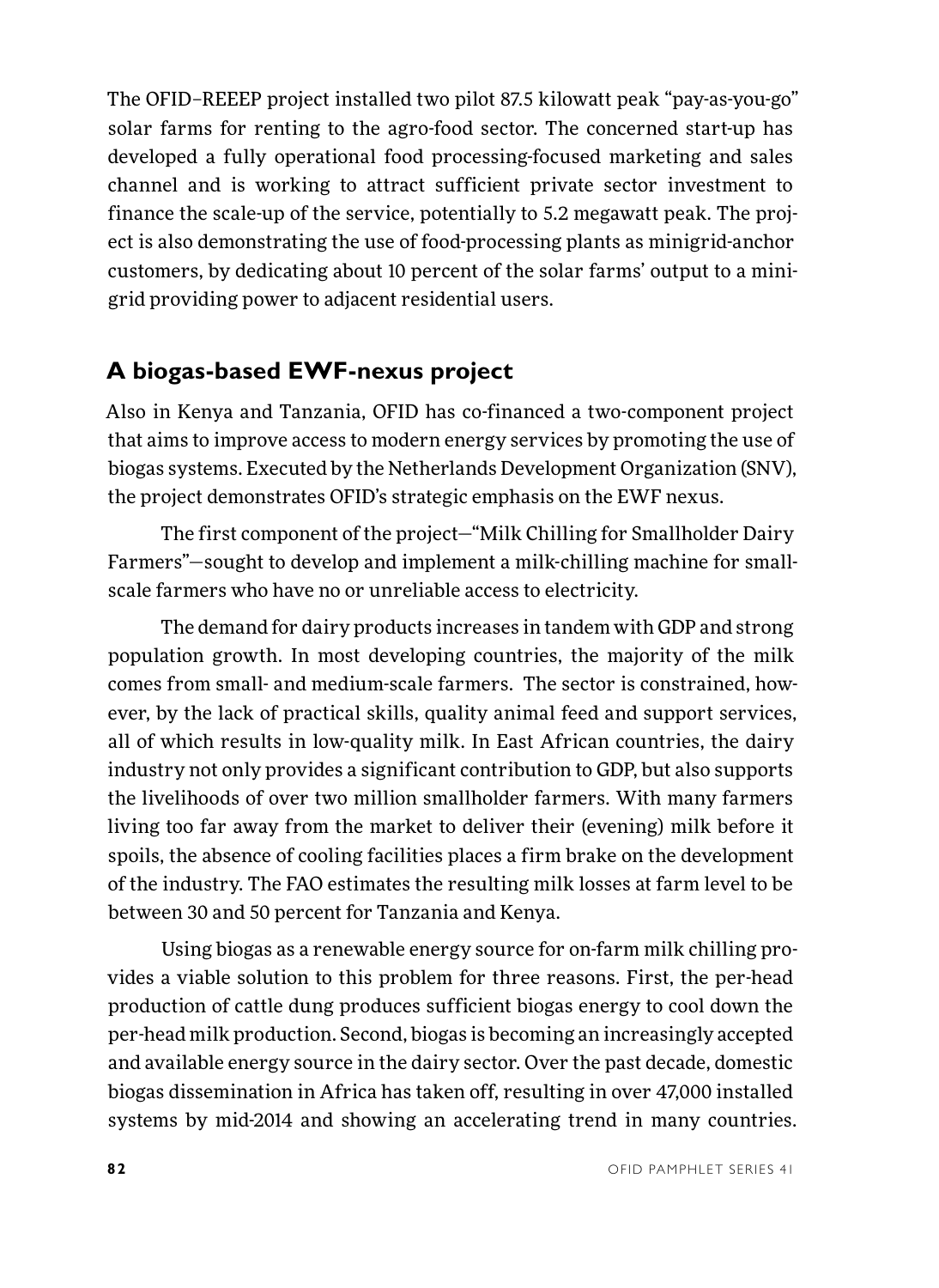PHOTO: SNV<u>фто</u>



Field testing of biogas-powered milk chillers

And third, biogas systems show the lowest payback period in cost-benefit analysis among possible energy technologies for milk chilling.

The project provided 500 small-scale farmers in Tanzania and Kenya each with 5–20 dairy cows—with an affordable and durable milk chilling solution, using a proven technology ready for further upscaling. By-product solid waste is used by the farmers as fertilizer to improve agricultural yield.

The second component of the project—"Sanitation and Sewage Treatment for Boarding Schools"—involved an affordable and standardized mass-produced biogas system that could be adopted in schools and later in other private and public organizations.

Many boarding schools in East Africa, especially in rural areas, depend on fuel wood and/or charcoal for cooking. This has led to deforestation, indoor air pollution and high daily costs. Sanitation conditions are often poor, resulting in unhygienic conditions and the spread of diseases like diarrhea and cholera.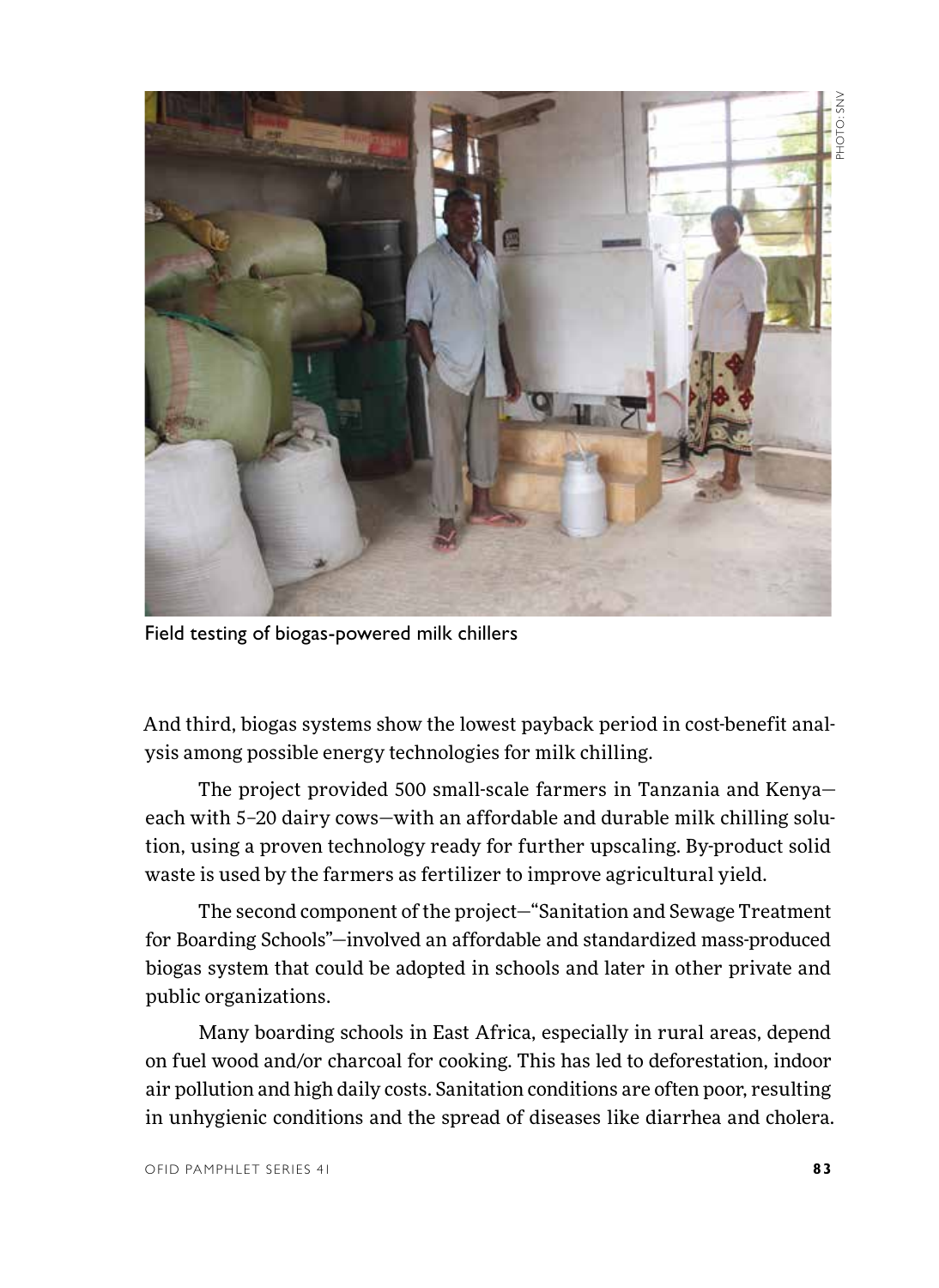Currently, schools pay the equivalent of between EUR 850 and EUR 3,400 per year for (toilet) waste disposal (depending on the number of students and the location), money that could be spent on improving education. Water in many areas is scarce, and for drinking water schools are using boreholes that are often polluted due to the uncontrolled sanitation practices. Finally, many schools have sufficient space to grow crops, but the production is low due to a lack of nutrients in the soil.

The biogas system piloted in this project improved access to sanitation for school children in Kenya and Tanzania while producing biogas to provide modern energy services. OFID subsidized the provision and installation of systems in 28 schools, including three pilots, to benefit 14,000 school children and staff. Biogas is collected and used for cooking in the school kitchens, replacing firewood and dung. By-product solid waste is sold as fertilizer to generate income streams for the schools. The project has developed a proven concept for a safe and financially viable biogas-sanitation system for upscaling to a further 1,000 schools in Kenya and 500 in Tanzania.



Biogas digester in Nyabirongo girls school, Migori Region, Kenya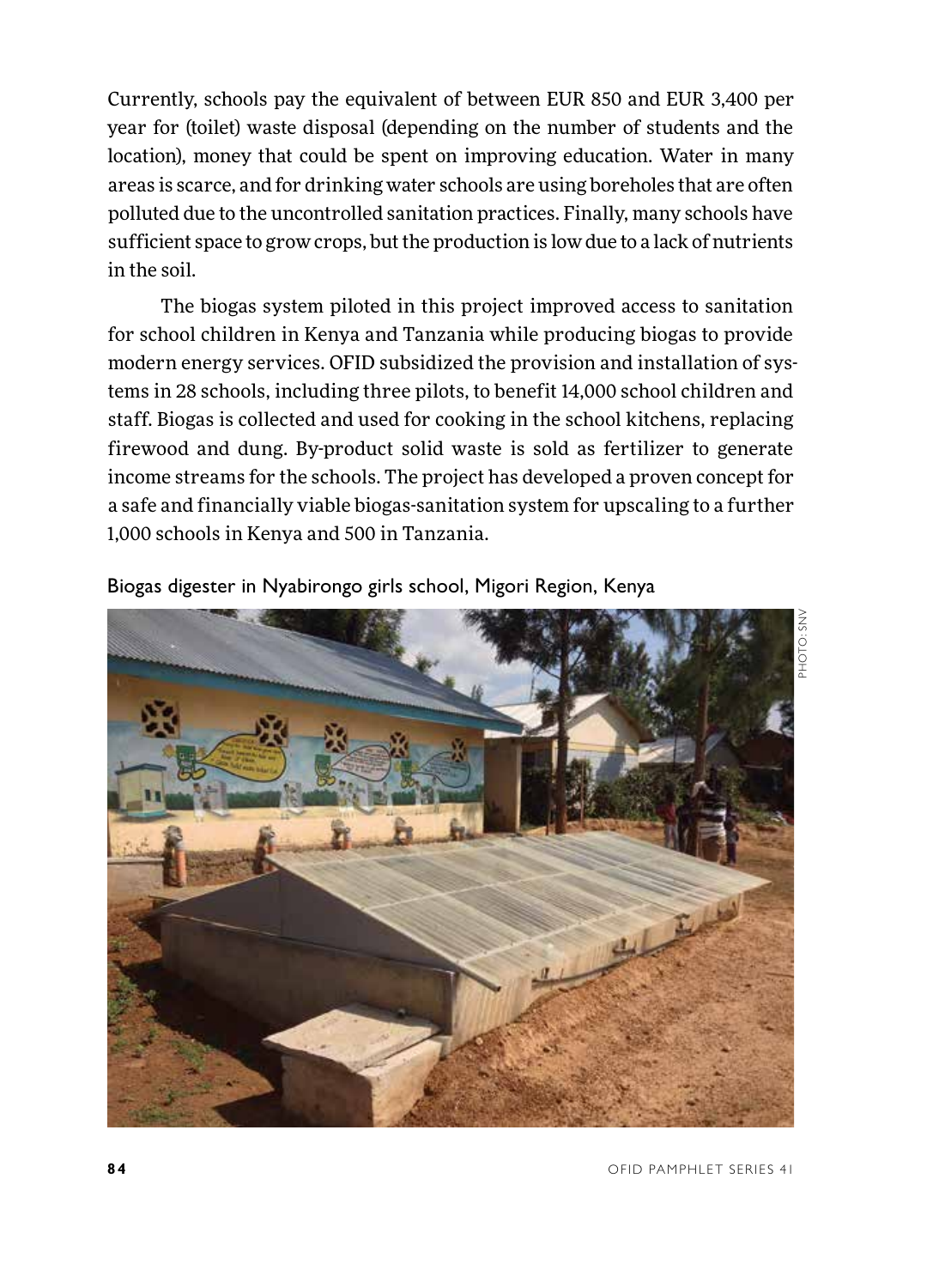### **Planning of EWF-nexus projects**

As stated before, while OFID stands ready to support nexus projects, the realization of such projects depends on partner countries recognizing and understanding the nature of the nexus challenge and planning their development strategies accordingly. However, OFID also acknowledges that decision makers need tools in order to be better informed about trade-offs and synergies between different development and management choices, and to help them identify options on how to sustainably manage resources.

To help address this need, in 2014 OFID provided financial support to the FAO to develop and publish the EWF Nexus Rapid Assessment Tool (RAT)<sup>2</sup> for use by stakeholders concerned with the development and management of resources, and in line with the global sustainability agenda.

The RAT can be used to assess the nexus interlinkages at any scale, from local to national level. It can highlight synergies between sector interventions so-called "win-win" solutions—thus helping stakeholders to develop insights into different options, which might not be apparent at first glance. And it can assess and compare the performance of specific nexus interventions on the basis of the context status against a set of EWF sustainability goals.

Specifically, the RAT performs a quantitative analysis to determine the sustainability of the context. Data is collected and analyzed to identify and assess the interlinkages of energy, water and food systems within the context. This work seeks to clarify which environmental and social resources are under pressure and pinpoint the critical interlinkages and competing interests. This, in turn, allows for the identification of criticalities that may arise in the future. It also includes the development of possible scenarios, highlighting the effects of current trends (business as usual) or new policies on the natural environment and the society.

In the RAT, specific interventions are assessed in terms of their performance, i.e. how efficiently the environment and human resource bases are used. The efficiency of energy-, water-, land- and human-time-use can vary before and after an intervention, as well as among different interventions. The RAT proposes a set of performance indicators that use data already collected. This set of indicators is relevant to understand the context in which an intervention is supposed to be implemented and the level of stress to which the

<sup>2</sup> FAO, Walking the Nexus Talk: Assessing the Water–Energy–Food Nexus, 2014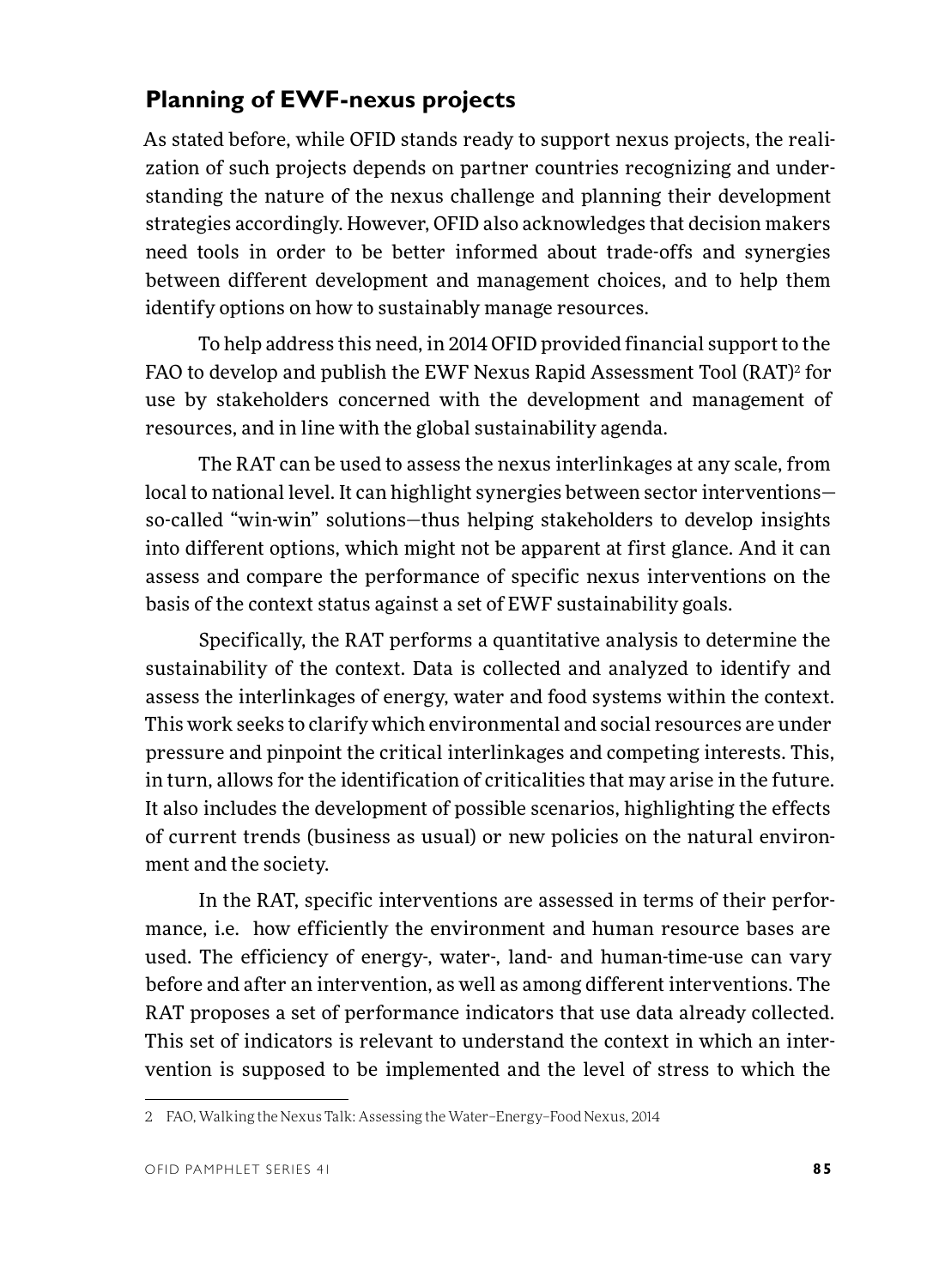environment and / or society is exposed. However, depending on the specific "nexus issue," other indicators could be necessary for the context analysis. At the national level, for example, such indicators can include energy security considerations including energy mix and infrastructure; and greenhouse gas emission of production and consumption. The results of the assessment can then be presented visually in one single graph as shown in Figure V.2. The figure displays the quantification of the sustainability of energy, water and food (the three main nexus elements) but also the situation regarding the two additional factors of labor and capital, the sustainability status of which the RAT considers useful to contextualize also in relation to human resources. These relate to labor intensity requirements, which could include information on wages and employment, and capital intensity requirements, which could include information on capital availability as well as costs.

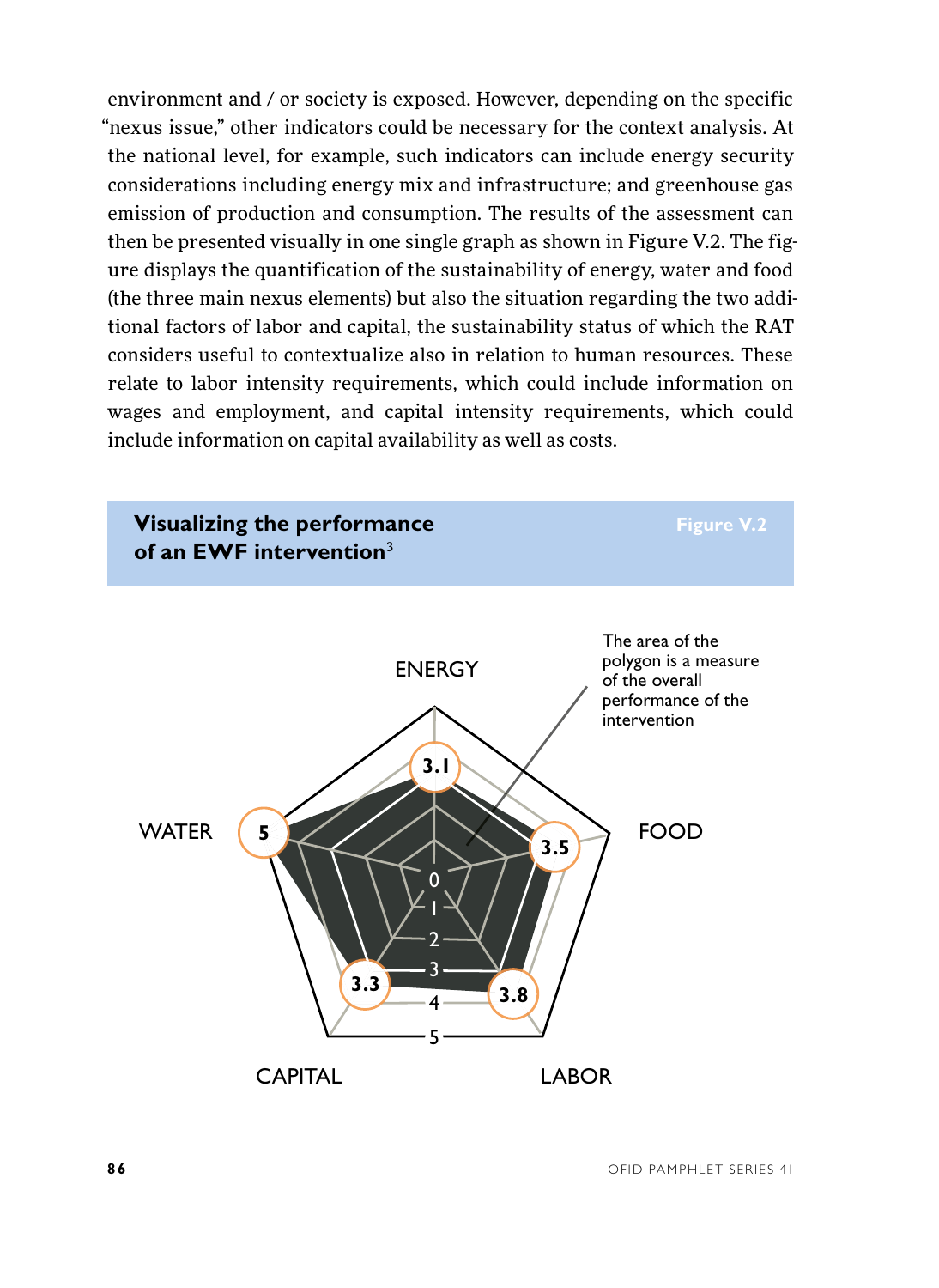Interventions are then compared. Here, different stakeholders need to engage in an open and participatory policy dialogue to build consensus among themselves on specific policy issues related to the effects of interventions. This can involve key decision makers and experts to discuss replication, upscaling or revision of the design and scope of the interventions. At the national level this exercise typically involves representatives from different sectors and ministries, and from different backgrounds (technicians, politicians, etc.).

<sup>3</sup> Source: FAO, Walking the Nexus Talk: Assessing the Water–Energy–Food Nexus, 2014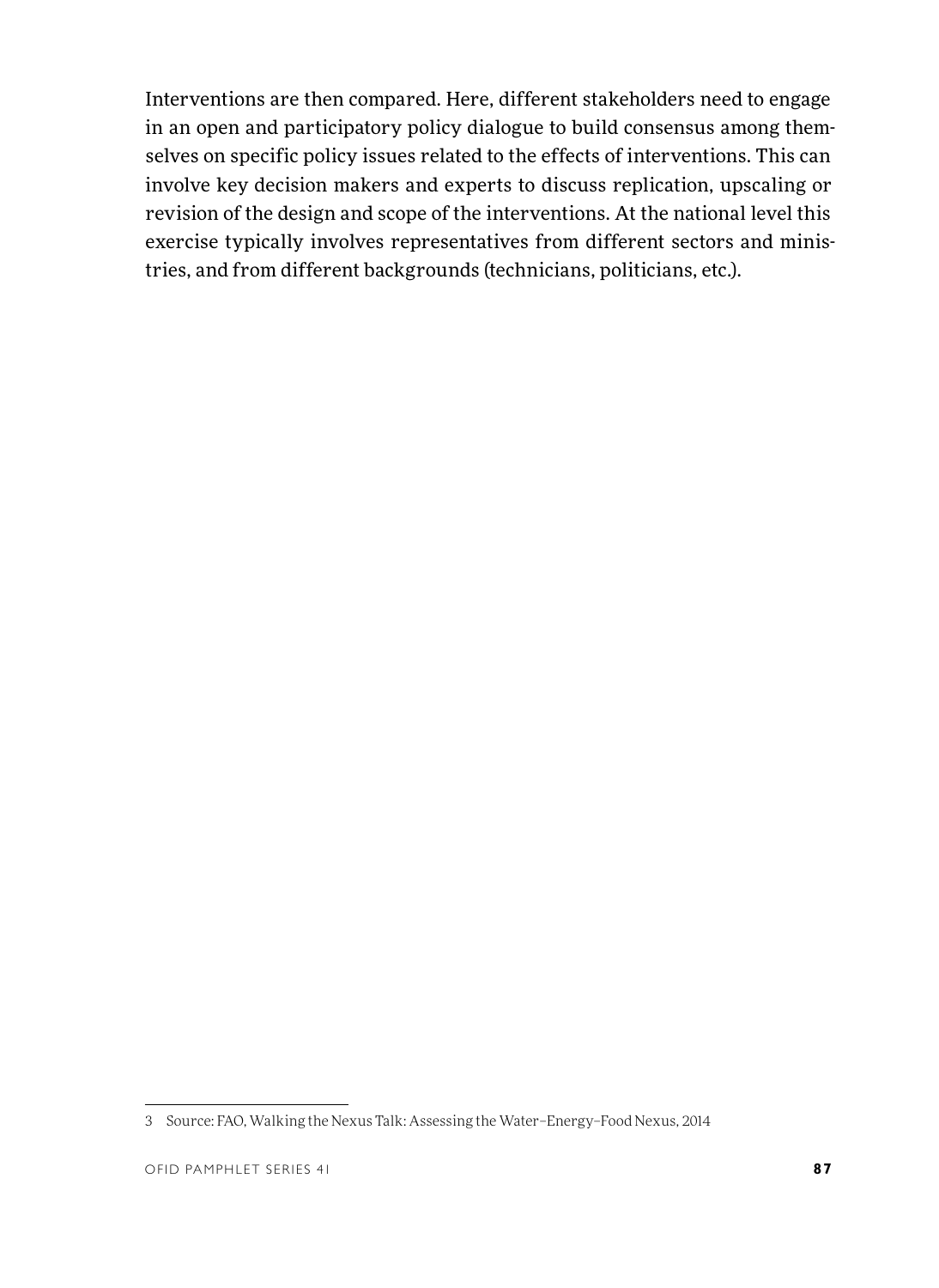### **Bibliography**

*Climate Change 2013: The Physical Science Basis*, Working Group I Contribution to the Fifth Assessment Report, Intergovernmental Panel on Climate Change, 2013

*Climate Change, Water and Energy in the MENA Region: Why a 'Nexus' Approach is Crucial for Mitigation and Adaptation*, Stockholm Environment Institute, 2012

*Cross-sectoral integration in the Sustainable Development Goals (SDGs): A Nexus Approach*, Stockholm Environment Institute, 2014

*Deflecting the scarcity trajectory: Innovation at the water, energy, and food nexus*, Will Sarni, Deloitte Review Issue 17, 2015

*Direct Delivery of Power Subsidy to Agriculture in India*, Sustainable Energy for All and the Energy Sector Management Assistance Program, 2015

*Energy Consumption in the US Food System*, Azzeddine Azzam, University of Nebraska, 2012

*Energy-smart Food for People and Climate*, Issue paper, Food and Agriculture Organization of the United Nations, 2011

*Energy–water Nexus: Energy Use in the Municipal, Industrial, and Agricultural Water Sectors*, Gweneth M. Thirlwell, Chandra A. Madramootoo and Isobel W. Heathcote, Canada— US Water Conference, Washington D.C., 2007

*Energy–Water Nexus in Southern Africa Southern Africa—Background Paper to Support Dialogue in the Region*, World Bank, 2016

*Focus: Water–Energy–Food Security Nexus, From Nexus Thinking to Nexus Action*, Austrian Development Agency, 2015

*Food, water and energy security in South Asia: A nexus perspective from the Hindu Kush Himalayan Region*, Golam Rasul, Environmental Science and Policy, Vol., 39, pp.35–48, 2014

*Generating Electricity in a Dry Country: Governance of Water and Energy in South Africa*, Nick Segal, School of International Relations and Pacific Studies, University of California, San Diego, 2011

*Global Public Investor–Concept & Synopsis*, Official Monetary and Financial Institutions Forum, 2017

*Global Report,* International Assessment of Agricultural Knowledge, Science and Technology for Development, 2009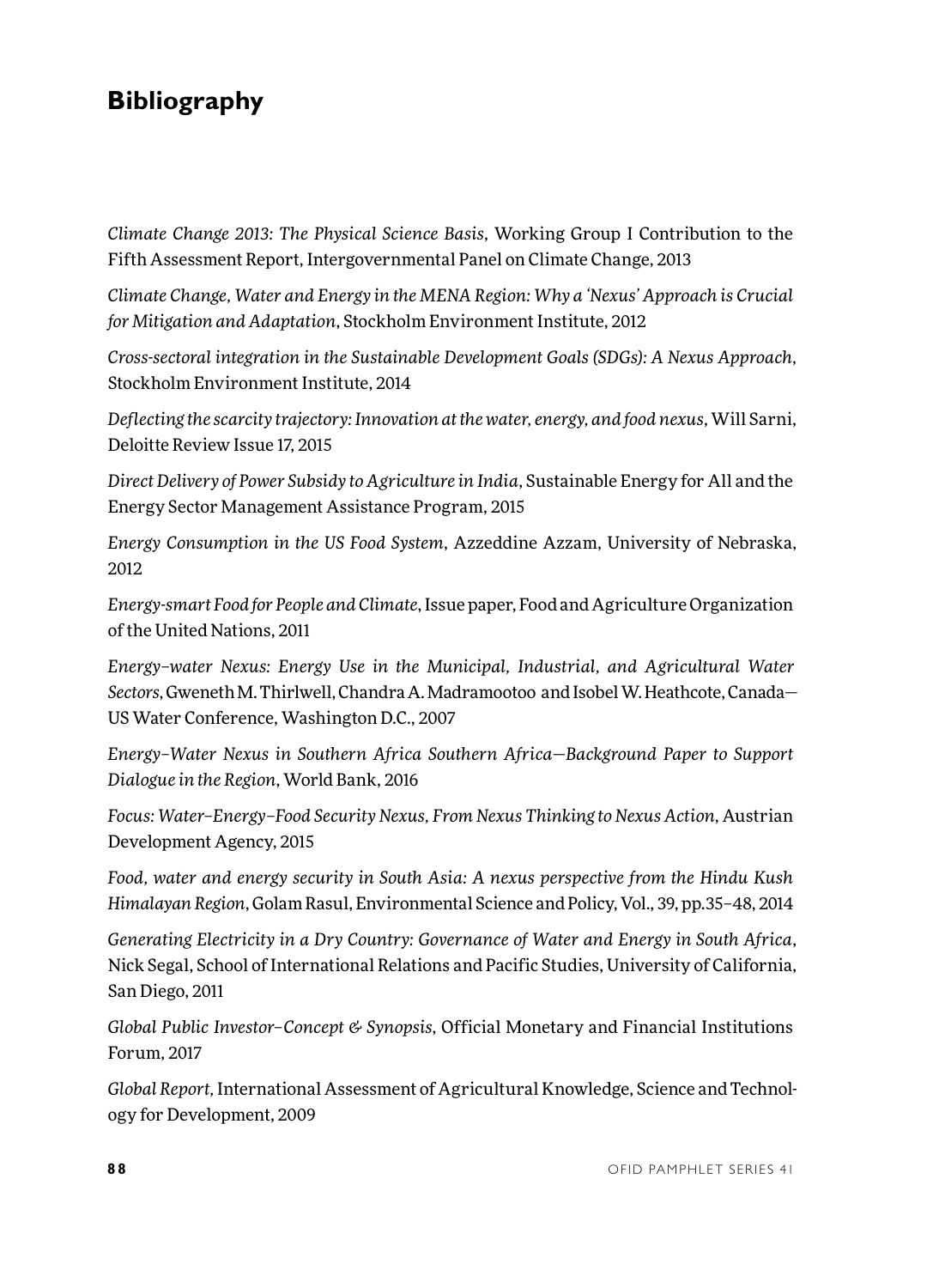*Global Water Demand Projections: Past, Present and Future*, Upali A. Amarasinghe and Vladimir Smakhtin, International Water Management Institute, 2014

*Green Growth and Developing Countries: A Summary for Policy Makers*, Organization for Economic Cooperation and Development, 2012

*Green Infrastructure: Linking Landscapes and Communities*, Mark A. Benedict and Edward T. McMahon, 2nd Edition, the Conservation Fund, Island Press, 2006

*Growing More with Less: China's Progress in Agricultural Water Management and Reallocation (Case Study Report)*, Doczi, J., Calow, R., & d'Alançon, V., Overseas Development Institute, 2014

*Infrastructure Productivity: How to Save \$1 Trillion a Year*, Richard Dobbs, Herbert Pohl, Diaan-Yi Lin, Jan Mischke, Nicklas Garemo, Jimmy Hexter, Stefan Matzinger, Robert Palter and Rushad Nanavatty, McKinsey Global Institute, 2013

*Managing the Water–Land–Energy Nexus for Sustainable Development*, Holger Hoff, UN Chronicle, 2012

*Middle East & North Africa: Agriculture & Rural Development*, World Bank, 2008

*Natural Infrastructure Investing in Forested Landscapes for Source Water Protection in the United States*, Todd Gartner, James Mulligan, Rowan Schmidt and John Gunn (Editors), World Resources Institute, 2013

*Nexus Outlook: Assessing Resource Use Challenges in the Water, Energy and Food Nexus*, Mohammad Al-Saidi, and Lars Ribbe (Eds.), Nexus Research Focus, TH- Köln, University of Applied Sciences, 2017

*Nexus Trade-offs and Strategies for Addressing the Water, Agriculture and Energy Security Nexus in Africa*, The Infrastructure Consortium for Africa, the International Union for Conservation of Nature and the International Water Association, 2015

*Paying for Biodiversity Conservation Services in Agricultural Landscapes*, Stefano Pagiola, Paola Agostini, José Gobbi Cees de Haan, Muhammad Ibrahim, Enrique Murgueitio, Elías Ramírez, Mauricio Rosales and Juan Pablo Ruíz, Environment Department working papers; no. 96. Environmental Economics series, World Bank, 2004

*Payments for Ecosystem Services and the Water–Energy–Food Nexus*, Jean Carlo Rodríguez de Francisco, Deutsche Institut für Entwicklungspolitik (DIE), Nexus Brief No. 4, 2016

*PES as a strategy to minimize risk: The Case of La Esperanza Hydroelectric Power Company, Costa Rica*, Ina Porras, Nanete Neves and Miriam Miranda, Green Indian States Trust, 2010

*Policy Brief: Food Security*, Food and Agricultural Organization of the United Nations, 2006

*Progress on Sanitation and drinking Water*, United Nations Children's Fund / World Health Organization, 2015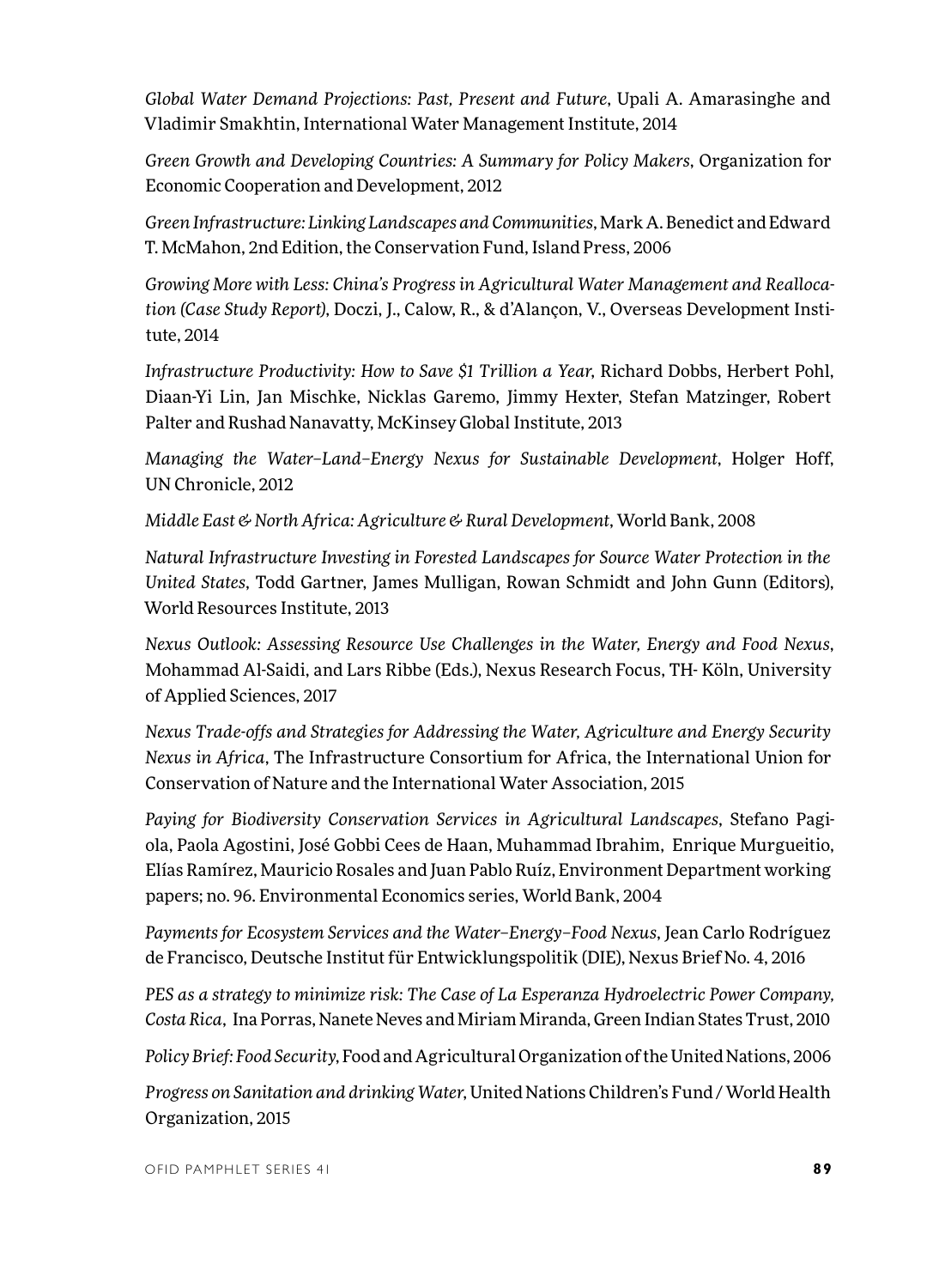*Renewable Energy in the Water, Energy & Food Nexus*, International Renewable Energy Agency, 2015

*Report of the Expert Group: Groundwater Management and Ownership*, Government of India Planning Commission, 2007.

*Resources: The Energy–Water–Food Nexus*, Jennifer Gerholdt and Sonal Pandya, Business & Sustainability Council, Conservation International

*The Agricultural Water Management in Northern China*, Shen, D, Overseas Development Institute, 2014

*The Energy-Water Collision—Power and Water at Risk*, Union of Concerned Scientists, 2011

*The Future of Urban Water: Scenarios for Urban Water Utilities in 2040*, Arup and Sydney Water, 2015

*The Nexus Approach to Water–Energy–Food Security: An Option for Adaptation to Climate Change*, Golam Rasul and Bikash Sharma, Climate Policy, 2016

*The State of Food Security*, Food and Agricultural Organization of the United Nations, 2015

*The Water –Energy –Food Nexus*, Susan Bolton, School of Environmental and Forest Sciences, University of Washington, Seattle, 2012

*The Water–Energy–Food Nexus in Latin America and the Caribbean: Trade-offs, Strategic Priorities and Entry Points*, Bellfield H., Global Canopy Programme, 2015

*The Water–Food–Energy Nexus: Insights into Resilient Development*, SABMiller and World Wildlife Fund, 2014

*The World Bank and Agriculture in Africa*, World Bank Fact Sheet

*Thirsty Energy: Securing Energy in a Water-Constrained World*, World Bank, 2013

*Tracing the Water–Energy–Food Nexus: Description, Theory and Practice*, Hayley Leck, Declan Conway, Michael Bradshaw and Judith, Geography Compass, Vol. 9 (8), pp. 445-460, 2015

*United Nations World Water Assessment Program*, United Nations Educational, Scientific and Cultural Organization, 2016

*Urban Water Blueprint: Mapping conservation solutions to the global water challenge*, Robert McDonald and Daniel Shemie, The Nature Conservancy, 2014

*User Financing in a National Payments for Environmental Services Program: Costa Rican Hydropower*, Allen Blackman and Richard T. Woodward, Discussion Paper, Resources for the Future, 2010

*Water–Energy Nexus: Business Risks and Rewards*, Eliot Metzger, Brandon Owens, Paul Reig, William Hua Wen, and Robert Young, World Resources Institute, 2015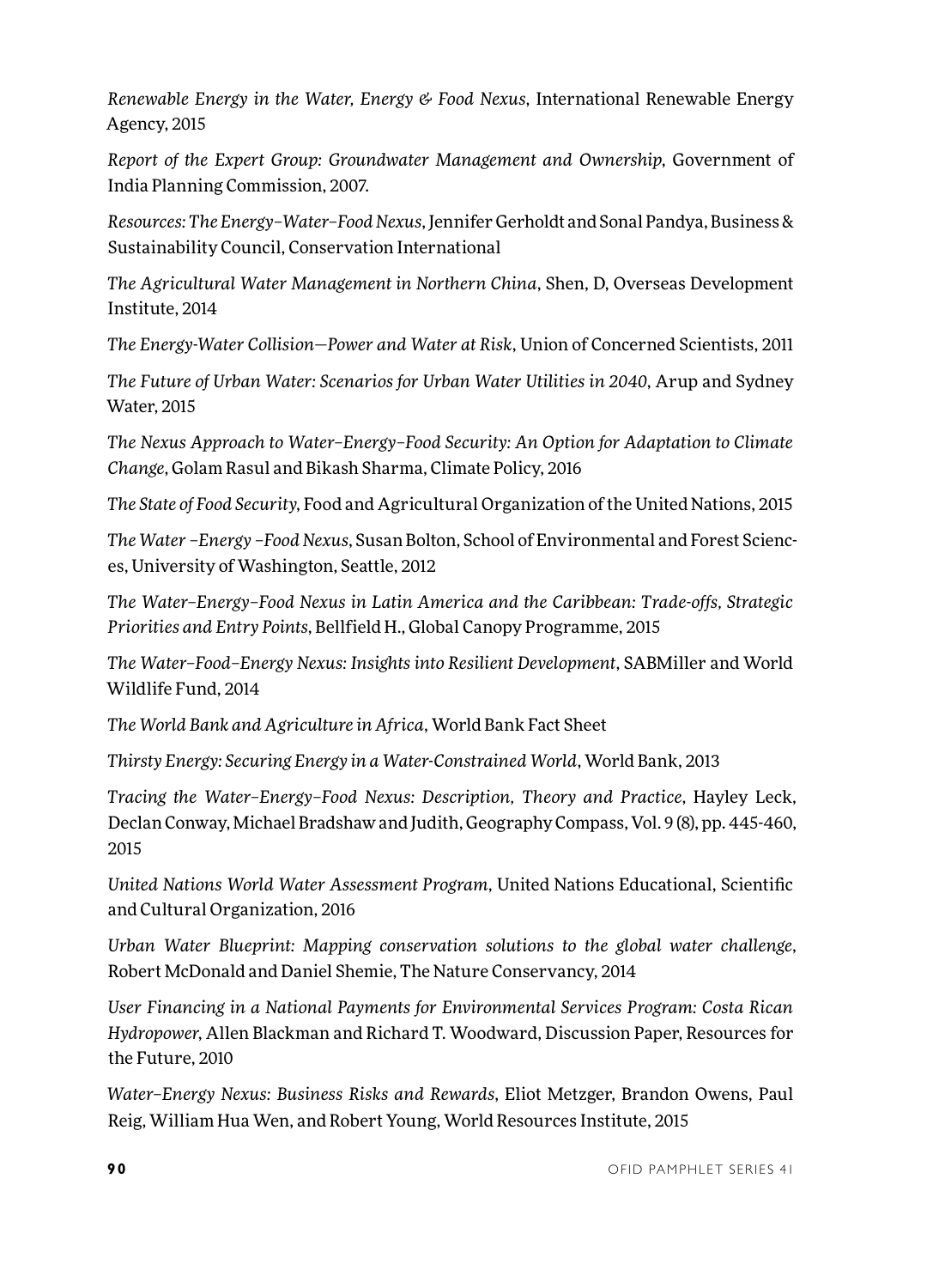*Water–Energy–Food Nexus Rapid Appraisal Tool*, Food and Agriculture Organization of the United Nations, 2015

*Water: Fit to Finance?—Catalyzing National Growth through Investment in Water Security*, World Water Council & OECD, 2015

*Water for Agriculture and Energy in Africa: The Challenges of Climate Change*, Food and Agriculture Organization of the United Nations, 2008

*Water for Energy*, World Energy Council, 2010

*Water for Energy, Excerpt from the World Energy Outlook, International Energy Agency,* 2012

*Water-Level Changes and Change in Water in Storage in the High Plains Aquifer, Predevelopment to 2013 and 2011–13*, US Geological Survey, 2014

*Working together to develop the water, energy and food security sectors*, Deutsche Gesellschaft für Internationale Zusammenarbeit GmbH

*World Energy Outlook 2016,* International Energy Agency, 2016

*World Water Vision: Making Water Everybody's Business*, The World Water Council, 2014

*World Population Prospects—The 2015 Revision*, United Nations, Department of Economic and Social Affairs, Population Division, 2015

*World Urbanization Prospects—The 2014 Revision*, United Nations, Department of Economic and Social Affairs, Population Division, 2014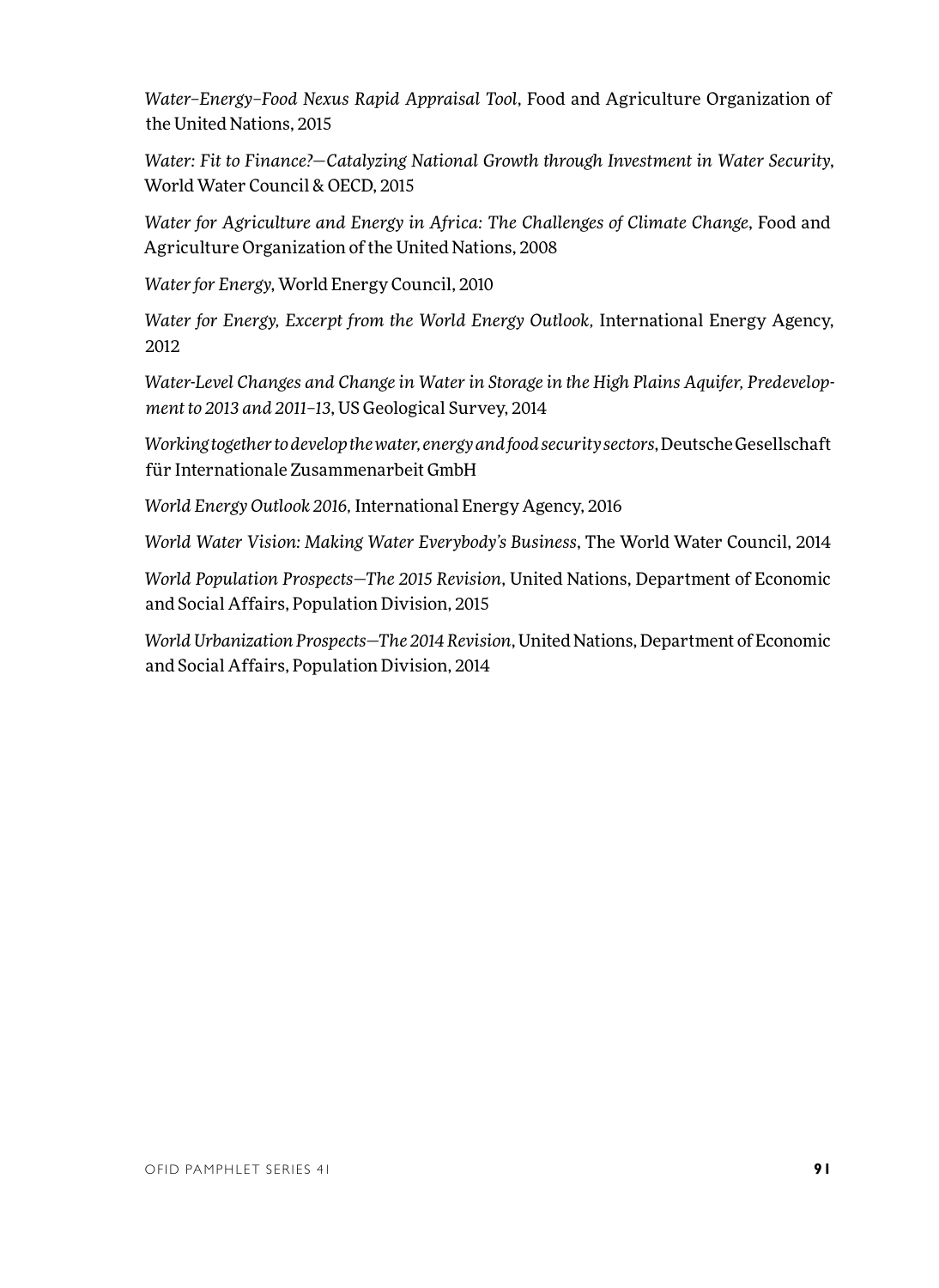# **Glossary of terms**

| ADA                       | <b>Austrian Development Agency</b>                                                                                                                                                                                                                 |  |
|---------------------------|----------------------------------------------------------------------------------------------------------------------------------------------------------------------------------------------------------------------------------------------------|--|
| ADC                       | <b>Austrian Development Cooperation</b>                                                                                                                                                                                                            |  |
| <b>Aquifer</b>            | An underground layer of rock, sand, or earth that<br>contains water or allows water to pass through it,<br>and from which groundwater can be extracted                                                                                             |  |
| bcm                       | <b>Billion cubic meters</b>                                                                                                                                                                                                                        |  |
| Capex                     | Capital expenditure, i.e. the cost of developing or<br>providing non-consumable parts for a product or<br>system                                                                                                                                   |  |
| <b>Cellulosic biomass</b> | The organic structural material that comprises<br>much of the mass of plants and that can be used for<br>energy production. Cellulose is an insoluble<br>substance which is the main constituent of plant<br>cell walls; wood chips are an example |  |
| Crop transpiration        | The process by which moisture is carried through<br>plants from roots to small pores on the underside<br>of leaves, where it changes to vapor and is released<br>to the atmosphere                                                                 |  |
| <b>DFIs</b>               | Development Finance Institutions                                                                                                                                                                                                                   |  |
| DIE                       | Deutsche Institut für Entwicklungspolitik (German<br>Institute for Development Policy)                                                                                                                                                             |  |
| Drip irrigation           | A watering system that delivers a slow moving<br>supply of water at a gradual rate directly to the soil                                                                                                                                            |  |
| End-use energy demand     | Energy demand measured at the end user after all<br>losses, technical or otherwise, are accounted for<br>between the point of production and the point of<br>consumption                                                                           |  |
| <b>ESMAP</b>              | Energy Sector Management Assistance Program                                                                                                                                                                                                        |  |
| EU                        | European Union                                                                                                                                                                                                                                     |  |
| <b>EUR</b>                | Euros                                                                                                                                                                                                                                              |  |
| <b>EWF</b> nexus          | Energy-water-food nexus                                                                                                                                                                                                                            |  |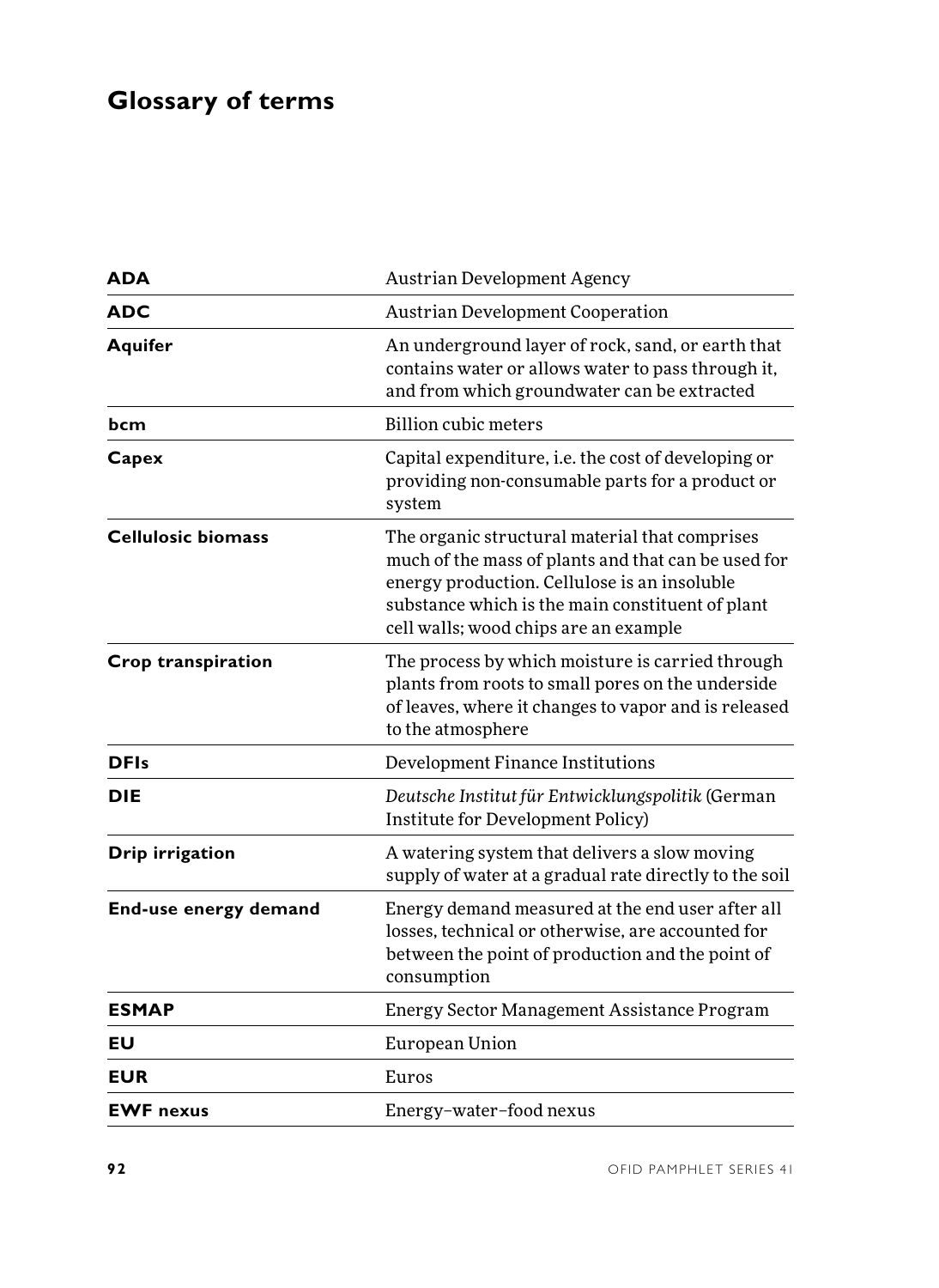| <b>External resource footprints</b>  | The part of the resource footprint of national<br>consumption that falls outside the nation<br>considered                                                                                                                           |
|--------------------------------------|-------------------------------------------------------------------------------------------------------------------------------------------------------------------------------------------------------------------------------------|
| <b>FAO</b>                           | Food and Agriculture Organization of the United<br><b>Nations</b>                                                                                                                                                                   |
| Feedstock                            | A raw material to supply or fuel a machine or<br>industrial process                                                                                                                                                                 |
| Final energy demand                  | All energy supplied to the final consumer for all<br>energy uses                                                                                                                                                                    |
| <b>First-generation biofuels</b>     | Mainly liquid transportation fuels that are derived<br>directly from food crops such as corn, sugarcane,<br>soybeans, wheat and rapeseed                                                                                            |
| <b>Flood irrigation</b>              | An irrigation system where water is delivered to<br>the field by ditch, pipe, or some other means and<br>flows over the ground through the crop                                                                                     |
| <b>Freshwater withdrawals</b>        | Freshwater taken from ground or surface water<br>sources, either permanently or temporarily, and<br>conveyed to a place of use; also includes water from<br>desalination plants in countries where they are a<br>significant source |
| GDP                                  | Gross domestic product                                                                                                                                                                                                              |
| GEF                                  | Global Environment Facility                                                                                                                                                                                                         |
| GIZ                                  | German Agency for International Cooperation                                                                                                                                                                                         |
| Gray infrastructure                  | Familiar urban infrastructure such as roads,<br>sewer systems and storm drains; such conventional<br>infrastructure often uses engineered solutions<br>typically designed for a single function                                     |
| <b>GIST</b>                          | Green Indian States Trust                                                                                                                                                                                                           |
| Groundwater                          | Water found underground in aquifers                                                                                                                                                                                                 |
| Groundwater discharge                | The volumetric flow rate of groundwater through<br>an aquifer                                                                                                                                                                       |
| GW                                   | Gigawatt                                                                                                                                                                                                                            |
| ha                                   | Hectare                                                                                                                                                                                                                             |
| ICA                                  | Infrastructure Consortium for Africa                                                                                                                                                                                                |
| <b>IEA</b>                           | <b>International Energy Agency</b>                                                                                                                                                                                                  |
| <b>IEA Current Policies Scenario</b> | Assumes no changes in policies from the mid-point<br>of the year of publication                                                                                                                                                     |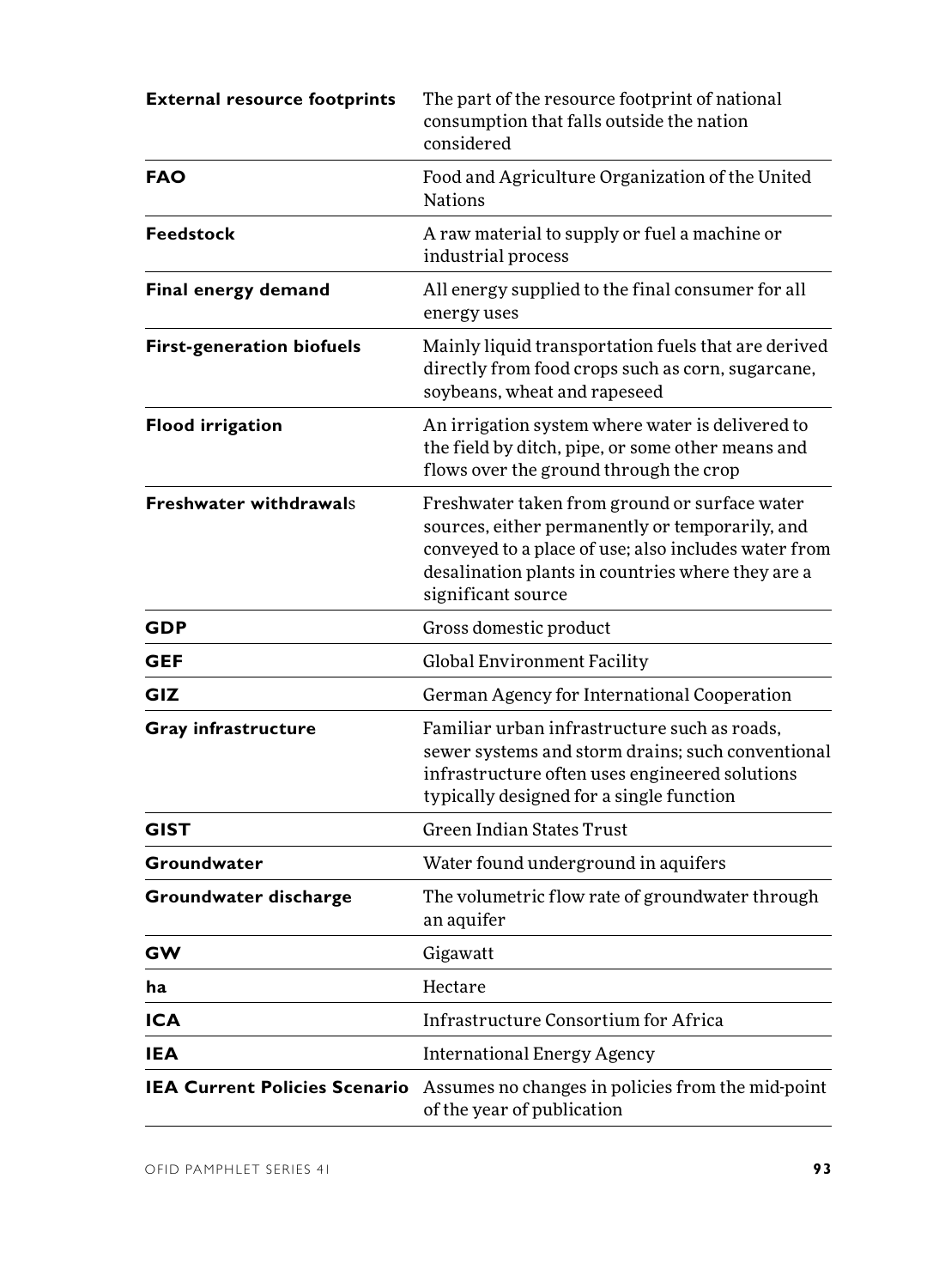| <b>IEA New Policies Scenario</b>     | Takes account of broad policy commitments and<br>plans that have been announced by countries,<br>including national pledges to reduce green-<br>house-gas emissions and plans to phase out<br>fossil-energy subsidies, even if the measures to<br>implement these commitments have yet to be<br>identified or announced |
|--------------------------------------|-------------------------------------------------------------------------------------------------------------------------------------------------------------------------------------------------------------------------------------------------------------------------------------------------------------------------|
| <b>IMF</b>                           | <b>International Monetary Fund</b>                                                                                                                                                                                                                                                                                      |
| <b>IRENA</b>                         | International Renewable Energy Agency                                                                                                                                                                                                                                                                                   |
| <b>IUCN</b>                          | International Union for Conservation of Nature                                                                                                                                                                                                                                                                          |
| <b>IWA</b>                           | <b>International Water Association</b>                                                                                                                                                                                                                                                                                  |
| kg                                   | Kilogram                                                                                                                                                                                                                                                                                                                |
| <b>LDCs</b>                          | Least-developed countries                                                                                                                                                                                                                                                                                               |
| <b>MDGs</b>                          | Millennium Development Goals                                                                                                                                                                                                                                                                                            |
| <b>MENA</b>                          | Middle East and North Africa                                                                                                                                                                                                                                                                                            |
| Modern biomass                       | Includes technologies other than those defined for<br>traditional biomass, such as biomass cogeneration<br>for power and heat, biomass gasification, biogas<br>anaerobic digesters, and liquid biofuels for<br>vehicles                                                                                                 |
| mtoe                                 | Million tonnes of oil equivalent                                                                                                                                                                                                                                                                                        |
| <b>Non-conventional fossil fuels</b> | Fossil fuels found within pore spaces throughout a<br>wide geologic formation, requiring advanced<br>extraction technologies, such as: oil shale, tight oil,<br>oil sands, tight gas, gas hydrate and coalbed<br>methane                                                                                                |
| <b>OECD</b>                          | Organization for Economic Cooperation and<br>Development                                                                                                                                                                                                                                                                |
| <b>OMIF</b>                          | Official Monetary and Financial Institutions<br>Forum                                                                                                                                                                                                                                                                   |
| O&M                                  | Operation and maintenance                                                                                                                                                                                                                                                                                               |
| Opex                                 | Operational expenditure, i.e. the ongoing cost for<br>running a product, business, or system                                                                                                                                                                                                                            |
| PES                                  | Payments for Ecosystem Services                                                                                                                                                                                                                                                                                         |
| Peak demand                          | The highest (electricity) demand that has occurred<br>over a specified time period. Typically character-<br>ized as annual, daily or seasonal and has the unit of<br>power                                                                                                                                              |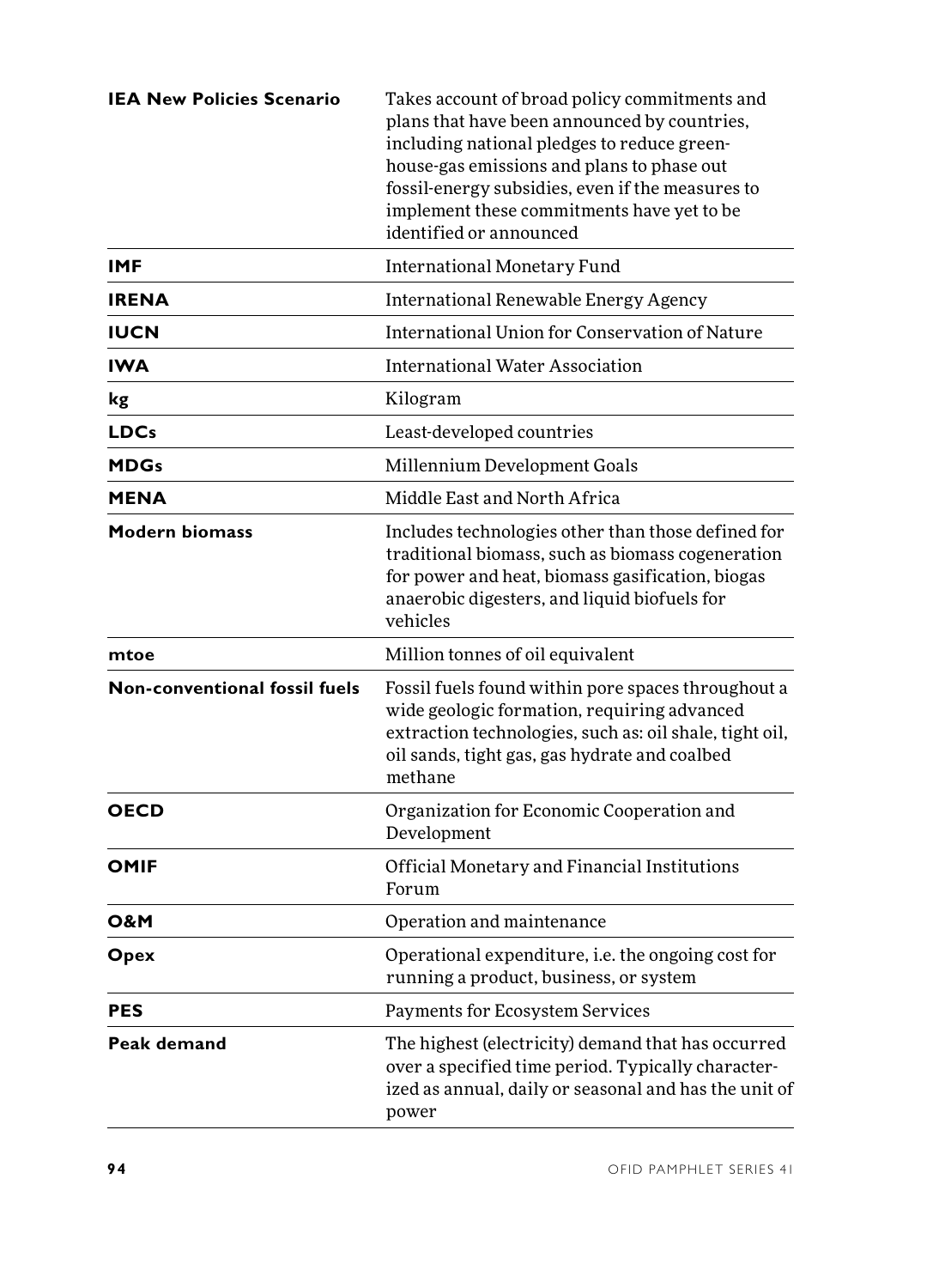| <b>Primary energy</b>             | Energy extracted or captured directly from<br>natural resources, such as crude oil; coal; natural<br>gas; wind and solar radiation, which has not been<br>subjected to any human engineered conversion or<br>transformation process |
|-----------------------------------|-------------------------------------------------------------------------------------------------------------------------------------------------------------------------------------------------------------------------------------|
| <b>REEEP</b>                      | Renewable Energy and Energy Efficiency<br>Partnership                                                                                                                                                                               |
| <b>Rio+20</b>                     | The United Nations Conference on Sustainable<br>Development (UNCSD) took place in Rio de Janeiro,<br>Brazil on 20-22 June 2012; Rio+20 was a 20-year<br>follow-up to the 1992 Earth Summit / UNCSD, held<br>in the same city        |
| <b>Runoff</b>                     | That part of precipitation that does not evaporate<br>and is not transpired, but flows through the<br>ground or over the ground surface and returns to<br>bodies of water                                                           |
| <b>Run-of-river schemes</b>       | A type of hydroelectric generation whereby the<br>natural flow and elevation drop of a river are used<br>to generate electricity; run-of-river power schemes<br>may have no water storage at all or a limited<br>amount of storage  |
| <b>SDGs</b>                       | Sustainable Development Goals                                                                                                                                                                                                       |
| <b>Second-generation biofuels</b> | Mainly liquid transportation fuels that are<br>manufactured from inedible biomass and could<br>hence prevent conversion of food into fuel                                                                                           |
| <b>SEforALL</b>                   | United Nations Sustainable Energy for All<br>initiative                                                                                                                                                                             |
| Silo thinking                     | Is an attitude that is found in some organizations; it<br>occurs when several departments or groups within<br>an organization do not want to share information<br>or knowledge with other individuals in the same<br>organization   |
| Single-phase electricity          | The distribution of alternating current electricity<br>using a system in which all the voltages of the<br>supply vary in unison. It is used when loads are<br>mostly lighting, heating and few small electric<br>motors             |
| Surface water                     | Natural water in lakes, rivers, streams or<br>reservoirs                                                                                                                                                                            |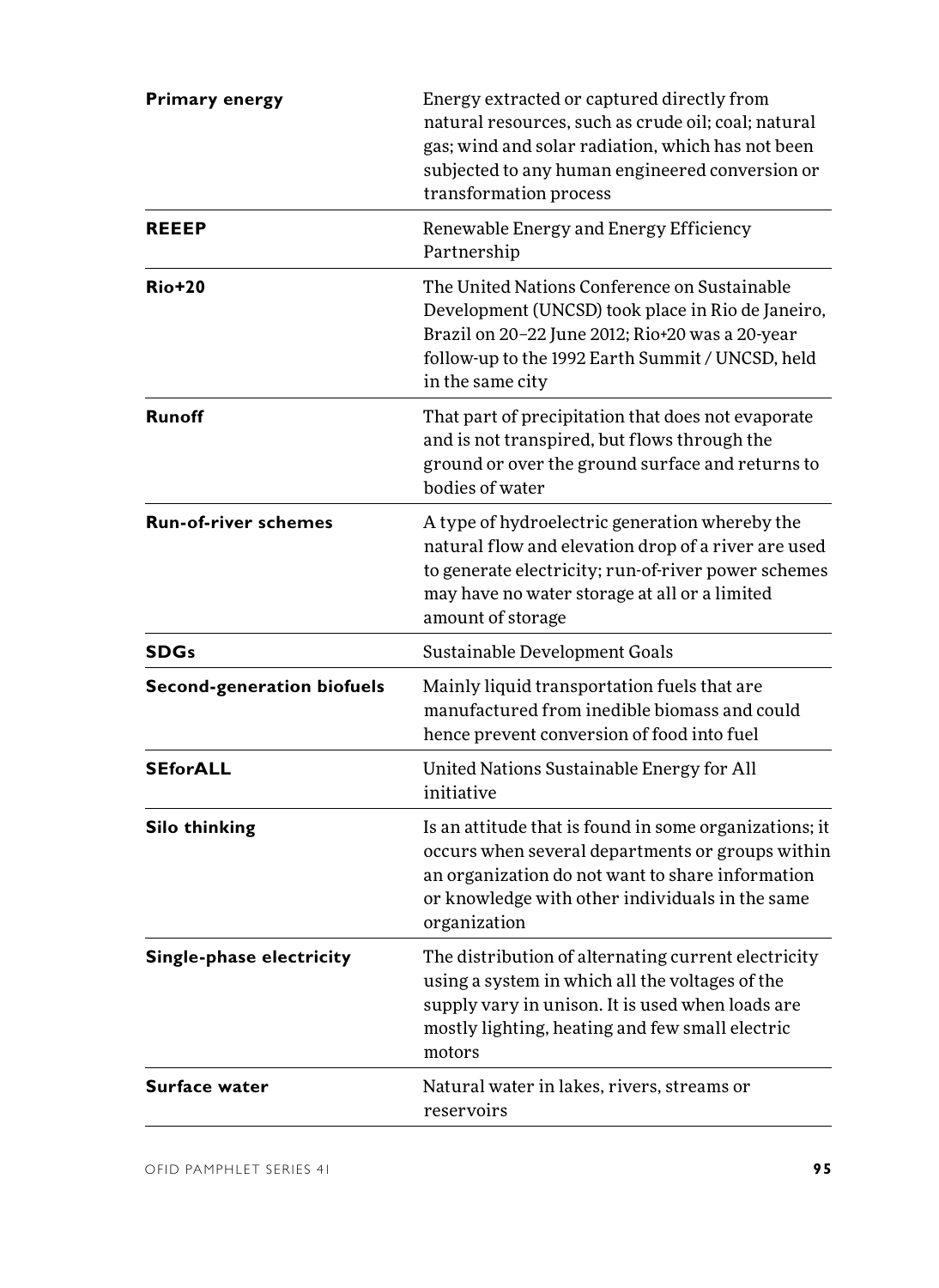| Three-phase electricity    | An electricity transmission and distribution<br>system in which three alternating currents are<br>uniformly separated in phase angle; it is the most<br>common method used by electrical grids to<br>transmit power; it is used to power large motors<br>and other heavy loads                                                                       |  |
|----------------------------|------------------------------------------------------------------------------------------------------------------------------------------------------------------------------------------------------------------------------------------------------------------------------------------------------------------------------------------------------|--|
| toe                        | Tonnes of oil equivalent                                                                                                                                                                                                                                                                                                                             |  |
| <b>Traditional biomass</b> | Biological material used as a non-commercial<br>energy source in the form of unprocessed agricul-<br>tural waste, forest products waste, collected fuel<br>wood, and animal dung, which is burned in stoves<br>or furnaces to provide heat energy for cooking,<br>heating, and agricultural and industrial process-<br>ing, typically in rural areas |  |
| <b>UNESCO</b>              | United Nations Education, Scientific and Cultural<br>Organization                                                                                                                                                                                                                                                                                    |  |
| <b>USA</b>                 | <b>United States of America</b>                                                                                                                                                                                                                                                                                                                      |  |
| <b>USGS</b>                | <b>US Geological Survey</b>                                                                                                                                                                                                                                                                                                                          |  |
| Watercourses               | A natural or artificial channel (such as a river,<br>brook, or underground stream) through which<br>water flows                                                                                                                                                                                                                                      |  |
| <b>Water consumption</b>   | The volume withdrawn that is not returned to the<br>source (i.e. it is evaporated or transported to<br>another location) and by definition is no longer<br>available for other uses                                                                                                                                                                  |  |
| <b>Water withdrawals</b>   | The volume of water removed from a source; by<br>definition withdrawals are always greater than or<br>equal to consumption                                                                                                                                                                                                                           |  |
| <b>WB</b>                  | World Bank                                                                                                                                                                                                                                                                                                                                           |  |
| <b>WEC</b>                 | World Energy Council                                                                                                                                                                                                                                                                                                                                 |  |
| <b>WWF</b>                 | World Wildlife Fund                                                                                                                                                                                                                                                                                                                                  |  |